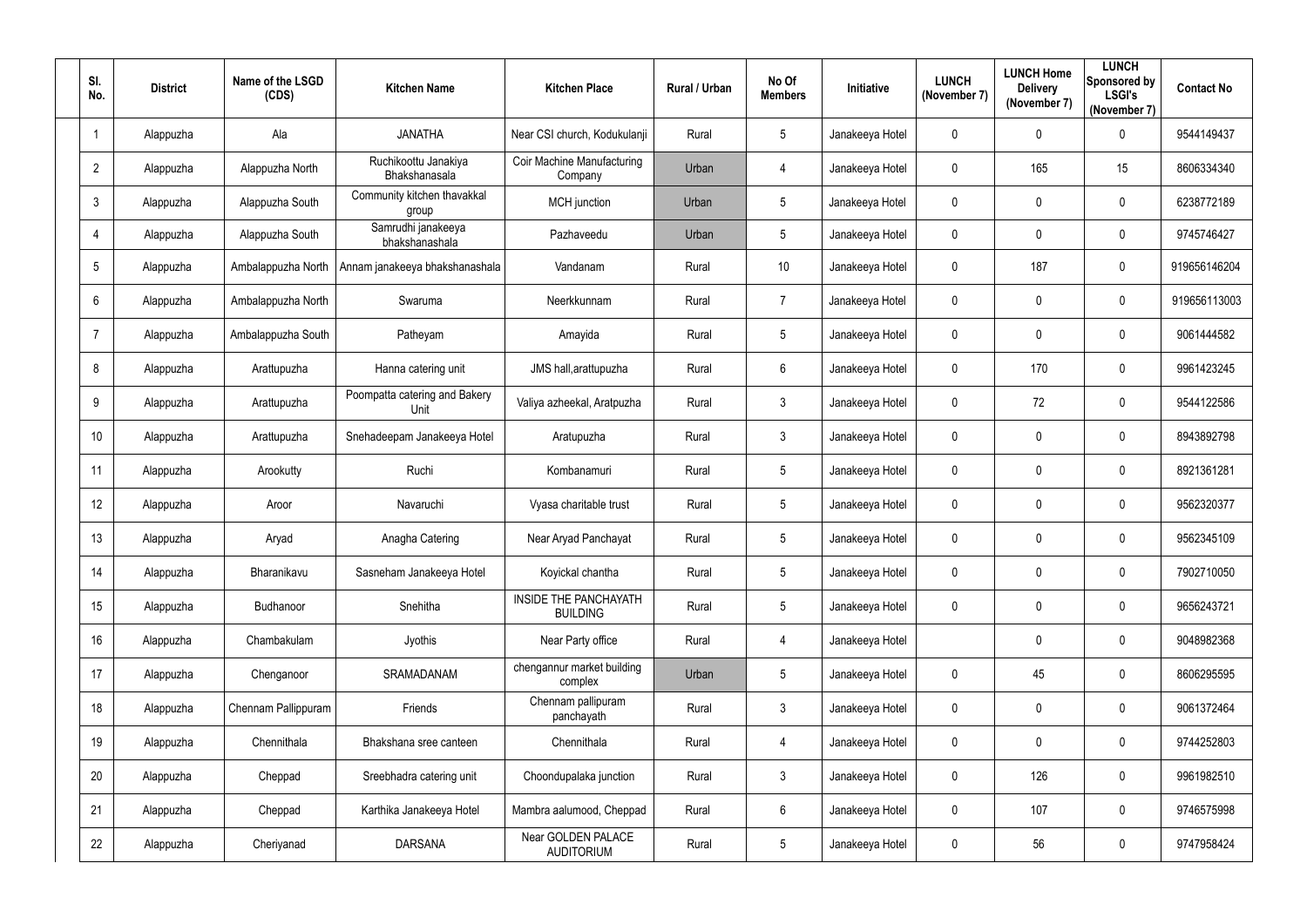| SI.<br>No.      | <b>District</b> | Name of the LSGD<br>(CDS) | <b>Kitchen Name</b>                     | <b>Kitchen Place</b>               | Rural / Urban | No Of<br><b>Members</b> | Initiative      | <b>LUNCH</b><br>(November 7) | <b>LUNCH Home</b><br><b>Delivery</b><br>(November 7) | <b>LUNCH</b><br>Sponsored by<br><b>LSGI's</b><br>(November 7) | <b>Contact No</b> |
|-----------------|-----------------|---------------------------|-----------------------------------------|------------------------------------|---------------|-------------------------|-----------------|------------------------------|------------------------------------------------------|---------------------------------------------------------------|-------------------|
| 23              | Alappuzha       | Cherthala Municipality    | Santwanam                               | Ward 10                            | Urban         | $5\phantom{.0}$         | Janakeeya Hotel | $\mathbf 0$                  | $\mathbf 0$                                          | $\mathbf 0$                                                   | 8848178001        |
| 24              | Alappuzha       | Cherthala Municipality    | <b>NULM</b> canteen                     | Cherthala Municipality             | Urban         | 5 <sup>5</sup>          | Janakeeya Hotel | $\boldsymbol{0}$             | $\mathbf 0$                                          | $\mathbf 0$                                                   | 6282870356        |
| 25              | Alappuzha       | Cherthala South           | Kashinandana                            | Cherthala S                        | Rural         | 10                      | Janakeeya Hotel | $\mathbf 0$                  | $\overline{0}$                                       | $\boldsymbol{0}$                                              | 9745940057        |
| 26              | Alappuzha       | Cheruthana                | Sreedurga janakeeya hotel               | Near govt HSS aayaparambu          | Rural         | $\overline{4}$          | Janakeeya Hotel | $\mathbf 0$                  | $\pmb{0}$                                            | $\mathbf 0$                                                   | 9961178936        |
| 27              | Alappuzha       | Chettikulangara           | SREE VINAYAKA JANAKEEYA<br><b>HOTEL</b> | <b>KARIPUZHA</b>                   | Rural         | 3                       | Janakeeya Hotel | 230                          | $\mathbf 0$                                          | $\boldsymbol{0}$                                              | 9656810109        |
| 28              | Alappuzha       | Chettikulangara           | <b>ANNAPOORNESWARI</b>                  | <b>EREZHA SOUTH</b>                | Rural         | $\overline{7}$          | Janakeeya Hotel | $\pmb{0}$                    | $\boldsymbol{0}$                                     | $\boldsymbol{0}$                                              | 9744381090        |
| 29              | Alappuzha       | Chingoli                  | souhridam unit                          | karthikappally I p school          | Rural         | $\mathbf{3}$            | Janakeeya Hotel | $\mathbf 0$                  | $\mathbf 0$                                          | $\mathbf 0$                                                   | 7559808470        |
| 30 <sup>°</sup> | Alappuzha       | Chunakkara                | Vanitha Canteen                         | Chunakkara                         | Rural         | 3 <sup>1</sup>          | Janakeeya Hotel | $\pmb{0}$                    | $\mathbf 0$                                          | $\mathbf 0$                                                   | 9400509985        |
| 31              | Alappuzha       | Devikulangara             | Thripthi                                | Buds school, devikulangara         | Rural         | $\overline{4}$          | Janakeeya Hotel | $\boldsymbol{0}$             | $\overline{0}$                                       | $\mathbf 0$                                                   | 9746712528        |
| 32              | Alappuzha       | Edathua                   | Theertham                               | Edathua market                     | Rural         | $\mathbf{3}$            | Janakeeya Hotel | $\pmb{0}$                    | $\pmb{0}$                                            | $\mathbf 0$                                                   | 9544351169        |
| 33              | Alappuzha       | Ezhupunna                 | Neethipeedam                            | Eramalloor                         | Rural         | 8                       | Janakeeya Hotel | $\mathbf 0$                  | $\mathbf 0$                                          | $\mathbf 0$                                                   | 9946790986        |
| 34              | Alappuzha       | Harippad                  | Swad                                    | A private Hotel's Kitchen          | Urban         | 4                       | Janakeeya Hotel | $\mathbf 0$                  | $\boldsymbol{0}$                                     | $\boldsymbol{0}$                                              | 9562373933        |
| 35              | Alappuzha       | Kadakkarappally           | Soorya                                  | Kandamangalam temple<br>auditorium | Rural         | 5 <sup>5</sup>          | Janakeeya Hotel | $\mathbf 0$                  | 0                                                    | $\overline{0}$                                                | 9895266763        |
| 36              | Alappuzha       | Kainakary                 | Sivakashi                               | Near Panchayath                    | Rural         | $5\phantom{.0}$         | Janakeeya Hotel | $\pmb{0}$                    | $\mathbf 0$                                          | $\mathbf 0$                                                   | 8111821552        |
| 37              | Alappuzha       | Kandalloor                | Annapoorna Hotel                        | Near Velanchira junction           | Rural         | $\overline{4}$          | Janakeeya Hotel | $\boldsymbol{0}$             | $\boldsymbol{0}$                                     | $\mathbf 0$                                                   | -9747600181       |
| 38              | Alappuzha       | Kanjikuzhy                | Santhwanam                              | Opposite NSS college               | Rural         | $5\phantom{.0}$         | Janakeeya Hotel | $\pmb{0}$                    | $\mathbf 0$                                          | $\mathbf 0$                                                   | 9605307328        |
| 39              | Alappuzha       | Karthikappally            | Ruchi                                   | Community hall                     | Rural         | $6\overline{6}$         | Janakeeya Hotel | $\pmb{0}$                    | $\boldsymbol{0}$                                     | $\boldsymbol{0}$                                              | 9747607478        |
| 40              | Alappuzha       | Karuvatta                 | Karunya janakeeya hotel                 | Near Aashramam junction            | Rural         | $6\overline{6}$         | Janakeeya Hotel | $\pmb{0}$                    | $\pmb{0}$                                            | $\mathbf 0$                                                   | 916282508791      |
| 41              | Alappuzha       | Kavalam                   | Koottukari Janakeeya Hotel              | <b>Near Permanent Outlet</b>       | Rural         | $5\overline{)}$         | Janakeeya Hotel | $\pmb{0}$                    | $\mathbf 0$                                          | $\mathbf 0$                                                   | 9744173219        |
| 42              | Alappuzha       | Kayamkulam West           | palazhy catering unit                   | Kallummood junction                | Urban         | $5\phantom{.0}$         | Janakeeya Hotel | $\boldsymbol{0}$             | 132                                                  | $\mathbf 0$                                                   | 9388819110        |
| 43              | Alappuzha       | Kodamthurath              | <b>MATRUSAKTHI</b>                      | <b>KUTHIYATHODE</b>                | Rural         | $5\phantom{.0}$         | Janakeeya Hotel | $\boldsymbol{0}$             | $\boldsymbol{0}$                                     | $\bm{0}$                                                      | 8281687439        |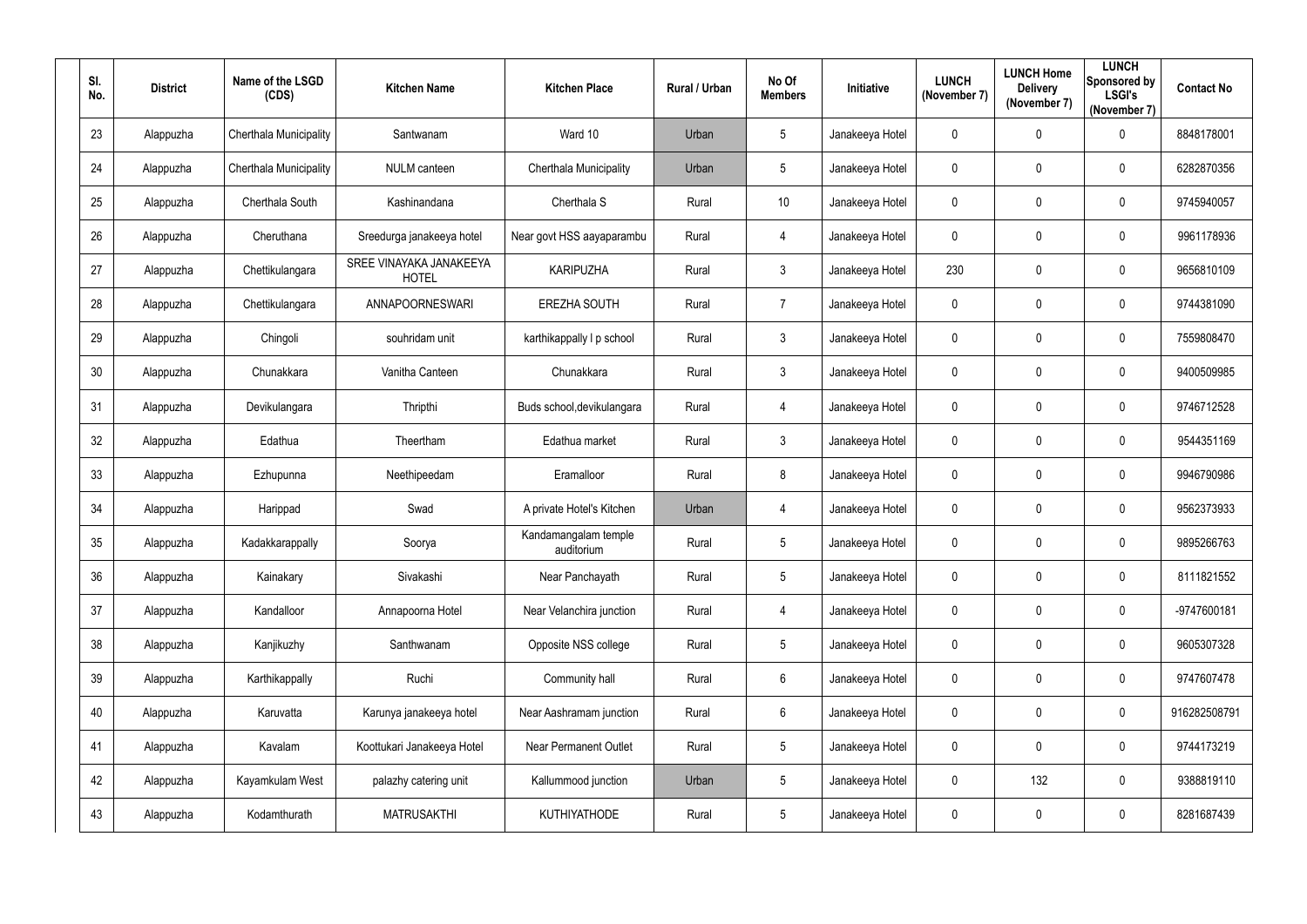|    | SI.<br>No. | <b>District</b> | Name of the LSGD<br>(CDS)   | <b>Kitchen Name</b>                    | <b>Kitchen Place</b>                   | Rural / Urban | No Of<br><b>Members</b> | Initiative      | <b>LUNCH</b><br>(November 7) | <b>LUNCH Home</b><br><b>Delivery</b><br>(November 7) | <b>LUNCH</b><br>Sponsored by<br><b>LSGI's</b><br>(November 7) | <b>Contact No</b> |
|----|------------|-----------------|-----------------------------|----------------------------------------|----------------------------------------|---------------|-------------------------|-----------------|------------------------------|------------------------------------------------------|---------------------------------------------------------------|-------------------|
| 87 | 44         | Alappuzha       | Krishnapuram                | Kanivu catering unit                   | Near SCB, kappil                       | Rural         | 4                       | Janakeeya Hotel | $\mathbf 0$                  | $\pmb{0}$                                            | $\mathbf 0$                                                   | 9544047480        |
|    | 45         | Alappuzha       | Kumarapuram                 | Mahadeva jankeeya hotel                | Near kavarattu temple                  | Rural         | $\mathfrak{Z}$          | Janakeeya Hotel | $\mathbf 0$                  | 0                                                    | $\mathbf 0$                                                   | 918606736168      |
|    | 46         | Alappuzha       | Kumarapuram                 | Navodhaya janakeeya hotel              | Kumarapuram                            | Rural         | $3\overline{3}$         | Janakeeya Hotel | $\overline{0}$               | 0                                                    | $\overline{0}$                                                | 9037499871        |
|    | 47         | Alappuzha       | Kuthiyathode                | Ruchi Janakeeya Hotel                  | Near kuthiyathode panchayath<br>office | Rural         | 5                       | Janakeeya Hotel | $\mathbf 0$                  | 0                                                    | $\mathbf 0$                                                   | 9249269374        |
|    | 48         | Alappuzha       | Mannanchery                 | Snehitha                               | Panchayat building                     | Rural         | 4                       | Janakeeya Hotel | $\mathbf 0$                  | 48                                                   | $\mathbf 0$                                                   | 9544461740        |
|    | 49         | Alappuzha       | Mannar                      | Snehadhara                             | Kunnathur devasom                      | Rural         | 5                       | Janakeeya Hotel | $\overline{0}$               | 0                                                    | $\overline{0}$                                                | 9567853570        |
|    | 50         | Alappuzha       | Mararikulam South           | Snehasparsham                          | Kattoor                                | Rural         | 4                       | Janakeeya Hotel | $\mathbf 0$                  | 10                                                   | $\mathbf 0$                                                   | 9747881642        |
|    | 51         | Alappuzha       | Mavelikara<br>Municipality  | Ruchi janakeeya hotel                  | Municipality building                  | Urban         | 10                      | Janakeeya Hotel | $\mathbf 0$                  | 0                                                    | $\mathbf 0$                                                   | 8289996136        |
|    | 52         | Alappuzha       | Mavelikkara<br>Thamarakulam | Thripthi Catering                      | Thamarakulam                           | Rural         | 5                       | Janakeeya Hotel | $\mathbf 0$                  | 0                                                    | $\mathbf 0$                                                   | 8281558036        |
|    | 53         | Alappuzha       | Mavelikkara<br>Thekkekara   | Bhai catering                          | Pallarimangalam                        | Rural         | 5                       | Janakeeya Hotel | 50                           | $\boldsymbol{0}$                                     | $\mathbf 0$                                                   | 9539851155        |
|    | 54         | Alappuzha       | Mavelikkara<br>Thekkekara   | SNEHATHEERAM JANAKEEYA<br><b>HOTEL</b> | <b>KURATHIKAD</b>                      | Rural         | $\overline{4}$          | Janakeeya Hotel | $\mathbf 0$                  | 0                                                    | $\mathbf 0$                                                   |                   |
|    | 55         | Alappuzha       | Muhamma                     | <b>SNV Catering</b>                    | Near Community Health<br>Centre        | Rural         | 5                       | Janakeeya Hotel | $\overline{0}$               | 100                                                  | $\mathbf 0$                                                   | 9605388763        |
|    | 56         | Alappuzha       | Mulakkuzha                  | Snehathanal                            | Mulakkuzha                             | Rural         | 5                       | Janakeeya Hotel | $\mathbf 0$                  | 26                                                   | $\mathbf 0$                                                   | 9037085079        |
|    | 57         | Alappuzha       | Muttar                      | Ruchi Catering Unit                    | Panchayat Building                     | Rural         |                         | Janakeeya Hotel | $\overline{0}$               | 0                                                    | $\overline{0}$                                                | 9072276826        |
|    | 58         | Alappuzha       | Nedumudy                    | Oruma                                  | Champakulam                            | Rural         | $5\overline{)}$         | Janakeeya Hotel | $\mathbf 0$                  | 0                                                    | $\overline{0}$                                                | 9188536147        |
|    | 59         | Alappuzha       | Neelamperoor                | Amrutha Janakeeya<br>Bhakshanasala     | Panchayat Building                     | Rural         | $\mathfrak{Z}$          | Janakeeya Hotel | $\mathbf 0$                  | $\pmb{0}$                                            | $\overline{0}$                                                | 9656167060        |
|    | 60         | Alappuzha       | Nooranad                    | Amma Canteen                           | Inside market place, Noornad           | Rural         | 5                       | Janakeeya Hotel | $\mathbf 0$                  | $\pmb{0}$                                            | $\overline{0}$                                                | 7034377340        |
|    | 61         | Alappuzha       | Palamel                     | Arogya Canteen                         | Panchayat office compound              | Rural         | $\overline{4}$          | Janakeeya Hotel | 170                          | $\pmb{0}$                                            | $\overline{0}$                                                | 9497107651        |
|    | 62         | Alappuzha       | Pallippad                   | Annapoorneswari catering unit          | Irattakulangara junction               | Rural         | $5\overline{)}$         | Janakeeya Hotel | $\overline{0}$               | $\pmb{0}$                                            | $\overline{0}$                                                | 9562318624        |
|    | 63         | Alappuzha       | Panavally                   | Harikrishnan                           | near nalpatheneswaram<br>temple        | Rural         | $\mathbf{1}$            | Janakeeya Hotel | $\mathbf 0$                  | 0                                                    | $\overline{0}$                                                | 9961774363        |
|    | 64         | Alappuzha       | Pandanad                    | Sreebhadra                             | Muthavazhi                             | Rural         | 5                       | Janakeeya Hotel | $\pmb{0}$                    | 0                                                    | $\overline{0}$                                                | 9947120239        |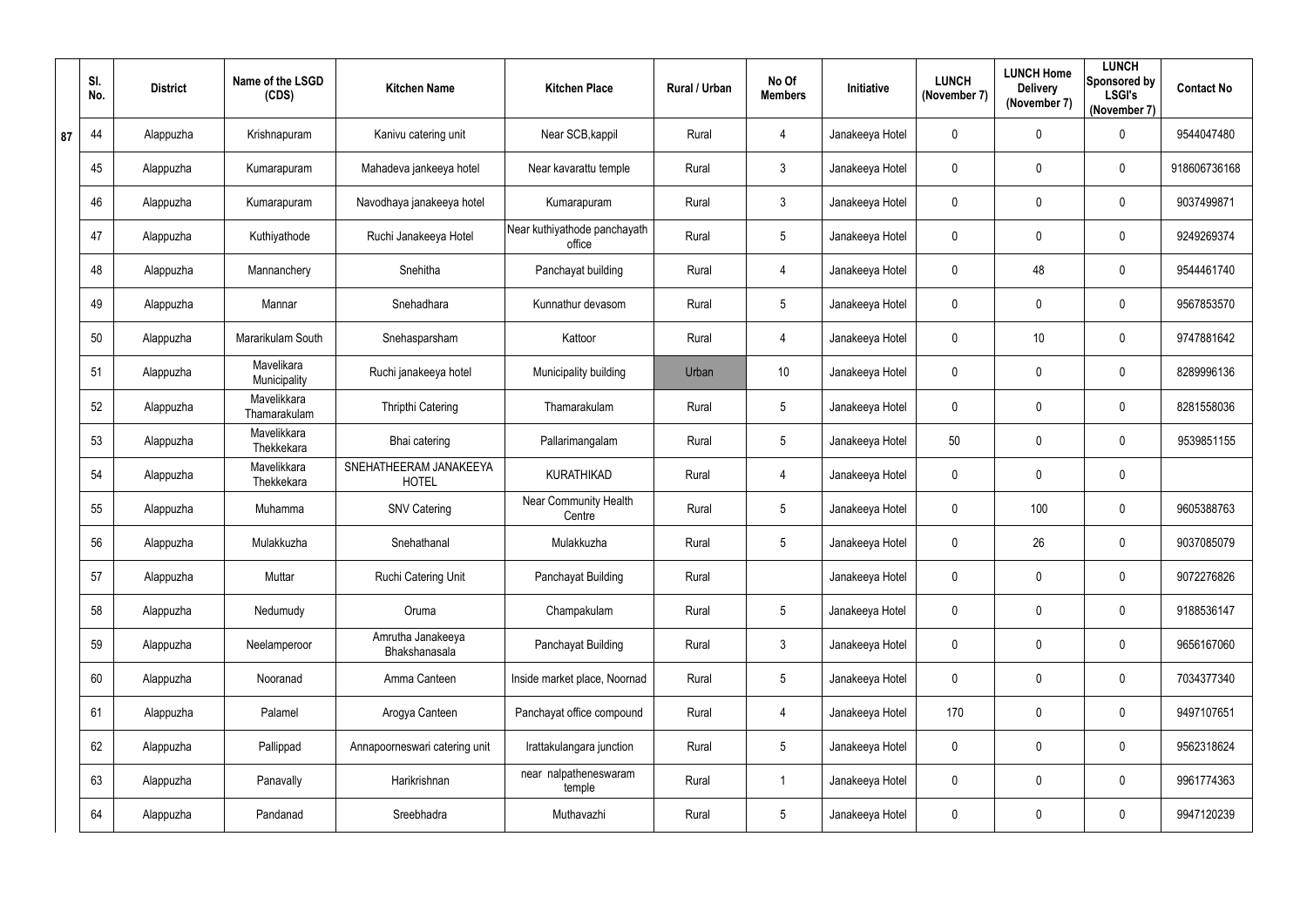| SI. | No. | <b>District</b> | Name of the LSGD<br>(CDS) | <b>Kitchen Name</b>         | <b>Kitchen Place</b>                                               | Rural / Urban | No Of<br><b>Members</b> | Initiative      | <b>LUNCH</b><br>(November 7) | <b>LUNCH Home</b><br><b>Delivery</b><br>(November 7) | <b>LUNCH</b><br>Sponsored by<br><b>LSGI's</b><br>(November 7) | <b>Contact No</b> |
|-----|-----|-----------------|---------------------------|-----------------------------|--------------------------------------------------------------------|---------------|-------------------------|-----------------|------------------------------|------------------------------------------------------|---------------------------------------------------------------|-------------------|
|     | 65  | Alappuzha       | Pathiyoor                 | Dakshina catering unit      | Mahalekshmi auditorium,<br>kareelakulangara                        | Rural         | $5\phantom{.0}$         | Janakeeya Hotel | $\mathbf 0$                  | 118                                                  | $\mathbf 0$                                                   | 9048200655        |
|     | 66  | Alappuzha       | Pattanakkad               | Aparna                      | Opposite of pattanakkad<br>gramapanchayath                         | Rural         | $5\overline{)}$         | Janakeeya Hotel | $\boldsymbol{0}$             | 0                                                    | $\overline{0}$                                                | 9037450634        |
|     | 67  | Alappuzha       | Perumbalam                | Amritham                    | Near by govt hospital                                              | Rural         | 4                       | Janakeeya Hotel | $\mathbf 0$                  | $\mathbf 0$                                          | $\mathbf 0$                                                   | 8592809257        |
|     | 68  | Alappuzha       | Pulincunnu                | Nanma Janakeeya Hotel       | Near Krishi Bhavan                                                 | Rural         | $5\phantom{.0}$         | Janakeeya Hotel | $\boldsymbol{0}$             | $\mathbf 0$                                          | $\mathbf 0$                                                   | 9544752465        |
|     | 69  | Alappuzha       | Puliyoor                  | <b>UPPUM MULAKUM</b>        | <b>INSIDE PANCHAYATH</b><br><b>COMPOUND</b>                        | Rural         | $5\overline{)}$         | Janakeeya Hotel | $\mathbf 0$                  | $\mathbf 0$                                          | $\overline{0}$                                                | 6238836314        |
|     | 70  | Alappuzha       | Punnapra North            | Annapoorneshwary            | Janajagrithi                                                       | Rural         | 4                       | Janakeeya Hotel | $\mathbf 0$                  | $\overline{0}$                                       | $\overline{0}$                                                | 8129450136        |
|     | 71  | Alappuzha       | Punnapra South            | Thripthy janakeeya hotel    | Punnapra south                                                     | Rural         | 9                       | Janakeeya Hotel | $\mathbf 0$                  | 98                                                   | $\mathbf 0$                                                   | 9846179646        |
|     | 72  | Alappuzha       | Purakad                   | Pulari                      | Purakkad gp                                                        | Rural         | $5\phantom{.0}$         | Janakeeya Hotel | $\mathbf 0$                  | $\mathbf 0$                                          | $\overline{0}$                                                | 7034494313        |
|     | 73  | Alappuzha       | Purakad                   | Thiruvonam catering service | Thottappally                                                       | Rural         | 4                       | Janakeeya Hotel | $\boldsymbol{0}$             | $\overline{0}$                                       | $\mathbf 0$                                                   |                   |
|     | 74  | Alappuzha       | Ramankary                 | Kudumbashree Vanitha Hotel  | Ramankary Town, Opposite<br><b>Judicial First Class Magistrate</b> | Rural         | 4                       | Janakeeya Hotel | $\mathbf 0$                  | $\mathbf 0$                                          | $\mathbf 0$                                                   | 8281314746        |
|     | 75  | Alappuzha       | Thaicattussery            | Unarv                       | Thyakattusheri junction                                            | Rural         | 4                       | Janakeeya Hotel | $\mathbf 0$                  | $\overline{0}$                                       | $\boldsymbol{0}$                                              | 9605897567        |
|     | 76  | Alappuzha       | Thakazhy                  | Thripthi Thakazhy           | <b>GBHSS Thakazhy</b>                                              | Rural         | $6\overline{6}$         | Janakeeya Hotel | $\mathbf 0$                  | $\overline{0}$                                       | $\overline{0}$                                                | 9747405368        |
|     | 77  | Alappuzha       | Thalavady                 | Sakthi                      | Panayanbnoorkavu Temple<br>Auditorium                              | Rural         | 5                       | Janakeeya Hotel | $\mathbf 0$                  | $\mathbf 0$                                          | $\mathbf 0$                                                   |                   |
|     | 78  | Alappuzha       | Thannermukkom             | Patheyam                    | Panchayath office                                                  | Rural         | $\overline{4}$          | Janakeeya Hotel | $\pmb{0}$                    | $\mathbf 0$                                          | $\mathbf 0$                                                   | 9633933288        |
|     | 79  | Alappuzha       | Thazhakkara               | Akshaya catering            | Building at glassfactory<br>junction                               | Rural         | $5\overline{)}$         | Janakeeya Hotel | 98                           | $\mathbf 0$                                          | $\mathbf 0$                                                   | 9847177930        |
|     | 80  | Alappuzha       | Thiruvanvandoor           | <b>SREE KRISHNA</b>         | Near pravinkoodu junction,                                         | Rural         | $5\overline{)}$         | Janakeeya Hotel | $\mathbf 0$                  | 58                                                   | $\mathbf 0$                                                   | 9446627175        |
|     | 81  | Alappuzha       | Thrikkunnappuzha          | Akshara janakeeya hotel     | KV jetty road                                                      | Rural         | $5\overline{)}$         | Janakeeya Hotel | $\overline{0}$               | $\mathbf 0$                                          | $\mathbf 0$                                                   | 918891921223      |
|     | 82  | Alappuzha       | Thuravoor                 | RUCHI JANAKEEYA HOTEL       | Near alakkaparambu                                                 | Rural         | $5\overline{)}$         | Janakeeya Hotel | $\mathbf 0$                  | $\mathbf 0$                                          | $\mathbf 0$                                                   | 8157934346        |
|     | 83  | Alappuzha       | Vallikunnam               | Samthripthi                 | Padayanivattom temple<br>Auditorium                                | Rural         | $\overline{4}$          | Janakeeya Hotel | $\pmb{0}$                    | $\mathbf 0$                                          | $\mathbf 0$                                                   | 8078962129        |
|     | 84  | Alappuzha       | Vayalar                   | Five star                   | Near Nagamkulangara Market                                         | Rural         | $5\overline{)}$         | Janakeeya Hotel | $\boldsymbol{0}$             | $\mathbf 0$                                          | $\mathbf 0$                                                   | 8606081847        |
|     | 85  | Alappuzha       | Veeyapuram                | Karuthal                    | Payippad LPS                                                       | Rural         | $5\overline{)}$         | Janakeeya Hotel | $\boldsymbol{0}$             | $\mathbf 0$                                          | $\bm{0}$                                                      | 8606846513        |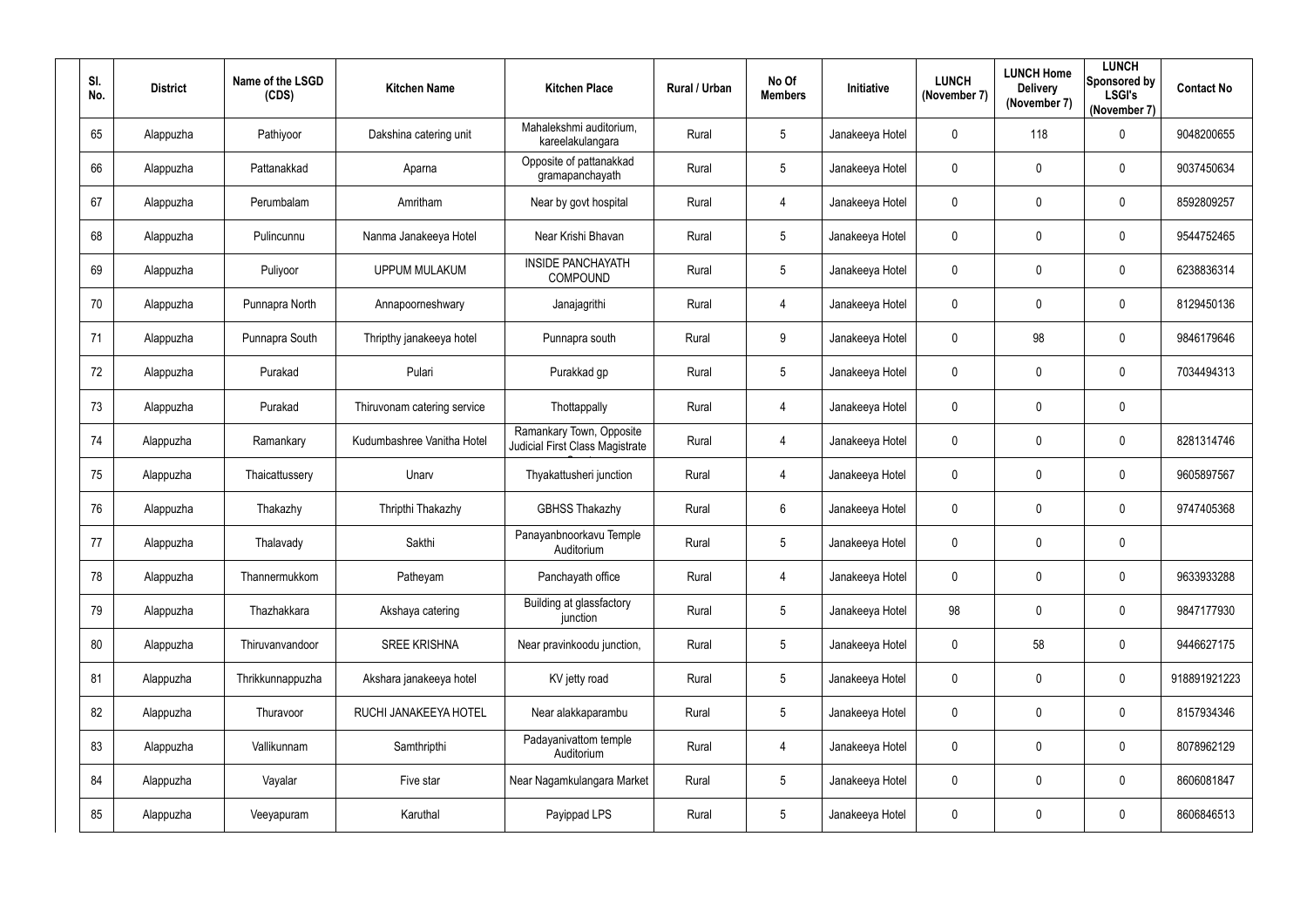|    | SI.<br>No.      | <b>District</b> | Name of the LSGD<br>(CDS) | <b>Kitchen Name</b>              | <b>Kitchen Place</b>                            | Rural / Urban | No Of<br><b>Members</b> | Initiative      | <b>LUNCH</b><br>(November 7) | <b>LUNCH Home</b><br><b>Delivery</b><br>(November 7) | <b>LUNCH</b><br>Sponsored by<br><b>LSGI's</b><br>(November 7) | <b>Contact No</b> |
|----|-----------------|-----------------|---------------------------|----------------------------------|-------------------------------------------------|---------------|-------------------------|-----------------|------------------------------|------------------------------------------------------|---------------------------------------------------------------|-------------------|
|    | 86              | Alappuzha       | Veliyanad                 | Manus Janakeeya Hotel            | Kurishmoodu, Near Veliyanadu<br>Grama Panchayat | Rural         | $\mathfrak{Z}$          | Janakeeya Hotel | $\mathbf 0$                  | $\pmb{0}$                                            | $\overline{0}$                                                | 8086782924        |
|    | 87              | Alappuzha       | Venmoney                  | Annapoorna                       | Poyka                                           | Rural         | $5\phantom{.0}$         | Janakeeya Hotel | $\mathbf 0$                  | 152                                                  | $\overline{0}$                                                |                   |
| 87 |                 |                 |                           |                                  |                                                 |               | 414                     |                 | 548                          | 1670                                                 | 15                                                            |                   |
|    |                 | Ernakulam       | Aikkaranad                | Subiksha Janakeeya Hotel         | Kolancherry                                     | Rural         | $\overline{4}$          | Janakeeya Hotel | 306                          | $\pmb{0}$                                            | $\overline{0}$                                                | 9496215730        |
|    | $\overline{2}$  | Ernakulam       | Alengade                  | Thanima foods                    | Koduvazhanga                                    | Rural         | $\mathfrak{Z}$          | Janakeeya Hotel | 18                           | 1                                                    | $\overline{0}$                                                | 9349013322        |
|    | $\mathbf{3}$    | Ernakulam       | Alengade                  | Mr.Bakers                        | Malikam peedika                                 | Rural         | $\mathfrak{Z}$          | Janakeeya Hotel | 27                           | 0                                                    | $\overline{0}$                                                | 9633887779        |
|    | 4               | Ernakulam       | Alengade                  | Kasthurba kitchen                | Neerikkode                                      | Rural         | $\mathfrak{Z}$          | Janakeeya Hotel | $\mathbf 0$                  | 0                                                    | $\overline{0}$                                                | 9526260253        |
|    | $5\phantom{.0}$ | Ernakulam       | Amballoor                 | Dhanshree catering               | St.ignatius schools Amballur                    | Rural         | 5                       | Janakeeya Hotel | $\mathbf 0$                  | 0                                                    | $\overline{0}$                                                | 8330081552        |
|    | $6\phantom{.}$  | Ernakulam       | Angamaly                  | Cafe Shree Canteen               | <b>Municipality Canteen</b>                     | Urban         | $5\phantom{.0}$         | Janakeeya Hotel | $\mathbf 0$                  | 0                                                    | $\mathbf 0$                                                   | 9656927253        |
|    | 7               | Ernakulam       | Arakuzha                  | Ruchi Janakeeya hotel, Arakkuzha | Pandappilly                                     | Rural         | 5                       | Janakeeya Hotel | $\mathbf 0$                  | 0                                                    | $\overline{0}$                                                | 9744864225        |
|    | 8               | Ernakulam       | Assamannoor               | New Life kudumbasree Hotel       | Cherukunnam                                     | Rural         | $\mathfrak{Z}$          | Janakeeya Hotel | $\mathbf 0$                  | 0                                                    | $\overline{0}$                                                | 9656729450        |
|    | 9               | Ernakulam       | Avoly                     | Janakeeya Hotel, Avoli           | Hostel Junction, Avoli                          | Rural         | $\mathfrak{Z}$          | Janakeeya Hotel | $\mathbf 0$                  | 0                                                    | $\overline{0}$                                                | 9847983621        |
|    | 10 <sup>°</sup> | Ernakulam       | Ayyampuzha                | Five Star Hotel and Catering     | Panchayat Junction                              | Rural         | $\overline{4}$          | Janakeeya Hotel | $\mathbf 0$                  | $\mathbf 0$                                          | $\mathbf 0$                                                   | 9744836324        |
|    | 11              | Ernakulam       | Chendamangalam            | Anugraha Kudumbashree hotel      | Vadakkumpuram                                   | Rural         | $5\phantom{.0}$         | Janakeeya Hotel | $\mathbf 0$                  | 0                                                    | $\mathbf 0$                                                   | 9061419729        |
|    | 12              | Ernakulam       | Chengamanade              | Mythri janakeeya hotel           | Purayar                                         | Rural         | $\overline{5}$          | Janakeeya Hotel | $\mathbf 0$                  | 0                                                    | $\mathbf 0$                                                   | 9496172362        |
|    | 13              | Ernakulam       | Cheranalloor              | Chaithanya                       | <b>Community Hall</b>                           | Rural         | $6\phantom{.0}$         | Janakeeya Hotel | $\mathbf 0$                  | 0                                                    | $\mathbf 0$                                                   | 9995156639        |
|    | 14              | Ernakulam       | Cheranalloor              | Adukkala                         | Chittoor                                        | Rural         | $5\phantom{.0}$         | Janakeeya Hotel | $\mathbf 0$                  | 0                                                    | $\mathbf 0$                                                   | 808922128         |
|    | 15              | Ernakulam       | Chittattukara             | krishna cafe                     | chittattukara jn.                               | Rural         | $\mathfrak{Z}$          | Janakeeya Hotel | $\mathbf 0$                  | 0                                                    | $\mathbf 0$                                                   |                   |
|    | 16              | Ernakulam       | Choornikkara              | Metro hotel                      | Ambattukavu                                     | Rural         | $\mathfrak{Z}$          | Janakeeya Hotel | $\mathbf 0$                  | $\pmb{0}$                                            | $\mathbf 0$                                                   | 9605319455        |
|    | 17              | Ernakulam       | Chottanikkara             | Ahalya Cafe                      | Kottayatthupara                                 | Rural         | $6\phantom{.0}$         | Janakeeya Hotel | $\mathbf 0$                  | 0                                                    | $\mathbf 0$                                                   | 9567512337        |
|    | 18              | Ernakulam       | Maneed                    | Coral Island                     | Maneed                                          | Rural         | $\overline{4}$          | Janakeeya Hotel | $\mathbf 0$                  | 0                                                    | $\overline{0}$                                                | 7012652495        |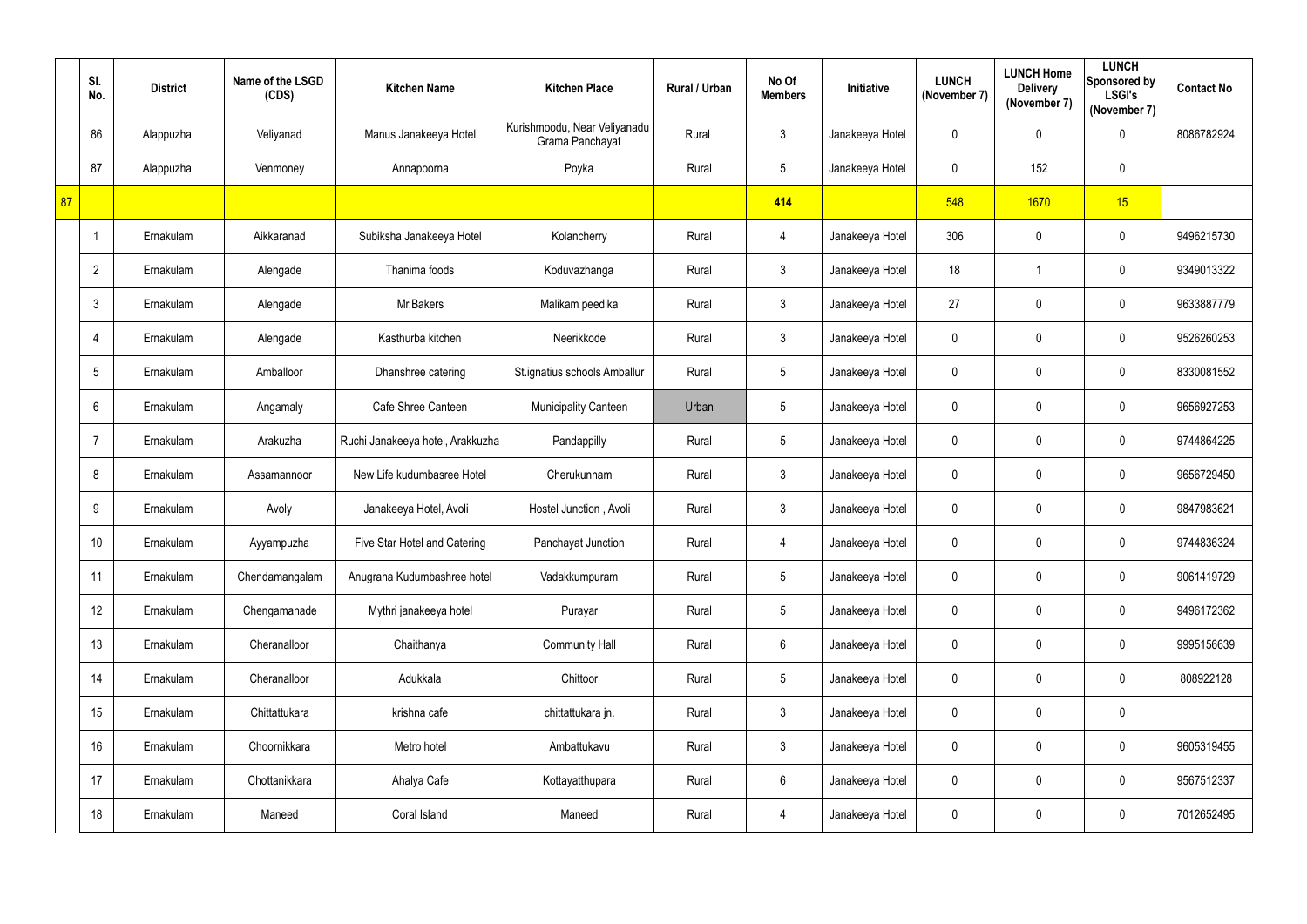| SI.<br>No.      | <b>District</b> | Name of the LSGD<br>(CDS) | <b>Kitchen Name</b>                   | <b>Kitchen Place</b>                      | Rural / Urban | No Of<br><b>Members</b> | Initiative      | <b>LUNCH</b><br>(November 7) | <b>LUNCH Home</b><br><b>Delivery</b><br>(November 7) | <b>LUNCH</b><br>Sponsored by<br><b>LSGI's</b><br>(November 7) | <b>Contact No</b> |
|-----------------|-----------------|---------------------------|---------------------------------------|-------------------------------------------|---------------|-------------------------|-----------------|------------------------------|------------------------------------------------------|---------------------------------------------------------------|-------------------|
| 19              | Ernakulam       | Edathala                  | Souhridam Kudumbashree canteen        | Edathala                                  | Rural         | $\mathbf{3}$            | Janakeeya Hotel | $\overline{0}$               | 0                                                    | $\mathbf 0$                                                   | 9745769363        |
| 20              | Ernakulam       | Edathala                  | Veetiloru oonne                       | Manalimukke                               | Rural         | $\mathbf{3}$            | Janakeeya Hotel | 187                          | 0                                                    | $\mathbf 0$                                                   | 9745769363        |
| 21              | Ernakulam       | Edavanakkad               | Royal Hotel                           | Edavanakad                                | Rural         | $\mathbf{3}$            | Janakeeya Hotel | 82                           | 0                                                    | $\overline{0}$                                                | 7902933414        |
| 22              | Ernakulam       | Elanji                    | janakiya hotel elanji                 | elanji punjayathu junction                | Rural         | $5\phantom{.0}$         | Janakeeya Hotel | $\boldsymbol{0}$             | 0                                                    | $\mathbf 0$                                                   | 9947990787        |
| 23              | Ernakulam       | Eloor                     | Nalanandhana janakeeya hotel          | Eloor                                     | Urban         | 4                       | Janakeeya Hotel | $\mathbf 0$                  | 0                                                    | $\mathbf 0$                                                   | 9562885391        |
| 24              | Ernakulam       | Ezhikkara                 | Sree Rajarajeswari Janakeeya<br>Hotel | Ezhikkara                                 | Rural         | $5\overline{)}$         | Janakeeya Hotel | $\mathbf 0$                  | 0                                                    | $\mathbf 0$                                                   | 8921579011        |
| 25              | Ernakulam       | Kadungalloor              | Snehitha janakeeya hotel              | Kadungalloor                              | Rural         | $\mathbf{3}$            | Janakeeya Hotel | $\mathbf 0$                  | 0                                                    | $\mathbf 0$                                                   | 9567418674        |
| 26              | Ernakulam       | Kalady                    | Jyothi Vanitha Canteen                | Kalady                                    | Rural         | $5\overline{)}$         | Janakeeya Hotel | $\overline{0}$               | 0                                                    | $\mathbf 0$                                                   | 9544624439        |
| 27              | Ernakulam       | Kalamassery East          | Nanma janakeeya hotel                 | HMT, kalammassery                         | Urban         | $\mathbf{3}$            | Janakeeya Hotel | $\boldsymbol{0}$             | 0                                                    | $\mathbf 0$                                                   | 9895535089        |
| 28              | Ernakulam       | <b>Kalamassery West</b>   | Pulari janakeeya hotel                | Kunamthai                                 | Urban         | $\mathbf{3}$            | Janakeeya Hotel | $\mathbf 0$                  | 0                                                    | $\mathbf 0$                                                   | 7736594305        |
| 29              | Ernakulam       | Kalamassery West          | Kismath janakeeya hotel               | Vattekkunnam                              | Urban         | $\mathbf{3}$            | Janakeeya Hotel | $\overline{0}$               | 0                                                    | $\overline{0}$                                                | 8075879290        |
| 30 <sub>2</sub> | Ernakulam       | Kalloorkkad               | Puthuma Janakeeya Hotel               | Kallorkkad                                | Rural         | $\mathbf{3}$            | Janakeeya Hotel | $\mathbf 0$                  | 0                                                    | $\mathbf 0$                                                   | 7558091353        |
| 31              | Ernakulam       | Kanjoor                   | Ammachiyude Adukkala                  | Parappuram                                | Rural         | $\mathbf{3}$            | Janakeeya Hotel | 65                           | 0                                                    | $\mathbf 0$                                                   | 6238583699        |
| 32              | Ernakulam       | Karumalloor               | Koottayma janakeeya hotel             | Kariyachira                               | Rural         | $\overline{4}$          | Janakeeya Hotel | 55                           | $\mathbf 0$                                          | $\overline{0}$                                                | 9746484979        |
| 33              | Ernakulam       | Kavalangad                | Five star Janakeeya Hotel             | Nellimattom                               | Rural         | $5\overline{)}$         | Janakeeya Hotel | $\pmb{0}$                    | 0                                                    | $\mathbf 0$                                                   | 9744705648        |
| 34              | Ernakulam       | Keezhmad                  | Sadyalayam janakeeya hotel            | Keezhmad                                  | Rural         | $5\overline{)}$         | Janakeeya Hotel | $\mathbf 0$                  | $\mathbf 0$                                          | $\overline{0}$                                                | 9846027221        |
| 35              | Ernakulam       | Kochi East                | ANNAPOORNA JANAKEEYA<br><b>HOTEL</b>  | ALINCHUVADU                               | Urban         | $5\overline{)}$         | Janakeeya Hotel | $\mathbf 0$                  | $\mathbf 0$                                          | $\mathbf 0$                                                   | 9567529849        |
| 36              | Ernakulam       | Kochi East                | YUMMEES KITCHEN                       | <b>VADUTHALA</b>                          | Urban         | $5\phantom{.0}$         | Janakeeya Hotel | 102                          | 34                                                   | $\overline{0}$                                                |                   |
| 37              | Ernakulam       | Kochi East                | ORUMA KITCHEN                         | <b>PACHALAM</b>                           | Urban         | $\mathbf{3}$            | Janakeeya Hotel | 580                          | 161                                                  | $\mathbf 0$                                                   | 9744763589        |
| 38              | Ernakulam       | Kochi East                | <b>PONPULARI</b>                      | <b>KEERHI NAGAR,</b><br><b>ELAMAKKARA</b> | Urban         | $\mathbf{3}$            | Janakeeya Hotel | 316                          | $\mathbf 0$                                          | $\mathbf 0$                                                   | 8289818357        |
| 39              | Ernakulam       | Kochi East                | <b>RUCHI CATERING</b>                 | PUNNACKAL                                 | Urban         | $5\phantom{.0}$         | Janakeeya Hotel | 438                          | 82                                                   | $\overline{0}$                                                | 9947080022        |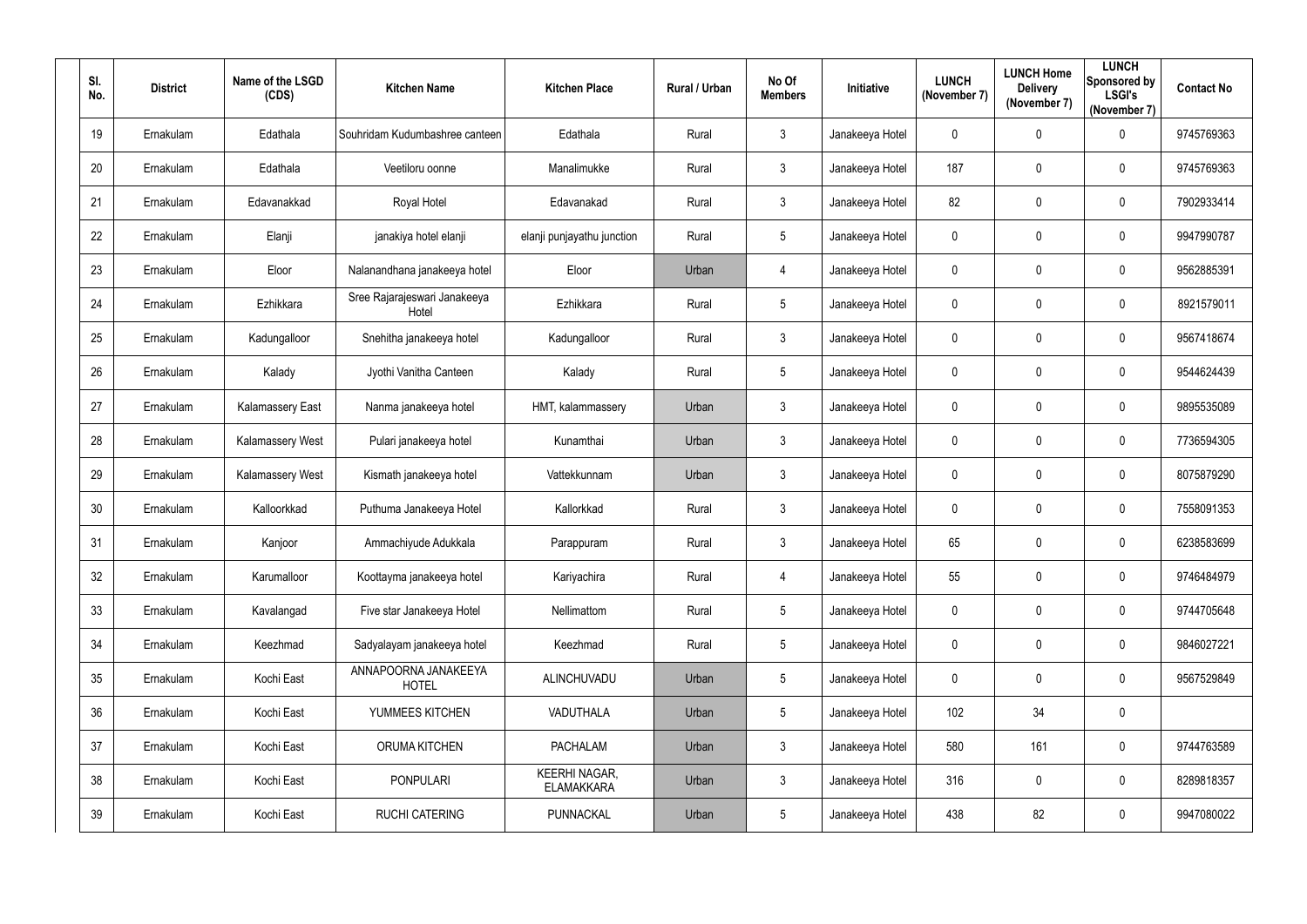|     | SI.<br>No. | <b>District</b> | Name of the LSGD<br>(CDS) | <b>Kitchen Name</b>                  | <b>Kitchen Place</b>      | Rural / Urban | No Of<br><b>Members</b> | Initiative      | <b>LUNCH</b><br>(November 7) | <b>LUNCH Home</b><br><b>Delivery</b><br>(November 7) | <b>LUNCH</b><br>Sponsored by<br><b>LSGI's</b><br>(November 7) | <b>Contact No</b> |
|-----|------------|-----------------|---------------------------|--------------------------------------|---------------------------|---------------|-------------------------|-----------------|------------------------------|------------------------------------------------------|---------------------------------------------------------------|-------------------|
|     | 40         | Ernakulam       | Kochi South               | <b>AMMAS KITCHEN</b>                 | <b>THEVARA</b>            | Urban         | 4                       | Janakeeya Hotel | 863                          | 0                                                    | $\mathbf 0$                                                   | 7994618127        |
|     | 41         | Ernakulam       | Kochi South               | <b>NEW AKSHAYA HOTEL</b>             | <b>PONNURUNNI</b>         | Urban         | 5                       | Janakeeya Hotel | $\mathbf 0$                  | 0                                                    | $\mathbf 0$                                                   | 9895292721        |
|     | 42         | Ernakulam       | Kochi South               | <b>FRIENDS</b>                       | <b>MINI PARK</b>          | Urban         | 5                       | Janakeeya Hotel | $\mathbf 0$                  | 0                                                    | $\mathbf 0$                                                   | 9048207287        |
|     | 43         | Ernakulam       | Kochi West                | PUTHUMA KUDUMBASHREE<br><b>HOTEL</b> | PALLURUTHY NADA           | Urban         | 5                       | Janakeeya Hotel | $\overline{0}$               | 0                                                    | $\mathbf 0$                                                   | 9947611626        |
|     | 44         | Ernakulam       | Kochi West                | NAMMUDE ADUKKALA                     | <b>ERAVELI COLONY</b>     | Urban         | 5                       | Janakeeya Hotel | $\mathbf 0$                  | 0                                                    | $\mathbf 0$                                                   | 9746033279        |
|     | 45         | Ernakulam       | Koovappady                | Kaipunyam Janakeeya hotel            | Koovappady                | Rural         | $5\overline{)}$         | Janakeeya Hotel | $\mathbf 0$                  | 0                                                    | $\mathbf 0$                                                   |                   |
|     | 46         | Ernakulam       | Kothamangalam             | Thanima catering unit                | Kothamangalam             | Urban         | $\mathfrak{Z}$          | Janakeeya Hotel | $\mathbf 0$                  | 0                                                    | $\mathbf 0$                                                   | 9846664377        |
|     | 47         | Ernakulam       | Kottapady                 | Janakeeya Hotel                      | Kottappady junction       | Rural         | $3\overline{3}$         | Janakeeya Hotel | $\mathbf 0$                  | 0                                                    | $\mathbf 0$                                                   | 9497406993        |
|     | 48         | Ernakulam       | Kottuvally                | subhiksha vanitha canteen            | kottuvally                | Rural         | 5                       | Janakeeya Hotel | $\overline{0}$               | 0                                                    | $\mathbf 0$                                                   | 8590034196        |
|     | 49         | Ernakulam       | kumbalangi                | st.antoneys kudumbashree             | old post office           | Rural         | 3                       | Janakeeya Hotel | 115                          | 0                                                    | $\mathbf 0$                                                   | 8138860764        |
|     | 50         | Ernakulam       | kunnathunadu              | thripthy janakeeya hotel             | pallikkara                | Rural         | $6\phantom{.0}$         | Janakeeya Hotel | $\mathbf 0$                  | 0                                                    | $\boldsymbol{0}$                                              | 9744561425        |
|     | 51         | Ernakulam       | Kunnukara                 | Greenchilly cafe                     | Kunnukara                 | Rural         | $\mathfrak{Z}$          | Janakeeya Hotel | $\mathbf 0$                  | 0                                                    | $\mathbf 0$                                                   | 9496852989        |
| 114 | 52         | Ernakulam       | Kunnukara                 | Thanima canteen                      | North aduvassery          | Rural         | 5                       | Janakeeya Hotel | $\mathbf 0$                  | 0                                                    | 0                                                             | 9744200583        |
|     | 53         | Ernakulam       | Kuttampuzha               | Nila kudumbashree janakiya hotel     | Mini stadium, vadattupara | Rural         | $6\overline{6}$         | Janakeeya Hotel | $\mathbf 0$                  | 0                                                    | $\pmb{0}$                                                     | 9496754018        |
|     | 54         | Ernakulam       | Kuzhippilly               | Janakeeya hotel                      | Kuzhupilli                | Rural         | $\mathbf 0$             | Janakeeya Hotel | 102                          | 0                                                    | $\mathbf 0$                                                   | 9847371780        |
|     | 55         | Ernakulam       | Malayattoor               | Whats app Janakeeya Hotel            | Thottuva                  | Rural         | $\mathfrak{Z}$          | Janakeeya Hotel | $\mathbf 0$                  | 0                                                    | $\mathbf 0$                                                   | 9497796828        |
|     | 56         | Ernakulam       | Malayattoor               | Natturuchi Janakeeya Hotel           | Ettakkadavu               | Rural         | $3\overline{3}$         | Janakeeya Hotel | $\mathbf 0$                  | 0                                                    | $\pmb{0}$                                                     | 9745470234        |
|     | 57         | Ernakulam       | Manjalloor                | Thanima Kudumbashree hotel           | Vazhakkulam               | Rural         | $5\overline{)}$         | Janakeeya Hotel | $\mathbf 0$                  | 0                                                    | $\mathbf 0$                                                   | 9526215854        |
|     | 58         | Ernakulam       | Manjapra                  | Sara's Kitchen                       | Puthenpalli               | Rural         | $\mathfrak{Z}$          | Janakeeya Hotel | $\mathbf 0$                  | 0                                                    | $\mathbf 0$                                                   | 8547392730        |
|     | 59         | Ernakulam       | Maradu                    | <b>VANITHA HOTEL</b>                 | <b>KUNDANNOR JN</b>       | Urban         | $\overline{4}$          | Janakeeya Hotel | $\mathbf 0$                  | 0                                                    | $\pmb{0}$                                                     |                   |
|     | 60         | Ernakulam       | Marady                    | Janakeeya Hotel Marady               | Unnakkuppa                | Rural         | $\overline{4}$          | Janakeeya Hotel | $\mathbf 0$                  | 0                                                    | $\pmb{0}$                                                     | 9947943177        |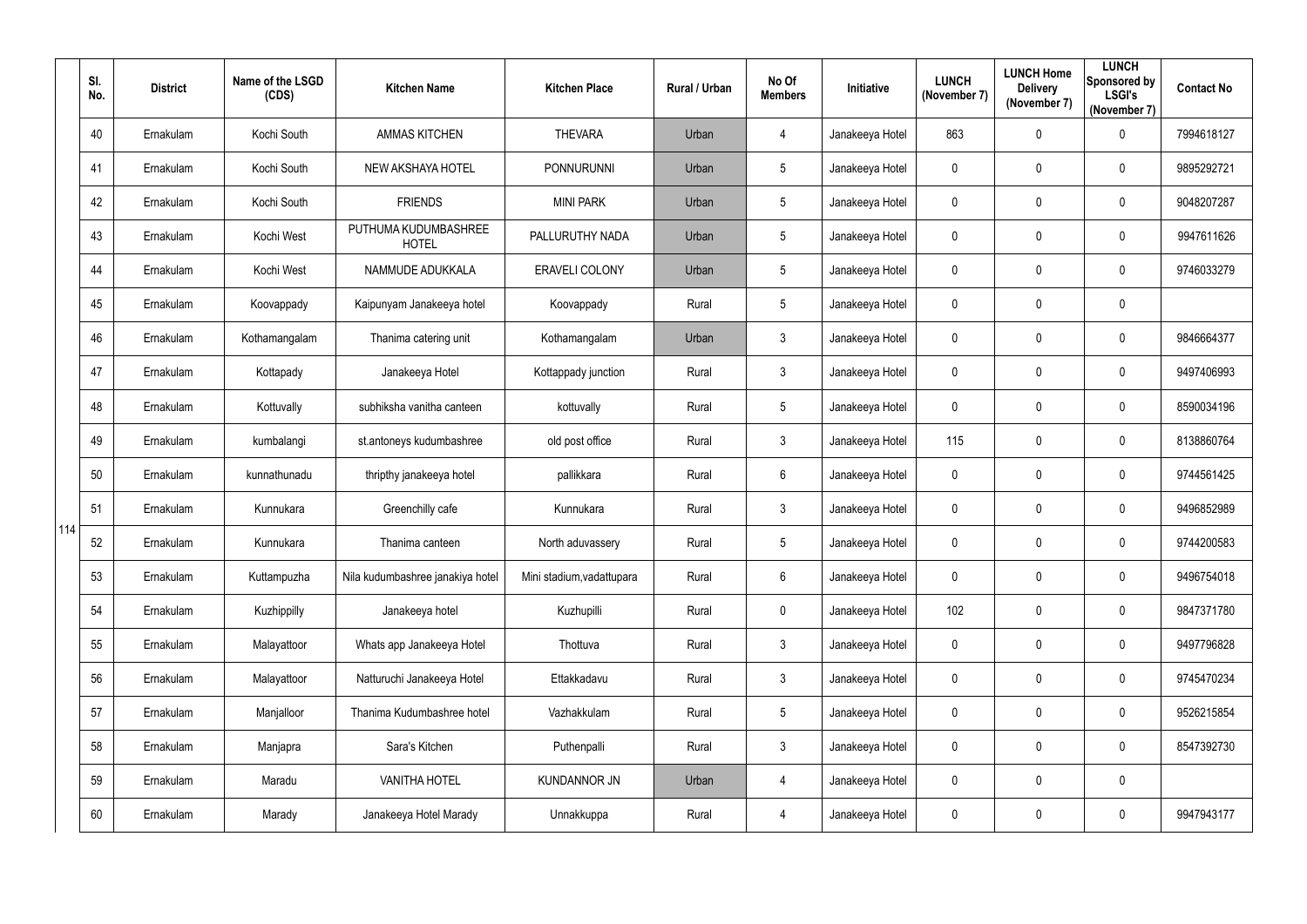| SI.<br>No. | <b>District</b> | Name of the LSGD<br>(CDS) | <b>Kitchen Name</b>            | <b>Kitchen Place</b>                        | Rural / Urban | No Of<br><b>Members</b> | <b>Initiative</b> | <b>LUNCH</b><br>(November 7) | <b>LUNCH Home</b><br><b>Delivery</b><br>(November 7) | <b>LUNCH</b><br>Sponsored by<br><b>LSGI's</b><br>(November 7) | <b>Contact No</b> |
|------------|-----------------|---------------------------|--------------------------------|---------------------------------------------|---------------|-------------------------|-------------------|------------------------------|------------------------------------------------------|---------------------------------------------------------------|-------------------|
| 61         | Ernakulam       | Mazhuvannoor              | Sruthi Janakeeya Hotel         | Valayanchirangara                           | Rural         | $\mathbf{3}$            | Janakeeya Hotel   | $\mathbf 0$                  | $\mathbf 0$                                          | $\mathbf 0$                                                   | 9747924485        |
| 62         | Ernakulam       | Mulavukad                 | Kudumbashree Veetile bakshanam | Mulavukad                                   | Rural         | $5\overline{)}$         | Janakeeya Hotel   | $\mathbf 0$                  | $\mathbf 0$                                          | $\overline{0}$                                                | 9061339557        |
| 63         | Ernakulam       | Muvattupuzha              | Oottupura                      | Muvattupuzha                                | Urban         | $\mathfrak{Z}$          | Janakeeya Hotel   | $\boldsymbol{0}$             | $\overline{0}$                                       | $\boldsymbol{0}$                                              | 7736573412        |
| 64         | Ernakulam       | Nayarambalam              | Four star cafe                 | Nayarambalam                                | Rural         | $\mathbf{3}$            | Janakeeya Hotel   | 81                           | $\overline{0}$                                       | $\mathbf 0$                                                   | 8075349161        |
| 65         | Ernakulam       | Nellikuzhy                | Janakeeya Hotel                | Nellikkuzhi                                 | Rural         | 3                       | Janakeeya Hotel   | 156                          | 0                                                    | $\overline{0}$                                                | 9744641099        |
| 66         | Ernakulam       | Njarakkal                 | Kripa Catering Unit            | Njarakkal                                   | Rural         | $\mathbf{3}$            | Janakeeya Hotel   | 63                           | $\overline{0}$                                       | $\boldsymbol{0}$                                              | 9567534006        |
| 67         | Ernakulam       | Okkal                     | Manna Janakeeya Hotel          | Edavoor                                     | Rural         | $\overline{4}$          | Janakeeya Hotel   | $\mathbf 0$                  | $\mathbf 0$                                          | $\overline{0}$                                                | 8086822888        |
| 68         | Ernakulam       | Paingottoor               | Janakeeya hotel                | Paingottoor                                 | Rural         | $\overline{7}$          | Janakeeya Hotel   | $\boldsymbol{0}$             | $\mathbf 0$                                          | $\overline{0}$                                                | 9656855730        |
| 69         | Ernakulam       | Pallarimangalam           | Janakeeya Hotel                | Janakeeya Hotel, Koovalloor                 | Rural         | 4                       | Janakeeya Hotel   | $\boldsymbol{0}$             | $\mathbf 0$                                          | $\overline{0}$                                                | 7025992310        |
| 70         | Ernakulam       | Pallipuram                | Kadumanga Food court           | Pothen valav                                | Rural         | $5\phantom{.0}$         | Janakeeya Hotel   | 244                          | $\mathbf 0$                                          | $\overline{0}$                                                | 9747525176        |
| 71         | Ernakulam       | Pambakkuda                | viswastha catering unit        | pambakkuda block punjayathu<br>building     | Rural         | $\overline{4}$          | Janakeeya Hotel   | $\boldsymbol{0}$             | $\overline{0}$                                       | $\overline{0}$                                                | 7510382367        |
| 72         | Ernakulam       | Parakkadave               | Thejus catering unit           | Moozhikkulam                                | Rural         | 10                      | Janakeeya Hotel   | $\mathbf 0$                  | $\overline{0}$                                       | $\overline{0}$                                                | 9847936303        |
| 73         | Ernakulam       | Paravoor                  | sreevikneswara                 | Govt.boys' HSS, N.Paravur                   | Urban         | 4                       | Janakeeya Hotel   | $\mathbf 0$                  | $\mathbf 0$                                          | $\overline{0}$                                                | 9567581698        |
| 74         | Ernakulam       | Perumbavoor               | Swath kudumbashree canteen     | Perumbavoor                                 | Urban         | 3 <sup>1</sup>          | Janakeeya Hotel   | $\pmb{0}$                    | $\mathbf 0$                                          | $\mathbf 0$                                                   | 8156881057        |
| 75         | Ernakulam       | Pindimana                 | Janakeeya hotel                | Muthamkuzhi                                 | Rural         | $\overline{4}$          | Janakeeya Hotel   | $\boldsymbol{0}$             | $\mathbf 0$                                          | $\mathbf 0$                                                   | 9656297799        |
| 76         | Ernakulam       | Piravam                   | sneha canteen                  | municipality building base floor<br>piravom | Urban         | $\overline{4}$          | Janakeeya Hotel   | 125                          | $\mathbf 0$                                          | $\mathbf 0$                                                   | 9605594018        |
| 77         | Ernakulam       | Pothanikkad               | Taj hotel                      | Pothanikkad                                 | Rural         | 3 <sup>1</sup>          | Janakeeya Hotel   | $\pmb{0}$                    | $\mathbf 0$                                          | $\boldsymbol{0}$                                              | 8943961843        |
| 78         | Ernakulam       | Puthanvelikkara           | Panjami cafe kudumbashree      | Near panjayath office                       | Rural         | $5\overline{)}$         | Janakeeya Hotel   | $\pmb{0}$                    | $\mathbf 0$                                          | $\mathbf 0$                                                   | 9645530669        |
| 79         | Ernakulam       | Ramamangalam              | cafe kudumbashree              | ramamngalam                                 | Rural         | $\overline{4}$          | Janakeeya Hotel   | $\mathbf 0$                  | $\mathbf 0$                                          | $\pmb{0}$                                                     | 9961344346        |
| $80\,$     | Ernakulam       | Rayamangalam              | Arya canteen                   | Kuruppampady                                | Rural         | $3\phantom{.0}$         | Janakeeya Hotel   | $\boldsymbol{0}$             | $\mathbf 0$                                          | $\pmb{0}$                                                     | 9072147163        |
| 81         | Ernakulam       | Thirumarady               | janakiya hotel thirumarady     | edappara jn.                                | Rural         | $\mathfrak{Z}$          | Janakeeya Hotel   | $\boldsymbol{0}$             | $\mathbf 0$                                          | $\bm{0}$                                                      | 7594811868        |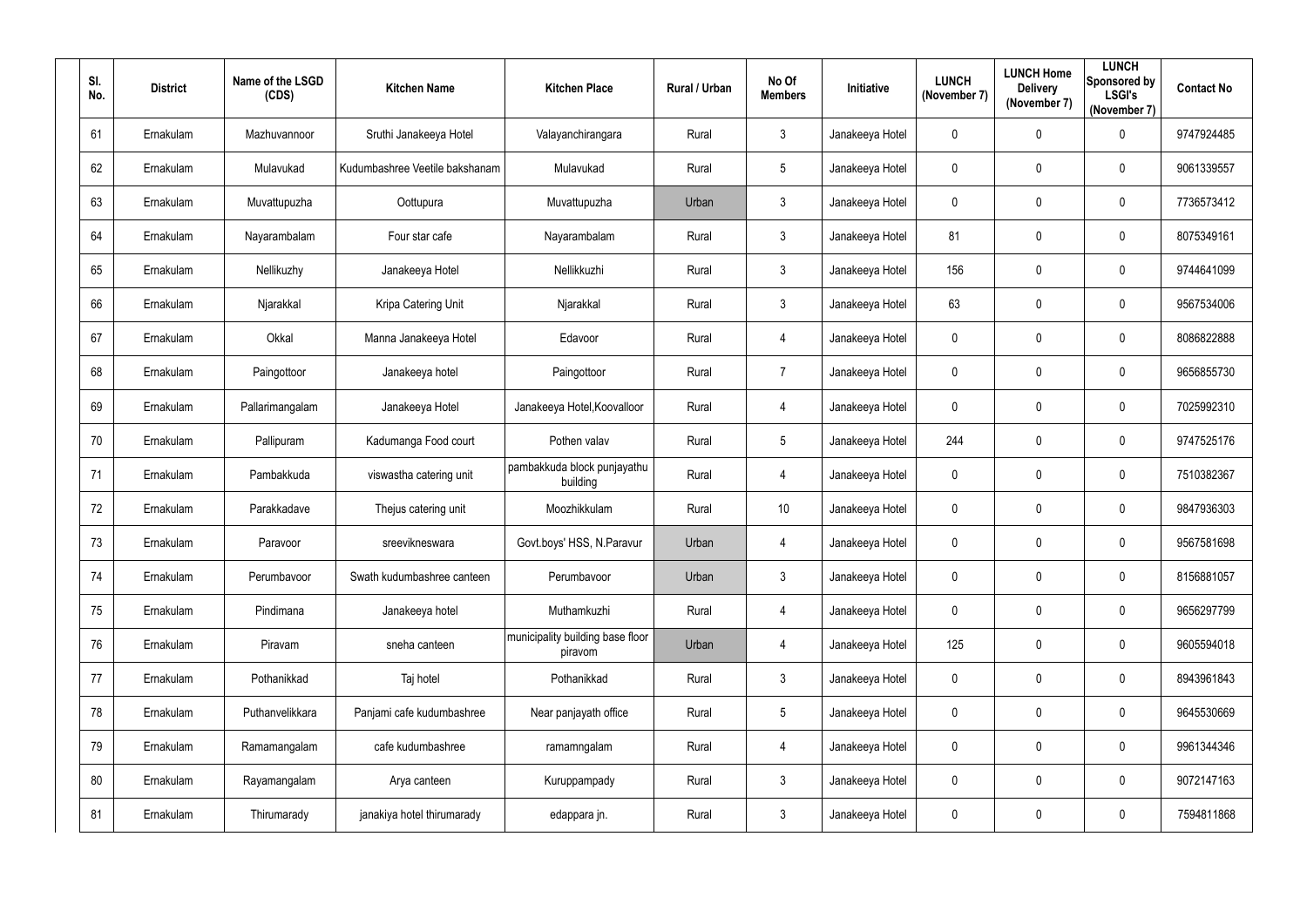| SI.<br>No. | <b>District</b> | Name of the LSGD<br>(CDS) | <b>Kitchen Name</b>                                      | <b>Kitchen Place</b> | Rural / Urban | No Of<br><b>Members</b> | Initiative      | <b>LUNCH</b><br>(November 7) | <b>LUNCH Home</b><br><b>Delivery</b><br>(November 7) | <b>LUNCH</b><br>Sponsored by<br><b>LSGI's</b><br>(November 7) | <b>Contact No</b> |
|------------|-----------------|---------------------------|----------------------------------------------------------|----------------------|---------------|-------------------------|-----------------|------------------------------|------------------------------------------------------|---------------------------------------------------------------|-------------------|
| 82         | Ernakulam       | Thiruvaniyoor             | Thanima                                                  | Thiruvaniyoor        | Rural         | 5                       | Janakeeya Hotel | $\overline{0}$               | 0                                                    | $\mathbf 0$                                                   | 9061239698        |
| 83         | Ernakulam       | Thrikkakkara East         | Thanima Janakeeya Hotel                                  | Kakkanad             | Urban         | 8                       | Janakeeya Hotel | $\mathbf 0$                  | 0                                                    | $\mathbf 0$                                                   | 9207134763        |
| 84         | Ernakulam       | Thrikkakkara west         | Janakeeya Hotel                                          | Chembumukku          | Urban         | 5                       | Janakeeya Hotel | $\mathbf 0$                  | $\pmb{0}$                                            | $\overline{0}$                                                | 9496530576        |
| 85         | Ernakulam       | Thuravoor                 | E Grill                                                  | Yudapuram            | Rural         | $\overline{4}$          | Janakeeya Hotel | $\overline{0}$               | 0                                                    | $\overline{0}$                                                | 9526845935        |
| 86         | Ernakulam       | Tripunithura              | Janakeeya Hotel Tripunithura                             | Eroor                | Urban         | $3\overline{3}$         | Janakeeya Hotel | 93                           | $\boldsymbol{0}$                                     | $\mathbf 0$                                                   | 8089117821        |
| 87         | Ernakulam       | Vadakkekkara              | vadakkekkara kudumbasree<br>janakeeya hotel              | Madaplathuruth       | Rural         | $\overline{4}$          | Janakeeya Hotel | $\mathbf 0$                  | $\pmb{0}$                                            | $\overline{0}$                                                | 8301806778        |
| 88         | Ernakulam       | Vadavukode<br>Puthancruz  | Janakeeya Hotel                                          | Vadavukod            | Rural         | $\overline{4}$          | Janakeeya Hotel | $\mathbf 0$                  | 0                                                    | $\overline{0}$                                                |                   |
| 89         | Ernakulam       | Valakom                   | Ruchi kudumbashree catering                              | Valakom              | Rural         | 5                       | Janakeeya Hotel | $\mathbf 0$                  | 0                                                    | $\mathbf 0$                                                   |                   |
| 90         | Ernakulam       | Varapuzha                 | <b>DURGA ACTIVITY</b>                                    | CHETTIBHAGAM         | Rural         | 8                       | Janakeeya Hotel | $\mathbf 0$                  | 0                                                    | $\overline{0}$                                                | 9496160074        |
| 91         | Ernakulam       | Vazhakulam                | <b>Three Star Hotel</b>                                  | Marampally           | Rural         | $3\overline{3}$         | Janakeeya Hotel | $\mathbf 0$                  | $\boldsymbol{0}$                                     | $\mathbf 0$                                                   | 8547309874        |
| 92         | Ernakulam       | Vengola                   | Janakeeya Hotel                                          | Pathipalam           | Rural         | 5                       | Janakeeya Hotel | $\mathbf 0$                  | 0                                                    | $\overline{0}$                                                | 8113030921        |
| 93         | Ernakulam       | Vengoor                   | <b>JANAKEEYA HOTEL</b>                                   | Choorathod           | Rural         | $\overline{4}$          | Janakeeya Hotel | $\overline{0}$               | 0                                                    | $\mathbf 0$                                                   | 6238320991        |
| 94         | Ernakulam       | Angamaly                  | <b>JANAKEEYA HOTEL</b>                                   | TB Junction          | Urban         | 3                       | Janakeeya Hotel | 40                           | 0                                                    | $\mathbf 0$                                                   | 9447924974        |
| 95         | Ernakulam       | kothamangalam             | P.K janakeeya hotel                                      | kothamangalam        | Urban         | $6\overline{6}$         | Janakeeya Hotel | $\overline{0}$               | $\pmb{0}$                                            | $\overline{0}$                                                | 8156869114        |
| 96         | Ernakulam       | Nedumbassery              | thani nadan                                              | athani               | rural         | $5\overline{)}$         | Janakeeya Hotel | $\mathbf 0$                  | $\pmb{0}$                                            | $\overline{0}$                                                | 9961277604        |
| 97         | Ernakulam       | Perumbavoor               | JANAKEEYA HOTEL MINI CIVIL<br><b>STATION PERUMBAVOOR</b> | Perumbavoor          | Urban         | $3\overline{3}$         | Janakeeya Hotel | $\mathbf 0$                  | 0                                                    | $\overline{0}$                                                | 9847008734        |
| 98         | Ernakulam       | Kumblam                   | JANAKEEYA HOTEL, KUMBALAM                                | <b>KUMBALAM</b>      | rural         | $5\overline{)}$         | Janakeeya Hotel | 217                          | $\pmb{0}$                                            | $\overline{0}$                                                | 9746652714        |
| 99         | Ernakulam       | Ayavana                   | Keralasree Janakeeya Hotel                               | Ayavana              | Rural         | 5                       | Janakeeya Hotel | $\overline{0}$               | 0                                                    | $\overline{0}$                                                | 9744607799        |
| 100        | Ernakulam       | Aluva                     | Ruchi Janakeeya hotel                                    | Aluva                | Urban         | $\overline{4}$          | Janakeeya Hotel | $\mathbf 0$                  | 0                                                    | $\overline{0}$                                                |                   |
| 101        | Ernakulam       | Payipra                   | Nanma janakeeya hotel                                    | Pezhakkappilly       | Rural         | $\mathfrak{Z}$          | Janakeeya Hotel | $\overline{0}$               | $\pmb{0}$                                            | $\overline{0}$                                                | 9567747725        |
| 102        | Ernakulam       | Kochi West                | Ushas Kudumbashree Hotel                                 | <b>FORT KOCHI</b>    | Urban         | $\overline{4}$          | Janakeeya Hotel | $\mathbf 0$                  | 0                                                    | $\overline{0}$                                                | 7510713668        |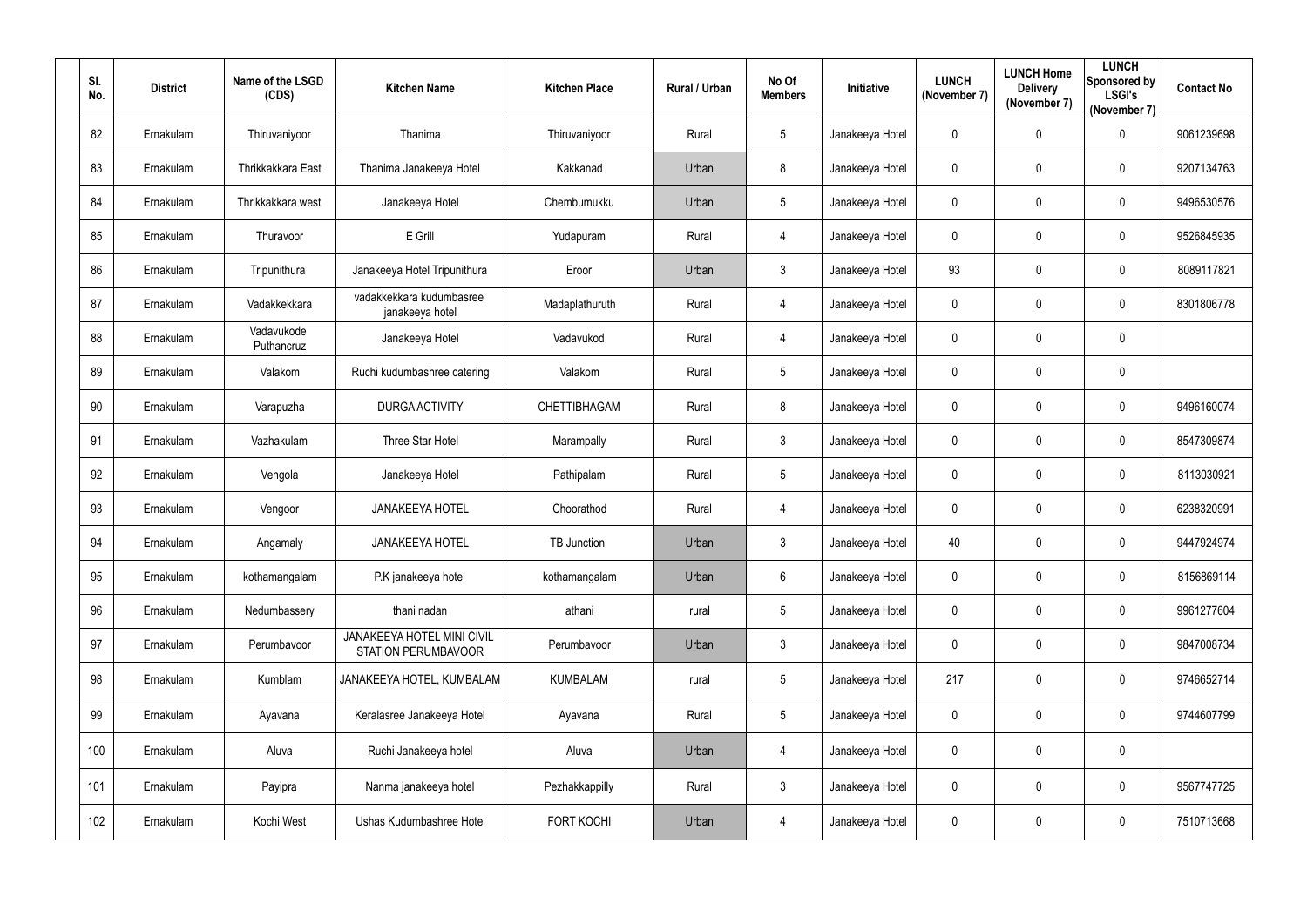|     | SI.<br>No.      | <b>District</b> | Name of the LSGD<br>(CDS) | <b>Kitchen Name</b>          | <b>Kitchen Place</b>                             | Rural / Urban | No Of<br><b>Members</b> | Initiative      | <b>LUNCH</b><br>(November 7) | <b>LUNCH Home</b><br><b>Delivery</b><br>(November 7) | <b>LUNCH</b><br>Sponsored by<br><b>LSGI's</b><br>(November 7) | <b>Contact No</b> |
|-----|-----------------|-----------------|---------------------------|------------------------------|--------------------------------------------------|---------------|-------------------------|-----------------|------------------------------|------------------------------------------------------|---------------------------------------------------------------|-------------------|
|     | 103             | Ernakulam       | Mookkannoor               | Mamma's Kitchen              | Mookkannoor                                      | Rural         | $\mathfrak{Z}$          | Janakeeya Hotel | $\mathbf 0$                  | 0                                                    | $\mathbf 0$                                                   | 8593835285        |
|     | 104             | Ernakulam       | Edakkattuvayal            | Santhwanam                   | Arakunnam                                        | Rural         | 3                       | Janakeeya Hotel | $\mathbf 0$                  | 0                                                    | $\mathbf 0$                                                   | 9447047980        |
|     | 105             | Ernakulam       | Karukutti                 | Anugraha Janakeeya Hotel     | Pallissery                                       | Rural         | 5                       | Janakeeya Hotel | $\mathbf 0$                  | 0                                                    | $\mathbf 0$                                                   | 9846161486        |
|     | 106             | Ernakulam       | poothrukka                | Grandma Janakeeya hotel      | choondi                                          | Rural         | 3                       | Janakeeya hotel | $\mathbf 0$                  | 0                                                    | $\mathbf 0$                                                   | 9400550287        |
|     | 107             | Ernakulam       | kalamasshery east         | thanima Janakeeya hotel      | kangarappadi                                     | urban         | $\mathfrak{Z}$          | Janakeeya hotel | 243                          | 0                                                    | $\mathbf 0$                                                   | 9745481742        |
|     | 108             | Ernakulam       | Ayyampuzha                | Sneha janakeeya hotel        | ayyampuzha junction                              | Rural         | $\overline{4}$          | Janakeeya hotel | $\mathbf 0$                  | 0                                                    | $\mathbf 0$                                                   | 8590753551        |
|     | 109             | Ernakulam       | Keerampara                | Abhaya Janakeeya Hotel       | Punnekkad                                        | Rural         | $\overline{4}$          | Janakeeya hotel | $\mathbf 0$                  | 0                                                    | $\mathbf 0$                                                   | 8301059431        |
|     | 110             | Ernakulam       | Mudakkuzha                | janakeeya hotel              | mudakkuzha                                       | Rural         | $\mathbf{3}$            | Janakeeya hotel | $\mathbf 0$                  | 0                                                    | $\mathbf 0$                                                   | 9496431218        |
|     | 111             | Ernakulam       | kochi east                | samrudhi@kochi               | ernakulam north                                  | urban         | 14                      | Janakeeya hotel | 2402                         | 2123                                                 | $\mathbf 0$                                                   | 9048609615        |
| 109 |                 |                 |                           |                              |                                                  |               | 449                     |                 | 6920                         | 2401                                                 | $\overline{0}$                                                | 9321              |
|     | 1               | Idukki          | Adimaly                   | Friends Janakeeya Hotel      | Adimaly                                          | Rural         | $\overline{4}$          | Janakeeya Hotel | $\overline{0}$               | 0                                                    | $\mathbf 0$                                                   | 9961635779        |
|     | $\overline{2}$  | Idukki          | Alackode                  | Five Star Canteen            | Elamdesham Block<br>Panchayath Building, Alakode | Rural         | 5                       | Janakeeya Hotel | $\mathbf 0$                  | 0                                                    | $\mathbf 0$                                                   | 9961482164        |
|     | 3               | Idukki          | Arakkulam                 | Sabhalyam                    | Moolamattom                                      | Rural         | $4\overline{ }$         | Janakeeya Hotel | $\mathbf 0$                  | $\mathbf 0$                                          | $\mathbf 0$                                                   | 8848124921        |
|     | 4               | Idukki          | Ayyappancovil             | Maria Janakeeya Hotel        | Parappu                                          | Rural         | $\mathfrak{Z}$          | Janakeeya Hotel | $\mathbf 0$                  | 0                                                    | $\mathbf 0$                                                   | 9544622096        |
|     | 5 <sup>5</sup>  | Idukki          | Bysonvalley               | Famous Janakiya Hotel        | Pottankad                                        | Rural         | $\overline{4}$          | Janakeeya Hotel | 56                           | 0                                                    | $\mathbf 0$                                                   | 9744566398        |
|     | 6               | Idukki          | Chakkupallam              | Vanithasree Janakeeya Hotel  | Anakkara                                         | Rural         | $\mathfrak{Z}$          | Janakeeya Hotel | $\mathbf 0$                  | 0                                                    | $\mathbf 0$                                                   | 8075143547        |
|     | 7               | Idukki          | Devikulam                 | Kudumbashree Janakeeya Hotel | Echo point                                       | Rural         | $3\overline{3}$         | Janakeeya Hotel | 198                          | 0                                                    | $\mathbf 0$                                                   | 8281640208        |
|     | 8               | Idukki          | Edavetty                  | Kudumbashree Janakeeya Hotel | Edavetty                                         | Rural         | 3 <sup>1</sup>          | Janakeeya Hotel | $\overline{0}$               | 0                                                    | $\mathbf 0$                                                   | 6238694173        |
|     | 9               | Idukki          | Erattayar                 | Vanitha Janakeeya Hotel      | Erattayar                                        | Rural         | $\overline{4}$          | Janakeeya Hotel | $\mathbf 0$                  | 0                                                    | $\mathbf 0$                                                   | 9188166929        |
|     | 10 <sup>°</sup> | Idukki          | Kamakshi                  | Kripa Catering               | Thankamani                                       | Rural         | 5                       | Janakeeya Hotel | $\mathbf 0$                  | 0                                                    | $\mathbf 0$                                                   | 9544021398        |
|     | 11              | Idukki          | Kanchiyar                 | Swadh Janakeeya Hotel        | Kanchiyar                                        | Rural         | $5\overline{)}$         | Janakeeya Hotel | 112                          | 0                                                    | $\pmb{0}$                                                     | 8606856496        |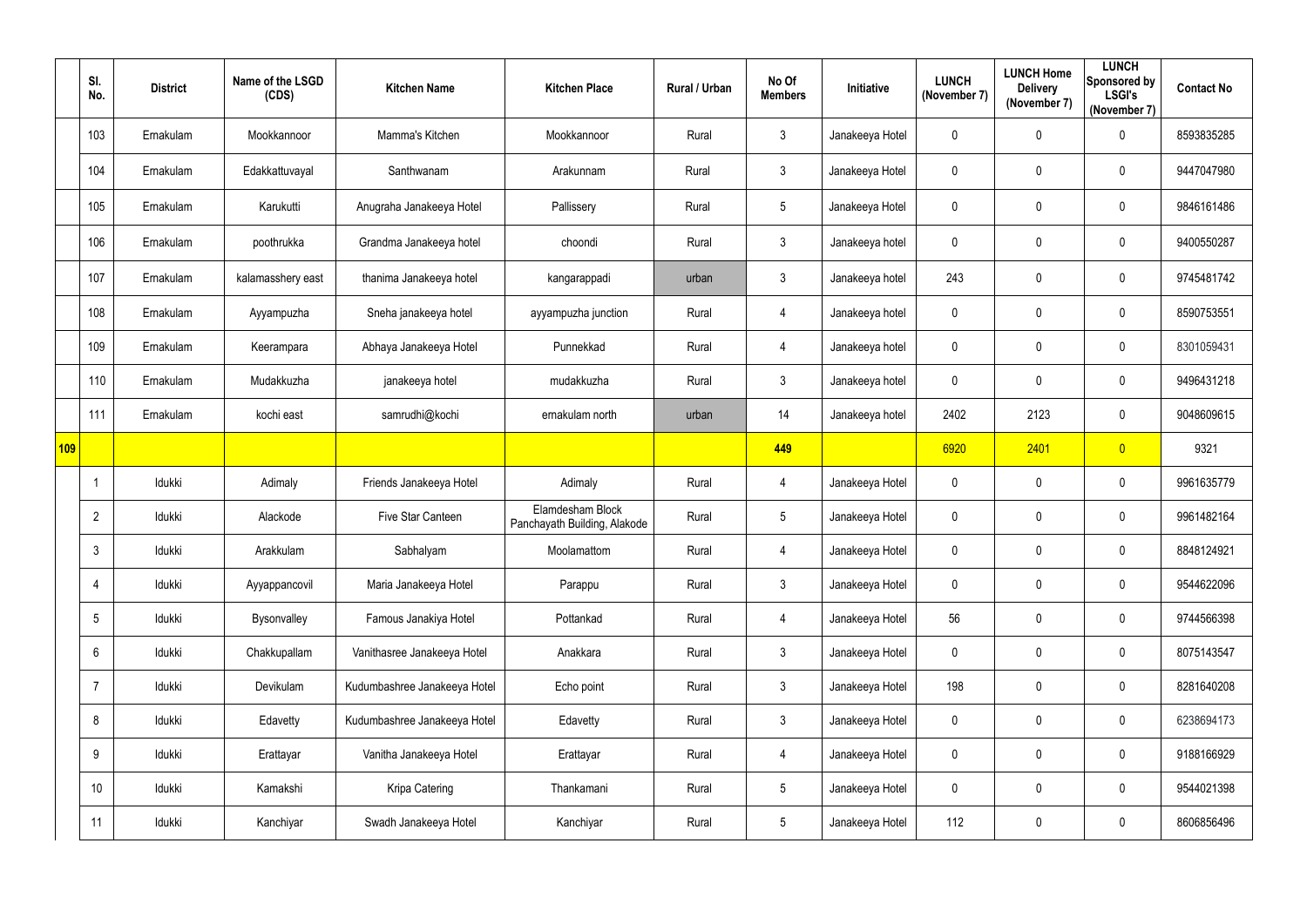|    | SI.<br>No. | <b>District</b> | Name of the LSGD<br>(CDS) | <b>Kitchen Name</b>                   | <b>Kitchen Place</b>                              | Rural / Urban | No Of<br><b>Members</b> | Initiative      | <b>LUNCH</b><br>(November 7) | <b>LUNCH Home</b><br><b>Delivery</b><br>(November 7) | <b>LUNCH</b><br>Sponsored by<br><b>LSGI's</b><br>(November 7) | <b>Contact No</b> |
|----|------------|-----------------|---------------------------|---------------------------------------|---------------------------------------------------|---------------|-------------------------|-----------------|------------------------------|------------------------------------------------------|---------------------------------------------------------------|-------------------|
|    | 12         | Idukki          | Kanjikkuzhi               | Samarppanam                           | Kanjikkuzhi                                       | Rural         | $\overline{4}$          | Janakeeya Hotel | $\mathbf 0$                  | 0                                                    | $\mathbf 0$                                                   | 9447169262        |
|    | 13         | Idukki          | Kanthaloor                | Morningstar Janakeeya Hotel           | Sahayagiri complex, near<br>Kanthalloor Bus stand | Rural         | $\overline{4}$          | Janakeeya Hotel | 122                          | 0                                                    | $\mathbf 0$                                                   | 9447941632        |
|    | 14         | Idukki          | Karimannoor               | Rujiya Catering Unit                  | Karimannoor                                       | Rural         | 5                       | Janakeeya Hotel | $\mathbf 0$                  | 0                                                    | $\mathbf 0$                                                   | 9497454952        |
|    | 15         | Idukki          | Karunapuram               | Karuna Hotel                          | Panchayathu complex                               | Rural         | $\overline{4}$          | Janakeeya Hotel | $\mathbf 0$                  | 0                                                    | $\mathbf 0$                                                   | 9961152820        |
|    | 16         | Idukki          | Kattappana                | Karunya Janakeeya Hotel               | Kattappana                                        | Urban         | 5                       | Janakeeya Hotel | 280                          | 0                                                    | $\mathbf 0$                                                   | 9497684477        |
|    | 17         | Idukki          | Kodikkulam                | Kulirma Janakiya Hotel                | Kodikkulam                                        | Rural         | 6                       | Janakeeya Hotel | $\overline{0}$               | 0                                                    | $\mathbf 0$                                                   | 9605111852        |
|    | 18         | Idukki          | Kokkayar                  | Sevana Janakeeya hotel                | 35th Mile                                         | Rural         | $\mathfrak{Z}$          | Janakeeya Hotel | $\mathbf 0$                  | 0                                                    | $\mathbf 0$                                                   | 9562067674        |
|    | 19         | Idukki          | Konnathadi                | Friends Janakeeya Hotel               | Panickankudi                                      | Rural         | 6                       | Janakeeya Hotel | $\mathbf 0$                  | 0                                                    | $\mathbf 0$                                                   | 9544048878        |
|    | 20         | Idukki          | Kumili                    | Ruchi Hotel                           | Kumili                                            | Rural         | $\overline{4}$          | Janakeeya Hotel | 69                           | 0                                                    | $\mathbf 0$                                                   | 9447980637        |
|    | 21         | Idukki          | Manakkadu                 | Vanitha Hotel                         | Chittoor                                          | Rural         | $\mathfrak{Z}$          | Janakeeya Hotel | $\mathbf 0$                  | 0                                                    | $\mathbf 0$                                                   | 8330097933        |
|    | 22         | Idukki          | Mankulam                  | Jeevanam Catering Janakeeya<br>Hotel  | Panchayathu Building                              | Rural         | $\overline{4}$          | Janakeeya Hotel | $\mathbf 0$                  | 0                                                    | $\mathbf 0$                                                   | 9495060505        |
| 46 | 23         | Idukki          | Marayoor                  | Malabar food court Janakeeya<br>Hotel | Marayoor Near IDCB bank                           | Rural         | $\overline{4}$          | Janakeeya Hotel | 187                          | 0                                                    | $\mathbf 0$                                                   | 9446925610        |
|    | 24         | Idukki          | Mariyapuram               | Anaswara Hotel & Catering             | Idukki                                            | Rural         | 4                       | Janakeeya Hotel | $\mathbf 0$                  | $\mathbf 0$                                          | $\mathbf 0$                                                   | 9526329438        |
|    | 25         | Idukki          | Munnar                    | Annapoorna catering                   | Lorry stand, old munnar                           | Rural         | 5                       | Janakeeya Hotel | 180                          | 0                                                    | $\overline{0}$                                                | 8281009478        |
|    | 26         | Idukki          | Muttom                    | Nila Janakeeya Hotel                  | Muttom                                            | Rural         | 3 <sup>7</sup>          | Janakeeya hotel | $\mathbf 0$                  | 0                                                    | $\mathbf 0$                                                   | 9961104818        |
|    | 27         | Idukki          | Nedumkandam               | Annus catering                        | Nedumkandam<br>Kizhakkekavala                     | Rural         | $\overline{4}$          | Janakeeya Hotel | $\mathbf 0$                  | 0                                                    | $\mathbf 0$                                                   | 9747458576        |
|    | 28         | Idukki          | Pallivasal                | <b>Blessing Janakeeya Hotel</b>       | Pallivasal                                        | Rural         | $\overline{4}$          | Janakeeya Hotel | 67                           | 0                                                    | $\mathbf 0$                                                   | 9947981574        |
|    | 29         | Idukki          | Pampadumpara              | Thripthy Janakeeya Hotel              | Pampadumpara                                      | Rural         | $3\overline{3}$         | Janakeeya Hotel | $\mathbf 0$                  | 0                                                    | $\mathbf 0$                                                   | 9207150558        |
|    | 30         | Idukki          | Peermedu                  | Thripthy Janakeeya Hotel              | Peermedu                                          | Rural         | $\mathfrak{Z}$          | Janakeeya Hotel | $\mathbf 0$                  | $\pmb{0}$                                            | $\overline{0}$                                                | 9633311267        |
|    | 31         | Idukki          | Peruvanthanam             | Janakeeya Hotel                       | Peruvanthanam                                     | Rural         | 5                       | Janakeeya Hotel | $\mathbf 0$                  | 0                                                    | $\mathbf 0$                                                   | 9562274720        |
|    | 32         | Idukki          | Purappuzha                | Ammas Janakeeya Hotel                 | Purappuzha                                        | Rural         | $\mathfrak{Z}$          | Janakeeya Hotel | $\mathbf 0$                  | 0                                                    | $\overline{0}$                                                | 9744954032        |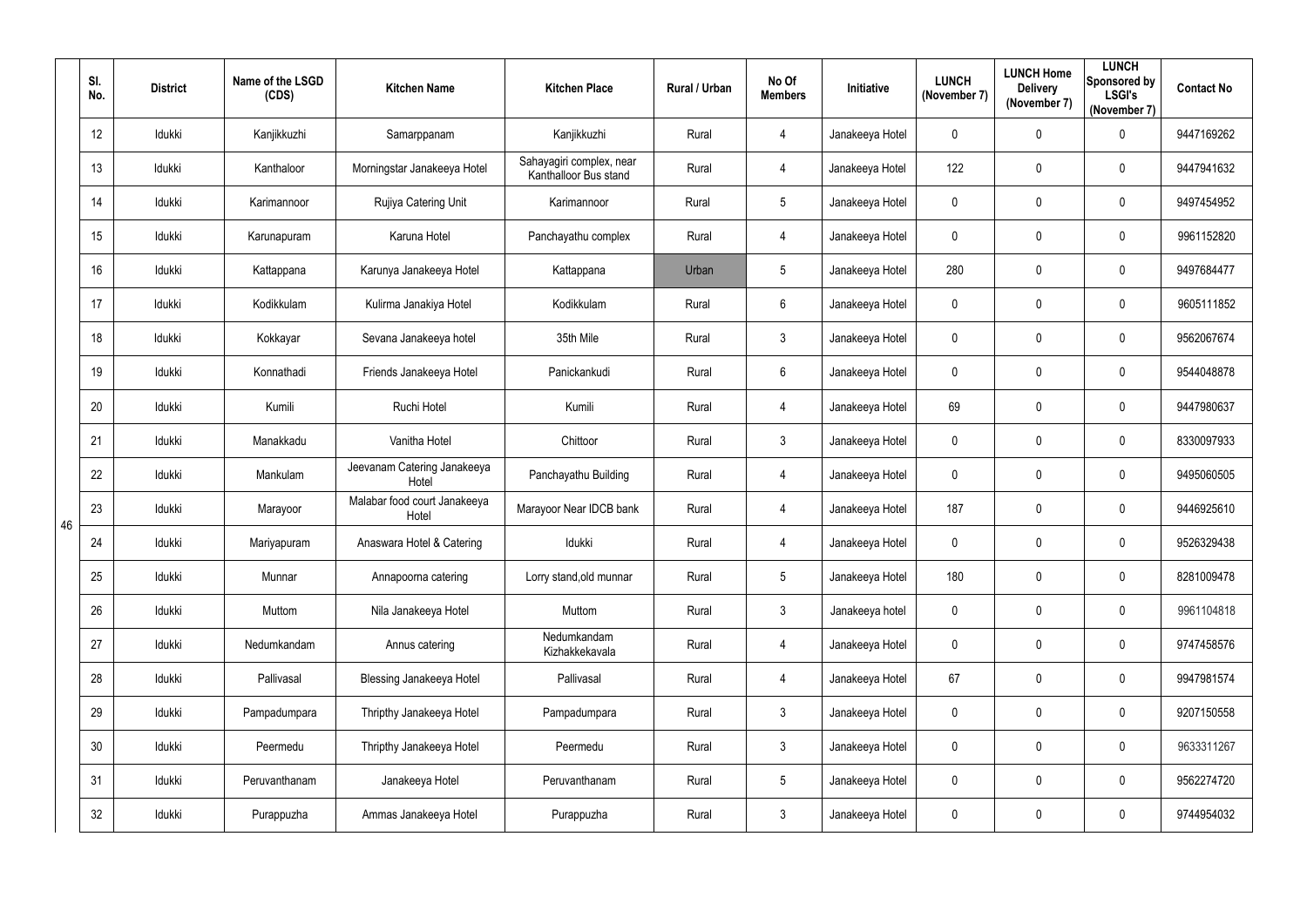|    | SI.<br>No.      | <b>District</b> | Name of the LSGD<br>(CDS) | <b>Kitchen Name</b>                       | <b>Kitchen Place</b>                      | Rural / Urban | No Of<br><b>Members</b> | Initiative      | <b>LUNCH</b><br>(November 7) | <b>LUNCH Home</b><br><b>Delivery</b><br>(November 7) | <b>LUNCH</b><br>Sponsored by<br><b>LSGI's</b><br>(November 7) | <b>Contact No</b> |
|----|-----------------|-----------------|---------------------------|-------------------------------------------|-------------------------------------------|---------------|-------------------------|-----------------|------------------------------|------------------------------------------------------|---------------------------------------------------------------|-------------------|
|    | 33              | Idukki          | Rajakkadu                 | Janakeeya Hotel                           | Rajakkadu Town                            | Rural         | $\mathfrak{Z}$          | Janakeeya Hotel | 311                          | 0                                                    | $\overline{0}$                                                | 9446766999        |
|    | 34              | Idukki          | Rajakumari                | Aiswarya Vanitha Restaurent               | Rajakumari South                          | Rural         | $\overline{4}$          | Janakeeya Hotel | $\mathbf 0$                  | 0                                                    | $\overline{0}$                                                | 9526570410        |
|    | 35              | Idukki          | Santhanpara               | Janakeeya Hotel                           | Santhanpara                               | Rural         | $\overline{4}$          | Janakeeya Hotel | 150                          | 0                                                    | $\mathbf 0$                                                   | 9526174553        |
|    | 36              | Idukki          | Senapathy                 | Ammoose Hotel                             | Mangathotty                               | Rural         | $\mathfrak{Z}$          | Janakeeya Hotel | 95                           | $\pmb{0}$                                            | $\overline{0}$                                                | 9539396626        |
|    | 37              | Idukki          | Udumbannoor               | Kudumbashree Janakeeya Hotel              | Udumbannor                                | Rural         | $\mathfrak{Z}$          | Janakeeya Hotel | 220                          | 0                                                    | $\overline{0}$                                                | 9633678438        |
|    | 38              | Idukki          | Upputhara                 | Samarppitha Janakeeya hotel               | Upputhara                                 | Rural         | $5\phantom{.0}$         | Janakeeya Hotel | $\mathbf 0$                  | 0                                                    | $\mathbf 0$                                                   | 9526590710        |
|    | 39              | Idukki          | Vandanmedu                | Dharshana Janakeeya Hotel                 | Vandanmedu                                | Rural         | $\overline{4}$          | Janakeeya Hotel | $\mathbf 0$                  | 0                                                    | $\overline{0}$                                                | 9744038737        |
|    | 40              | Idukki          | Vandiperiyar              | Vandiperiyar Janakeeya Hotel              | Vandiperiyar                              | Rural         | 5                       | Janakeeya Hotel | 231                          | 0                                                    | $\mathbf 0$                                                   | 8086863254        |
|    | 41              | Idukki          | Vannappuram               | Souhrudham Janakeeya Hotel                | Vannappuram                               | Rural         | $5\phantom{.0}$         | Janakeeya Hotel | $\mathbf 0$                  | 0                                                    | $\mathbf 0$                                                   | 8113054492        |
|    | 42              | Idukki          | Vathikudy                 | Karthika                                  | Thopramkudi                               | Rural         | $\overline{4}$          | Janakeeya Hotel | $\mathbf 0$                  | $\pmb{0}$                                            | $\overline{0}$                                                | 9947636989        |
|    | 43              | Idukki          | Vattavada                 | Vattavada Kudumbashree<br>Janakeeya Hotel | Keekkara, Kovilur                         | Rural         | $\overline{4}$          | Janakeeya Hotel | $\mathbf 0$                  | 0                                                    | $\overline{0}$                                                | 9497790469        |
|    | 44              | Idukki          | Vazhathoppu               | Grahalakshmi Hotel & Catering             | Cheruthoni                                | Rural         | $\overline{4}$          | Janakeeya Hotel | $\mathbf 0$                  | 0                                                    | $\mathbf 0$                                                   | 9496178884        |
|    | 45              | Idukki          | Vellathooval              | Flowers Janakeeya Hotel                   | Vellathooval                              | Rural         | $\overline{4}$          | Janakeeya Hotel | $\mathbf 0$                  | $\mathbf 0$                                          | $\mathbf 0$                                                   | 9961419892        |
|    | 46              | Idukki          | Velliyamattam             | Padhayam Kudumbashree<br>Janakeeya Hotel  | Velliyamattam                             | Rural         | $\overline{4}$          | Janakeeya Hotel | $\mathbf 0$                  | 0                                                    | $\mathbf 0$                                                   | 7902854627        |
| 46 |                 |                 |                           |                                           |                                           |               | 185                     |                 | 2278                         | $\bf{0}$                                             | $\boldsymbol{0}$                                              |                   |
|    |                 | Kannur          | Maloor                    | Maloor Janakeeya Hotel                    | Thrikandaripoyil, PO-<br>Thrikandaripoyil | Rural         | $\mathfrak{Z}$          | Janakeeya Hotel | $\mathbf 0$                  | $\pmb{0}$                                            | $\mathbf 0$                                                   | 9656132294        |
|    | $\overline{2}$  | Kannur          | Kolachery                 | Janakeeya Hotel                           | Kolachery Paramba, PO-<br>Kolacheri       | Rural         | $5\phantom{.0}$         | Janakeeya Hotel | $\mathbf 0$                  | $\pmb{0}$                                            | $\mathbf 0$                                                   | 9895324699        |
|    | $\mathfrak{Z}$  | Kannur          | Pinarayi                  | Janakeeya hotel, Pinarayi                 | Pinarayi                                  | Rural         | $6\phantom{.0}$         | Janakeeya Hotel | $\mathbf 0$                  | 0                                                    | $\mathbf 0$                                                   | 9447215211        |
|    | 4               | Kannur          | Muzhakunnu                | Thripthy Janakeeya Hotel                  | Kakkayangad, Muzhakkunnu                  | Rural         | $5\phantom{.0}$         | Janakeeya Hotel | $\mathbf 0$                  | 0                                                    | $\mathbf 0$                                                   | 9526047538        |
|    | $5\phantom{.0}$ | Kannur          | Chapparappadavu           | Kudumbasree janakeeya hotel               | Near village office,<br>Chapparappadav    | Rural         | $\mathfrak{Z}$          | Janakeeya Hotel | $\mathbf 0$                  | 0                                                    | $\mathbf 0$                                                   | 9605413324        |
|    | $6\phantom{.}$  | Kannur          | Iritty                    | Roopasree Kudumbashree hotel              | Koolichembra                              | Urban         | 8                       | Janakeeya Hotel | $\mathbf 0$                  | 0                                                    | $\mathbf 0$                                                   | 8589921533        |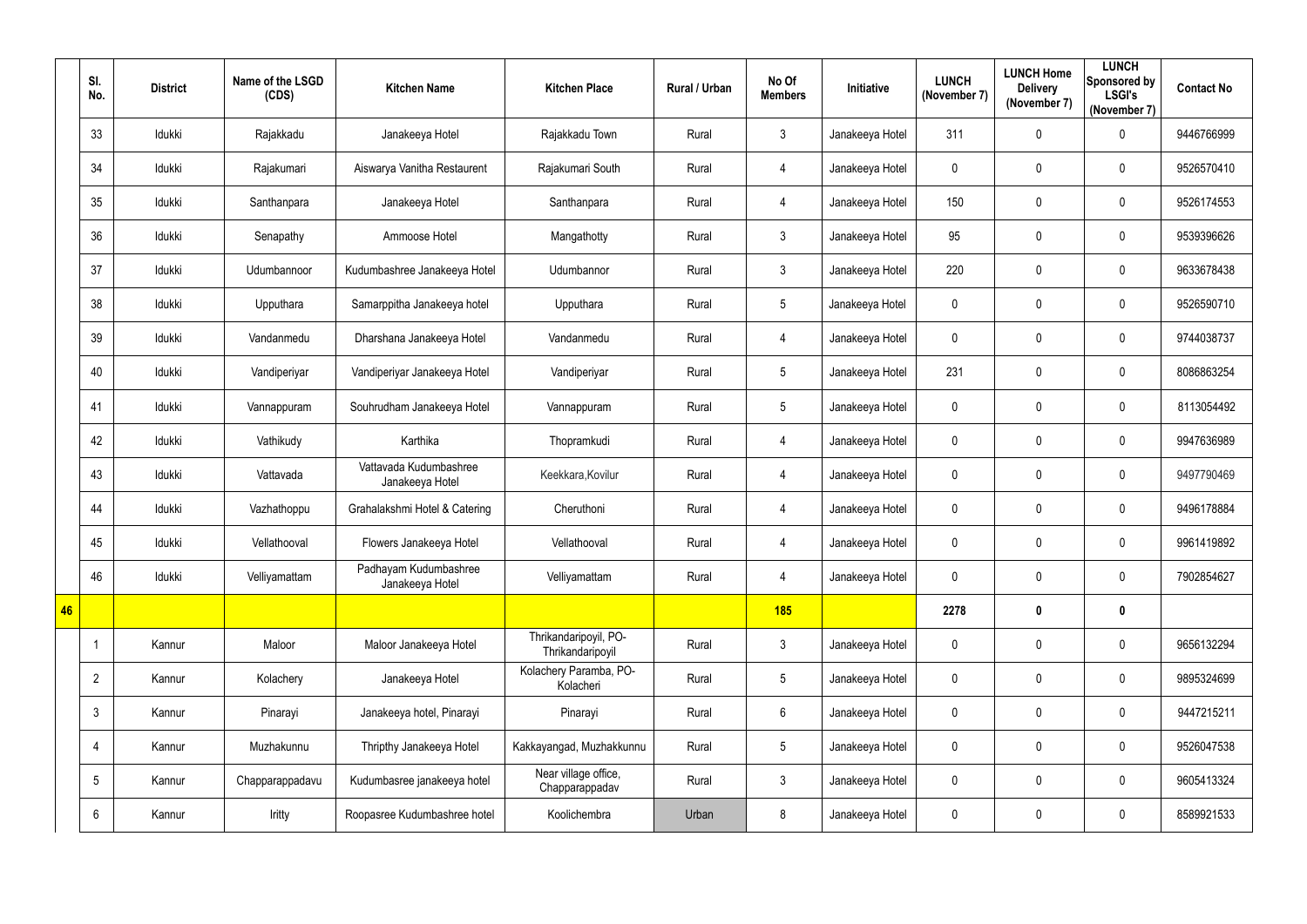| SI.<br>No. | <b>District</b> | Name of the LSGD<br>(CDS)   | <b>Kitchen Name</b>                                | <b>Kitchen Place</b>                           | Rural / Urban | No Of<br><b>Members</b> | Initiative      | <b>LUNCH</b><br>(November 7) | <b>LUNCH Home</b><br><b>Delivery</b><br>(November 7) | <b>LUNCH</b><br>Sponsored by<br><b>LSGI's</b><br>(November 7) | <b>Contact No</b> |
|------------|-----------------|-----------------------------|----------------------------------------------------|------------------------------------------------|---------------|-------------------------|-----------------|------------------------------|------------------------------------------------------|---------------------------------------------------------------|-------------------|
| -7         | Kannur          | Dharmadam                   | Dharmadam Janakeeya hotel                          | Near Andalloor kav,<br>Dharmadam               | Rural         | $\mathbf{3}$            | Janakeeya Hotel | $\mathbf 0$                  | $\mathbf 0$                                          | $\mathbf 0$                                                   | 9526975778        |
| 8          | Kannur          | Peralassery                 | Janakeeya Hotel                                    | Peralassery Town, PO -<br>Mundallur            | Rural         | $9\,$                   | Janakeeya Hotel | $\mathbf 0$                  | $\mathbf 0$                                          | $\mathbf 0$                                                   | 70256213909       |
| 9          | Kannur          | Kadannappalli<br>Panappuzha | Kudumbasree janakeeya hotel                        | Chanthappura                                   | Rural         | $\overline{4}$          | Janakeeya Hotel | $\mathbf 0$                  | $\mathbf 0$                                          | $\overline{0}$                                                | 9961089935        |
| 10         | Kannur          | Anthur                      | Janakeeya hotel                                    | Dharmasala                                     | Urban         | $5\phantom{.0}$         | Janakeeya Hotel | $\mathbf 0$                  | $\mathbf 0$                                          | $\mathbf 0$                                                   | 9544138650        |
| 11         | Kannur          | Cheruthazham                | Janakeeya Hotel (Thripthi<br>Kudumbashree Canteen) | Pilathara                                      | Rural         | $\mathbf{3}$            | Janakeeya Hotel | $\mathbf 0$                  | $\mathbf 0$                                          | $\overline{0}$                                                | 9947540361        |
| 12         | Kannur          | Peravoor                    | Kudumbashree Janakeeya Hotel                       | Peravoor Bus stand, Peravoor<br>P <sub>O</sub> | Rural         | $\mathbf{3}$            | Janakeeya Hotel | $\mathbf 0$                  | $\overline{0}$                                       | $\overline{0}$                                                | 9947567857        |
| 13         | Kannur          | Kalliassery                 | Janakeeya Hotel                                    | Irinav Road, Payyattam, PO-<br>Irinav          | Rural         | $\overline{4}$          | Janakeeya Hotel | 125                          | 0                                                    | $\overline{0}$                                                | 8848330570        |
| 14         | Kannur          | Panniyannur                 | Janakeeya Hotel                                    | Panoor Block office compound                   | Rural         | $6\overline{6}$         | Janakeeya Hotel | $\mathbf 0$                  | $\mathbf 0$                                          | $\mathbf 0$                                                   | 9447449875        |
| 15         | Kannur          | Kannapuram                  | Janakeeya Hotel                                    | Chynaclay road, Kannapuram                     | Rural         | $5\overline{)}$         | Janakeeya Hotel | $\mathbf 0$                  | $\mathbf 0$                                          | $\overline{0}$                                                | 8089127045        |
| 16         | Kannur          | Sreekandapuram              | Janakeeya Hotel                                    | Sreekandapuram, near bus<br>stand              | Urban         | $5\phantom{.0}$         | Janakeeya Hotel | $\mathbf 0$                  | $\mathbf 0$                                          | $\mathbf 0$                                                   | 7591948757        |
| 17         | Kannur          | Thalasseri                  | Janakeeya Hotel                                    | New bus stand, Thalasseri                      | Urban         | $6\phantom{.}$          | Janakeeya Hotel | $\mathbf 0$                  | $\mathbf 0$                                          | $\overline{0}$                                                | 9446263864        |
| 18         | Kannur          | Chokli                      | Janakeeya Hotel                                    | Olavilam, Chokli                               | Rural         | $5\overline{)}$         | Janakeeya Hotel | $\mathbf 0$                  | $\mathbf 0$                                          | $\overline{0}$                                                | 9846892821        |
| 19         | Kannur          | Udayagiri                   | Janakeeya Hotel                                    | Karthikapuram                                  | Rural         | 4                       | Janakeeya Hotel | $\mathbf 0$                  | $\mathbf 0$                                          | $\overline{0}$                                                | 9562375342        |
| 20         | Kannur          | Karivellur Peralam          | Janakeeya Hotel                                    | Panchayah building,<br>Onakkunnu               | Rural         | 4                       | Janakeeya Hotel | $\pmb{0}$                    | $\mathbf 0$                                          | $\mathbf 0$                                                   | 7025519714        |
| 21         | Kannur          | Muzhappilangad              | Janakeeya Hotel                                    | Near FCI godown,<br>Muzhappilangad             | Rural         | $5\phantom{.0}$         | Janakeeya Hotel | $\pmb{0}$                    | $\mathbf 0$                                          | $\mathbf 0$                                                   | 7306005267        |
| 22         | Kannur          | Narath                      | Janakeeya Hotel                                    | Janakeeya Hotel, Kambil,<br>Narath             | Rural         | $\overline{7}$          | Janakeeya Hotel | $\pmb{0}$                    | $\mathbf 0$                                          | $\mathbf 0$                                                   | 9747441162        |
| 23         | Kannur          | Payyannur                   | Janakeeya Hotel                                    | Municipality compoud,<br>Payyannur             | Urban         | $\mathbf{3}$            | Janakeeya Hotel | $\pmb{0}$                    | $\mathbf 0$                                          | $\mathbf 0$                                                   | 9526620805        |
| 24         | Kannur          | Kangol Alappadamba          | Janakeeya Hotel                                    | Mathil, Near Kangol<br>Alappadamba Panchayath  | Rural         | $\overline{4}$          | Janakeeya Hotel | $\mathbf 0$                  | $\mathbf 0$                                          | $\mathbf 0$                                                   | 9495296142        |
| 25         | Kannur          | Naduvil                     | Janakeeya Hotel                                    | Panchayath compound,<br>Naduvil town           | Rural         | 4                       | Janakeeya Hotel | $\pmb{0}$                    | $\mathbf 0$                                          | $\mathbf 0$                                                   | 7902902490        |
| 26         | Kannur          | Koothuparamba               | Janakeeya Hotel                                    | Manghad Vayal, Near HSS<br>Koothuparamba, PO-  | Urban         | 8                       | Janakeeya Hotel | $\boldsymbol{0}$             | $\mathbf 0$                                          | $\pmb{0}$                                                     | 9645608253        |
| 27         | Kannur          | Kuttiatoor                  | Janakeeya Hotel                                    | Near Panchayath office,<br>Chattukappara       | Rural         | $5\overline{)}$         | Janakeeya Hotel | $\boldsymbol{0}$             | $\mathbf 0$                                          | $\pmb{0}$                                                     | 9544644195        |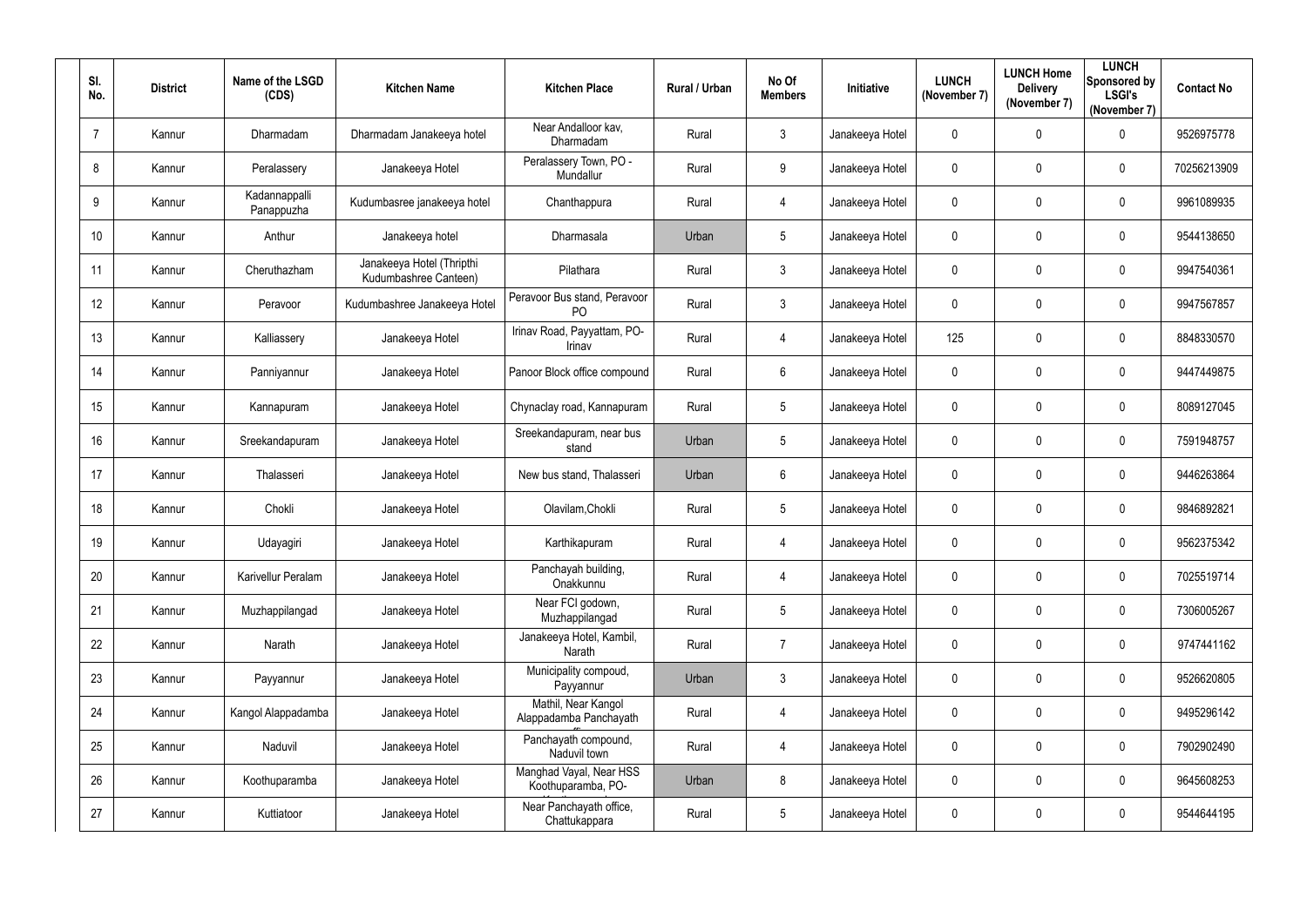|    | SI.<br>No. | <b>District</b> | Name of the LSGD<br>(CDS) | <b>Kitchen Name</b> | <b>Kitchen Place</b>                                           | Rural / Urban | No Of<br><b>Members</b> | Initiative      | <b>LUNCH</b><br>(November 7) | <b>LUNCH Home</b><br><b>Delivery</b><br>(November 7) | <b>LUNCH</b><br>Sponsored by<br><b>LSGI's</b><br>(November 7) | <b>Contact No</b> |
|----|------------|-----------------|---------------------------|---------------------|----------------------------------------------------------------|---------------|-------------------------|-----------------|------------------------------|------------------------------------------------------|---------------------------------------------------------------|-------------------|
|    | 28         | Kannur          | Kathirur                  | Janakeeya Hotel     | Panchayath office building,<br>Kathirur                        | Rural         | 5                       | Janakeeya Hotel | $\mathbf 0$                  | 0                                                    | $\mathbf 0$                                                   | 8129404833        |
|    | 29         | Kannur          | Panoor                    | Janakeeya Hotel     | Elangode, Panoor                                               | Urban         | 5                       | Janakeeya Hotel | $\mathbf 0$                  | $\mathbf 0$                                          | $\overline{0}$                                                | 9605852157        |
|    | 30         | Kannur          | Chirakkal                 | Janakeeya Hotel     | Chirakkal weavers,<br>Puthiyatheru                             | Rural         | 5                       | Janakeeya Hotel | $\mathbf 0$                  | $\mathbf 0$                                          | $\mathbf 0$                                                   | 9895854873        |
|    | 31         | Kannur          | Eranjoli                  | Janakeeya Hotel     | Near Thalassery RTO office,<br>Chungam                         | Rural         | 5                       | Janakeeya Hotel | $\mathbf 0$                  | 0                                                    | $\overline{0}$                                                | 9656368808        |
|    | 32         | Kannur          | Payam                     | Janakeeya Hotel     | Near Panchayath office,<br>Madathil                            | Rural         | $\overline{4}$          | Janakeeya Hotel | 86                           | $\mathbf 0$                                          | $\mathbf 0$                                                   | 9496554678        |
|    | 33         | Kannur          | Eramam Kuttoor            | Janakeeya Hotel     | Mathamangalam, Near CDS<br>office                              | Rural         | $\overline{4}$          | Janakeeya Hotel | $\mathbf 0$                  | 0                                                    | $\mathbf 0$                                                   | 9562473576        |
|    | 34         | Kannur          | Ramanthally               | Janakeeya hotel     | Ramanthally                                                    | Rural         | $\overline{4}$          | Janakeeya Hotel | $\mathbf 0$                  | 0                                                    | $\mathbf 0$                                                   | 9496705429        |
|    | 35         | Kannur          | Thripangottur             | Janakeeya Hotel     | Kallikkandy, Thripangottur                                     | Rural         | 3                       | Janakeeya Hotel | $\mathbf 0$                  | $\mathbf 0$                                          | $\overline{0}$                                                | 9495191659        |
|    | 36         | Kannur          | Madayi                    | Janakeeya Hotel     | Eripuram, Near Vrindhavan<br>Residency, PO Pazhayangadi        | Rural         | $\mathfrak{Z}$          | Janakeeya Hotel | $\mathbf 0$                  | 0                                                    | $\mathbf 0$                                                   | 7561006271        |
|    | 37         | Kannur          | Kelakam                   | Janakeeya Hotel     | Kelakam PO                                                     | Rural         | $\mathfrak{Z}$          | Janakeeya Hotel | $\mathbf 0$                  | 0                                                    | $\mathbf 0$                                                   | 8113866296        |
|    | 38         | Kannur          | Kurumathoor               | Janakeeya Hotel     | Near GVHSS, Kurumathoor                                        | Rural         | 3                       | Janakeeya Hotel | $\mathbf 0$                  | 0                                                    | $\mathbf 0$                                                   | 9633816470        |
|    | 39         | Kannur          | Peringome Vayakkara       | Janakeeya Hotel     | Peringome, Near Police station                                 | Rural         | 5                       | Janakeeya Hotel | $\mathbf 0$                  | 0                                                    | $\overline{0}$                                                | 9961413726        |
|    | 40         | Kannur          | Munderi                   | Janakeeya Hotel     | Kanjirode Karakkadu, Munderi                                   | Rural         | $4\overline{ }$         | Janakeeya Hotel | $\mathbf 0$                  | $\mathbf 0$                                          | $\overline{0}$                                                | 8547609196        |
|    | 41         | Kannur          | Anjarakandy               | Janakeeya Hotel     | Panayatham Paramba,<br>Anjarankandy                            | Rural         | $\overline{4}$          | Janakeeya Hotel | $\mathbf 0$                  | $\pmb{0}$                                            | $\overline{0}$                                                | 9496900755        |
| 87 | 42         | Kannur          | Ayyankkunnu               | Janakeeya Hotel     | Ayyankunnu Panchayth<br>Anghadikkadavu                         | Rural         | $\overline{4}$          | Janakeeya Hotel | $\mathbf 0$                  | $\pmb{0}$                                            | $\overline{0}$                                                | 9946734976        |
|    | 43         | Kannur          | Padiyoor                  | Janakeeya Hotel     | Padiyoor PO                                                    | Rural         | $\overline{4}$          | Janakeeya Hotel | $\mathbf 0$                  | 0                                                    | $\overline{0}$                                                | 9539028498        |
|    | 44         | Kannur          | Ezhome                    | Janakeeya Hotel     | Pazhayangadi bus stand,<br>Ezhom                               | Rural         | $5\overline{)}$         | Janakeeya Hotel | 147                          | $\pmb{0}$                                            | $\overline{0}$                                                | 8086910862        |
|    | 45         | Kannur          | Koodali                   | Janakeeya Hotel     | Near Koodali Panchayath<br>Office, Kololam, PO -<br>Edavannoor | Rural         | $\overline{4}$          | Janakeeya Hotel | $\mathbf 0$                  | $\pmb{0}$                                            | $\overline{0}$                                                | 9526524230        |
|    | 46         | Kannur          | Pappinisseri              | Janakeeya Hotel     | Near EMS Smaraka Govt.<br>Higher secondary school,             | Rural         | $\overline{4}$          | Janakeeya Hotel | $\mathbf 0$                  | $\pmb{0}$                                            | $\overline{0}$                                                | 9605727307        |
|    | 47         | Kannur          | Mattannur                 | Janakeeya Hotel     | Near Municipality office,<br>Mattannur                         | Urban         | $5\overline{)}$         | Janakeeya Hotel | $\mathbf 0$                  | $\pmb{0}$                                            | $\overline{0}$                                                | 7510706897        |
|    | 48         | Kannur          | Chenghalayi               | Janakeeya Hotel     | Valakai, Chenghalayi                                           | Rural         | $\mathfrak{Z}$          | Janakeeya Hotel | $\mathbf 0$                  | 0                                                    | $\overline{0}$                                                | 8547696233        |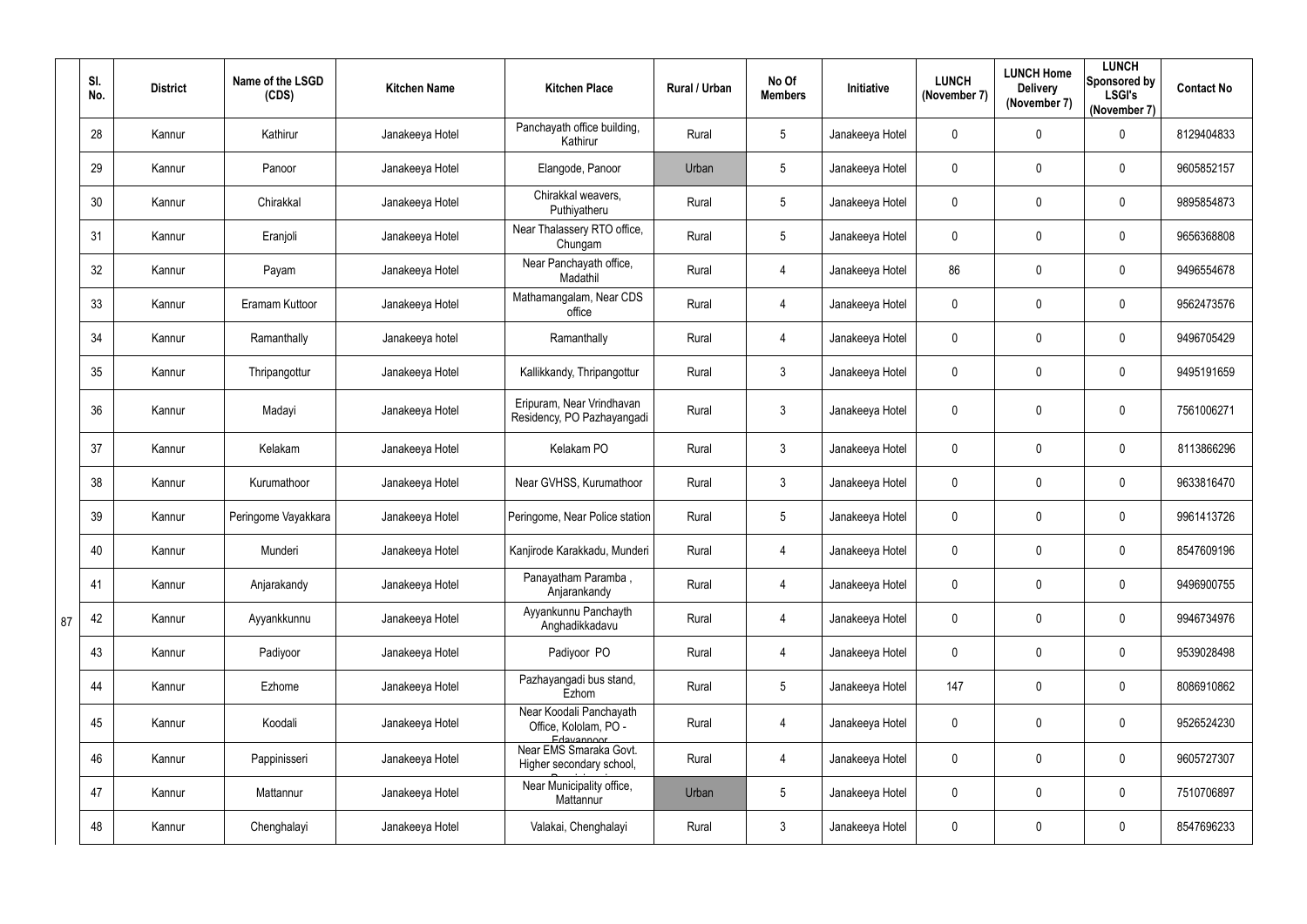| SI.<br>No. | <b>District</b> | Name of the LSGD<br>(CDS) | <b>Kitchen Name</b>                          | <b>Kitchen Place</b>                                    | Rural / Urban | No Of<br><b>Members</b> | Initiative      | <b>LUNCH</b><br>(November 7) | <b>LUNCH Home</b><br><b>Delivery</b><br>(November 7) | <b>LUNCH</b><br>Sponsored by<br><b>LSGI's</b><br>(November 7) | <b>Contact No</b> |
|------------|-----------------|---------------------------|----------------------------------------------|---------------------------------------------------------|---------------|-------------------------|-----------------|------------------------------|------------------------------------------------------|---------------------------------------------------------------|-------------------|
| 49         | Kannur          | Pattiam                   | Janakeeya Hotel                              | Cheruvancheri PO,<br>Cheruvancheri                      | Rural         | $\overline{4}$          | Janakeeya Hotel | $\mathbf 0$                  | $\mathbf 0$                                          | $\mathbf 0$                                                   | 7025025275        |
| 50         | Kannur          | Thaliparamba              | Janakeeya Hotel                              | Municipality compoud,<br>Thaliparamba                   | Urban         | $\overline{4}$          | Janakeeya Hotel | 70                           | $\mathbf 0$                                          | $\mathbf 0$                                                   | 8547849019        |
| 51         | Kannur          | Payyavoor                 | Janakeeya Hotel                              | Payyavoor - PO, Payyavoor                               | Rural         | $5\phantom{.0}$         | Janakeeya Hotel | $\mathbf 0$                  | $\mathbf 0$                                          | $\mathbf 0$                                                   | 9495311608        |
| 52         | Kannur          | Kottiyoor                 | Janakeeya Hotel                              | Neendunokki, Kottiyoor - PO                             | Rural         | $5\phantom{.0}$         | Janakeeya Hotel | 104                          | $\mathbf 0$                                          | $\mathbf 0$                                                   | 6282565854        |
| 53         | Kannur          | Kunnothparamba            | Janakeeya Hotel                              | Kunnothparamba PO,<br>Kunnothparamba                    | Rural         | $\mathbf{3}$            | Janakeeya Hotel | $\mathbf 0$                  | $\mathbf 0$                                          | $\overline{0}$                                                | 8156840487        |
| 54         | Kannur          | Pariyaram                 | Janakeeya Hotel                              | Near Panchayath Office,<br>Chithappile poyil, Pariyaram | Rural         | $\overline{4}$          | Janakeeya Hotel | $\mathbf 0$                  | $\mathbf 0$                                          | $\mathbf 0$                                                   | 9744385083        |
| 55         | Kannur          | Kunjimangalam             | Janakeeya Hotel                              | Old Post office building,<br>Andamkovil, Kunjimangalam  | Rural         | $\overline{4}$          | Janakeeya Hotel | $\mathbf 0$                  | $\mathbf 0$                                          | $\mathbf 0$                                                   | 9526981326        |
| 56         | Kannur          | Thillenkeri               | Janakeeya Hotel                              | Thekkam poyil, Near Uliyil<br>Town                      | Rural         | $\mathbf{3}$            | Janakeeya Hotel | $\mathbf 0$                  | $\mathbf 0$                                          | $\overline{0}$                                                | 9745059451        |
| 57         | Kannur          | Chittariparamba           | Janakeeya Hotel                              | Poovathinkeezhil, PO-<br>Chittariparamba                | Rural         | $6\overline{6}$         | Janakeeya Hotel | $\mathbf 0$                  | $\mathbf 0$                                          | $\overline{0}$                                                | 8943506825        |
| 58         | Kannur          | Mayyil                    | Janakeeya Hotel                              | Near Mayyil Panchayath office,<br>Mayyil                | Rural         | $\overline{4}$          | Janakeeya Hotel | $\mathbf 0$                  | $\mathbf 0$                                          | $\mathbf 0$                                                   | 9526072638        |
| 59         | Kannur          | Cherukunnu                | Janakeeya Hotel                              | Pallichal, PO - Cherukunnu,<br>Pin -670301              | Rural         | $\overline{4}$          | Janakeeya Hotel | $\mathbf 0$                  | 0                                                    | $\mathbf 0$                                                   | 8547361298        |
| 60         | Kannur          | Aaralam                   | Janakeeya Hotel                              | Athikkal, PO - Keezhpally                               | Rural         | $5\overline{)}$         | Janakeeya Hotel | $\mathbf 0$                  | $\mathbf 0$                                          | $\overline{0}$                                                | 9961285762        |
| 61         | Kannur          | Alakkode                  | Janakeeya Hotel                              | Therthally, Therthally PO,<br>Alakkode                  | Rural         | $5\overline{)}$         | Janakeeya Hotel | $\mathbf 0$                  | $\mathbf 0$                                          | $\overline{0}$                                                | 8547045070        |
| 62         | Kannur          | Malappattam               | Janakeeya Hotel                              | Near Malappattam<br>panchayath, Malappattam             | Rural         | $\mathbf{3}$            | Janakeeya Hotel | $\boldsymbol{0}$             | 0                                                    | $\mathbf 0$                                                   | 9400571842        |
| 63         | Kannur          | Kanichar                  | Janakeeya Hotel                              | Kanichar PO, Kanichar                                   | Rural         | $\mathbf{3}$            | Janakeeya Hotel | $\mathbf 0$                  | $\mathbf 0$                                          | $\overline{0}$                                                | 9526167667        |
| 64         | Kannur          | Mokeri                    | Kudumbashree Janakeeya Hotel,<br>Mokeri      | Vallangad, Mokeri                                       | Rural         | $5\phantom{.0}$         | Janakeeya Hotel | $\pmb{0}$                    | $\mathbf 0$                                          | $\mathbf 0$                                                   | 9947037223        |
| 65         | Kannur          | Anjarakandy 2             | Kudumbashree Janakeeya Hotel,<br>Anjarakandy | Kavinmoola, Anjarakandy                                 | Rural         | $5\overline{)}$         | Janakeeya Hotel | $\mathbf 0$                  | $\mathbf 0$                                          | $\mathbf 0$                                                   | 9446657510        |
| 66         | Kannur          | Newmahi                   | Kudumbashree Janakeeya Hotel                 | Newmahi bridge, Newmahi                                 | Rural         | $\mathbf{3}$            | Janakeeya Hotel | $\mathbf 0$                  | $\mathbf 0$                                          | $\boldsymbol{0}$                                              | 9946056862        |
| 67         | Kannur          | Keezhallur                | Janakeeya Hotel                              | Kummanam, Elambara                                      | Rural         | $\mathbf{3}$            | Janakeeya Hotel | $\boldsymbol{0}$             | $\mathbf 0$                                          | $\mathbf 0$                                                   | 9947648580        |
| 68         | Kannur          | Chembilode                | Janakeeya hotel                              | Chakkarakal bus stand,<br>mowanchery                    | Rural         | $5\phantom{.0}$         | Janakeeya Hotel | $\boldsymbol{0}$             | $\overline{0}$                                       | $\mathbf 0$                                                   | 9847951631        |
| 69         | Kannur          | vengad                    | Janakeeya hotel                              | mambaram                                                | Rural         | $6\phantom{.0}$         | Janakeeya Hotel | $\boldsymbol{0}$             | $\mathbf 0$                                          | $\boldsymbol{0}$                                              | 7902970902        |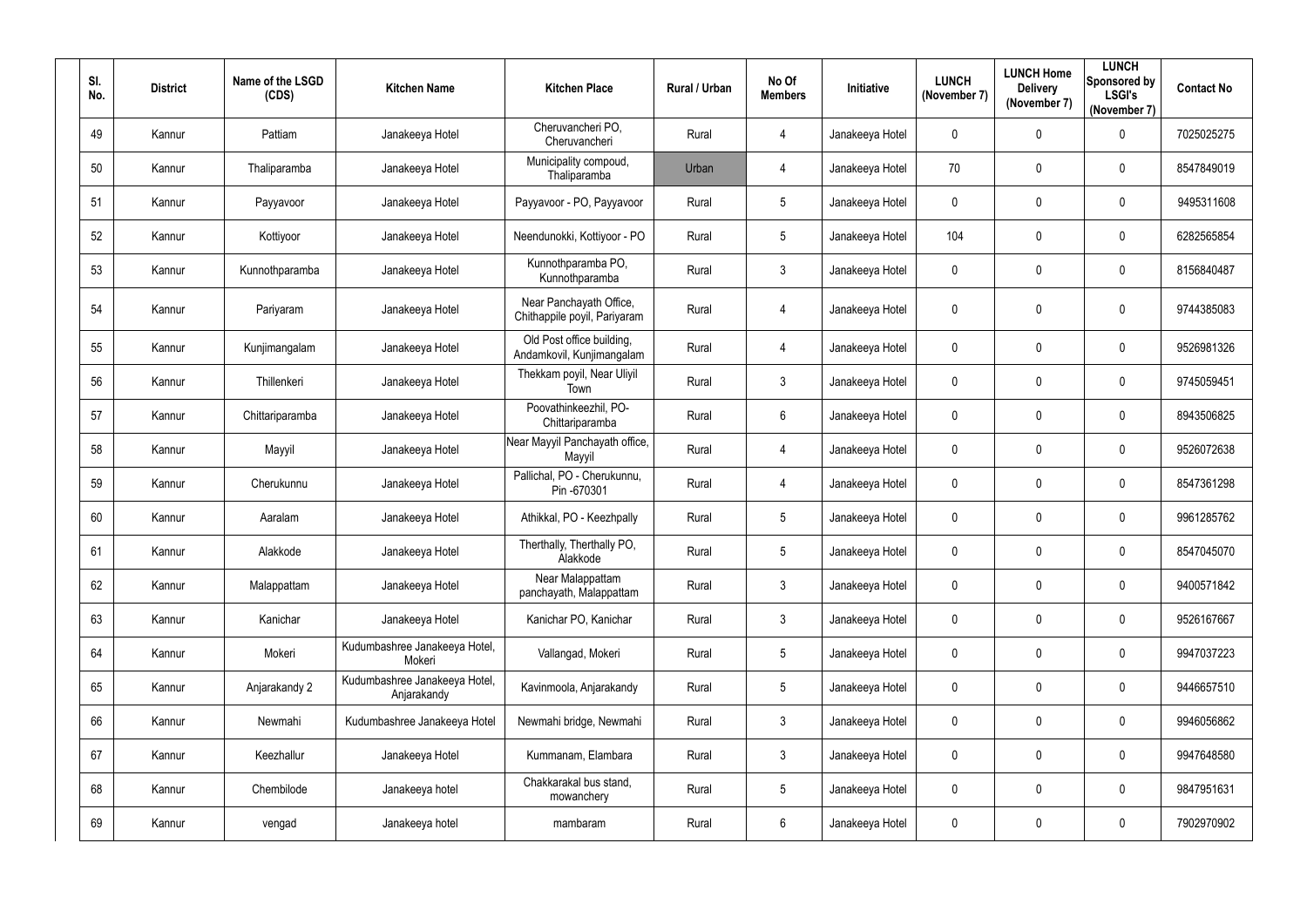|    | SI.<br>No.     | <b>District</b> | Name of the LSGD<br>(CDS) | <b>Kitchen Name</b>        | <b>Kitchen Place</b>                                        | Rural / Urban | No Of<br><b>Members</b> | Initiative      | <b>LUNCH</b><br>(November 7) | <b>LUNCH Home</b><br><b>Delivery</b><br>(November 7) | <b>LUNCH</b><br><b>Sponsored by</b><br><b>LSGI's</b><br>(November 7) | <b>Contact No</b> |
|----|----------------|-----------------|---------------------------|----------------------------|-------------------------------------------------------------|---------------|-------------------------|-----------------|------------------------------|------------------------------------------------------|----------------------------------------------------------------------|-------------------|
|    | 70             | Kannur          | Azhikode                  | Janakeeya hotel            | vankulathvayayal                                            | Rural         | $\overline{4}$          | Janakeeya Hotel | 45                           | $\mathbf 0$                                          | $\overline{0}$                                                       | 9895910633        |
|    | 71             | Kannur          | Kolayad                   | Janakeeya hotel            | kolayad                                                     | rural         | $3\phantom{.0}$         | janakeeya hotel | $\mathbf 0$                  | $\mathbf 0$                                          | $\mathbf 0$                                                          | 8592065431        |
|    | 72             | Kannur          | valapattanam              | janakeeya hotel            | mill road, valapattanam                                     | rural         | $\mathfrak{Z}$          | janakeeya hotel | $\mathbf 0$                  | $\mathbf 0$                                          | $\mathbf 0$                                                          | 9061345312        |
|    | 73             | Kannur          | Anthur 2                  | annapoorna janakeeya hotel | paliyath valapp, po morazha                                 | urban         | 3                       | janakeeya hotel | $\pmb{0}$                    | $\mathbf 0$                                          | $\mathbf 0$                                                          | 9526183004        |
|    | 74             | Kannur          | payyannur 2               | janakeeya hotel            | kaniyeri, po vellur                                         | urban         | $\mathbf{3}$            | janakeeya hotel | $\mathbf 0$                  | $\mathbf 0$                                          | $\mathbf 0$                                                          | 8301817232        |
|    | 75             | Kannur          | cherupuzha                | janakeeya hotel            | near panjayath office,<br>cherupuzha, 670511                | rural         | $\overline{4}$          | janakeeya hotel | 86                           | $\pmb{0}$                                            | $\overline{0}$                                                       | 8547114024        |
|    | 76             | Kannur          | Eruvessy                  | Janakeeya hotel            | Panchayath office road,<br>Chemberi                         | Rural         | $\overline{4}$          | Janakeeya hotel | $\pmb{0}$                    | 0                                                    | $\mathbf 0$                                                          | 9544893463        |
|    | 77             | Kannur          | Pattuvam                  | Janakeeya Hotel            | Near Pattuvam panchayath<br>office, Pattuvam                | Rural         | $5\phantom{.0}$         | Janakeeya hotel | $\mathbf 0$                  | $\mathbf 0$                                          | $\mathbf 0$                                                          | 9539731430        |
|    | 78             | Kannur          | Mangattidom               | Janakeeya Hotel            | Kaitheri idam, Nirmalagiri PO,<br>Mangattidom               | Rural         | $\overline{7}$          | Janakeeya hotel | $\pmb{0}$                    | 0                                                    | $\mathbf 0$                                                          | 9207253934        |
|    | 79             | Kannur          | Panoor                    | Janakeeya Hotel            | Thundayi peedika, Pukkom,<br>Panoor PO                      | Urban         | $\sqrt{5}$              | Janakeeya hotel | 0                            | 0                                                    | $\mathbf 0$                                                          | 9605852157        |
|    | 80             | Kannur          | Kottayam                  | Janakeeya hotel            | Kottayam malabar, Kottayam<br>panchayath building, Kottayam | Rural         | 5                       | Janakeeya hotel | $\mathbf 0$                  | 0                                                    | $\overline{0}$                                                       | 9656672187        |
|    | 81             | Kannur          | Ulikkal                   | Janakeeya hotel            | Vattiyam thodu (po) Mattara,<br><b>Ulikkal, 670705</b>      | Rural         | $5\phantom{.0}$         | Janakeeya hotel | $\mathbf 0$                  | 0                                                    | $\mathbf 0$                                                          | 8086777517        |
|    | 82             | Kannur          | Kadambur                  | Janakeeya hotel            | Kadachira, Kadambur                                         | Rural         | 5                       | Janakeeya hotel | $\mathbf 0$                  | 0                                                    | 0                                                                    | 9847178332        |
|    | 83             | Kannur          | Irikkoor                  | Janakeeya hotel            | Peruvalathuparambu, PO -<br>Irikkoor                        | Rural         | $\overline{4}$          | Janakeeya hotel | $\mathbf 0$                  | 0                                                    | $\mathbf 0$                                                          | 9746864255        |
|    | 84             | Kannur          | Mattool                   | Janakeeya hotel            | Mattool central, Mattool                                    | Rural         | $5\phantom{.0}$         | Janakeeya hotel | $\mathbf 0$                  | $\pmb{0}$                                            | $\mathbf 0$                                                          | 9895321842        |
|    | 85             | Kannur          | Thalasseri -2             | Janakeeya hotel            | Thalayi harbour, Thalasseri                                 | Urban         | $5\phantom{.0}$         | Janakeeya hotel | 223                          | $\pmb{0}$                                            | $\mathbf 0$                                                          | 9605745402        |
|    | 86             | Kannur          | Kannur                    | Janakeeya hotel            | Pallipoyil division, Kannur<br>corporation                  | Urban         | $\mathfrak{Z}$          | Janakeeya hotel | $\mathbf 0$                  | $\pmb{0}$                                            | $\mathbf 0$                                                          | 9745243643        |
|    | 87             | Kannur          | Ulikkal                   | Janakeeya hotel            | Manikkadavu PO,<br>Manikkadadavu - 670705                   | Rural         | $5\phantom{.0}$         | Janakeeya hotel | $\mathbf 0$                  | $\pmb{0}$                                            |                                                                      | 8547972988        |
| 87 |                |                 |                           |                            |                                                             |               | 385                     |                 | 886                          | $\pmb{0}$                                            | $\mathbf 0$                                                          |                   |
|    | -1             | kasaragod       | kayyur cheemeni           | janakeeya hotel cheemeni   | cheemeni                                                    | Rural         | $\overline{4}$          | janakeeya hotel | $\mathbf 0$                  |                                                      |                                                                      |                   |
|    | $\overline{2}$ | Kasaragod       | Pilicode                  | Janakeeya Hotel, Pilicode  | Kalikkadavu                                                 | Rural         | $\overline{4}$          | Janakeeya Hotel | $\boldsymbol{0}$             | $\pmb{0}$                                            | $\overline{0}$                                                       | 9944087661        |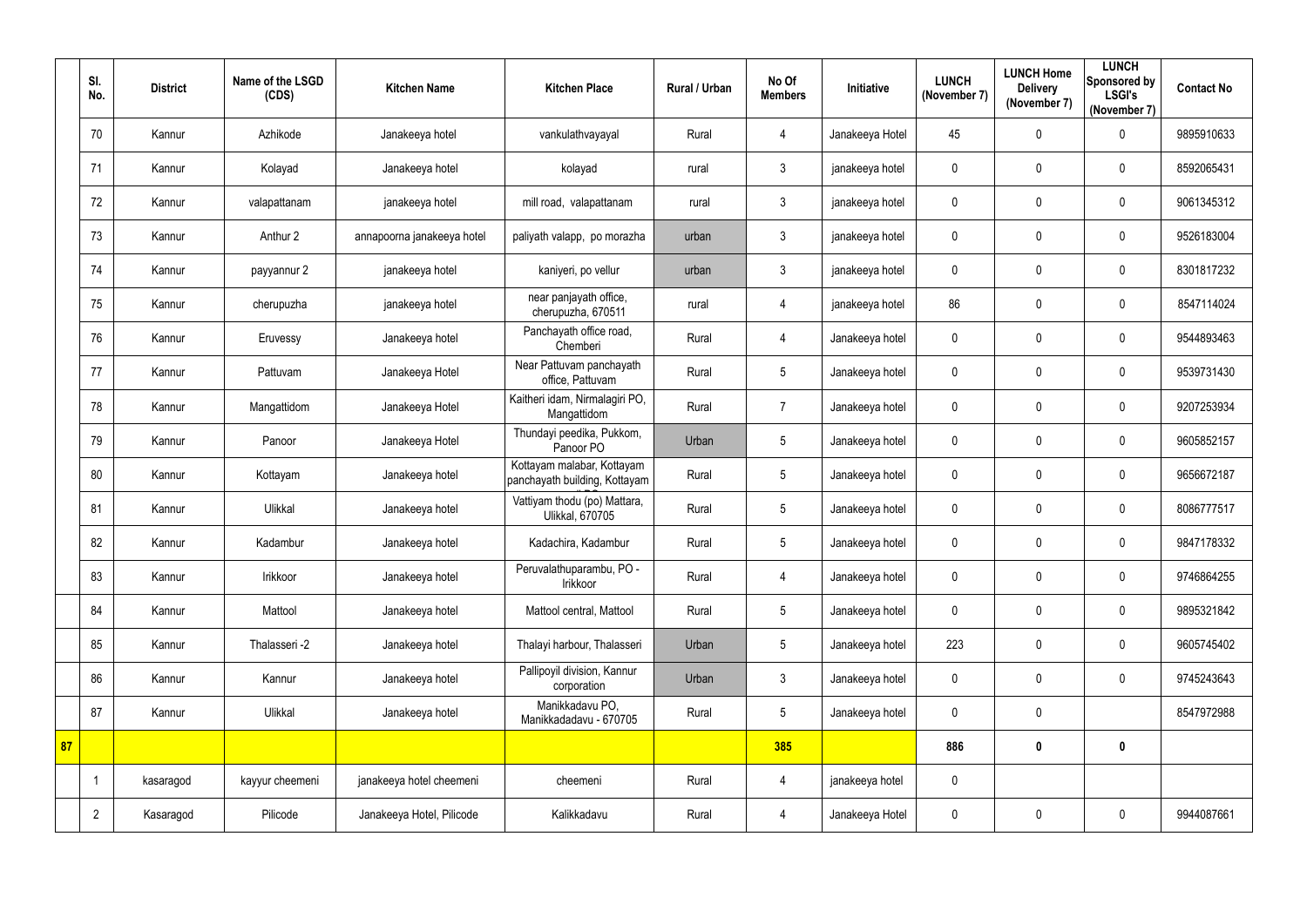| SI.<br>No.      | <b>District</b> | Name of the LSGD<br>(CDS) | <b>Kitchen Name</b>             | <b>Kitchen Place</b>  | <b>Rural / Urban</b> | No Of<br><b>Members</b> | Initiative      | <b>LUNCH</b><br>(November 7) | <b>LUNCH Home</b><br><b>Delivery</b><br>(November 7) | <b>LUNCH</b><br>Sponsored by<br><b>LSGI's</b><br>(November 7) | <b>Contact No</b> |
|-----------------|-----------------|---------------------------|---------------------------------|-----------------------|----------------------|-------------------------|-----------------|------------------------------|------------------------------------------------------|---------------------------------------------------------------|-------------------|
| $\mathbf{3}$    | Kasaragod       | Kodom belur               | janakeeya hotel kalichanadukkam | Kalichanadukkam       | Rural                | 4                       | Janakeeya Hotel | 0                            | 0                                                    | $\mathbf 0$                                                   | 9562820280        |
| $\overline{4}$  | Kasaragod       | Chemnad                   | Oruma janakeeya hotel           | Koliyadkam            | Rural                | $5\phantom{.0}$         | Janakeeya Hotel | 0                            | 0                                                    | $\mathbf 0$                                                   | 9567660603        |
| 5               | Kasaragod       | Trikarpur                 | Janakeeya Hotel                 | Trikaripur            | Rural                | $5\phantom{.0}$         | Janakeeya Hotel | 0                            | 0                                                    | $\mathbf 0$                                                   | 8086392698        |
| $6\phantom{.}6$ | Kasaragod       | Panathady                 | janakeeya hotel panthoor        | Panathoor             | Rural                | $\overline{4}$          | Janakeeya Hotel | 0                            | 0                                                    | $\overline{0}$                                                | 8943109804        |
| -7              | Kasaragod       | West eleri                | Thripthi Janakeeya hotel        | Bheemanadi            | Rural                | $\overline{4}$          | Janakeeya Hotel | 0                            | 0                                                    | $\mathbf 0$                                                   | 9497847040        |
| 8               | Kasaragod       | Madikai                   | Salkara Janakeeya hotel         | Madikai               | Rural                | $\mathfrak{Z}$          | Janakeeya Hotel | 0                            | $\pmb{0}$                                            | $\mathbf 0$                                                   | 8281850733        |
| 9               | Kasaragod       | Valiyaparamba             | Janakeeya hotel                 | Valiyaparamba         | Rural                | $\mathfrak{Z}$          | Janakeeya Hotel | 0                            | 0                                                    | $\mathbf 0$                                                   | 9745962447        |
| 10              | Kasaragod       | Ajanur                    | Janakeeya hotel                 | Vellikkoth            | Rural                | $\mathfrak{Z}$          | Janakeeya Hotel | $\mathbf 0$                  | 0                                                    | $\mathbf 0$                                                   | 7558068272        |
| 11              | Kasaragod       | Badiadka                  | Janakeeya hotel                 | Badiadka              | Rural                | $\overline{4}$          | Janakeeya Hotel | 0                            | $\pmb{0}$                                            | $\mathbf 0$                                                   | 9539359291        |
| 12              | Kasaragod       | Kuttikkol                 | Janakeeya hotel                 | Kuttikkol             | Rural                | $\overline{4}$          | Janakeeya Hotel | 0                            | 0                                                    | $\mathbf 0$                                                   | 8547062480        |
| 13              | Kasaragod       | Delampadi                 | Janakeeya hotel                 | Delampadi             | Rural                | $\overline{4}$          | Janakeeya hotel | 0                            | 0                                                    | $\overline{0}$                                                | 9496702505        |
| 14              | Kasaragod       | Muliyar                   | Janakeeya hotel                 | Bovikkanam            | Rural                | 9                       | Janakeeya Hotel | 0                            | $\pmb{0}$                                            | $\mathbf 0$                                                   | 7034632654        |
| 15              | Kasaragod       | Meenja                    | Janakeeya hotel                 | Miyapadav             | Rural                | 4                       | Janakeeya hotel | $\mathbf 0$                  | $\mathbf{0}$                                         | $\mathbf 0$                                                   | 9497161960        |
| 16              | Kasaragod       | Puthige                   | Janakeeya hotel                 | Puthige               | Rural                | $\mathfrak{Z}$          | Janakeeya hotel | $\mathbf 0$                  | $\pmb{0}$                                            | $\overline{0}$                                                | 8592071686        |
| 17              | Kasaragod       | Bedaduka                  | Janakeeya Hotel                 | Kundamkuzhi           | Rural                | $\mathfrak{Z}$          | Janakeeya Hotel | $\mathbf 0$                  | $\pmb{0}$                                            | $\mathbf 0$                                                   | 8281092860        |
| 18              | Kasaragod       | Pallikara                 | Janakeeya Hotel                 | Pallikara             | Rural                | $\overline{4}$          | Janakeeya Hotel | $\pmb{0}$                    | $\pmb{0}$                                            | $\overline{0}$                                                | 7034016505        |
| 19              | Kasaragod       | Kinanoor karinthalam      | Janakeeya Hotel                 | Parappa               | Rural                | $5\phantom{.0}$         | Janakeeya hotel | $\mathbf 0$                  | $\pmb{0}$                                            | $\mathbf 0$                                                   | 9526063885        |
| 20              | Kasaragod       | Nileswaram                | Janakeeya Hotel                 | Nileswaram market     | Urban                | $5\phantom{.0}$         | Janakeeya hotel | $\mathbf 0$                  | $\pmb{0}$                                            | $\mathbf 0$                                                   | 6235177323        |
| 21              | Kasaragod       | Kanhangad 1               | Janakeeya hotel                 | Kanhangad town        | Urban                | $5\phantom{.0}$         | Janakeeya hotel | $\mathbf 0$                  | $\pmb{0}$                                            | $\mathbf 0$                                                   | 8111858204        |
| 22              | Kasaragod       | Kanhangad 1               | Janakeeya hotel                 | Nr.Mini civil station | Urban                | $\mathfrak{Z}$          | Janakeeya hotel | $\mathbf 0$                  | $\pmb{0}$                                            | $\overline{0}$                                                | 9495561250        |
| 23              | Kasaragod       | Paivalige                 | Janakeeya hotel                 | Paivalige             | Rural                | $\overline{4}$          | Janakeeya hotel | $\boldsymbol{0}$             | $\pmb{0}$                                            | $\mathbf 0$                                                   | 7356491447        |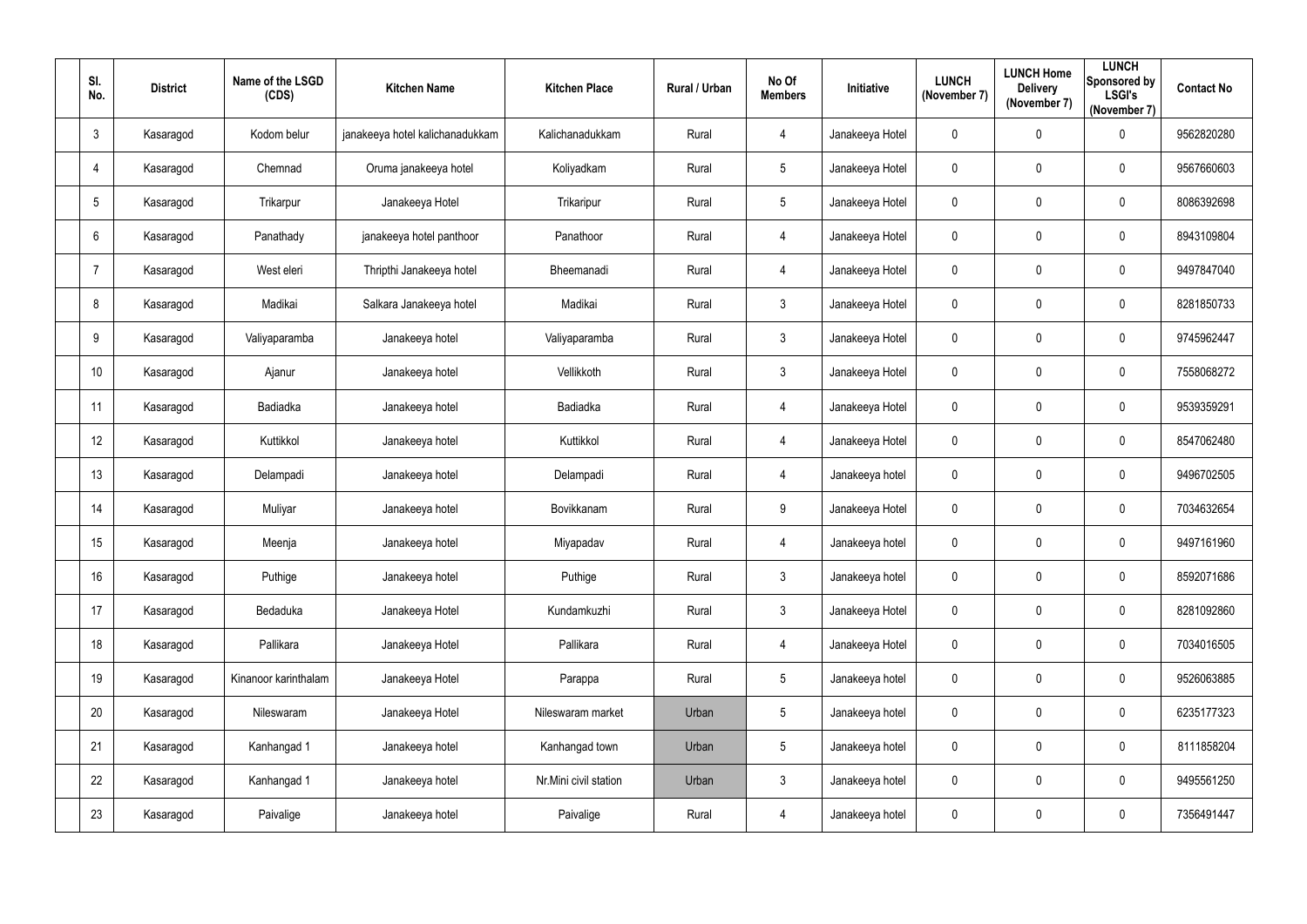|    | SI.<br>No.     | <b>District</b> | Name of the LSGD<br>(CDS) | <b>Kitchen Name</b>     | <b>Kitchen Place</b> | <b>Rural / Urban</b> | No Of<br><b>Members</b> | Initiative      | <b>LUNCH</b><br>(November 7) | <b>LUNCH Home</b><br><b>Delivery</b><br>(November 7) | <b>LUNCH</b><br><b>Sponsored by</b><br><b>LSGI's</b><br>(November 7) | <b>Contact No</b> |
|----|----------------|-----------------|---------------------------|-------------------------|----------------------|----------------------|-------------------------|-----------------|------------------------------|------------------------------------------------------|----------------------------------------------------------------------|-------------------|
|    | 24             | Kasaragod       | Manjeswaram               | Janakeeya Hotel         | Manjeswaram          | Rural                | $\overline{4}$          | Janakeeya Hotel | $\mathbf 0$                  | 0                                                    | $\pmb{0}$                                                            | 9562867549        |
|    | 25             | Kasaragod       | Kanhangad 2               | Janakeeya Hotel         | Kottrachal           | Urban                | $\mathfrak{Z}$          | Janakeeya Hotel | 0                            | 0                                                    | $\overline{0}$                                                       | 7025961094        |
|    | 26             | Kasaragod       | Cheruvathur               | Janakeeya hotel         | Kavumchira           | Rural                | $5\phantom{.0}$         | Janakeeya Hotel | 225                          | 0                                                    | $\overline{0}$                                                       | 9562358039        |
|    | 27             | Kasaragod       | Padne                     | Janakeeya Hotel         | Nadakkavu            | Rural                | $\mathfrak{Z}$          | Janakeeya Hotel | $\pmb{0}$                    | 0                                                    | $\mathbf 0$                                                          | 9744087661        |
|    | 28             | Kasaragod       | Kasaragod                 | Janakeeya Hotel         | Kasaragod            | Urban                | $\overline{4}$          | Janakeeya Hotel | 0                            | 0                                                    | $\mathbf 0$                                                          | 9633400269        |
|    | 29             | Kasarkode       | Pallikkara                | Janakeeya Hotel         | Perladukkam          | Rural                | $\overline{4}$          | Janakeeya Hotel | $\overline{0}$               | 0                                                    | $\overline{0}$                                                       | 9544582935        |
|    | 30             | Kasargode       | Kumbala                   | Janakeeya Hotel         | Kumbala              | Rural                | $\mathfrak{Z}$          | Janakeeya Hotel | 0                            | 0                                                    | $\pmb{0}$                                                            | 7012142329        |
|    | 31             | Kasargode       | Karadka                   | Janakeeya Hotel         | Mulleria             | Rural                | $\overline{7}$          | Janakeeya Hotel | 50                           | 0                                                    | $\overline{0}$                                                       | 8281395910        |
|    | 32             | Kasaragode      | Vorkady                   | Janakeeya Hotel         | Vorkady              | Rural                | $\mathfrak{Z}$          | Janakeeya Hotel | 0                            | 0                                                    | $\mathbf 0$                                                          | 8547223339        |
|    | 33             | Kasaragode      | <b>Balal</b>              | Janakeeya hotel         | Balal                | Rural                | $\mathfrak{Z}$          | Janakeeya hotel | 0                            | 0                                                    | $\overline{0}$                                                       | 7510839676        |
|    | 34             | Kasaragod       | Nileswaram                | mahima janakeeya hotel  | kanichira            | urban                | $\overline{4}$          | janakeeya hotel | $\pmb{0}$                    | $\pmb{0}$                                            | $\mathbf 0$                                                          | 8590121681        |
|    | 35             | Kasaragode      | Kallar                    | janakeeya hotel         | kallar               | rural                | $\overline{4}$          | janakeeya hotel | 0                            | $\pmb{0}$                                            | $\overline{0}$                                                       | 9562820280        |
|    | 36             | Kasaragode      | Mangalpady                | janakeeya hotel         | mangalpady           | rural                | 4                       | janakeeya hotel | $\mathbf 0$                  | $\mathbf 0$                                          | 0                                                                    | 9633488309        |
|    | 37             | kasaragod       | Uduma                     | granma janakeeya hotel  | palakkunnu           | Rural                | $\overline{4}$          | janakeeya hotel | $\mathbf 0$                  | $\pmb{0}$                                            | $\mathbf 0$                                                          | 8129957159        |
|    | 38             | Kasaragod       | pullur periya             | Salkara Janakeeya hotel | periya               | Rural                | $5\phantom{.0}$         | janakeeya hotel | $\mathbf 0$                  | $\pmb{0}$                                            | $\mathbf 0$                                                          | 8547309266        |
|    | 39             | kasaragod       | kumbadaje                 | janakeeya hotel         | kumbadaje            | Rural                | $\mathfrak{Z}$          | janakeeya hotel | $\mathbf 0$                  | $\pmb{0}$                                            | $\overline{0}$                                                       | 8593848698        |
|    | 40             | Kasaragod       | Chengala                  | Janakeeya Hotel         | Cherkkala            | Rural                | $\mathfrak{Z}$          | Janakeeya Hotel | $\mathbf 0$                  | $\pmb{0}$                                            | $\overline{0}$                                                       |                   |
|    | 41             | kasaragod       | East eleri                | janakeeya hotel         | east eleri           | Rural                | $\mathfrak{Z}$          | janakeeya hotel | $\mathbf 0$                  | $\pmb{0}$                                            | $\overline{0}$                                                       |                   |
| 41 |                |                 |                           |                         |                      |                      | 165                     |                 | 275                          | $\pmb{0}$                                            | $\mathbf 0$                                                          |                   |
|    |                | Kollam          | Chathannur                | Memsahib                | Sheemaaty junction   | Rural                | $\sqrt{5}$              | Janakeeya Hotel | 254                          | $\pmb{0}$                                            | $\mathbf 0$                                                          | 9446246685        |
|    | $\overline{2}$ | Kollam          | Melila                    | Atham Unit              | Melila               | Rural                | $\overline{7}$          | Janakeeya Hotel | $\pmb{0}$                    | $\pmb{0}$                                            | $\overline{0}$                                                       | 9961178040        |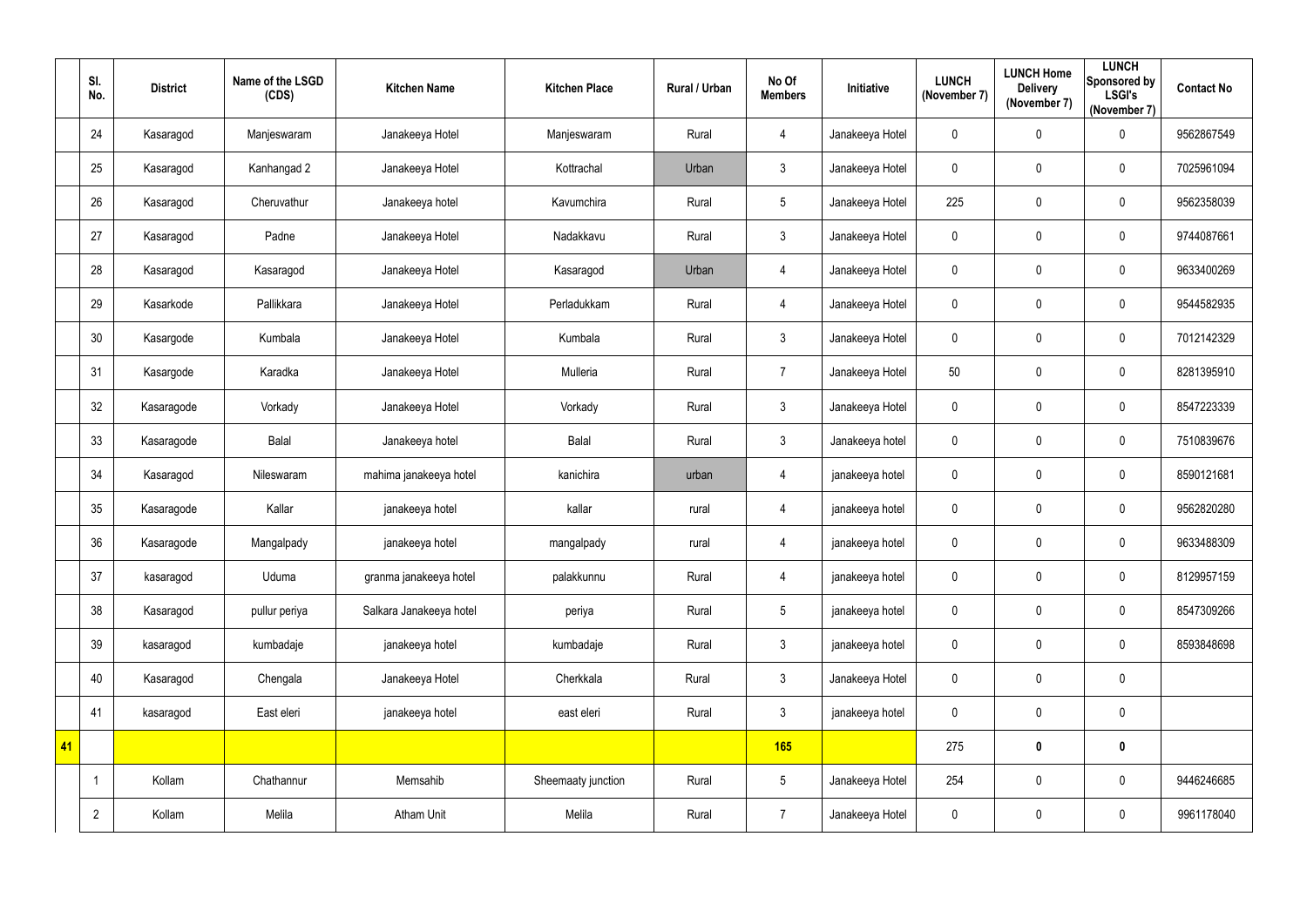| SI.<br>No.     | <b>District</b> | Name of the LSGD<br>(CDS) | <b>Kitchen Name</b>              | <b>Kitchen Place</b>                 | Rural / Urban | No Of<br><b>Members</b> | Initiative      | <b>LUNCH</b><br>(November 7) | <b>LUNCH Home</b><br><b>Delivery</b><br>(November 7) | <b>LUNCH</b><br>Sponsored by<br><b>LSGI's</b><br>(November 7) | <b>Contact No</b> |
|----------------|-----------------|---------------------------|----------------------------------|--------------------------------------|---------------|-------------------------|-----------------|------------------------------|------------------------------------------------------|---------------------------------------------------------------|-------------------|
| $\mathfrak{Z}$ | Kollam          | Kulakkada                 | Ruchi Snacks & Catering Unit     | Poovattoor                           | Rural         | $\overline{4}$          | Janakeeya Hotel | 65                           | $\mathbf 0$                                          | $\mathbf 0$                                                   | 7907941183        |
| 4              | Kollam          | Ittiva                    | Nanma Janakeeya hotel            | Kattampally                          | Rural         | $5\overline{)}$         | Janakeeya Hotel | $\boldsymbol{0}$             | $\mathbf 0$                                          | $\overline{0}$                                                | 9809171887        |
| 5              | Kollam          | Sooranad North            | Nanma catering unit              | Sooranadu higher secondary<br>school | Rural         | $5\phantom{.0}$         | Janakeeya Hotel | $\overline{0}$               | $\mathbf 0$                                          | $\mathbf 0$                                                   | 9846082469        |
| 6              | Kollam          | Clappana                  | Bismi catering                   | Palakulangara                        | Rural         | $5\overline{)}$         | Janakeeya Hotel | $\boldsymbol{0}$             | $\mathbf 0$                                          | $\mathbf 0$                                                   | 9847901413        |
|                | Kollam          | Mayyanad                  | Krishnas Janakeeya hotel         | Eravipuram                           | Rural         | $3\phantom{.0}$         | Janakeeya Hotel | $\mathbf 0$                  | $\mathbf 0$                                          | $\overline{0}$                                                | 9656477455        |
| 8              | Kollam          | Mayyanad                  | Souhridha Janakeeya hotel        | Pattarumukku,                        | Rural         | 9                       | Janakeeya Hotel | $\overline{0}$               | $\mathbf 0$                                          | $\overline{0}$                                                | 7902645448        |
| 9              | Kollam          | Kulasekharapuram          | adi sakthi                       | Puthentheruvu.                       | Rural         | $5\overline{)}$         | Janakeeya Hotel | $\mathbf 0$                  | 0                                                    | $\overline{0}$                                                | 9656890790        |
| 10             | Kollam          | Thekkumbhagam             | Krishna hotel                    | Nadakavu junction                    | Rural         | $\overline{4}$          | Janakeeya Hotel | 32 <sup>°</sup>              | $\mathbf 0$                                          | $\mathbf 0$                                                   | 9961070031        |
| 11             | Kollam          | Oachira                   | Parabhramam catering             | near oachira , ITI canteen,          | Rural         | $\overline{4}$          | Janakeeya Hotel | $\overline{0}$               | $\mathbf 0$                                          | $\overline{0}$                                                | 9562283927        |
| 12             | Kollam          | Thodiyoor                 | Samridhi activity group          | Lpschool thodiyoor                   | Rural         | $5\overline{)}$         | Janakeeya Hotel | $\mathbf 0$                  | $\mathbf 0$                                          | $\mathbf 0$                                                   | 9895703572        |
| 13             | Kollam          | Thrikkovilvattom          | Murari catering, janakeeya hotel | Mukhathala                           | Rural         | $\overline{4}$          | Janakeeya Hotel | $\boldsymbol{0}$             | $\mathbf 0$                                          | $\overline{0}$                                                | 9847072544        |
| 14             | Kollam          | Sasthamcotta              | Sreedurgha catering              | Jemini hotel sasthamcotta            | Rural         | $\overline{7}$          | Janakeeya Hotel | 156                          | $\mathbf 0$                                          | $\overline{0}$                                                | 9744368496        |
| 15             | Kollam          | Kollam                    | Athulya catering                 | Thirumullavaram                      | Urban         | 4                       | Janakeeya Hotel | 155                          | 0                                                    | 0                                                             | 9048646080        |
| 16             | Kollam          | West Kallada              | Keerthi catering                 | Karalimukku                          | Rural         | $5\phantom{.0}$         | Janakeeya Hotel | $\pmb{0}$                    | $\mathbf 0$                                          | $\boldsymbol{0}$                                              | 9605206907        |
| 17             | Kollam          | Thazhava                  | Pavizham                         | Karutheri junction                   | Rural         | $5\phantom{.0}$         | Janakeeya Hotel | $\bm{0}$                     | $\mathbf 0$                                          | $\pmb{0}$                                                     | 8086704216        |
| 18             | Kollam          | Kollam                    | Niravu catering                  | Chinnakkada                          | Urban         | $5\phantom{.0}$         | Janakeeya Hotel | $\pmb{0}$                    | $\mathbf 0$                                          | $\pmb{0}$                                                     | 9633073613        |
| 19             | Kollam          | Kundara                   | Ammu Catering unit               | Mulavana LP school                   | Rural         | $\overline{4}$          | Janakeeya Hotel | $\pmb{0}$                    | $\mathbf 0$                                          | $\boldsymbol{0}$                                              | 9633518572        |
| 20             | Kollam          | Neduvathur                | Pooja hotel                      | Thevalappuram                        | Rural         | $\mathbf{3}$            | Janakeeya Hotel | $\mathbf 0$                  | $\mathbf 0$                                          | $\mathbf 0$                                                   | 9745376675        |
| 21             | Kollam          | Punalur                   | Jyothi Catering                  | Punalur                              | Urban         | $\overline{4}$          | Janakeeya Hotel | 300                          | $\mathbf 0$                                          | $\mathbf 0$                                                   | 9961249345        |
| 22             | Kollam          | Punalur                   | Mahima Catering                  | Punalur                              | Urban         | $5\phantom{.0}$         | Janakeeya Hotel | 142                          | $\pmb{0}$                                            | $\pmb{0}$                                                     | 9496112957        |
| 23             | Kollam          | Punalur                   | Safalyam Catering                | Punalur                              | Urban         | $5\phantom{.0}$         | Janakeeya Hotel | 219                          | $\mathbf 0$                                          | $\bm{0}$                                                      | 9495476197        |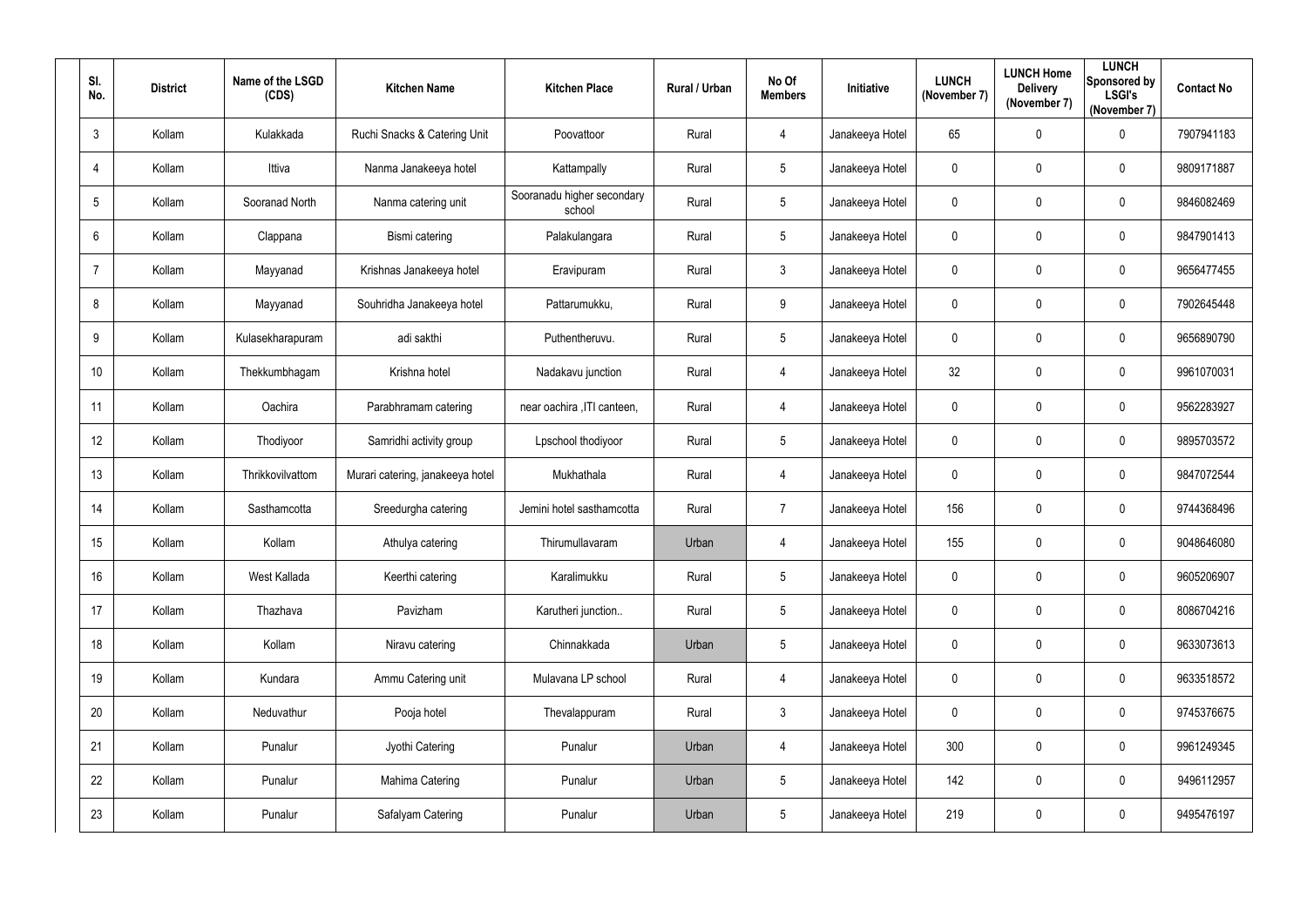|    | SI.<br>No. | <b>District</b> | Name of the LSGD<br>(CDS) | <b>Kitchen Name</b>      | <b>Kitchen Place</b>              | Rural / Urban | No Of<br><b>Members</b> | Initiative      | <b>LUNCH</b><br>(November 7) | <b>LUNCH Home</b><br><b>Delivery</b><br>(November 7) | <b>LUNCH</b><br>Sponsored by<br><b>LSGI's</b><br>(November 7) | <b>Contact No</b> |
|----|------------|-----------------|---------------------------|--------------------------|-----------------------------------|---------------|-------------------------|-----------------|------------------------------|------------------------------------------------------|---------------------------------------------------------------|-------------------|
|    | 24         | Kollam          | Thrikkaruva               | Janakeeya Bhakshanashala | Thinavila Junction Kanjaveli      | Rural         | $\overline{4}$          | Janakeeya Hotel | $\mathbf 0$                  | 0                                                    | $\mathbf 0$                                                   | 9645069880        |
|    | 25         | Kollam          | Chithara                  | AKG Janakeeya Hotel      | Kizhakkumbagom                    | Rural         | 5                       | Janakeeya Hotel | 90                           | 0                                                    | $\mathbf 0$                                                   | 9495701987        |
|    | 26         | Kollam          | South Paravur             | Kshree janakeeya hotel   | Busstand , paravur                | Urban         | 5                       | Janakeeya Hotel | 120                          | 0                                                    | $5\phantom{.0}$                                               | 8606179380        |
|    | 27         | Kollam          | Mynagappally              | Anugraha hotel           | Kadappa                           | Rural         | 5                       | Janakeeya Hotel | 167                          | 0                                                    | $\mathbf 0$                                                   | 9995085705        |
|    | 28         | Kollam          | Mandrothuruthu            | Janakeeya Bhakshanashala | Thoombummukham                    | Rural         | $\overline{4}$          | Janakeeya Hotel | $\mathbf 0$                  | 0                                                    | $\mathbf 0$                                                   | 9526648057        |
|    | 29         | Kollam          | Karungappally             | Bagya catering           | Muncipality                       | Urban         | $\overline{4}$          | Janakeeya Hotel | $\overline{0}$               | 0                                                    | $\mathbf 0$                                                   | 9947702130        |
|    | 30         | Kollam          | Kollam East               | Bharathlekshmi           | Vadakkevila                       | Urban         | $\mathfrak{Z}$          | Janakeeya Hotel | 203                          | 0                                                    | $\mathbf 0$                                                   | 9744300901        |
|    | 31         | Kollam          | Chavara                   | Harisree janakeya hotel  | Panchayath                        | Rural         | $\mathfrak{Z}$          | Janakeeya Hotel | $\mathbf 0$                  | 0                                                    | $\mathbf 0$                                                   | 9995166343        |
|    | 32         | Kollam          | Pavithreswaram            | Kairali                  | Pavithreswaram                    | Rural         | $\overline{4}$          | Janakeeya Hotel | $\overline{0}$               | 0                                                    | $\mathbf 0$                                                   | 9605836414        |
|    | 33         | Kollam          | Veliyam                   | Kantharees               | Panchayathu building              | Rural         | 5                       | Janakeeya Hotel | $\mathbf 0$                  | 0                                                    | $\mathbf 0$                                                   | 9562111715        |
|    | 34         | Kollam          | Velinalloor               | Quality Janakeeya hotel  | Alummod, Velinalloor              | Rural         | $\overline{4}$          | Janakeeya Hotel | 71                           | 0                                                    | $\mathbf 0$                                                   | 9605896303        |
|    | 35         | Kollam          | Elamadu                   | Swaruma janakeeya hotel  | Near cooperative bank,<br>Elamadu | Rural         | 3                       | Janakeeya Hotel | $\mathbf 0$                  | 0                                                    | $\mathbf 0$                                                   | 8129611321        |
|    | 36         | Kollam          | Kadakkal                  | Nanma janakeeya hotel    | Kadakkal                          | Rural         | 4                       | Janakeeya Hotel | $\mathbf 0$                  | $\mathbf 0$                                          | $\mathbf 0$                                                   | 9847936390        |
|    | 37         | Kollam          | Perayam                   | Janakeeya hotel          | Onambalam                         | Rural         | $\overline{4}$          | Janakeeya Hotel | $\overline{0}$               | 0                                                    | $\mathbf 0$                                                   | 9446855866        |
|    | 38         | Kollam          | Ezhukone                  | Ezhukone janakeeya hotel | Near panchayathu office           | Rural         | $5\overline{)}$         | Janakeeya Hotel | $\mathbf 0$                  | 0                                                    | $\mathbf 0$                                                   | 8086757275        |
|    | 39         | Kollam          | Adichanalloor             | Ruchikkoottu             | Mylakkaadu                        | Rural         | $\overline{4}$          | Janakeeya Hotel | $\mathbf 0$                  | 0                                                    | $\mathbf 0$                                                   | 8136954461        |
| 80 | 40         | Kollam          | Poruvazhi                 | Amma janakeeya hotel     | Poruvaxhy                         | Rural         | 5                       | Janakeeya Hotel | $\mathbf 0$                  | 0                                                    | $\mathbf 0$                                                   | 9656421272        |
|    | 41         | Kollam          | Nilamel                   | Vanitha Janakeeya Hotel  | Nilamel                           | Rural         | $\overline{4}$          | Janakeeya Hotel | $\mathbf 0$                  | 0                                                    | $\overline{0}$                                                | 9447407264        |
|    | 42         | Kollam          | Panmana                   | SV janakeeya hotel       | Kollaka CN junction               | Rural         | $\mathfrak{Z}$          | Janakeeya Hotel | $\mathbf 0$                  | 0                                                    | $\mathbf 0$                                                   | 8113020216        |
|    | 43         | Kollam          | Ummannoor                 | Thanal                   | Nellikunnam                       | Rural         | $\overline{4}$          | Janakeeya Hotel | $\mathbf 0$                  | 0                                                    | $\mathbf 0$                                                   | 9656194614        |
|    | 44         | Kollam          | Kulathupuzha              | Karunya Janakeeya Hotel  | Thinkal karikkam                  | Rural         | $\overline{4}$          | Janakeeya Hotel | $\mathbf 0$                  | 0                                                    | $\overline{0}$                                                | 9048034267        |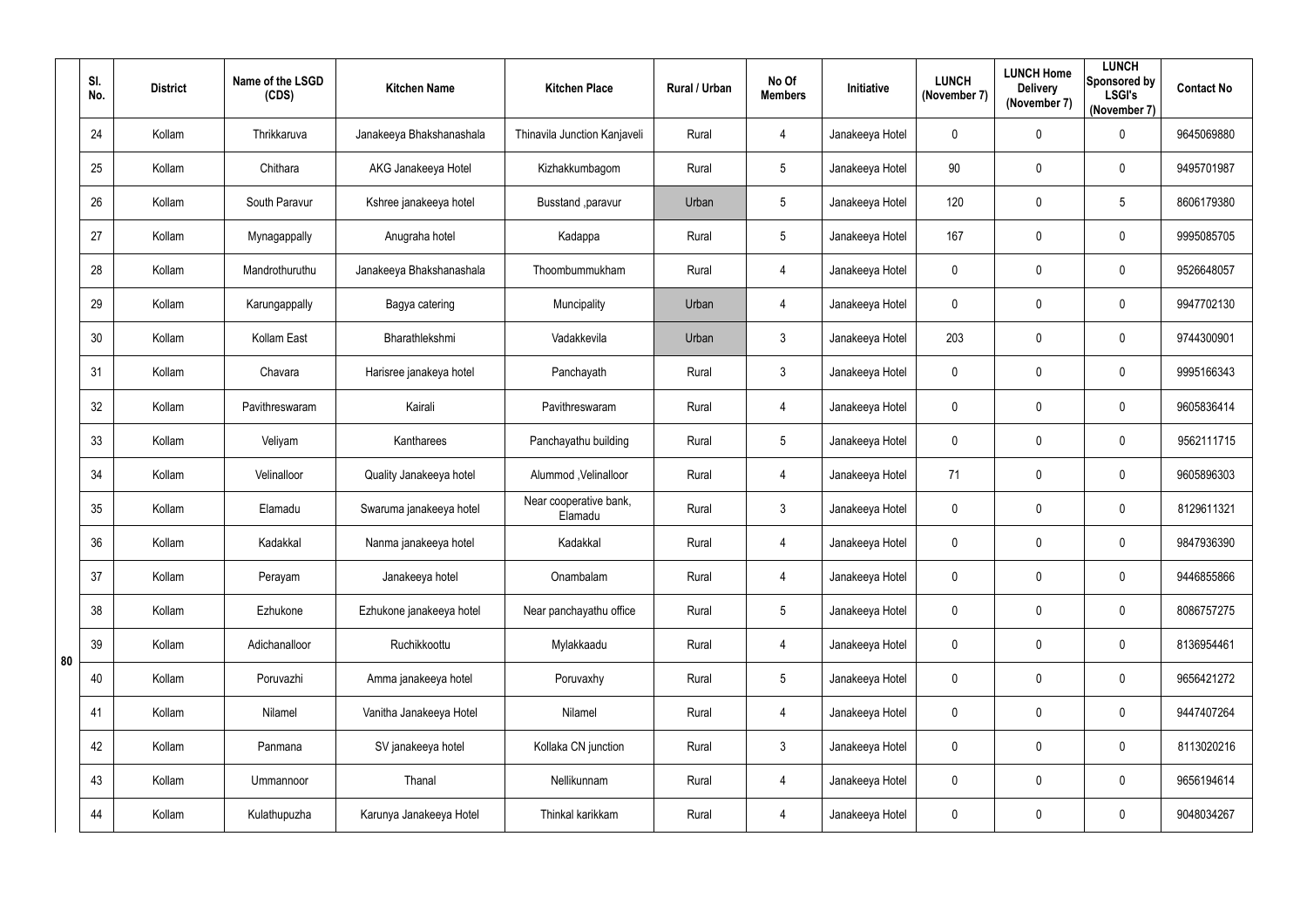| SI.<br>No. | <b>District</b> | Name of the LSGD<br>(CDS) | <b>Kitchen Name</b>                   | <b>Kitchen Place</b>                                 | Rural / Urban | No Of<br><b>Members</b> | Initiative      | <b>LUNCH</b><br>(November 7) | <b>LUNCH Home</b><br><b>Delivery</b><br>(November 7) | <b>LUNCH</b><br>Sponsored by<br><b>LSGI's</b><br>(November 7) | <b>Contact No</b> |
|------------|-----------------|---------------------------|---------------------------------------|------------------------------------------------------|---------------|-------------------------|-----------------|------------------------------|------------------------------------------------------|---------------------------------------------------------------|-------------------|
| 45         | Kollam          | Kareepra                  | Kareepra janakeeya hotel              | Panchayathu office junction                          | Rural         | $5\overline{)}$         | Janakeeya Hotel | $\mathbf 0$                  | $\mathbf 0$                                          | $\mathbf 0$                                                   | 9656783244        |
| 46         | Kollam          | Piravanthur               | Thanima catering unit                 | Piravanthoor                                         | Rural         | $5\overline{)}$         | Janakeeya Hotel | $\mathbf 0$                  | $\mathbf 0$                                          | $\overline{0}$                                                | 9207907284        |
| 47         | Kollam          | Karavaloor                | Sreelekshmi Janakeeya Hotel           | Karavalur                                            | Rural         | $5\phantom{.0}$         | Janakeeya Hotel | $\mathbf 0$                  | $\mathbf 0$                                          | $\boldsymbol{0}$                                              | 9745719860        |
| 48         | Kollam          | Kunnathur                 | Sneha janakeeya hotel                 | Bhoothakuzhi                                         | Rural         | 3 <sup>1</sup>          | Janakeeya Hotel | 90                           | $\overline{0}$                                       | $\mathbf 0$                                                   | 9061504141        |
| 49         | Kollam          | Alayaman                  | Sreelakam Janakeeya Hotel             | Karukone                                             | Rural         | 4                       | Janakeeya Hotel | $\mathbf 0$                  | 0                                                    | $\overline{0}$                                                | 8592858448        |
| 50         | Kollam          | Kottarakkara              | Ruchi                                 | Kottarakkara christuraj hospital<br>hospital canteen | Urban         | $5\phantom{.0}$         | Janakeeya Hotel | $\boldsymbol{0}$             | $\overline{0}$                                       | $\boldsymbol{0}$                                              | 9447997809        |
| 51         | Kollam          | Chirakkara                | Bhoomika Jh                           | Bhajanamadam mukku                                   | Rural         | $5\overline{)}$         | Janakeeya Hotel | $\mathbf 0$                  | 0                                                    | $\overline{0}$                                                | 9567024263        |
| 52         | Kollam          | Kalluvathukkal            | Deepam Jh                             | Parippally                                           | Rural         | $\overline{4}$          | Janakeeya Hotel | $\boldsymbol{0}$             | $\mathbf 0$                                          | $\overline{0}$                                                | 8593984144        |
| 53         | Kollam          | Chirakkara                | Niram Jh                              | Vadakkemukku ,chirakkara                             | Rural         | 4                       | Janakeeya Hotel | $\boldsymbol{0}$             | $\mathbf 0$                                          | $\overline{0}$                                                | 9847286593        |
| 54         | Kollam          | Velinalloor               | Mathrika janakeeya hotel              | Govt PHC canteen                                     | Rural         | $\overline{4}$          | Janakeeya Hotel | $\mathbf 0$                  | $\overline{0}$                                       | $\mathbf 0$                                                   | 7592859804        |
| 55         | Kollam          | East Kallada              | kudumbashree janakeeya hotel          | marthandapuram                                       | Rural         | $5\phantom{.0}$         | Janakeeya Hotel | $\boldsymbol{0}$             | $\overline{0}$                                       | $\overline{0}$                                                | 9746964557        |
| 56         | Kollam          | Anchal                    | Malu janakeeya hotel                  | Anchal, Town ward                                    | Rural         | $\mathbf{3}$            | Janakeeya Hotel | $\mathbf 0$                  | $\overline{0}$                                       | $\overline{0}$                                                | 9656920091        |
| 57         | Kollam          | Kummil                    | Sreebhadra janakeeya hotel            | Thachonam                                            | Rural         | $\mathbf{3}$            | Janakeeya Hotel | 60                           | $\mathbf 0$                                          | $\overline{0}$                                                | 9846327312        |
| 58         | Kollam          | Yeroor                    | Oottupura janakeeya hotel             | yeroor                                               | Rural         | $6\overline{6}$         | Janakeeya Hotel | 109                          | $\mathbf 0$                                          | $\mathbf 0$                                                   | 9526031467        |
| 59         | Kollam          | Nedumpana                 | Samthripthy janakeeya hotel           | Pallimon                                             | Rural         | $\overline{4}$          | Janakeeya Hotel | $\pmb{0}$                    | $\mathbf 0$                                          | $\mathbf 0$                                                   | 9539780119        |
| 60         | Kollam          | Kollam                    | Ishwarya janakeeya hotel              | Near collectorate, Thevally<br>division              | Urban         | 3 <sup>1</sup>          | Janakeeya Hotel | $\pmb{0}$                    | $\mathbf 0$                                          | $\pmb{0}$                                                     | 8848893882        |
| 61         | Kollam          | Edamulakkal               | Sahya janakeeya hotel                 | Edamulackal                                          | Rural         | $\overline{4}$          | Janakeeya Hotel | $\pmb{0}$                    | $\mathbf 0$                                          | $\boldsymbol{0}$                                              | 7025532998        |
| 62         | Kollam          | Mylom                     | Amrutha                               | Inchakkadu                                           | Rural         | $5\overline{)}$         | Janakeeya Hotel | $\pmb{0}$                    | $\mathbf 0$                                          | $\mathbf 0$                                                   | 9539780965        |
| 63         | Kollam          | Thevalakkara              | Kerala Janakeeya Hotel                | Thevalakkara                                         | Rural         | $3\phantom{.0}$         | Janakeeya Hotel | $\pmb{0}$                    | $\mathbf 0$                                          | $\pmb{0}$                                                     | 9847291089        |
| 64         | Kollam          | Thalavoor                 | Kudumbasheree Nadan<br>Bhakshanashala | Pidavoor                                             | Rural         | $\overline{4}$          | Janakeeya Hotel | $\boldsymbol{0}$             | $\mathbf 0$                                          | $\pmb{0}$                                                     | 9747324839        |
| 65         | Kollam          | Vilakkudy                 | vadhanam                              | <b>KUNNICODU</b>                                     | Rural         | $5\phantom{.0}$         | Janakeeya Hotel | $\pmb{0}$                    | $\mathbf 0$                                          | $\bm{0}$                                                      | 9526354689        |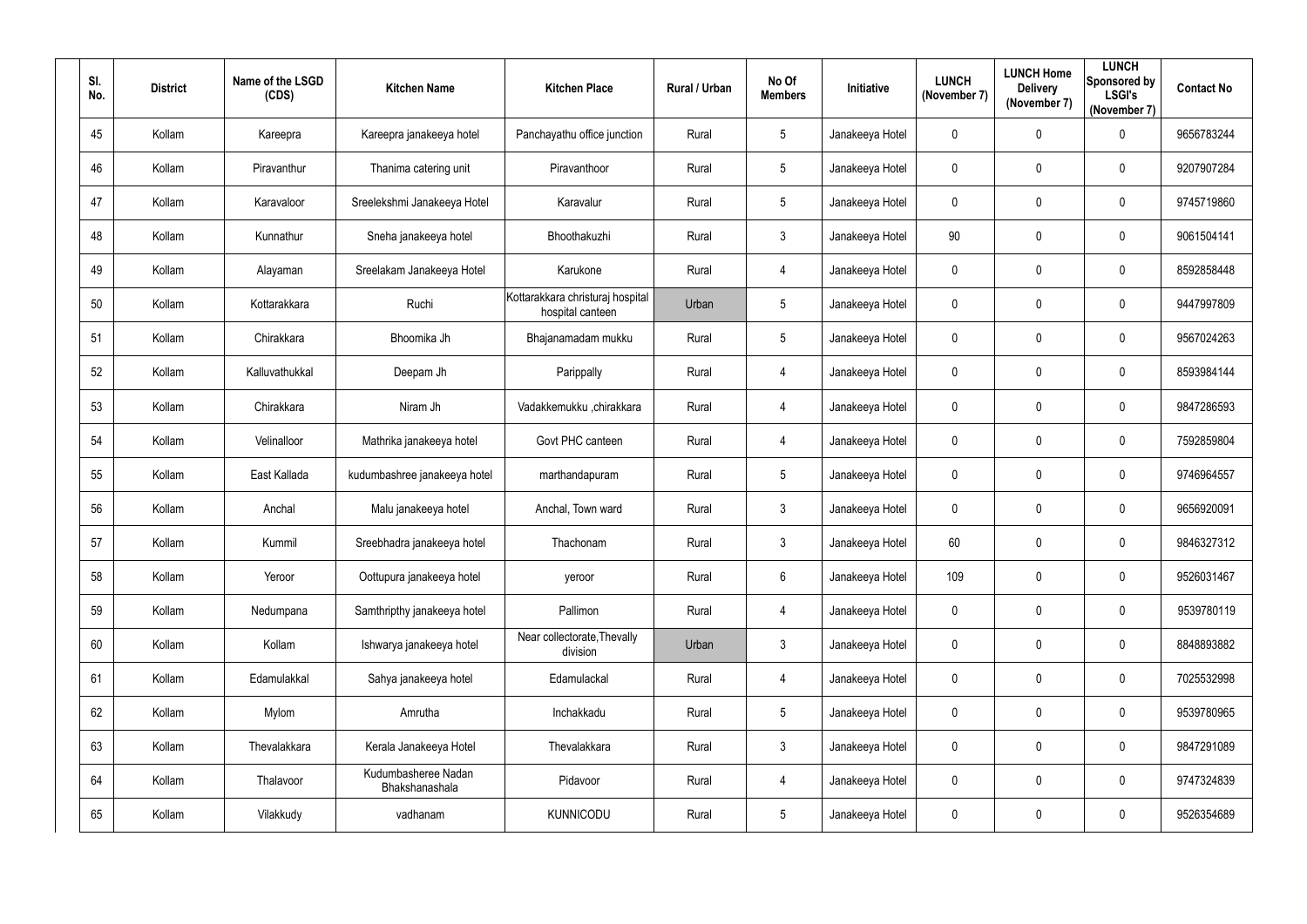|    | SI.<br>No.     | <b>District</b> | Name of the LSGD<br>(CDS) | <b>Kitchen Name</b>                              | <b>Kitchen Place</b>      | Rural / Urban | No Of<br><b>Members</b> | Initiative      | <b>LUNCH</b><br>(November 7) | <b>LUNCH Home</b><br><b>Delivery</b><br>(November 7) | <b>LUNCH</b><br>Sponsored by<br><b>LSGI's</b><br>(November 7) | <b>Contact No</b> |
|----|----------------|-----------------|---------------------------|--------------------------------------------------|---------------------------|---------------|-------------------------|-----------------|------------------------------|------------------------------------------------------|---------------------------------------------------------------|-------------------|
|    | 66             | Kollam          | Poothakkulam              | Avani catering                                   | Poothakkulam gp           | Rural         | 4                       | Janakeeya Hotel | 0                            | $\mathbf 0$                                          | $\overline{0}$                                                | 9562782082        |
|    | 67             | Kollam          | Pathanapuram              | Pathanapuram Grama Panchayath<br>Janakeeya Hotel | Pathanapuram              | Rural         | 4                       | Janakeeya Hotel | $\mathbf 0$                  | 0                                                    | $\mathbf 0$                                                   | 9061291033        |
|    | 68             | Kollam          | Chadayamangalam           | Real janakeeya hotel                             | Chadayamangalam           | Rural         | $\mathfrak{Z}$          | Janakeeya Hotel | $\mathbf 0$                  | $\mathbf 0$                                          | $\mathbf 0$                                                   | 9562123039        |
|    | 69             | Kollam          | Elampalloor               | Kalavara janakeeya hotel                         | Ashupathri mukku, Kundara | Rural         | $5\phantom{.0}$         | Janakeeya Hotel | 0                            | 0                                                    | $\mathbf 0$                                                   | 8943182967        |
|    | 70             | Kollam          | Kottamkara                | Ishwarya janakeeya hotel                         | Keralapuram               | Rural         | $5\overline{)}$         | Janakeeya Hotel | 0                            | $\boldsymbol{0}$                                     | $\mathbf 0$                                                   | 9747765979        |
|    | 71             | Kollam          | Vettikavala               | Nanma                                            | Vettikkavala              | Rural         | $\mathfrak{Z}$          | Janakeeya Hotel | 0                            | $\pmb{0}$                                            | $\overline{0}$                                                | 9645070430        |
|    | 72             | Kollam          | Pooyappally               | Anaswara janakeeya hotel                         | Maruthamanpally           | Rural         | $5\phantom{.0}$         | Janakeeya Hotel | 0                            | 0                                                    | $\mathbf 0$                                                   | 9947289476        |
|    | 73             | Kollam          | Thenmala                  | Nanma janakeeya hotel                            | Thennala                  | Rural         | 4                       | Janakeeya Hotel | 82                           | 0                                                    | $\mathbf 0$                                                   | 9446274943        |
|    | 74             | Kollam          | Pattazhi                  | Suprabhatham Catering Unit                       | pattazhy                  | Rural         | 4                       | Janakeeya Hotel | 0                            | 0                                                    | $\mathbf 0$                                                   | 9495195796        |
|    | 75             | Kollam          | Neendakara                | Darshana Janakeeya Hotel                         | Puthenthura Junction      | Rural         | $\mathfrak{Z}$          | Janakeeya Hotel | 0                            | $\boldsymbol{0}$                                     | $\mathbf 0$                                                   | 9633106463        |
|    | 76             | Kollam          | Panayam                   | snehadeepam activity group                       | Thanikkamukku             | Rural         | 4                       | Janakeeya Hotel | 0                            | 0                                                    | $\overline{0}$                                                | 8606117577        |
|    | 77             | Kollam          | Clappana                  | Vijayasree                                       | Near alumpeedika junction | Rural         | $5\phantom{.0}$         | Janakeeya Hotel | 0                            | 0                                                    | $\mathbf 0$                                                   | 9567797660        |
|    | 78             | Kollam          | Sooranad South            | Akshaya janakeeya hotel                          | Patharam                  | Rural         | 4                       | Janakeeya Hotel | 0                            | 0                                                    | $\mathbf 0$                                                   | 9746919825        |
|    | 79             | Kollam          | Edamulakkal               | Deepam janakeeya hotel                           | Edamulackal               | Rural         | $\mathfrak{Z}$          | Janakeeya Hotel | 192                          | $\pmb{0}$                                            | $\overline{0}$                                                | 9400684494        |
|    | 80             | Kollam          | Aryankavu                 | Sevana janakeeya hotel                           | Kazhuthurutty             | Rural         | $\mathfrak{Z}$          | Janakeeya Hotel | 150                          | $\pmb{0}$                                            | $\overline{0}$                                                | 8921381398        |
|    | 81             | Kollam          | Pattazhi Vadakkekara      | Annapoorna                                       | Kaduvathode               | Rural         | $\overline{4}$          | Janakeeya Hotel | $\pmb{0}$                    | $\pmb{0}$                                            | $\overline{0}$                                                | 7561013776        |
| 81 |                |                 |                           |                                                  |                           |               | 350                     |                 | 2657                         | $\bullet$                                            | 5 <sub>5</sub>                                                |                   |
|    | -1             | Kottayam        | Akalakkunnam              | Navaruchi                                        | Chengalam                 | Rural         | $5\phantom{.0}$         | Janakeeya Hotel | $\mathbf 0$                  | $\pmb{0}$                                            | $\overline{0}$                                                | 9188362235        |
|    | $\overline{2}$ | Kottayam        | Arpookkara                | Niravu                                           | <b>Medical College</b>    | Rural         | $8\phantom{.}$          | Janakeeya Hotel | 177                          | $\pmb{0}$                                            | $\overline{0}$                                                | 9744719092        |
|    | $\mathbf{3}$   | Kottayam        | Arpookkara                | Ruchi Janakeeya Hotel                            | Kaippuzha mutt            | Rural         | $\overline{4}$          | Janakeeya Hotel | 250                          | $\pmb{0}$                                            | $\overline{0}$                                                | 9847147156        |
|    | 4              | Kottayam        | Athirampuzha              | Hannas                                           | Mannanam                  | Rural         | $\overline{4}$          | Janakeeya Hotel | $77$                         | $\pmb{0}$                                            | $\overline{0}$                                                | 9496136682        |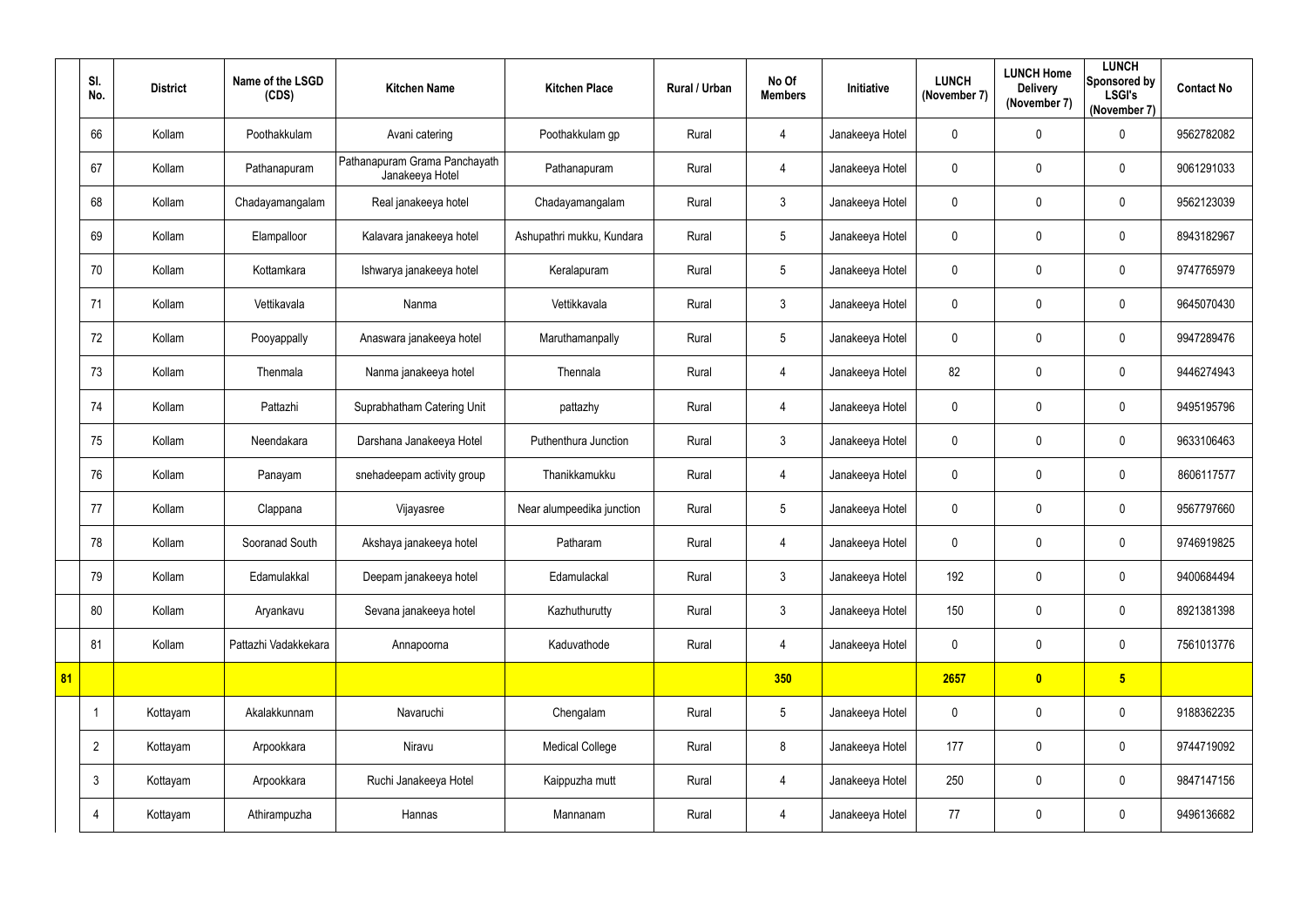| SI.            | No.             | <b>District</b> | Name of the LSGD<br>(CDS) | <b>Kitchen Name</b>                | <b>Kitchen Place</b>                   | Rural / Urban | No Of<br><b>Members</b> | Initiative      | <b>LUNCH</b><br>(November 7) | <b>LUNCH Home</b><br><b>Delivery</b><br>(November 7) | <b>LUNCH</b><br>Sponsored by<br><b>LSGI's</b><br>(November 7) | <b>Contact No</b> |
|----------------|-----------------|-----------------|---------------------------|------------------------------------|----------------------------------------|---------------|-------------------------|-----------------|------------------------------|------------------------------------------------------|---------------------------------------------------------------|-------------------|
|                | $5\phantom{.0}$ | Kottayam        | Ayarkunnam                | Panchami Unit                      | Near PHC Ayarkunnam                    | Rural         | $5\phantom{.0}$         | Janakeeya Hotel | $\mathbf 0$                  | $\mathbf 0$                                          | $\mathbf 0$                                                   | 9744560994        |
|                | 6               | Kottayam        | Aymanam                   | Bisiya                             | Aymanam panchayath hall                | Rural         | 3                       | Janakeeya Hotel | $\boldsymbol{0}$             | 0                                                    | $\overline{0}$                                                | 9544560606        |
| $\overline{7}$ |                 | Kottayam        | Bharananganam             | Kudumbshree nadan<br>bhakshanasala | Bharananganam                          | Rural         | $\mathbf{3}$            | Janakeeya Hotel | $\pmb{0}$                    | $\mathbf 0$                                          | $\boldsymbol{0}$                                              | 8113827680        |
|                | 8               | Kottayam        | Changanassery             | Janakeeya Hotel                    | Near Railway station                   | Urban         | $\mathfrak{Z}$          | Janakeeya Hotel | $\boldsymbol{0}$             | 0                                                    | $\mathbf 0$                                                   | 7560866821        |
|                | 9               | Kottayam        | Chemp                     | Thanima                            | Chemp                                  | Rural         | 4                       | Janakeeya Hotel | $\mathbf 0$                  | $\overline{0}$                                       | $\overline{0}$                                                | 9809940907        |
|                | 10 <sup>°</sup> | Kottayam        | Chirakkadav               | <b>Udaya Catering Unit</b>         | Mahatma Gandhi Town Hall,<br>Ponkunnam | Rural         | $5\overline{)}$         | Janakeeya Hotel | $\mathbf 0$                  | $\overline{0}$                                       | $\overline{0}$                                                | 6282479410        |
|                | 11              | Kottayam        | Chirakkadav               | Sargam                             | Thekkethu Kavala                       | Rural         | 3 <sup>1</sup>          | Janakeeya Hotel | $\mathbf 0$                  | $\mathbf 0$                                          | $\mathbf 0$                                                   | 9656087110        |
|                | 12              | Kottayam        | Elikulam                  | Janakeeya Hotel Elikkulam          | Manchakuzhy                            | Rural         | 3 <sup>5</sup>          | Janakeeya Hotel | $\mathbf 0$                  | $\mathbf 0$                                          | $\overline{0}$                                                | 9074768314        |
|                | 13              | Kottayam        | Ettumanoor                | Gramashree cafe kudumbasree        | Nandanam auditorium,<br>Ettumanoor     | Urban         | $5\phantom{.0}$         | Janakeeya Hotel | $\boldsymbol{0}$             | $\overline{0}$                                       | $\overline{0}$                                                | 9847334071        |
|                | 14              | Kottayam        | Kadanad                   | Thanal catering                    | Kadanad                                | Rural         | $5\phantom{.0}$         | Janakeeya Hotel | $\mathbf 0$                  | $\mathbf 0$                                          | $\overline{0}$                                                | 9048099040        |
|                | 15              | Kottayam        | Kadaplamattam             | Salt &pepper                       | Near Kadaplamattom CDS                 | Rural         | $\overline{4}$          | Janakeeya Hotel | $\mathbf 0$                  | $\overline{0}$                                       | $\boldsymbol{0}$                                              | 9645400860        |
|                | 16              | Kottayam        | Kadaplamattam             | Kadaplamattam Janakeeya Hotel      | Vayala                                 | Rural         | $\overline{4}$          | Janakeeya Hotel | 40                           | 25                                                   | $\overline{0}$                                                | 9446804954        |
|                | 17              | Kottayam        | Kaduthuruthy              | Janakeeya Hotel                    | Panchayath premise                     | Rural         | 6                       | Janakeeya Hotel | $\mathbf 0$                  | $\mathbf 0$                                          | 0                                                             | 9847166464        |
|                | 18              | Kottayam        | Kallara                   | Vasuki Janakeeya hotel             | Kallara                                | Rural         | $3\phantom{.0}$         | Janakeeya Hotel | $\mathbf 0$                  | $\mathbf 0$                                          | $\pmb{0}$                                                     | 9846103478        |
|                | 19              | Kottayam        | Kanakkari                 | Jesus                              | Pattithanam                            | Rural         | $5\overline{)}$         | Janakeeya Hotel | $\pmb{0}$                    | $\mathbf 0$                                          | $\mathbf 0$                                                   | 9447192439        |
|                | 20              | Kottayam        | Kangazha                  | Sulabha                            | Pathanadu                              | Rural         | $5\overline{)}$         | Janakeeya Hotel | $\pmb{0}$                    | $\mathbf 0$                                          | $\mathbf 0$                                                   | 9847438293        |
|                | 21              | Kottayam        | Kanjirapally              | Vanitha canteen                    | Panchayath premise                     | Rural         | 3 <sup>1</sup>          | Janakeeya Hotel | $\overline{0}$               | $\mathbf 0$                                          | $\mathbf 0$                                                   | 9605391868        |
|                | 22              | Kottayam        | Karoor                    | Unarvu janakeeya hotel             | Valavoor                               | Rural         | $5\overline{)}$         | Janakeeya Hotel | $\mathbf 0$                  | $\mathbf 0$                                          | $\mathbf 0$                                                   | 8304903250        |
|                | 23              | Kottayam        | Karukachal                | <b>Sukrutham Catering Unit</b>     | Karukachal                             | Rural         | $5\overline{)}$         | Janakeeya Hotel | $\pmb{0}$                    | $\mathbf 0$                                          | $\pmb{0}$                                                     | 9847766843        |
|                | 24              | Kottayam        | Kidangoor                 | Janakeeya hotel                    | Kidangoor Panchayath                   | Rural         | 3 <sup>1</sup>          | Janakeeya Hotel | $\boldsymbol{0}$             | $\mathbf 0$                                          | $\mathbf 0$                                                   | 9048080292        |
|                | 25              | Kottayam        | Kooroppada                | Achus Janakeeya Hotel              | Panchayath                             | Rural         | $3\overline{3}$         | Janakeeya Hotel | $\boldsymbol{0}$             | $\mathbf 0$                                          | $\bm{0}$                                                      | 9778121989        |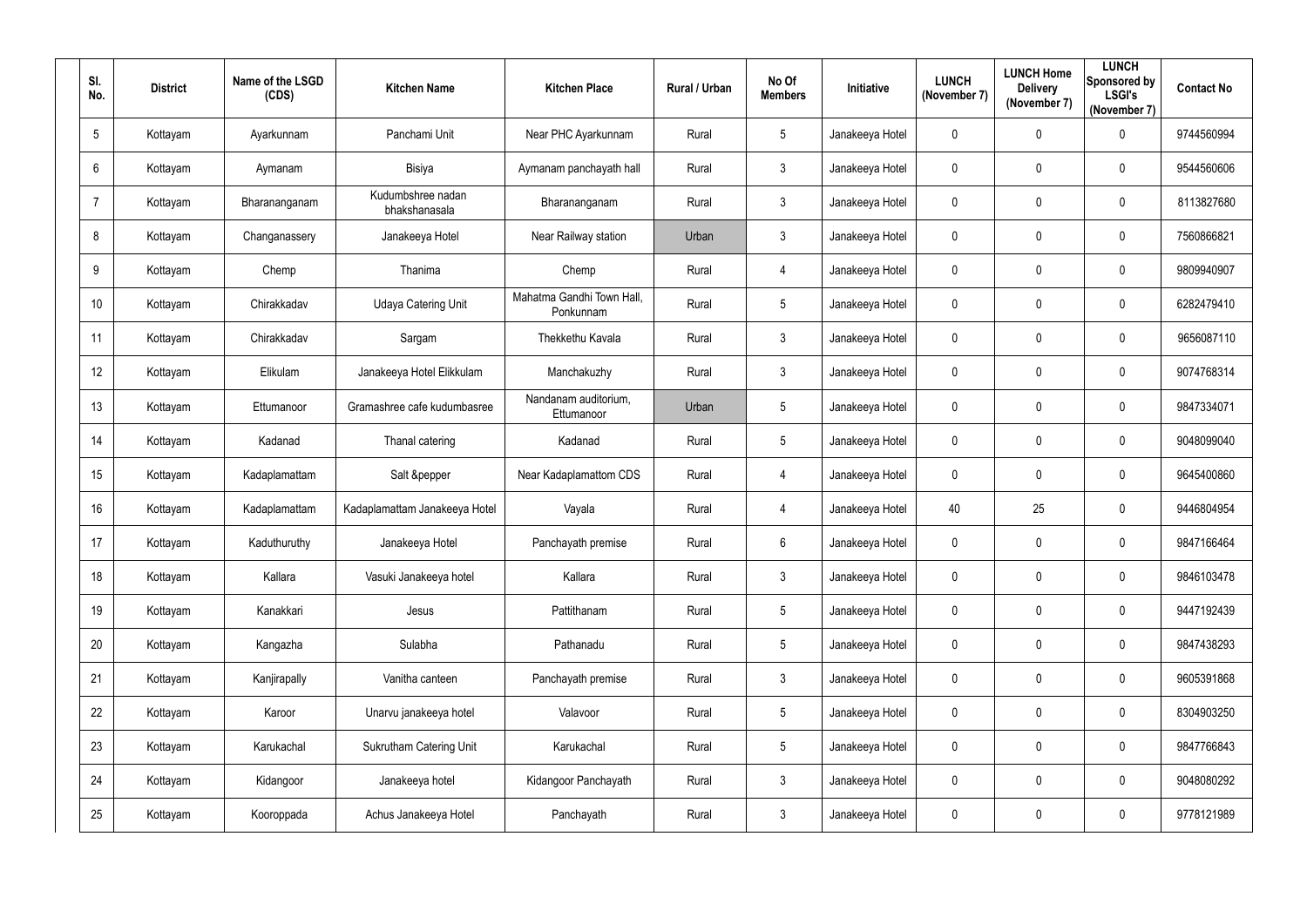|    | SI.<br>No. | <b>District</b> | Name of the LSGD<br>(CDS) | <b>Kitchen Name</b>             | <b>Kitchen Place</b>           | Rural / Urban | No Of<br><b>Members</b> | Initiative      | <b>LUNCH</b><br>(November 7) | <b>LUNCH Home</b><br><b>Delivery</b><br>(November 7) | <b>LUNCH</b><br>Sponsored by<br><b>LSGI's</b><br>(November 7) | <b>Contact No</b> |
|----|------------|-----------------|---------------------------|---------------------------------|--------------------------------|---------------|-------------------------|-----------------|------------------------------|------------------------------------------------------|---------------------------------------------------------------|-------------------|
|    | 26         | Kottayam        | Koottickal                | Janakeeya hotel                 | Koottickal                     | Rural         | $5\phantom{.0}$         | Janakeeya Hotel | $\boldsymbol{0}$             | 0                                                    | $\mathbf 0$                                                   | 9645219929        |
|    | 27         | Kottayam        | Koruthodu                 | Koruthodu Janakeeya Hotel       | Koruthodu                      | Rural         | $6\overline{6}$         | Janakeeya Hotel | $\mathbf 0$                  | 0                                                    | $\mathbf 0$                                                   | 7510770418        |
|    | 28         | Kottayam        | KottayamNorth             | Alfa Canteen                    | Municipality Kottayam          | Urban         | $5\phantom{.0}$         | Janakeeya Hotel | $\mathbf 0$                  | $\mathbf 0$                                          | $\overline{0}$                                                | 9846571923        |
|    | 29         | Kottayam        | KottayamNorth             | Kerala cafe janakeeya hotel     | Choottuveli                    | Urban         | $\mathbf{3}$            | Janakeeya Hotel | $\boldsymbol{0}$             | 0                                                    | $\mathbf 0$                                                   | 8129337294        |
|    | 30         | Kottayam        | KottayamNorth             | Maria Janakeeya Hotel           | Chungam                        | Urban         | $5\overline{)}$         | Janakeeya Hotel | $\mathbf 0$                  | 0                                                    | $\overline{0}$                                                | 9744843928        |
|    | 31         | Kottayam        | KottayamNorth             | Ambady Janakeeya Hotel          | Karapuzha                      | Urban         | 4                       | Janakeeya Hotel | $\overline{0}$               | $\mathbf 0$                                          | $\boldsymbol{0}$                                              | 9496374594        |
|    | 32         | Kottayam        | Kozhuvanal                | Rohini Janakeeya Hotel          | Vakkappulam                    | Rural         | 3                       | Janakeeya Hotel | $\mathbf 0$                  | 0                                                    | $\mathbf 0$                                                   | 9400216885        |
|    | 33         | Kottayam        | Kuravilangadu             | kudumbashree janakeeya hotel    | kuravilangady by pass junction | Rural         | $5\overline{)}$         | Janakeeya Hotel | $\mathbf 0$                  | 0                                                    | $\mathbf 0$                                                   | 7559022364        |
|    | 34         | Kottayam        | Kurichi                   | <b>Swad Catering</b>            | Cheruvelippadi                 | Rural         | $\overline{4}$          | Janakeeya Hotel | $\boldsymbol{0}$             | 0                                                    | $\overline{0}$                                                | 9847891917        |
|    | 35         | Kottayam        | Madappally                | SR catering                     | Mammoodu                       | Rural         | 3                       | Janakeeya Hotel | $\mathbf 0$                  | 0                                                    | $\mathbf 0$                                                   | 9747702203        |
|    | 36         | Kottayam        | Manimala                  | Vanitha canteen                 | Manimala                       | Rural         | $\mathbf{3}$            | Janakeeya Hotel | $\boldsymbol{0}$             | 0                                                    | $\boldsymbol{0}$                                              | 9946318069        |
|    | 37         | Kottayam        | Manjoor                   | Oruma catering unit             | Kuruppanthara                  | Rural         | $5\overline{)}$         | Janakeeya Hotel | $\overline{0}$               | 0                                                    | $\overline{0}$                                                | 9349189590        |
|    | 38         | Kottayam        | Manjoor                   | Deepam                          | Manjoor                        | Rural         | 5                       | Janakeeya Hotel | $\mathbf 0$                  | 0                                                    | 0                                                             | 8547676135        |
|    | 39         | Kottayam        | Marangattupilly           | Marangattupilly Janakeeya Hotel | Marangattupilly                | Rural         | $\overline{4}$          | Janakeeya Hotel | $\mathbf 0$                  | $\mathbf 0$                                          | $\pmb{0}$                                                     | 9544416772        |
| 79 | 40         | Kottayam        | Maravanthuruth            | Changathi                       | Maravanthuruth                 | Rural         | $\overline{4}$          | Janakeeya Hotel | $\bm{0}$                     | 0                                                    | $\pmb{0}$                                                     | 9744598169        |
|    | 41         | Kottayam        | Meenachil                 | Akshaya Janakeeya hotel         | Idamattam                      | Rural         | $\overline{4}$          | Janakeeya Hotel | $\pmb{0}$                    | $\pmb{0}$                                            | $\pmb{0}$                                                     | 9747190979        |
|    | 42         | Kottayam        | Meenachil                 | Archana janakeeya Hotel         | Paika                          | Rural         | $5\phantom{.0}$         | Janakeeya Hotel | $\bm{0}$                     | $\mathbf 0$                                          | $\pmb{0}$                                                     | 9048759539        |
|    | 43         | Kottayam        | Meenadom                  | Nainus                          | Meenadom                       | Rural         | 3 <sup>1</sup>          | Janakeeya Hotel | $\bm{0}$                     | $\mathbf 0$                                          | $\mathbf 0$                                                   | 9539752801        |
|    | 44         | Kottayam        | Melukavu                  | Seenayi Cafe centre             | Melukavumattam                 | Rural         | $5\phantom{.0}$         | Janakeeya Hotel | $\pmb{0}$                    | $\pmb{0}$                                            | $\pmb{0}$                                                     | 9744546703        |
|    | 45         | Kottayam        | Moonnilav                 | Aiswarya                        | Moonnilav                      | Rural         | $\mathbf{3}$            | Janakeeya Hotel | $\pmb{0}$                    | 0                                                    | $\mathbf 0$                                                   | 8281227689        |
|    | 46         | Kottayam        | Mulakkulam                | Janakeeya Hotel                 | Moorkkattilpadi                | Rural         | $\overline{4}$          | Janakeeya Hotel | 64                           | $\mathbf 0$                                          | $\bm{0}$                                                      | 9747856382        |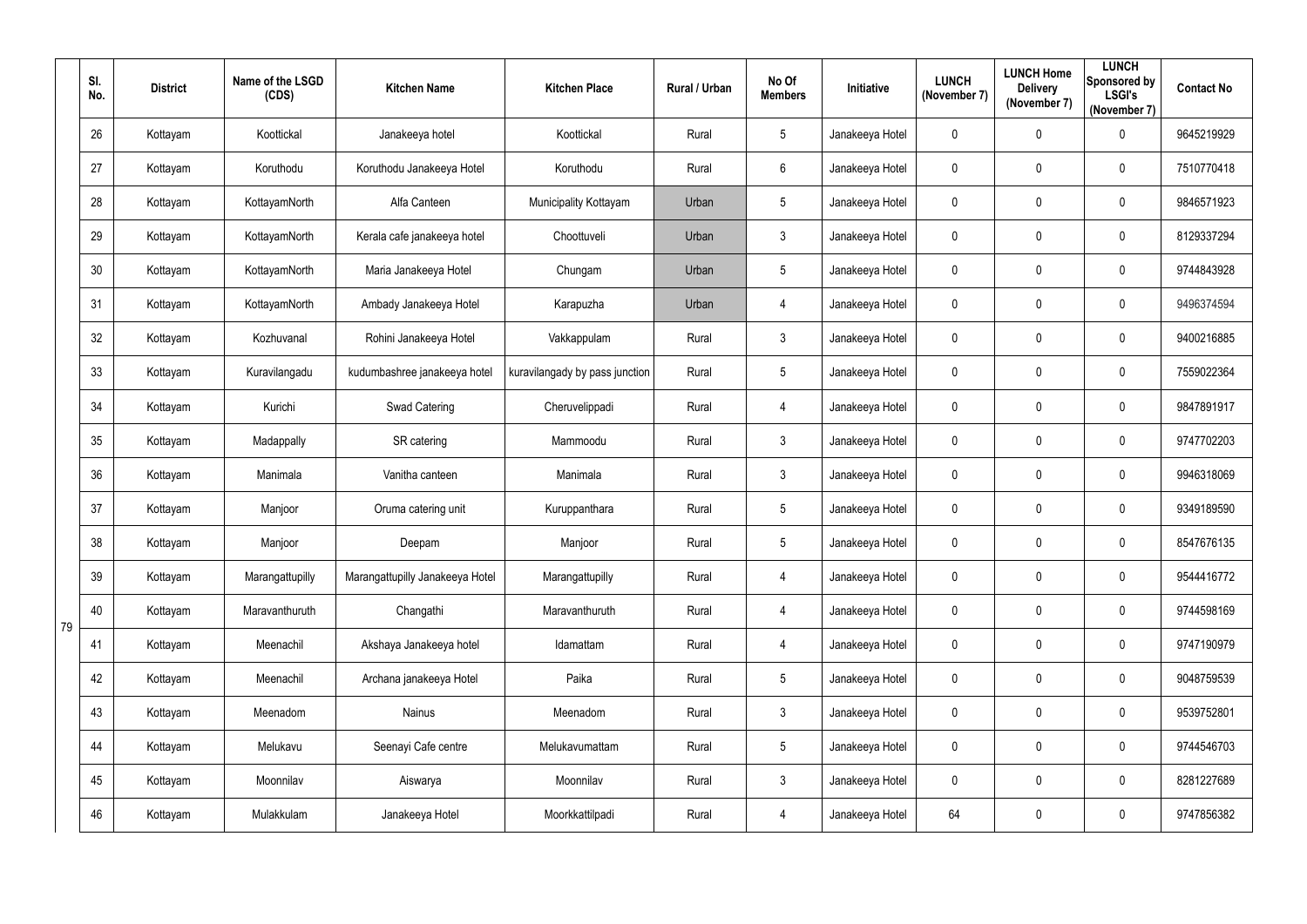| SI.<br>No. | <b>District</b> | Name of the LSGD<br>(CDS) | <b>Kitchen Name</b>          | <b>Kitchen Place</b>     | Rural / Urban | No Of<br><b>Members</b> | Initiative      | <b>LUNCH</b><br>(November 7) | <b>LUNCH Home</b><br><b>Delivery</b><br>(November 7) | <b>LUNCH</b><br>Sponsored by<br><b>LSGI's</b><br>(November 7) | <b>Contact No</b> |
|------------|-----------------|---------------------------|------------------------------|--------------------------|---------------|-------------------------|-----------------|------------------------------|------------------------------------------------------|---------------------------------------------------------------|-------------------|
| 47         | Kottayam        | Mundakkayam               | Janakeeya Hotel Mundakkayam  | Mundakkayam              | Rural         | $6\overline{6}$         | Janakeeya Hotel | $\mathbf 0$                  | $\mathbf 0$                                          | $\mathbf 0$                                                   | 9495314979        |
| 48         | Kottayam        | Nedumkunnam               | Nanma Kudumbashree Unit      | Nedumkunnam              | Rural         | $5\overline{)}$         | Janakeeya Hotel | $\mathbf 0$                  | $\mathbf 0$                                          | $\mathbf 0$                                                   | 7306791612        |
| 49         | Kottayam        | Neendoor                  | Gruhasree ME Unit            | Panchayath               | Rural         | $\mathbf{3}$            | Janakeeya Hotel | $\mathbf 0$                  | $\overline{0}$                                       | $\boldsymbol{0}$                                              | 9847756958        |
| 50         | Kottayam        | Njeezhoor                 | Annapoorna Janakeeya Hotel   | Panchayath               | Rural         | $\overline{4}$          | Janakeeya Hotel | $\boldsymbol{0}$             | $\mathbf 0$                                          | $\mathbf 0$                                                   | 9745246839        |
| 51         | Kottayam        | Pala                      | Harithasree catering         | Chethimattam             | Urban         | $5\phantom{.0}$         | Janakeeya Hotel | $\boldsymbol{0}$             | $\overline{0}$                                       | $\overline{0}$                                                | 9895154240        |
| 52         | Kottayam        | Pampady                   | Thrupthi                     | Pampady Town             | Rural         | $5\overline{)}$         | Janakeeya Hotel | $\boldsymbol{0}$             | $\overline{0}$                                       | $\boldsymbol{0}$                                              | 9633013622        |
| 53         | Kottayam        | Panachikkadu              | Ruchi Canteen                | Paruthumpara             | Rural         | $5\overline{)}$         | Janakeeya Hotel | $\boldsymbol{0}$             | 0                                                    | $\mathbf 0$                                                   | 9656411494        |
| 54         | Kottayam        | Parathodu                 | Janakeeya Hotel Parathodu    | Panchayath               | Rural         | $\overline{4}$          | Janakeeya Hotel | $\pmb{0}$                    | $\overline{0}$                                       | $\mathbf 0$                                                   | 7907455541        |
| 55         | Kottayam        | Paippadu                  | Thejus                       | Paippadu                 | Rural         | $5\overline{)}$         | Janakeeya Hotel | $\boldsymbol{0}$             | $\overline{0}$                                       | $\overline{0}$                                                | 7034621426        |
| 56         | Kottayam        | Poonjar                   | Haritham                     | Poonjar                  | Rural         | $5\overline{)}$         | Janakeeya Hotel | $\mathbf 0$                  | $\mathbf 0$                                          | $\mathbf 0$                                                   | 9495235348        |
| 57         | Kottayam        | Ramapuram                 | Ruchi                        | Ramapuram                | Rural         | $\overline{4}$          | Janakeeya Hotel | $\boldsymbol{0}$             | $\mathbf 0$                                          | $\boldsymbol{0}$                                              | 9495107277        |
| 58         | Kottayam        | T.V.Puram                 | Vijaya Janakeeya Hotel       | TV Puram                 | Rural         | 3 <sup>1</sup>          | Janakeeya Hotel | $\mathbf 0$                  | $\mathbf 0$                                          | $\overline{0}$                                                | 9847614136        |
| 59         | Kottayam        | Teekkoy                   | Kairali                      | Vagamattom, Kallambhagam | Rural         | $\mathbf{3}$            | Janakeeya Hotel | $\mathbf 0$                  | $\mathbf 0$                                          | $\overline{0}$                                                | 7025702768        |
| 60         | Kottayam        | Thalanad                  | Nanma                        | Muttambhagam Kavala      | Rural         | 3 <sup>1</sup>          | Janakeeya Hotel | $\pmb{0}$                    | $\mathbf 0$                                          | $\mathbf 0$                                                   | 9961289547        |
| 61         | Kottayam        | Thalappalam               | Ameya                        | Thalappalam              | Rural         | $\overline{4}$          | Janakeeya Hotel | 109                          | $\mathbf 0$                                          | $\pmb{0}$                                                     | 7025932626        |
| 62         | Kottayam        | Thalayolaparambu          | kudumbashree janakeeya hotel | Thalayolaparambu         | Rural         | 3 <sup>1</sup>          | Janakeeya Hotel | $\pmb{0}$                    | $\pmb{0}$                                            | $\mathbf 0$                                                   | 7994830570        |
| 63         | Kottayam        | Thidanadu                 | Janani                       | Chemmlamattam            | Rural         | $6\overline{6}$         | Janakeeya Hotel | 47                           | $\mathbf 0$                                          | 0\$                                                           | 9562695545        |
| 64         | Kottayam        | Thidanadu                 | Krishna                      | Near Panchayath          | Rural         | $\overline{4}$          | Janakeeya Hotel | $\pmb{0}$                    | $\mathbf 0$                                          | $\mathbf 0$                                                   | 9605565960        |
| 65         | Kottayam        | Thiruvarppu               | Sreeparvathy food products   | Illickal                 | Rural         | $3\phantom{.0}$         | Janakeeya Hotel | $\pmb{0}$                    | $\mathbf 0$                                          | $\pmb{0}$                                                     | 9747289846        |
| 66         | Kottayam        | Thrikkodithanam           | Swanthanam                   | Thrikkodithanam          | Rural         | $5\overline{)}$         | Janakeeya Hotel | $\boldsymbol{0}$             | $\mathbf 0$                                          | $\pmb{0}$                                                     | 7902729237        |
| 67         | Kottayam        | Udayanapuram              | Uppum Mulakum                | Nerekadavu               | Rural         | $\mathfrak{Z}$          | Janakeeya Hotel | $\boldsymbol{0}$             | $\mathbf 0$                                          | $\bm{0}$                                                      | 8111850728        |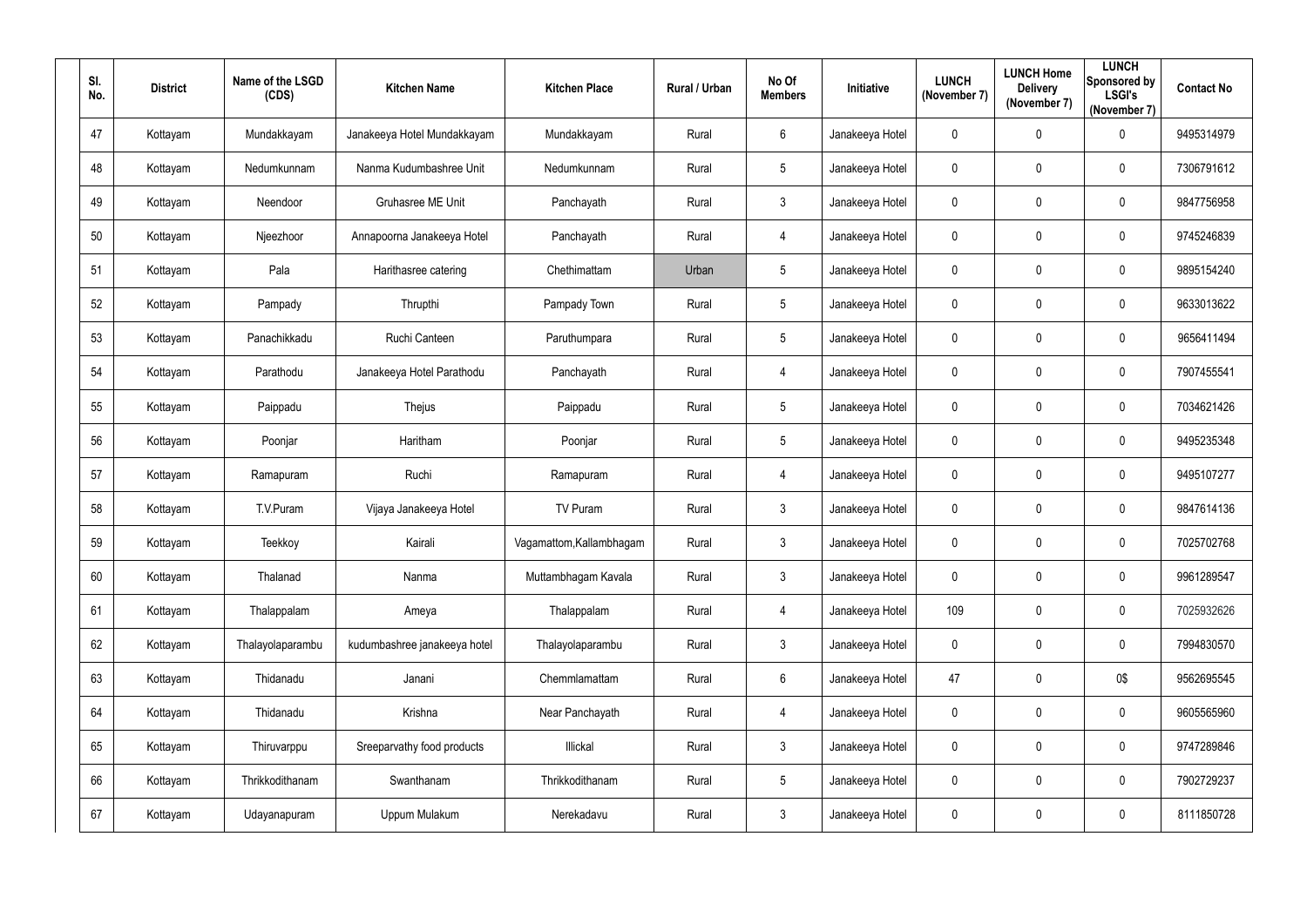|    | SI.<br>No.      | <b>District</b> | Name of the LSGD<br>(CDS) | <b>Kitchen Name</b>                                      | <b>Kitchen Place</b>                        | Rural / Urban | No Of<br><b>Members</b> | Initiative      | <b>LUNCH</b><br>(November 7) | <b>LUNCH Home</b><br><b>Delivery</b><br>(November 7) | <b>LUNCH</b><br>Sponsored by<br><b>LSGI's</b><br>(November 7) | <b>Contact No</b> |
|----|-----------------|-----------------|---------------------------|----------------------------------------------------------|---------------------------------------------|---------------|-------------------------|-----------------|------------------------------|------------------------------------------------------|---------------------------------------------------------------|-------------------|
|    | 68              | Kottayam        | Udayanapuram              | Aiswarya Activity Group                                  | Vaikom Block Panchayath                     | Rural         | 5                       | Janakeeya Hotel | $\mathbf 0$                  | 0                                                    | $\mathbf 0$                                                   | 9847437286        |
|    | 69              | Kottayam        | Uzhavoor                  | Uzhavoor Janakeeya Hotel                                 | Uzhavoor Town                               | Rural         | 8                       | Janakeeya Hotel | 124                          | 88                                                   | 15                                                            | 9746074266        |
|    | 70              | Kottayam        | Vaikom                    | <b>Chanees Eats</b>                                      | Chalapparambu                               | Urban         | $\overline{4}$          | Janakeeya Hotel | 19                           | 0                                                    | $\mathbf 0$                                                   | 9446467389        |
|    | 71              | Kottayam        | Vakathanam                | Padheyam                                                 | Njaliakuzhi                                 | Rural         | 6                       | Janakeeya Hotel | $\overline{0}$               | 0                                                    |                                                               | 9495010073        |
|    | 72              | Kottayam        | Vazhappally               | Udayam                                                   | Vazhappally                                 | Rural         | $\overline{4}$          | Janakeeya Hotel | $\mathbf 0$                  | 0                                                    |                                                               | 9562267564        |
|    | 73              | Kottayam        | Vazhoor                   | Kudumbashree Canteen Unit At<br>Vazhoor Grama Panchayath | Vazhoor Grama Panchayath<br><b>Building</b> | Rural         | 5                       | Janakeeya Hotel | $\mathbf 0$                  | 0                                                    | $\boldsymbol{0}$                                              | 9544717796        |
|    | 74              | Kottayam        | Vazhoor                   | New India                                                | Nedumavu                                    | Rural         | $\mathfrak{Z}$          | Janakeeya Hotel | $\mathbf 0$                  | 0                                                    | $\mathbf 0$                                                   | 9744581242        |
|    | 75              | Kottayam        | Vechoor                   | <b>Treeland Annapoorna</b>                               | <b>Bund Road</b>                            | Rural         | $\mathfrak{Z}$          | Janakeeya Hotel | $\mathbf 0$                  | 0                                                    | $\mathbf 0$                                                   | 8606814487        |
|    | 76              | Kottayam        | Veliyannoor               | Thanima foods                                            | Veliyannoor                                 | Rural         | $\mathfrak{Z}$          | Janakeeya Hotel | $\mathbf 0$                  | 0                                                    | $\mathbf 0$                                                   | 9744392147        |
|    | 77              | Kottayam        | Vellavoor                 | Uppum Mulakum Janakeeya Hotel                            | Panchayath premise                          | Rural         | 5                       | Janakeeya Hotel | $\mathbf 0$                  | 0                                                    | $\mathbf 0$                                                   | 9188317288        |
|    | 78              | Kottayam        | Velloor                   | Puzhayoram catering                                      | Near Velloor cds office                     | Rural         | $\overline{4}$          | Janakeeya Hotel | $\mathbf 0$                  | 0                                                    | $\mathbf 0$                                                   | 9895522286        |
|    | 79              | Kottayam        | Vijayapuram               | Niravu                                                   | Iranjal                                     | Rural         | 3 <sup>1</sup>          | Janakeeya Hotel | $\mathbf 0$                  | 0                                                    | $\mathbf 0$                                                   | 9495245895        |
|    | 80              | Kottayam        | Vijayapuram               | Renown Janakeeya Hotel                                   | Vadavathoor                                 | Rural         | 5                       | Janakeeya Hotel | $\mathbf 0$                  | 0                                                    | 0                                                             | 8606536302        |
| 79 |                 |                 |                           |                                                          |                                             |               | 336                     |                 | 907                          | 113                                                  | 15                                                            |                   |
|    | $\mathbf 1$     | Kozhikode       | Balussery                 | Unarvu Janakeeya Hotel                                   | Balussery                                   | Rural         | 5                       | Janakeeya Hotel | $\mathbf 0$                  | 0                                                    | $\mathbf 0$                                                   | 95440 03929       |
|    | $\overline{2}$  | Kozhikode       | Panangad                  | Kairali Janakeeya Hotel                                  | Balussery mukku at KK<br>hospital           | Rural         | $\mathfrak{Z}$          | Janakeeya Hotel | $\mathbf 0$                  | 0                                                    | $\mathbf 0$                                                   | 97450 85782       |
|    | $\mathbf{3}$    | Kozhikode       | Koorachundu               | Koorachundu Janakeeya hotel                              | Koorachundu                                 | Rural         | $\overline{4}$          | Janakeeya Hotel | 102                          | 0                                                    | $\mathbf 0$                                                   | 94967 07886       |
|    | 4               | Kozhikode       | Koorachundu               | Koottayma Janakeeya Hotel                                | Kallanode                                   | Rural         | $5\overline{)}$         | Janakeeya Hotel | 300                          | 0                                                    | $\mathbf 0$                                                   | 94967 26850       |
|    | $5\phantom{.0}$ | Kozhikode       | Kottur                    | Sneha Janakeeya Hotel                                    | Kottur                                      | Rural         | 5                       | Janakeeya Hotel | $\overline{0}$               | 0                                                    | $\overline{0}$                                                | 97456 72101       |
|    | $6\phantom{.}$  | Kozhikode       | Naduvannur                | Naduvannur Janakeeya Hotel                               | Naduvannur                                  | Rural         | $\overline{7}$          | Janakeeya Hotel | 137                          | 0                                                    | $\overline{0}$                                                | 8592-031802       |
|    |                 | Kozhikode       | Naduvannur                | Kudumbashree Janakeeya Hotel                             | Anjolimukku                                 | Rural         | $\mathfrak{S}$          | Janakeeya Hotel | $\mathbf 0$                  | 0                                                    | $\overline{0}$                                                | 9995947043        |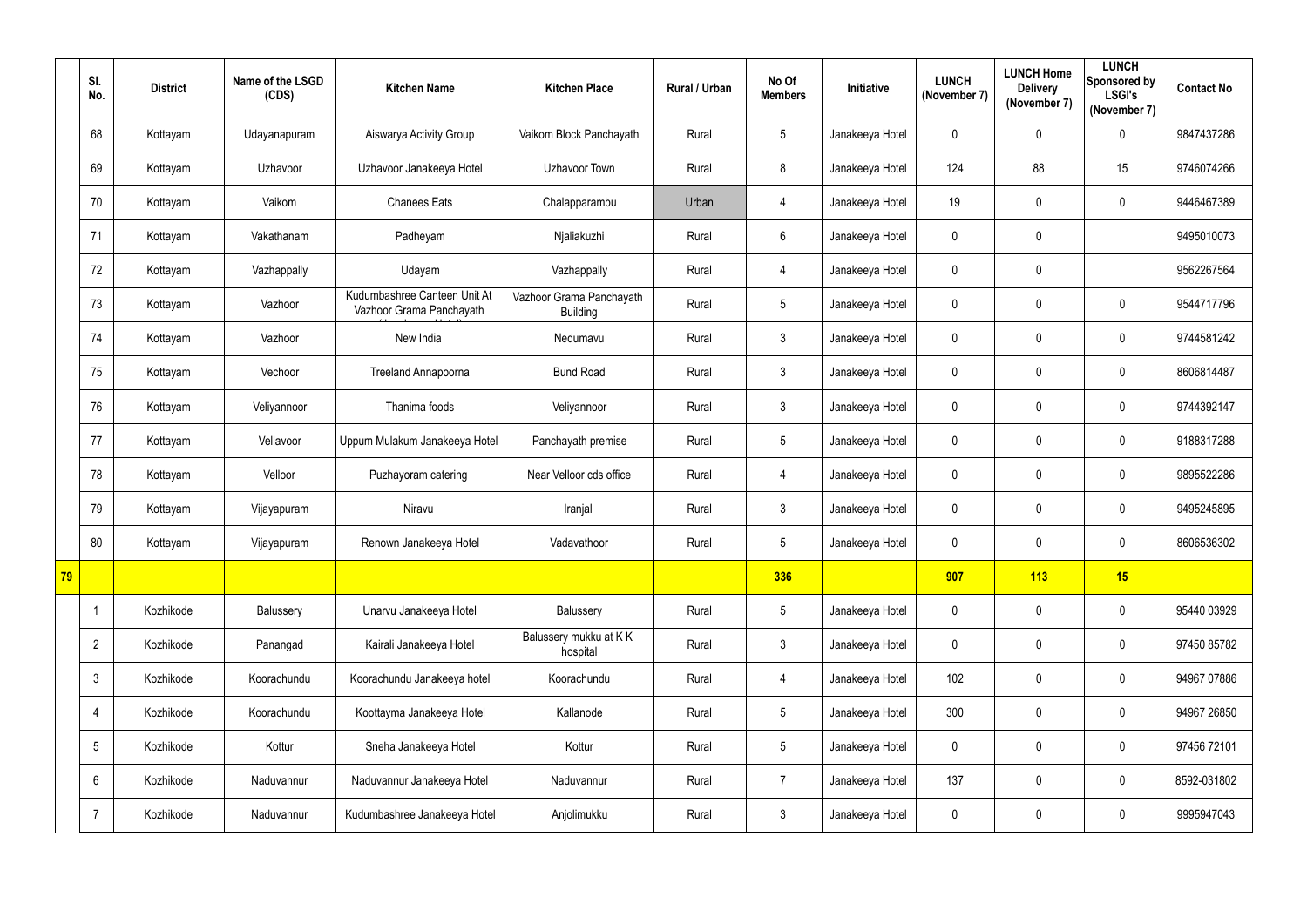| SI.<br>No. | <b>District</b> | Name of the LSGD<br>(CDS) | <b>Kitchen Name</b>            | <b>Kitchen Place</b>                  | Rural / Urban | No Of<br><b>Members</b> | Initiative      | <b>LUNCH</b><br>(November 7) | <b>LUNCH Home</b><br><b>Delivery</b><br>(November 7) | <b>LUNCH</b><br>Sponsored by<br><b>LSGI's</b><br>(November 7) | <b>Contact No</b> |
|------------|-----------------|---------------------------|--------------------------------|---------------------------------------|---------------|-------------------------|-----------------|------------------------------|------------------------------------------------------|---------------------------------------------------------------|-------------------|
| 8          | Kozhikode       | Ulliyeri                  | Ulliyeri Janakeeya Hotel       | Ulliyeri                              | Rural         | 4                       | Janakeeya Hotel | 221                          | 0                                                    | $\mathbf 0$                                                   | 89434 06681       |
| 9          | Kozhikode       | Unnikulam                 | Swad Janakeeya Hotel           | Ekarool Kaappil Road                  | Rural         | $\mathbf{3}$            | Janakeeya Hotel | 535                          | 0                                                    | $\overline{0}$                                                | 85475 75474       |
| 10         | Kozhikode       | Unnikulam                 | Chaithanya Janakeeya Hotel     | Opposite unnikulam<br>gramapanchayath | Rural         | $\mathbf{3}$            | Janakeeya Hotel | 496                          | 0                                                    | $\mathbf 0$                                                   | 87141 31460       |
| 11         | Kozhikode       | Nanminda                  | Akshaya vanitha hotel          | Nanminda panchayath building          | Rural         | $\mathfrak{Z}$          | Janakeeya Hotel | $\boldsymbol{0}$             | 0                                                    | $\mathbf 0$                                                   | 9961184212        |
| 12         | Kozhikode       | Thalakkulathur            | Thalakkulathur Janakeeya Hotel | Parambath                             | Rural         | 4                       | Janakeeya Hotel | $\mathbf 0$                  | 0                                                    | $\mathbf 0$                                                   | 7593067511        |
| 13         | Kozhikode       | Kakkodi                   | Kakkodi Janakeeya Hotel        | Kakkodi Bazar                         | Rural         | $\overline{7}$          | Janakeeya Hotel | $\overline{0}$               | 0                                                    | $\mathbf 0$                                                   | 8943123615        |
| 14         | Kozhikode       | Chelannur                 | Oottupura Janakeeya Hotel      | Ambalathukulangara                    | Rural         | $\overline{7}$          | Janakeeya Hotel | $\mathbf 0$                  | 0                                                    | $\mathbf 0$                                                   | 9846010528        |
| 15         | Kozhikode       | Narikkuni                 | Amma Janakeeya Hotel           | Narikkuni                             | Rural         | $\mathbf{3}$            | Janakeeya Hotel | $\mathbf 0$                  | 0                                                    | $\overline{0}$                                                | 9645606562        |
| 16         | Kozhikode       | Kakkoor                   | Janakeeya Hotel Kakkoor        | Kakkoor                               | Rural         | $5\overline{)}$         | Janakeeya Hotel | $\boldsymbol{0}$             | 0                                                    | $\mathbf 0$                                                   | 8592050112        |
| 17         | Kozhikode       | Koduvally                 | Sadhya Janakeeya Hotel         | G M L P School, Koduvally             | Urban         | $5\overline{)}$         | Janakeeya Hotel | $\mathbf 0$                  | 0                                                    | $\mathbf 0$                                                   | 8593898831        |
| 18         | Kozhikode       | Koduvally                 | KKN Janakeeya Hotel Koduvally  | Nellamkandi                           | Urban         | $\mathbf{3}$            | Janakeeya Hotel | $\overline{0}$               | 0                                                    | $\overline{0}$                                                | 9847650894        |
| 19         | Kozhikode       | Koduvally                 | Swad Janakeeya Hotel           | Manipuram                             | Urban         | $5\phantom{.0}$         | Janakeeya Hotel | $\overline{0}$               | 0                                                    | $\mathbf 0$                                                   | 9946991995        |
| 20         | Kozhikode       | Madavoor                  | Madavoor Janakeeya Hotel       | Near madavoor panchayath              | Rural         | 5                       | Janakeeya Hotel | $\mathbf 0$                  |                                                      | $\mathbf 0$                                                   | 8547590842        |
| 21         | Kozhikode       | Omasseri                  | Annapoornna Janakeeya Hotel    | Omasseri                              | Rural         | $\overline{4}$          | Janakeeya Hotel | $\mathbf 0$                  | 0                                                    | $\overline{0}$                                                | 9605102599        |
| 22         | Kozhikode       | Puthuppadi                | Ruchi Janakeeya Hotel          | Puthupadi                             | Rural         | $5\phantom{.0}$         | Janakeeya Hotel | $\mathbf 0$                  | 0                                                    | $\overline{0}$                                                | 7909113114        |
| 23         | Kozhikode       | Kizhakkoth                | Swad Janakeeya Hotel           | Mariveettilthazham                    | Rural         | $\overline{4}$          | Janakeeya Hotel | $\mathbf 0$                  | 0                                                    | $\overline{0}$                                                | 9847086665        |
| 24         | Kozhikode       | Thamarassery              | Pavithram Janakeeya hotel      | Thamarassery old stand                | Rural         | $6\phantom{.}6$         | Janakeeya Hotel | $\mathbf 0$                  | 0                                                    | $\overline{0}$                                                | 9048389661        |
| 25         | Kozhikode       | Kodenchery                | Kairali Janakeeya Hotel        | Kodenchery                            | Rural         | $\overline{4}$          | Janakeeya Hotel | $\mathbf 0$                  | 0                                                    | $\overline{0}$                                                | 9446037829        |
| 26         | Kozhikode       | Koodaranji                | Ruchikkoot Janakeeya Hotel     | Koodaranji                            | Rural         | $6\phantom{.}6$         | Janakeeya Hotel | $\mathbf 0$                  | 0                                                    | $\overline{0}$                                                | 9496439278        |
| 27         | Kozhikode       | Thiruvambadi              | Pulari Janakeeya Hotel         | Thondimmal                            | Rural         | $5\phantom{.0}$         | Janakeeya Hotel | $\mathbf 0$                  | 0                                                    | $\overline{0}$                                                | 7034264232        |
| 28         | Kozhikode       | Kattippara                | Ruchi Janakeeya Hotel          | Chamal                                | Rural         | $6\overline{6}$         | Janakeeya Hotel | $\pmb{0}$                    | 0                                                    | $\overline{0}$                                                | 7591974045        |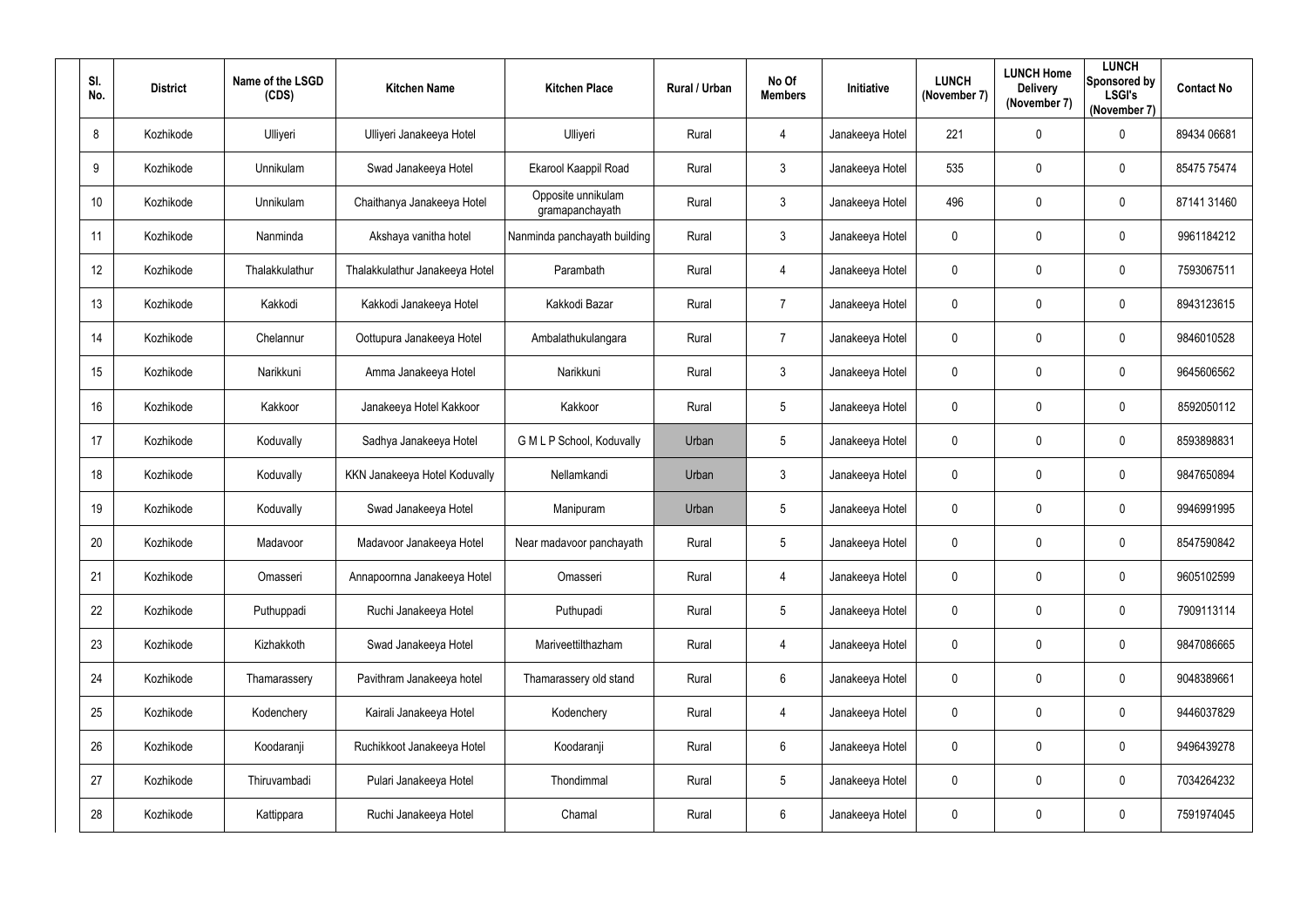| SI.<br>No. | <b>District</b> | Name of the LSGD<br>(CDS) | <b>Kitchen Name</b>                      | <b>Kitchen Place</b>                        | Rural / Urban | No Of<br><b>Members</b> | Initiative      | <b>LUNCH</b><br>(November 7) | <b>LUNCH Home</b><br><b>Delivery</b><br>(November 7) | <b>LUNCH</b><br>Sponsored by<br><b>LSGI's</b><br>(November 7) | <b>Contact No</b> |
|------------|-----------------|---------------------------|------------------------------------------|---------------------------------------------|---------------|-------------------------|-----------------|------------------------------|------------------------------------------------------|---------------------------------------------------------------|-------------------|
| 29         | Kozhikode       | Koyilandy North           | Naveena canteen                          | Near new bus stand                          | Urban         | $\overline{7}$          | Janakeeya Hotel | $\overline{0}$               | 0                                                    | $\mathbf 0$                                                   | 9544185262        |
| 30         | Kozhikode       | Koyilandy North           | Koyilandi Nagarasabha Janakeeya<br>Hotel | Near Kollamchira                            | Urban         | 10                      | Janakeeya Hotel | $\boldsymbol{0}$             | 0                                                    | $\mathbf 0$                                                   | 8943191728        |
| 31         | Kozhikode       | Koyilandi South           | Snehadeepam Janakeeya Hotel              | Muthambi                                    | Urban         | $6^{\circ}$             | Janakeeya Hotel | $\overline{0}$               | 0                                                    | $\mathbf 0$                                                   | 9188198658        |
| 32         | Kozhikode       | Chengottukavu             | Amma Janakeeya Hotel                     | Edakkulam                                   | Rural         | $5\overline{)}$         | Janakeeya Hotel | $\boldsymbol{0}$             | 0                                                    | $\mathbf 0$                                                   | 9048235785        |
| 33         | Kozhikode       | Atholi                    | Atholi Janakeeya Hotel                   | Kodassery                                   | Rural         | $\overline{4}$          | Janakeeya Hotel | $\boldsymbol{0}$             | 0                                                    | $\mathbf 0$                                                   | 9072499251        |
| 34         | Kozhikode       | Moodadi                   | Ruchi Janakeeya Hotel                    | Moodadi                                     | Rural         | $5\phantom{.0}$         | Janakeeya Hotel | $\overline{0}$               | 0                                                    | $\overline{0}$                                                | 8281226403        |
| 35         | Kozhikode       | Chemancheri               | Annapoornna Janakeeya Hotel              | Pookkad                                     | Rural         | $5\overline{)}$         | Janakeeya Hotel | $\boldsymbol{0}$             | 0                                                    | $\mathbf 0$                                                   | 9048235785        |
| 36         | Kozhikode       | Arikkulam                 | Thanima Janakeeya Hotel                  | Kurudimukku                                 | Rural         | $\overline{4}$          | Janakeeya Hotel | $\overline{0}$               | 0                                                    | $\mathbf 0$                                                   | 9645137125        |
| 37         | Kozhikode       | Arikkulam                 | Ruchiyidam Janakeeya Hotel               | Arikkulam                                   | Rural         | $\overline{4}$          | Janakeeya Hotel | $\boldsymbol{0}$             | 0                                                    | $\mathbf 0$                                                   | 9048410803        |
| 38         | Kozhikode       | Kozhikode Central.        | Ruchikkoott                              | <b>District Veterinary Hospital</b>         | Urban         | $\mathbf{3}$            | Janakeeya Hotel | 455                          | 96                                                   | $\mathbf 0$                                                   | 7025774213        |
| 39         | Kozhikode       | Kozhikode Central         | Sneha Ruchikkoott                        | Mankavu                                     | Urban         | $\overline{4}$          | Janakeeya Hotel | $\boldsymbol{0}$             | 0                                                    | $\overline{0}$                                                | 8921995031        |
| 40         | Kozhikode       | Kozhikode Central         | Tripthi Janakeeya Hotel                  | Near AMLP School,<br>Moozhikkal             | Urban         | $\mathbf{3}$            | Janakeeya Hotel | 666                          | 147                                                  | $\mathbf 0$                                                   | 8129200288        |
| 41         | Kozhikode       | Kozhikode Central         | New Ganesh                               | Kovoor, near library                        | Urban         | 5                       | Janakeeya Hotel | 640                          | 85                                                   | $\mathbf 0$                                                   | 9349123701        |
| 42         | Kozhikode       | Kozhikode Central         | Ruchippura Janakeeya Hotel               | Near Focus mall, New bus<br>stand Kozhikode | Urban         | $\mathbf{3}$            | Janakeeya Hotel | 756                          | 0                                                    | $\mathbf 0$                                                   | 9605602806        |
| 43         | Kozhikode       | Kozhikode Central         | Souparnika Janakeeya Hotel               | Medical college near chest<br>hospital      | Urban         | $6\phantom{.0}$         | Janakeeya Hotel | 512                          | 0                                                    | $\overline{0}$                                                | 8281709784        |
| 44         | Kozhikode       | Kozhikode North           | Udayam kudumbasree canteen               | Thadambattuthazham                          | Urban         | $5\phantom{.0}$         | Janakeeya Hotel | $\pmb{0}$                    | 0                                                    | $\mathbf 0$                                                   | 7736850096        |
| 45         | Kozhikode       | Kozhikode North           | Ruchi                                    | Elathoor, Chettikulam                       | Urban         | 4                       | Janakeeya Hotel | $\pmb{0}$                    | 0                                                    | $\mathbf 0$                                                   | 9947743713        |
| 46         | Kozhikode       | Kozhikode North           | Tasty Janakeeya Hotel                    | Butt road                                   | Urban         | $5\phantom{.0}$         | Janakeeya Hotel | 147                          | 100                                                  | $\overline{0}$                                                | 9074462795        |
| 47         | Kozhikode       | Kozhikode North           | Oruma                                    | Eranjikkal                                  | Urban         | 4                       | Janakeeya Hotel | 357                          | 18                                                   | $\mathbf 0$                                                   |                   |
| 48         | Kozhikode       | Feroke                    | Ruchi vanitha mess                       | <b>Feroke Muncipality</b>                   | Urban         | $\overline{7}$          | Janakeeya Hotel | $\pmb{0}$                    | 0                                                    | $\mathbf 0$                                                   | 9544468026        |
| 49         | Kozhikode       | Feroke                    | Mithra Janakeeya Hotel                   | Ambalangadi                                 | Urban         | $5\phantom{.0}$         | Janakeeya Hotel | $\boldsymbol{0}$             | 0                                                    | $\overline{0}$                                                | 9847657229        |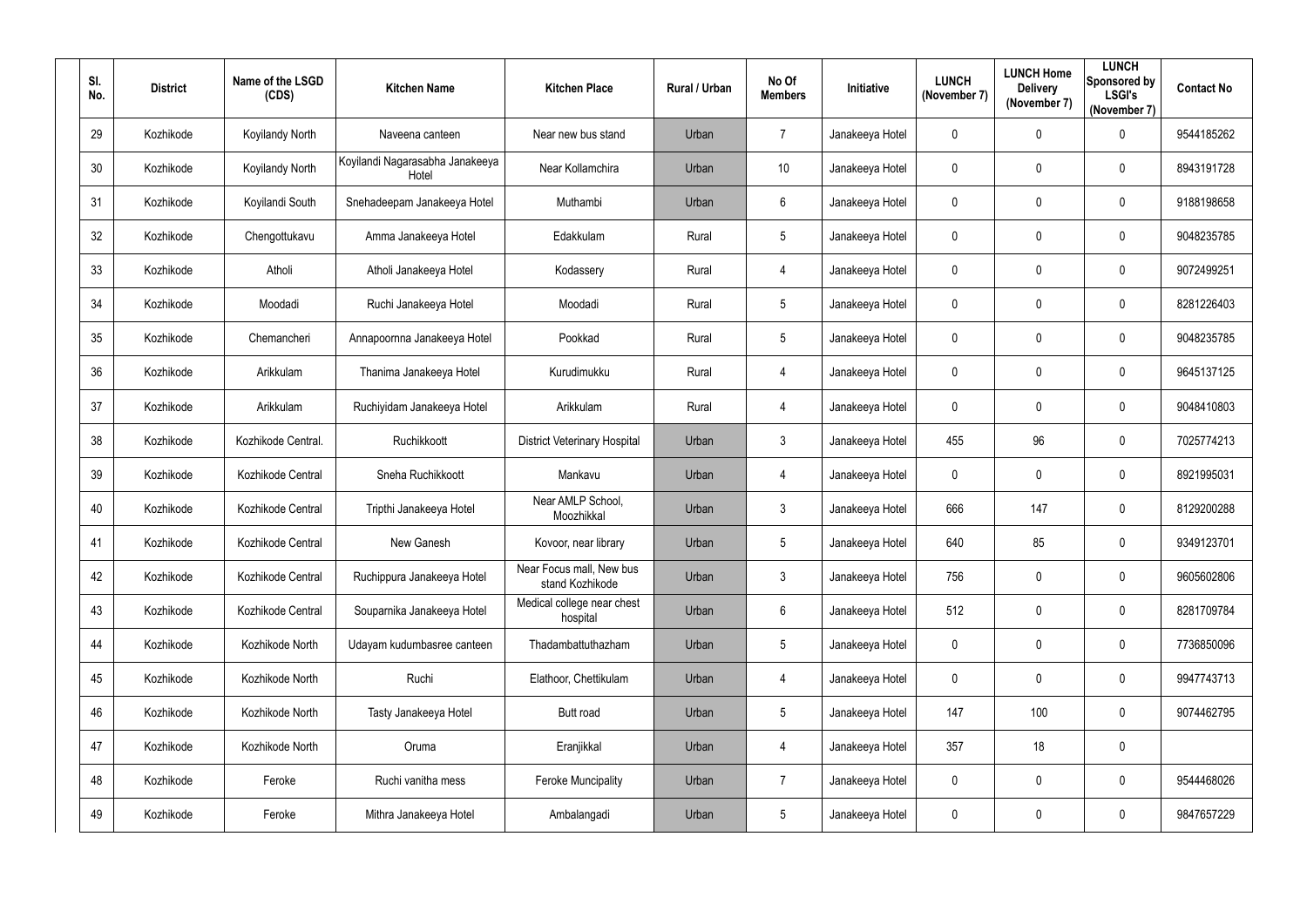|     | SI.<br>No. | <b>District</b> | Name of the LSGD<br>(CDS) | <b>Kitchen Name</b>                       | <b>Kitchen Place</b>               | Rural / Urban | No Of<br><b>Members</b> | Initiative      | <b>LUNCH</b><br>(November 7) | <b>LUNCH Home</b><br><b>Delivery</b><br>(November 7) | <b>LUNCH</b><br>Sponsored by<br><b>LSGI's</b><br>(November 7) | <b>Contact No</b> |
|-----|------------|-----------------|---------------------------|-------------------------------------------|------------------------------------|---------------|-------------------------|-----------------|------------------------------|------------------------------------------------------|---------------------------------------------------------------|-------------------|
|     | 50         | Kozhikode       | Ramanattukara             | Tasty catering unit                       | Ramanattukara                      | Urban         | $6\phantom{.}$          | Janakeeya Hotel | 154                          | 0                                                    | $\mathbf 0$                                                   | 9961004004        |
|     | 51         | Kozhikode       | KozhikodeSouth            | Ushass cattering                          | Meenchantha school                 | Urban         | $5\phantom{.0}$         | Janakeeya Hotel | 0                            | 0                                                    | $\mathbf 0$                                                   | 9645629224        |
| 104 | 52         | Kozhikode       | Kozhikode South           | Oruma                                     | Naduvattam                         | Urban         | 4                       | Janakeeya Hotel | $\mathbf 0$                  | 0                                                    | $\mathbf 0$                                                   | 9747405960        |
|     | 53         | Kozhikode       | Kozhikode South           | Ruchi Janakeeya Hotel                     | Kundayithode                       | Urban         | $5\phantom{.0}$         | Janakeeya Hotel | 0                            | 0                                                    | $\mathbf 0$                                                   | 9526521036        |
|     | 54         | Kozhikode       | Kozhikode South           | Five star                                 | Palayam                            | Urban         | 4                       | Janakeeya Hotel | 0                            | 0                                                    | $\mathbf 0$                                                   | 9744307041        |
|     | 55         | Kozhikode       | Olavanna                  | Kailamadam Janakeeya Hotel                | Pantheerankavu bypass              | Rural         | $6\phantom{.}$          | Janakeeya Hotel | $\mathbf 0$                  | $\boldsymbol{0}$                                     | $\overline{0}$                                                | 9526123535        |
|     | 56         | Kozhikode       | Olavanna                  | Snehitha Janakeeya Hotel                  | Kunnathupalam                      | Rural         | $6\phantom{.}$          | Janakeeya Hotel | $\mathbf 0$                  | 0                                                    | $\mathbf 0$                                                   | 9072771905        |
|     | 57         | Kozhikode       | Kadalundi                 | Kadambhari Janakeeya Hotel                | Mannoor valavil                    | Rural         | $6\phantom{.}$          | Janakeeya Hotel | 205                          | 0                                                    | $\mathbf 0$                                                   | 9349923675        |
|     | 58         | Kozhikode       | Mukkam                    | Mukkam Friends Janakeeya hotel            | Mukkam                             | Urban         | 4                       | Janakeeya Hotel | $\mathbf 0$                  | $\boldsymbol{0}$                                     | $\mathbf 0$                                                   | 9497215604        |
|     | 59         | Kozhikode       | Mukkam                    | Oottupura Janakeeya Hotel                 | Manassery                          | Urban         | 4                       | Janakeeya Hotel | 0                            | 0                                                    | $\mathbf 0$                                                   | 9645563417        |
|     | 60         | Kozhikode       | Chathamangalam            | Prakruthi                                 | Chathamangalam vipanana<br>kendram | Rural         | $5\phantom{.0}$         | Janakeeya Hotel | 80                           | 0                                                    | $\overline{0}$                                                | 9745828787        |
|     | 61         | Kozhikode       | Perumanna                 | Thushara Janakeeya Hotel                  | Vallikkunnu                        | Rural         | $5\phantom{.0}$         | Janakeeya Hotel | $\mathbf 0$                  | 0                                                    | $\mathbf 0$                                                   | 8113873612        |
|     | 62         | Kozhikode       | Kodiyathur                | Kanivu                                    | Eranjimavu                         | Rural         | 4                       | Janakeeya Hotel | 0                            | 0                                                    | $\mathbf 0$                                                   | 9048094053        |
|     | 63         | Kozhikode       | Karassery                 | Karassery CDS Janakeeya Hotel             | Near karassery panchayath          | Rural         | $\overline{4}$          | Janakeeya Hotel | $\mathbf 0$                  | 0                                                    | $\overline{0}$                                                | 9645120636        |
|     | 64         | Kozhikode       | Kuruvattoor               | Nanma Janakeeya Hotel                     | Payambra                           | Rural         | $\overline{4}$          | Janakeeya Hotel | $\mathbf 0$                  | 0                                                    | $\overline{0}$                                                | 8547413299        |
|     | 65         | Kozhikode       | Mavoor                    | Koottayma Janakeeya Hotel                 | Mavoor                             | Rural         | $\overline{4}$          | Janakeeya Hotel | 0                            | $\pmb{0}$                                            | $\overline{0}$                                                | 9961856227        |
|     | 66         | Kozhikode       | Peruvayal                 | Tripthi Janakeeya Hotel                   | Velliparambu                       | Rural         | $5\phantom{.0}$         | Janakeeya Hotel | $\mathbf 0$                  | $\pmb{0}$                                            | $\overline{0}$                                                | 6238723687        |
|     | 67         | Kozhikode       | Kunnamangalam             | Snehapuram Janakeeya Hotel                | Karanthoor                         | Rural         | $\mathfrak{Z}$          | Janakeeya Hotel | $\mathbf 0$                  | 0                                                    | $\overline{0}$                                                | 9048545152        |
|     | 68         | Kozhikode       | Kuttiadi                  | Janakeeya Hotel                           | Kuttiadi Town                      | Rural         | 9                       | Janakeeya Hotel | $\mathbf 0$                  | $\pmb{0}$                                            | $\overline{0}$                                                | 8606099575        |
|     | 69         | Kozhikode       | Kavilumpara               | Kavilumpara panchayath<br>Janakeeya Hotel | Thottilpalam                       | Rural         | $\overline{4}$          | Janakeeya Hotel | $\mathbf 0$                  | 0                                                    | $\overline{0}$                                                | 8157900256        |
|     | 70         | Kozhikode       | Maruthonkara              | Thanima Janakeeya Hotel                   | Adukkath                           | Rural         | $5\phantom{.0}$         | Janakeeya Hotel | 0                            | 0                                                    | $\overline{0}$                                                | 9846974198        |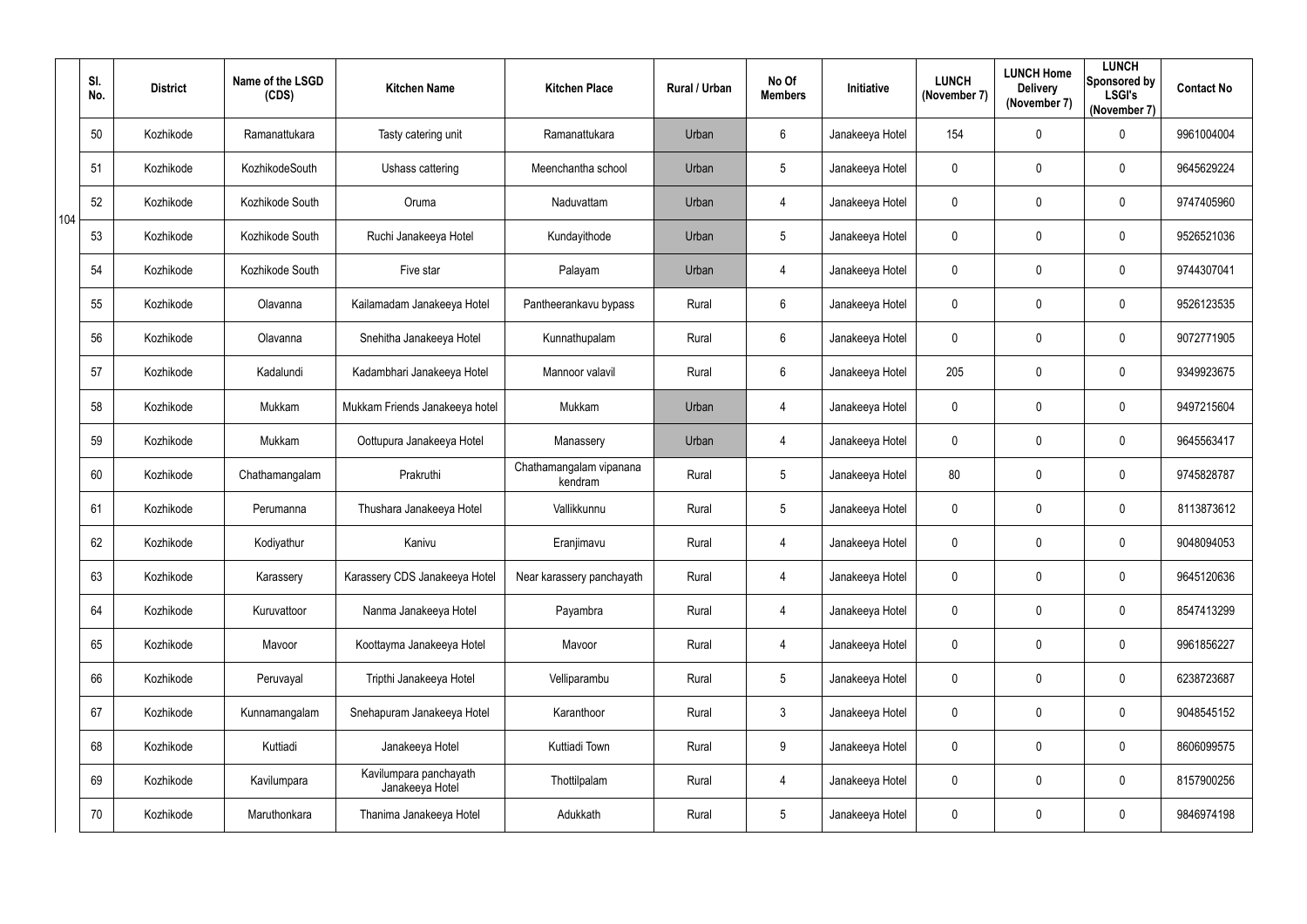| SI.<br>No. | <b>District</b> | Name of the LSGD<br>(CDS) | <b>Kitchen Name</b>                                  | <b>Kitchen Place</b>                               | Rural / Urban | No Of<br><b>Members</b> | Initiative      | <b>LUNCH</b><br>(November 7) | <b>LUNCH Home</b><br><b>Delivery</b><br>(November 7) | <b>LUNCH</b><br>Sponsored by<br><b>LSGI's</b><br>(November 7) | <b>Contact No</b> |
|------------|-----------------|---------------------------|------------------------------------------------------|----------------------------------------------------|---------------|-------------------------|-----------------|------------------------------|------------------------------------------------------|---------------------------------------------------------------|-------------------|
| 71         | Kozhikode       | Velom                     | Samridhi                                             | Kallumpuram - Theekkuni                            | Rural         | $5\phantom{.0}$         | Janakeeya Hotel | $\mathbf 0$                  | $\mathbf 0$                                          | $\mathbf 0$                                                   | 9846813401        |
| 72         | Kozhikode       | Kunnummal                 | Ruchi Janakeeya Hotel                                | Kakkattil                                          | Rural         | $5\overline{)}$         | Janakeeya Hotel | $\mathbf 0$                  | $\mathbf 0$                                          | $\overline{0}$                                                | 9605800608        |
| 73         | Kozhikode       | Naripatta                 | Sthree sakthi Janakeeya Hotel                        | Kaiveli                                            | Rural         | $5\phantom{.0}$         | Janakeeya Hotel | $\mathbf 0$                  | $\mathbf 0$                                          | $\overline{0}$                                                | 9645339232        |
| 74         | Kozhikode       | Kayakkodi                 | Samridhi Janakeeya Hotel                             | Kayakkodi                                          | Rural         | $5\overline{)}$         | Janakeeya Hotel | $\pmb{0}$                    | $\mathbf 0$                                          | $\mathbf 0$                                                   | 9495587551        |
| 75         | Kozhikode       | Thurayur                  | Cds coffee house                                     | Thurayur                                           | Rural         | $5\overline{)}$         | Janakeeya Hotel | $\mathbf 0$                  | 0                                                    | $\overline{0}$                                                | 9048028293        |
| 76         | Kozhikode       | Payyoli                   | Mithra                                               | Payyoli Municipality                               | Urban         | $5\phantom{.0}$         | Janakeeya Hotel | $\mathbf 0$                  | $\overline{0}$                                       | $\boldsymbol{0}$                                              | 8606505900        |
| 77         | Kozhikode       | Meppayur                  | Ruchi canteen                                        | Meppayur                                           | Rural         | $5\phantom{.0}$         | Janakeeya Hotel | $\mathbf 0$                  | $\mathbf 0$                                          | $\overline{0}$                                                | 9447469729        |
| 78         | Kozhikode       | Thikkodi                  | Kaippunnyam Janakeeya Hotel                          | Thikkodi                                           | Rural         | $5\phantom{.0}$         | Janakeeya Hotel | $\mathbf 0$                  | $\mathbf 0$                                          | $\overline{0}$                                                | 9526071250        |
| 79         | Kozhikode       | Keezhariyur               | Tripthi Janakeeya Hotel                              | Arayanattu para                                    | Rural         | 8                       | Janakeeya Hotel | $\boldsymbol{0}$             | $\mathbf 0$                                          | $\overline{0}$                                                | 8592834034        |
| 80         | Kozhikode       | Chakkittappara            | Chakkittapara cds Hotel                              | Chakkittapara CDS                                  | Rural         | $\mathfrak{Z}$          | Janakeeya Hotel | $\mathbf 0$                  | $\mathbf 0$                                          | $\mathbf 0$                                                   | 9526881089        |
| 81         | Kozhikode       | Cheruvannur               | Vanitha canteen                                      | near cheruvannur panchayath<br>office, Cheruvannur | Rural         | $5\overline{)}$         | Janakeeya Hotel | $\boldsymbol{0}$             | $\mathbf 0$                                          | $\overline{0}$                                                | 9400676505        |
| 82         | Kozhikode       | Koothali                  | Salkara stationary cum Coffee<br>house and photostat | Near Koothali panchayath<br>office                 | Rural         | $6\phantom{.}6$         | Janakeeya Hotel | $\mathbf 0$                  | $\overline{0}$                                       | $\overline{0}$                                                | 9847642496        |
| 83         | Kozhikode       | Changaroth                | Changorath Janakeeya Hotel                           | Near Vadakkumbad HSS                               | Rural         | 5                       | Janakeeya Hotel | $\mathbf 0$                  | $\mathbf 0$                                          | $\overline{0}$                                                | 9747353283        |
| 84         | Kozhikode       | Perambra                  | Perambra Janakeeya Hotel                             | Perambra                                           | Rural         | $\overline{4}$          | Janakeeya Hotel | $\pmb{0}$                    | $\mathbf 0$                                          | $\mathbf 0$                                                   | 6238677483        |
| 85         | Kozhikode       | Kayanna                   | Kudumbashree Janakeeya Hotel<br>Kayanna              | Kayanna Bazar                                      | Rural         | $3\overline{3}$         | Janakeeya Hotel | $\pmb{0}$                    | $\mathbf 0$                                          | $\mathbf 0$                                                   | 9496130121        |
| 86         | Kozhikode       | Nochad                    | Kudumbashree Janakeeya Hotel                         | Muliyangal                                         | Rural         | $5\overline{)}$         | Janakeeya Hotel | $\pmb{0}$                    | $\mathbf 0$                                          | $\mathbf 0$                                                   | 7034944936        |
| 87         | Kozhikode       | Ayenchery                 | Janakeeya Hotel Ayanchery                            | Ayanchery                                          | Rural         | $\overline{4}$          | Janakeeya Hotel | $\pmb{0}$                    | $\mathbf 0$                                          | $\mathbf 0$                                                   | 8078369520        |
| 88         | Kozhikode       | Maniyur                   | Ruchikoott Vanitha Hotel                             | Near maniyur panchayath<br>office, Navodaya stop   | Rural         | $\overline{4}$          | Janakeeya Hotel | $\mathbf 0$                  | $\mathbf 0$                                          | $\mathbf 0$                                                   | 9400097895        |
| 89         | Kozhikode       | Villiappally              | Janakeeya Hotel Villiappally                         | Keezhal Mukku                                      | Rural         | $\overline{4}$          | Janakeeya Hotel | $\mathbf 0$                  | $\mathbf 0$                                          | $\pmb{0}$                                                     | 8086472039        |
| $90\,$     | Kozhikode       | Thiruvallur               | Ruchi Janakeeya Hotel                                | Thiruvallur                                        | Rural         | $5\overline{)}$         | Janakeeya Hotel | $\mathbf 0$                  | $\mathbf 0$                                          | $\pmb{0}$                                                     | 9400723619        |
| 91         | Kozhikode       | Edachery                  | Kudumbasree cafe and helpdesk                        | Edachery                                           | Rural         | 4                       | Janakeeya Hotel | $\boldsymbol{0}$             | $\mathbf 0$                                          | $\bm{0}$                                                      | 7736287974        |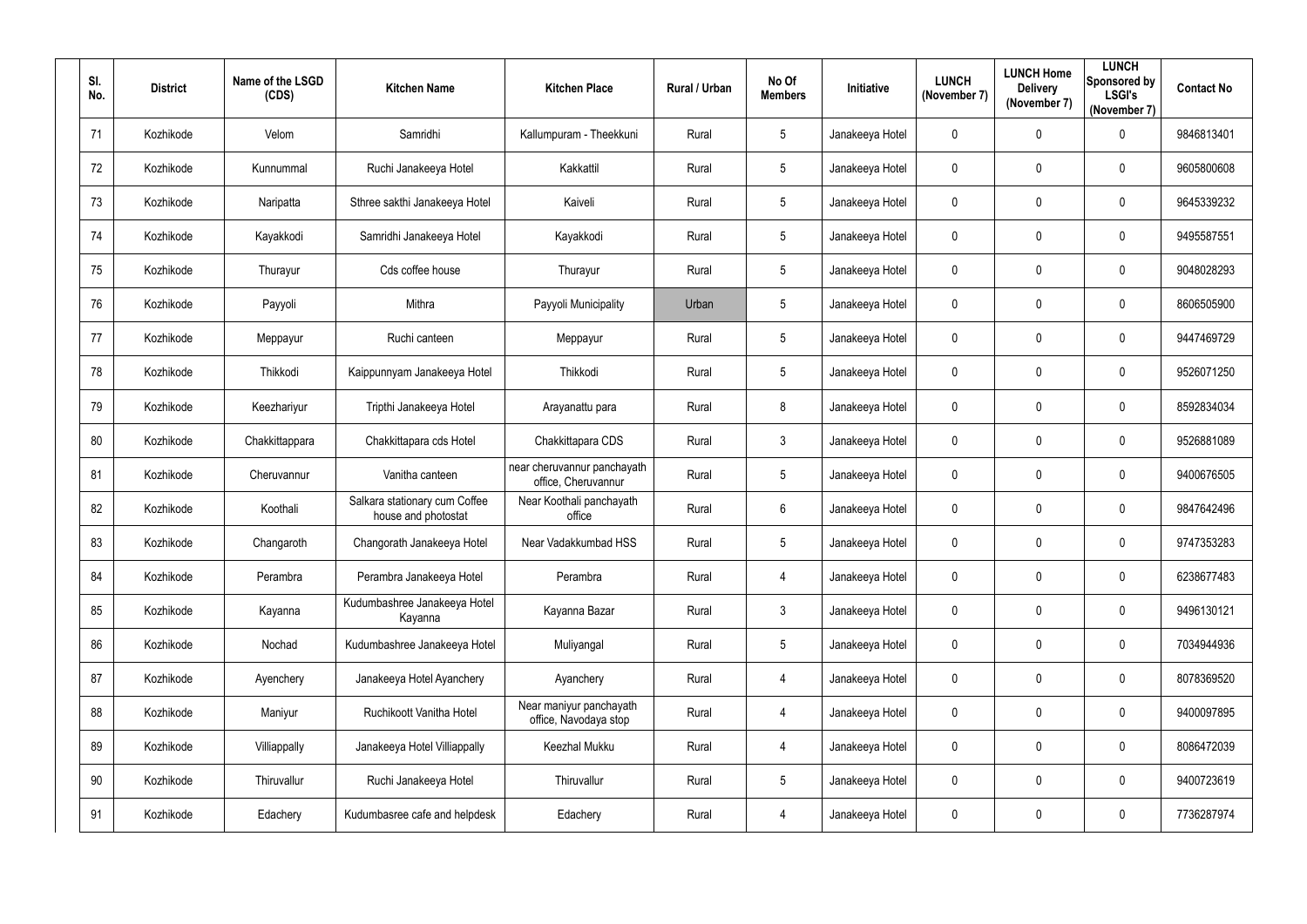|     | SI.<br>No.      | <b>District</b> | Name of the LSGD<br>(CDS) | <b>Kitchen Name</b>                      | <b>Kitchen Place</b>       | Rural / Urban | No Of<br><b>Members</b> | Initiative      | <b>LUNCH</b><br>(November 7) | <b>LUNCH Home</b><br><b>Delivery</b><br>(November 7) | <b>LUNCH</b><br>Sponsored by<br><b>LSGI's</b><br>(November 7) | <b>Contact No</b> |
|-----|-----------------|-----------------|---------------------------|------------------------------------------|----------------------------|---------------|-------------------------|-----------------|------------------------------|------------------------------------------------------|---------------------------------------------------------------|-------------------|
|     | 92              | Kozhikode       | Nadapuram                 | Uttupura canteen and catering            | Kallachi                   | Rural         | $6\phantom{.}$          | Janakeeya Hotel | $\mathbf 0$                  | 0                                                    | $\overline{0}$                                                | 9946448011        |
|     | 93              | Kozhikode       | Chekkyad                  | Ruchi vanitha hotel                      | Puliyav                    | Rural         | $\overline{4}$          | Janakeeya Hotel | $\mathbf 0$                  | 0                                                    | $\overline{0}$                                                | 9048541152        |
|     | 94              | Kozhikode       | Valayam                   | Nanma Janakeeya Hotel                    | Valayam                    | Rural         | $5\phantom{.0}$         | Janakeeya Hotel | $\mathbf 0$                  | 0                                                    | $\overline{0}$                                                | 9207821783        |
|     | 95              | Kozhikode       | Purameri                  | Nanma Janakeeya Hotel                    | Purameri                   | Rural         | $6\phantom{.0}$         | Janakeeya Hotel | $\mathbf 0$                  | 0                                                    | $\overline{0}$                                                | 9745393164        |
|     | 96              | Kozhikode       | Vanimel                   | Vanimel Janakeeya Hotel                  | Bhoomivathukkal            | Rural         | 5                       | Janakeeya Hotel | 64                           | 0                                                    | $\overline{0}$                                                | 9048163049        |
|     | 97              | Kozhikode       | Tuneri                    | Menma Oottupura Janakeeya Hotel          | Tuneri                     | Rural         | $\mathfrak{Z}$          | Janakeeya Hotel | $\mathbf 0$                  | $\pmb{0}$                                            | $\overline{0}$                                                | 9745251928        |
|     | 98              | Kozhikode       | Onchiyam                  | Adukkala                                 | Kannookkara                | Rural         | $\mathfrak{Z}$          | Janakeeya Hotel | $\mathbf 0$                  | 0                                                    | $\overline{0}$                                                | 8606115054        |
|     | 99              | Kozhikode       | Chorode                   | Janani Hotel and Catering Unit           | Chorode                    | Rural         | $\overline{4}$          | Janakeeya Hotel | $\mathbf 0$                  | 0                                                    | $\mathbf 0$                                                   | 9645426343        |
|     | 100             | Kozhikode       | Eramala                   | Janakeeya Hotel - Eramala                | Orkkatteri                 | Rural         | 8                       | Janakeeya Hotel | $\mathbf 0$                  | 0                                                    | $\overline{0}$                                                | 9645239675        |
|     | 101             | Kozhikode       | Vadakara West             | Janakeeya Hotel - Vadakara west          | Vadakara                   | Urban         | $\mathfrak{Z}$          | Janakeeya Hotel | $\mathbf 0$                  | 0                                                    | $\overline{0}$                                                | 8943703596        |
|     | 102             | Kozhikode       | Vadakara West             | Chithra Janakeeya Hotel                  | Vadakara New bus stand     | Urban         | $\mathfrak{Z}$          | Janakeeya Hotel | 312                          | 0                                                    | $\overline{0}$                                                | 9387762939        |
|     | 103             | Kozhikode       | Vadakara East             | Janakeeya Hotel Vadakara<br>Municipality | Edodi                      | Urban         | $6\phantom{.0}$         | Janakeeya Hotel | 132                          | 0                                                    | $\overline{0}$                                                | 9207604876        |
|     | 104             | Kozhikode       | Azhiyoor                  | Janakeeya Hotel Azhiyoor                 | Chombala near Block Office | Rural         | 3                       | Janakeeya Hotel | $\mathbf 0$                  | 0                                                    | $\mathbf 0$                                                   | 8086159250        |
| 104 |                 |                 |                           |                                          |                            |               | 494                     |                 | 6271                         | 446                                                  | $\bullet$                                                     |                   |
|     |                 | Malappuram      | Triprangode               | Vishista Vanitha Canteen                 | Ottumpuram                 | Rural         | $5\phantom{.0}$         | Janakeeya Hotel | $\mathbf 0$                  | 0                                                    | $\mathbf 0$                                                   | 9526951352        |
|     | $\overline{2}$  | Malappuram      | Kondotty-2                | Amrutham Janakeeya Hotel                 | Kondotty busstand          | Urban         | $\overline{4}$          | Janakeeya Hotel | $\mathbf 0$                  | $\pmb{0}$                                            | $\mathbf 0$                                                   | 7356582539        |
|     | $\mathbf{3}$    | Malappuram      | Ponmundam                 | Janakeeya hotel                          | Athanikkal                 | Rural         | $\overline{4}$          | Janakeeya Hotel | $\mathbf 0$                  | 0                                                    | $\mathbf 0$                                                   | 9746986753        |
|     | 4               | Malappuram      | Ponnani-1                 | Samridhi                                 | Ponnani                    | Urban         | $5\phantom{.0}$         | Janakeeya Hotel | $\mathbf 0$                  | $\pmb{0}$                                            | $\mathbf 0$                                                   | 9526810552        |
|     | $5\phantom{.0}$ | Malappuram      | Parappanangadi            | Thathoos janakeeya hotel                 | Parappanangadi             | Urban         | $\mathfrak{Z}$          | Janakeeya Hotel | $\mathbf 0$                  | 0                                                    | $\mathbf 0$                                                   | 9048515158        |
|     | $6\phantom{.}6$ | Malappuram      | Edayur                    | mathuraka vanita hotel                   | vattaparamb                | Rural         | $\mathfrak{S}$          | Janakeeya Hotel | $\mathbf 0$                  | 0                                                    | $\mathbf 0$                                                   | 9995857550        |
|     | $\overline{7}$  | Malappuram      | Kaladi                    | Thripthi Janakeeya Hotel                 | Naripparamb                | Rural         | $\overline{4}$          | Janakeeya Hotel | $\pmb{0}$                    | 0                                                    | $\mathbf 0$                                                   | 9048111134        |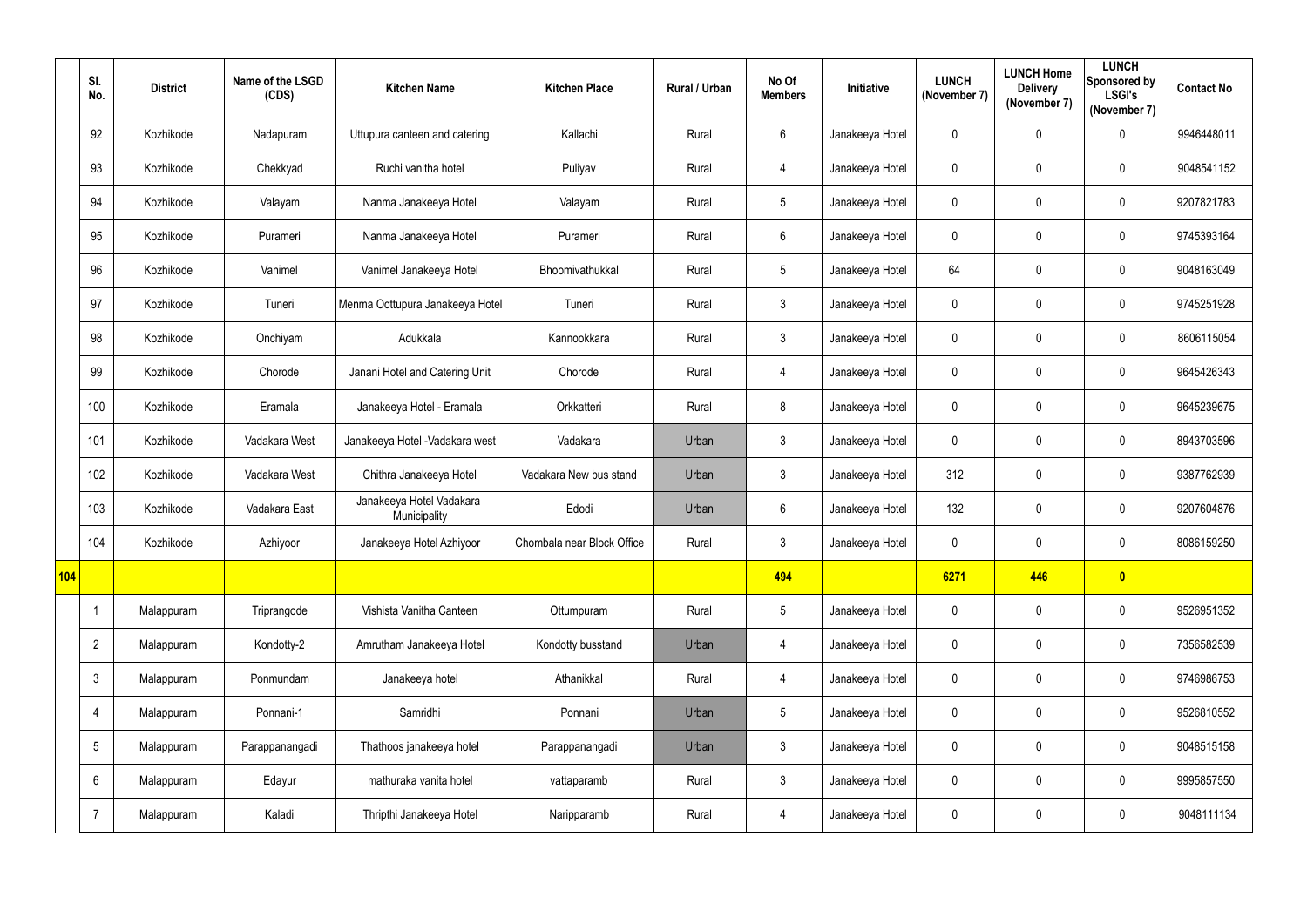| SI.<br>No.      | <b>District</b> | Name of the LSGD<br>(CDS) | <b>Kitchen Name</b>         | <b>Kitchen Place</b>                     | Rural / Urban | No Of<br><b>Members</b> | Initiative      | <b>LUNCH</b><br>(November 7) | <b>LUNCH Home</b><br><b>Delivery</b><br>(November 7) | <b>LUNCH</b><br>Sponsored by<br><b>LSGI's</b><br>(November 7) | <b>Contact No</b> |
|-----------------|-----------------|---------------------------|-----------------------------|------------------------------------------|---------------|-------------------------|-----------------|------------------------------|------------------------------------------------------|---------------------------------------------------------------|-------------------|
| 8               | Malappuram      | Tavanur                   | Snehitha                    | Ayankalam                                | Rural         | $5\phantom{.0}$         | Janakeeya Hotel | $\mathbf 0$                  | $\mathbf 0$                                          | $\mathbf 0$                                                   | 9995887155        |
| 9               | Malappuram      | Karulai                   | Janakeeya Hotel             | Karulayi Town                            | Rural         | 4                       | Janakeeya Hotel | $\mathbf 0$                  | 0                                                    | $\overline{0}$                                                | 9388070564        |
| 10 <sup>°</sup> | Malappuram      | Melattur                  | Melattur Janakeeya Hotel    | Melattur                                 | Rural         | $5\phantom{.0}$         | Janakeeya Hotel | $\mathbf 0$                  | $\mathbf 0$                                          | $\overline{0}$                                                | 9497644650        |
| 11              | Malappuram      | Vallikkunnu               | Ruchikootu                  | Anangadi                                 | Rural         | $\overline{4}$          | Janakeeya Hotel | 94                           | 62                                                   | $\mathbf 0$                                                   | 9846828029        |
| 12              | Malappuram      | Parappanangadi            | Sobhika Janakeeya hotel     | Parappanangadi                           | Urban         | $5\phantom{.0}$         | Janakeeya Hotel | $\mathbf 0$                  | $\mathbf 0$                                          | $\overline{0}$                                                | 9048220552        |
| 13              | Malappuram      | Vazhakkad                 | Ruchi hotel vazhakkad       | Gup school vazhakkad                     | Rural         | $5\phantom{.0}$         | Janakeeya Hotel | $\mathbf 0$                  | $\overline{0}$                                       | $\boldsymbol{0}$                                              | 9656316072        |
| 14              | Malappuram      | Amarambalam               | Janakeeya Hotel             | Opposite Federal Bank<br>Pookkottumpadam | Rural         | 4                       | Janakeeya Hotel | $\mathbf 0$                  | $\mathbf 0$                                          | $\overline{0}$                                                | 8157060589        |
| 15              | Malappuram      | Marakkara                 | Famous Hotel                | marakkara                                | Rural         | $\mathbf{3}$            | Janakeeya Hotel | 66                           | $\mathbf 0$                                          | $\overline{0}$                                                | 6238909658        |
| 16              | Malappuram      | Ozhur                     | Archana Vanitha Canteen     | Pulparambu                               | Rural         | $2^{\circ}$             | Janakeeya Hotel | $\boldsymbol{0}$             | $\mathbf 0$                                          | $\overline{0}$                                                | 9645906084        |
| 17              | Malappuram      | Keezhuparambu             | Sisiram hotel keezhuparambu | New bazar kuniyil                        | Rural         | $5\phantom{.0}$         | Janakeeya Hotel | $\mathbf 0$                  | $\mathbf 0$                                          | $\mathbf 0$                                                   | 8086830582        |
| 18              | Malappuram      | Irimbiliyam               | nandanam vanita hotel       | kotappuram                               | Rural         | $5\phantom{.0}$         | janakeeya Hotel | $\boldsymbol{0}$             | $\boldsymbol{0}$                                     | $\overline{0}$                                                | 7306302029        |
| 19              | Malappuram      | Porur                     | Kudumbasree vanitha canteen | Cherukod                                 | Rural         | 4                       | Janakeeya Hotel | $\mathbf 0$                  | $\overline{0}$                                       | $\overline{0}$                                                | 9745425647        |
| 20              | Malappuram      | Tirunavaya                | Vibhava Cafesree            | Karathoor                                | Rural         | 4                       | Janakeeya Hotel | $\mathbf 0$                  | $\mathbf 0$                                          | $\overline{0}$                                                | 9645414837        |
| 21              | Malappuram      | Moothedam                 | Moothedam janakeeya hotel   | Karappuram                               | Rural         | 3 <sup>1</sup>          | Janakeeya Hotel | $\pmb{0}$                    | $\mathbf 0$                                          | $\pmb{0}$                                                     | 9447630154        |
| 22              | Malappuram      | Vazhayur                  | Three Star Janakeeya Hotel  | Karad                                    | Rural         | $\overline{4}$          | Janakeeya Hotel | $\pmb{0}$                    | $\pmb{0}$                                            | $\pmb{0}$                                                     | 9744305921        |
| 23              | Malappuram      | urngattiri                | Oottupura                   | Therattummal                             | Rural         | $5\phantom{.0}$         | Janakeeya Hotel | $\pmb{0}$                    | $\mathbf 0$                                          | $\pmb{0}$                                                     | 9562851125        |
| 24              | Malappuram      | Maranchery                | Janakeeya Hotel maranchey   | Panambad                                 | Rural         | $5\phantom{.0}$         | Janakeeya Hotel | 29                           | 63                                                   | $\boldsymbol{0}$                                              | 9048081621        |
| 25              | Malappuram      | Athavanad                 | Janakeeya Bhakshanasala     | Vettichira                               | Rural         | $5\overline{)}$         | Janakeeya Hotel | $\pmb{0}$                    | $\mathbf 0$                                          | $\mathbf 0$                                                   | 9495291580        |
| 26              | Malappuram      | Pothukal                  | Vanitha Canteen             | Nettikulam                               | Rural         | $6\overline{6}$         | Janakeeya Hotel | $\pmb{0}$                    | $\mathbf 0$                                          | $\pmb{0}$                                                     | 9048501397        |
| 27              | Malappuram      | Mampad                    | <b>Bismi Cafe</b>           | Mampad                                   | Rural         | $3\phantom{.0}$         | Janakeeya Hotel | $\boldsymbol{0}$             | $\mathbf 0$                                          | $\pmb{0}$                                                     | 9961170251        |
| 28              | Malappuram      | Marakkara                 | Ruchikoottu                 | <b>AC Nirappu</b>                        | Rural         | $5\phantom{.0}$         | Janakeeya Hotel | $\pmb{0}$                    | $\boldsymbol{0}$                                     | $\pmb{0}$                                                     | 9745625415        |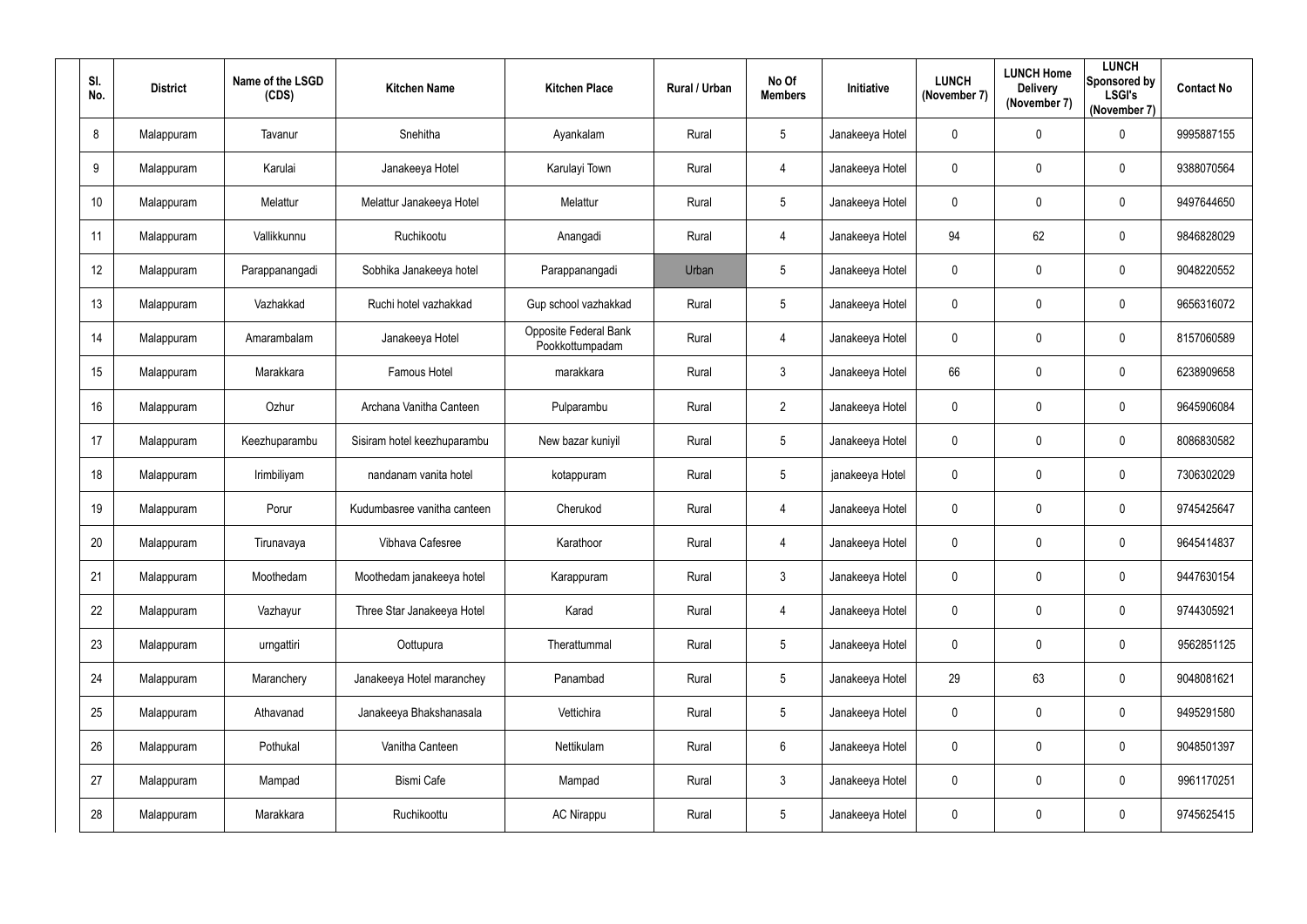| SI.<br>No. | <b>District</b> | Name of the LSGD<br>(CDS) | <b>Kitchen Name</b>                               | <b>Kitchen Place</b> | Rural / Urban | No Of<br><b>Members</b> | Initiative      | <b>LUNCH</b><br>(November 7) | <b>LUNCH Home</b><br><b>Delivery</b><br>(November 7) | <b>LUNCH</b><br>Sponsored by<br><b>LSGI's</b><br>(November 7) | <b>Contact No</b> |
|------------|-----------------|---------------------------|---------------------------------------------------|----------------------|---------------|-------------------------|-----------------|------------------------------|------------------------------------------------------|---------------------------------------------------------------|-------------------|
| 29         | Malappuram      | Alipparambu               | Oottupura                                         | Alipparambu          | Rural         | $5\phantom{.0}$         | Janakeeya Hotel | 129                          | $\mathbf 0$                                          | $\mathbf 0$                                                   | 9847690941        |
| 30         | Malappuram      | Valanchery                | Janakkeeya Hotel                                  | Valanchery           | Urban         | 5 <sup>5</sup>          | Janakeeya Hotel | $\mathbf 0$                  | 0                                                    | $\overline{0}$                                                | 8593812408        |
| 31         | Malappuram      | Chaliyar                  | Chaliyar Janakeeya Hotel                          | Akambaadam           | Rural         | $\mathbf{3}$            | Janakeeya Hotel | $\mathbf 0$                  | $\overline{0}$                                       | $\boldsymbol{0}$                                              | 9605274841        |
| 32         | Malappuram      | Kalikavu                  | Friends Janakeeya Hotel                           | Kalikavu             | Rural         | $\overline{4}$          | Janakeeya Hotel | $\pmb{0}$                    | $\pmb{0}$                                            | $\mathbf 0$                                                   | 9745751684        |
| 33         | Malappuram      | Angadipuram               | Janakeeya Hotel                                   | Angadipuram          | Rural         | 4                       | Janakeeya Hotel | $\mathbf 0$                  | $\mathbf 0$                                          | $\overline{0}$                                                | 7902314724        |
| 34         | Malappuram      | Puzhakkattri              | Jasmin                                            | Puzhakkattiri        | Rural         | $5\phantom{.0}$         | Janakeeya Hotel | 121                          | 60                                                   | $\boldsymbol{0}$                                              | 9495497872        |
| 35         | Malappuram      | Nannamukku                | Tanima                                            | Nannamukku           | Rural         | $5\overline{)}$         | Janakeeya Hotel | $\mathbf 0$                  | $\mathbf 0$                                          | $\overline{0}$                                                | 8943417885        |
| 36         | Malappuram      | Moorkkanad                | Oruma Janakeeya Hotel                             | Moorkkanad           | Rural         | $5\phantom{.0}$         | Janakeeya Hotel | 25                           | 80                                                   | $\mathbf 0$                                                   | 9605728248        |
| 37         | Malappuram      | Edavanna                  | Souhrtham Janakeeya Hotel                         | Edavanna             | Rural         | $5\phantom{.0}$         | Janakeeya Hotel | $\mathbf 0$                  | $\mathbf 0$                                          | $\overline{0}$                                                | 9746986110        |
| 38         | Malappuram      | Tirur                     | Ruchi Janakeeya Hotel                             | Tirur                | Urban         | 4                       | Janakeeya Hotel | 258                          | 38                                                   | $\mathbf 0$                                                   | 9895409528        |
| 39         | Malappuram      | Tirur                     | Amrutham Janakeeya Hotel                          | Tirur                | Urban         | 4                       | Janakeeya Hotel | $\boldsymbol{0}$             | $\overline{0}$                                       | $\overline{0}$                                                | 9745074259        |
| 40         | Malappuram      | Edappal                   | Daya Cafesree                                     | Edappal              | Rural         | $5\overline{)}$         | Janakeeya Hotel | $\mathbf 0$                  | $\overline{0}$                                       | $\overline{0}$                                                | 9895439056        |
| 41         | Malappuram      | Koottilangadi             | Janakeeya Hotel                                   | Koottilangadi        | Rural         |                         | Janakeeya Hotel | $\mathbf 0$                  | 0                                                    | $\overline{0}$                                                | 9539471939        |
| 42         | Malappuram      | Vattamkulam               | Vibhava Janakeeya Hotel                           | Edappal              | Rural         | $\overline{4}$          | Janakeeya Hotel | $\pmb{0}$                    | $\mathbf 0$                                          | $\mathbf 0$                                                   | 9744844512        |
| 43         | Malappuram      | Nilambur                  | Annapporna Janakeeya Hotel                        | Nilambur             | Urban         | 8                       | Janakeeya Hotel | $\pmb{0}$                    | $\mathbf 0$                                          | $\mathbf 0$                                                   | 8547795364        |
| 44         | Malappuram      | Puzhakkattri              | PT Group                                          | Ramapuram            | Rural         | $\overline{4}$          | Janakeeya Hotel | $\pmb{0}$                    | $\mathbf 0$                                          | $\pmb{0}$                                                     | 9745108676        |
| 45         | Malappuram      | Vazhikkadavu              | Vanitha Janakeeya Hotel                           | Manimooli            | Rural         | $\overline{4}$          | Janakeeya Hotel | $\pmb{0}$                    | $\mathbf 0$                                          | $\boldsymbol{0}$                                              | 8943046755        |
| 46         | Malappuram      | Chungathara               | Chungathara Annapoorna Vanitha<br>Janakeeya Hotel | Chalikkulam          | Rural         | $3\phantom{.0}$         | Janakeeya Hotel | $\pmb{0}$                    | $\pmb{0}$                                            | $\mathbf 0$                                                   | 9745674102        |
| 47         | Malappuram      | Vallikunnu                | Punathil Janakeeya Hotel                          | Vallikunnu           | Rural         | $\overline{4}$          | Janakeeya Hotel | $\mathbf 0$                  | $\mathbf 0$                                          | $\pmb{0}$                                                     | 9946051042        |
| 48         | Malappuram      | Tirurangadi               | Nirmalyam Janakeeya Hotel                         | Chanthappadi         | Urban         | 5 <sub>5</sub>          | Janakeeya Hotel | $\mathbf 0$                  | $\mathbf 0$                                          | $\pmb{0}$                                                     | 9895168511        |
| 49         | Malappuram      | Purathur                  | Purathur Janakeeya Hotel                          | Kavilakkad           | Rural         | $\mathfrak{Z}$          | Janakeeya Hotel | $\boldsymbol{0}$             | $\boldsymbol{0}$                                     | $\pmb{0}$                                                     | 9645170119        |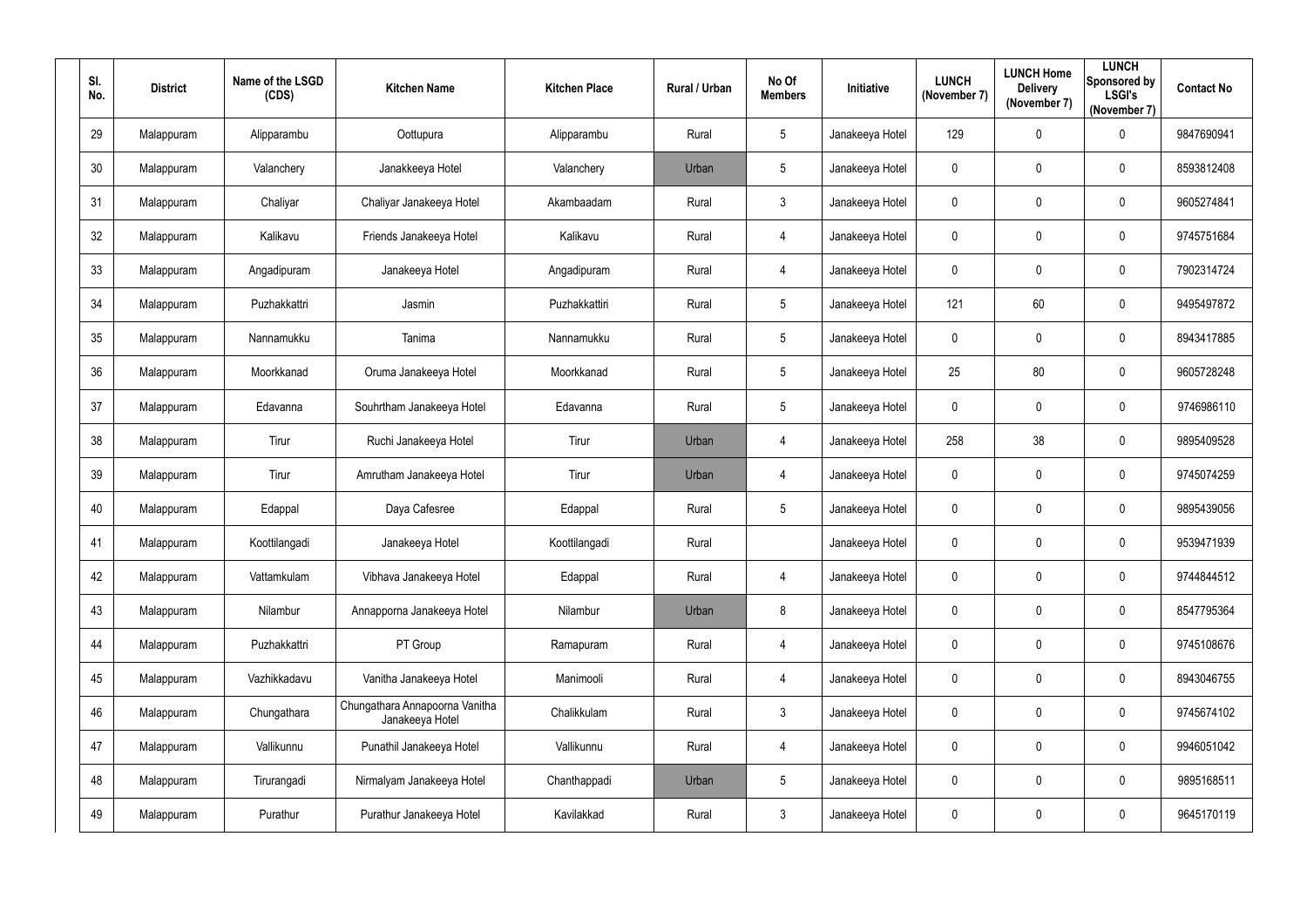|     | SI.<br>No. | <b>District</b> | Name of the LSGD<br>(CDS) | <b>Kitchen Name</b>             | <b>Kitchen Place</b>   | Rural / Urban | No Of<br><b>Members</b> | Initiative      | <b>LUNCH</b><br>(November 7) | <b>LUNCH Home</b><br><b>Delivery</b><br>(November 7) | <b>LUNCH</b><br>Sponsored by<br><b>LSGI's</b><br>(November 7) | <b>Contact No</b> |
|-----|------------|-----------------|---------------------------|---------------------------------|------------------------|---------------|-------------------------|-----------------|------------------------------|------------------------------------------------------|---------------------------------------------------------------|-------------------|
|     | 50         | Malappuram      | Kuruva                    | Swad                            | Ambalaparamb           | Rural         | $\overline{4}$          | Janakeeya Hotel | $\mathbf 0$                  | $\pmb{0}$                                            | $\overline{0}$                                                | 9495993543        |
|     | 51         | Malappuram      | Perumanna Klari           | Perumanna Klari Janakeeya Hotel | Near Panjayathu office | Rural         | $\mathfrak{Z}$          | Janakeeya Hotel | $\mathbf 0$                  | 0                                                    | $\overline{0}$                                                | 7306197556        |
|     | 52         | Malappuram      | Kuttippuram               | Janakeeya Hotel Kuttippurram    | Kuttipuram             | Rural         | 5                       | Janakeeya Hotel | $\mathbf 0$                  | 0                                                    | $\mathbf 0$                                                   | 8921459017        |
|     | 53         | Malappuram      | Niramaruthur              | Annapporna Janakeeya Hotel      | Mangad                 | Rural         | $\mathfrak{Z}$          | Janakeeya Hotel | $\mathbf 0$                  | $\pmb{0}$                                            | $\overline{0}$                                                | 9746334349        |
|     | 54         | Malappuram      | Veliyancode               | Cafe Kudumbashree               | Eramangalam            | Rural         | $\mathfrak{Z}$          | Janakeeya Hotel | $\mathbf 0$                  | 0                                                    | $\overline{0}$                                                | 9567575145        |
|     | 55         | Malappuram      | Pulilkal                  | Ruchi Koottu Janakeeya Hotel    | Pulikkal               | Rural         | $\overline{4}$          | Janakeeya Hotel | $\mathbf 0$                  | 0                                                    | $\overline{0}$                                                | 9947039208        |
|     | 56         | Malappuram      | Karuvarakund              | Janakeeya Hotel                 | Karuvarakund           | Rural         | $\overline{4}$          | Janakeeya Hotel | $\mathbf 0$                  | 0                                                    | $\overline{0}$                                                | 9562233316        |
| 113 | 57         | Malappuram      | Thuvvur                   | Janakeeya Hotel                 | Thuvvur                | Rural         | 5                       | Janakeeya Hotel | $\mathbf 0$                  | 0                                                    | $\overline{0}$                                                | 8075365565        |
|     | 58         | Malappuram      | Kottakkal                 | Kottakkal Janakeeya Hotel       | Kottakkal              | Urban         | $\mathfrak{Z}$          | Janakeeya Hotel | 40                           | 0                                                    | $\mathbf 0$                                                   | 9946216609        |
|     | 59         | Malappuram      | Kuzhimanna                | Mythri Janakkeeya Hotel         | Cheruparamb            | Rural         | $\overline{4}$          | Janakeeya Hotel | 65                           | 78                                                   | $\overline{0}$                                                | 9961738543        |
|     | 60         | Malappuram      | Talakkad                  | Talakkad Janakeeya Hotel        | <b>BP</b> Angadi       | Rural         | $\overline{4}$          | Janakeeya Hotel | $\mathbf 0$                  | 0                                                    | $\overline{0}$                                                | 9447824517        |
|     | 61         | Malappuram      | Areecode                  | Haritha sree Janakeeya Hotel    | Pookottuchola          | Rural         | $\overline{4}$          | Janakeeya Hotel | $\mathbf 0$                  | 0                                                    | $\overline{0}$                                                | 7025072558        |
|     | 62         | Malappuram      | Cherukkavu                | Kitchen Hut Janakeeya Hotel     | Chevayoor              | Rural         | $\overline{4}$          | Janakeeya Hoel  | $\mathbf 0$                  | $\mathbf 0$                                          | $\mathbf 0$                                                   | 9895195887        |
|     | 63         | Malappuram      | Thiruvali                 | Janakeeya hotel                 | Thiruvali              | Rural         | $5\overline{)}$         | Janakeeya Hotal | $\mathbf 0$                  | 0                                                    | $\mathbf 0$                                                   | 9746385945        |
|     | 64         | Malappuram      | Alamcode                  | Janakeeya hotel                 | Alamcode               | Rural         | $5\phantom{.0}$         | Janakeeya Hotal | $\mathbf 0$                  | 0                                                    | $\overline{0}$                                                | 8129368109        |
|     | 65         | Malappuram      | Manjeri 1                 | Cafe Janakeeya hotel            | Manjeri                | Urban         | $6\phantom{.0}$         | Janakeeya Hotal | $\mathbf 0$                  | 0                                                    | $\mathbf 0$                                                   | 7336671011        |
|     | 66         | Malappuram      | kalpakanchery             | Janakeeya HOTEL                 | Kalpakanchery          | Rural         | $\overline{4}$          | Janakeeya Hotel | $\mathbf 0$                  | 0                                                    | $\mathbf 0$                                                   | 9048929947        |
|     | 67         | Malappuram      | Kodur                     | Janakeeya hotel                 | vadakkemanna           | Rural         | $\mathbf{3}$            | Janakeeya hotel | $\mathbf 0$                  | 0                                                    | $\mathbf 0$                                                   | 9605430938        |
|     | 68         | Malappuram      | Anakayam                  | janakeeya hotel                 | Anakayam               | Rural         | $5\phantom{.0}$         | Janakeeya hotel | 119                          | $\pmb{0}$                                            | $\mathbf 0$                                                   | 7025840671        |
|     | 69         | Malappuram      | Malappuram                | Janakeeya Hotel                 | Malappuram             | Urban         | $\mathbf{3}$            | Janakeeya Hotal | $\mathbf 0$                  | 0                                                    | $\mathbf 0$                                                   | 8281125864        |
|     | 70         | Malappuram      | Tanur                     | Azhimukham Janakeeya hotel      | tanur                  | Urban         | $\mathbf{3}$            | Janakeeya Hotel | $\mathbf 0$                  | 0                                                    | $\overline{0}$                                                | 7594914843        |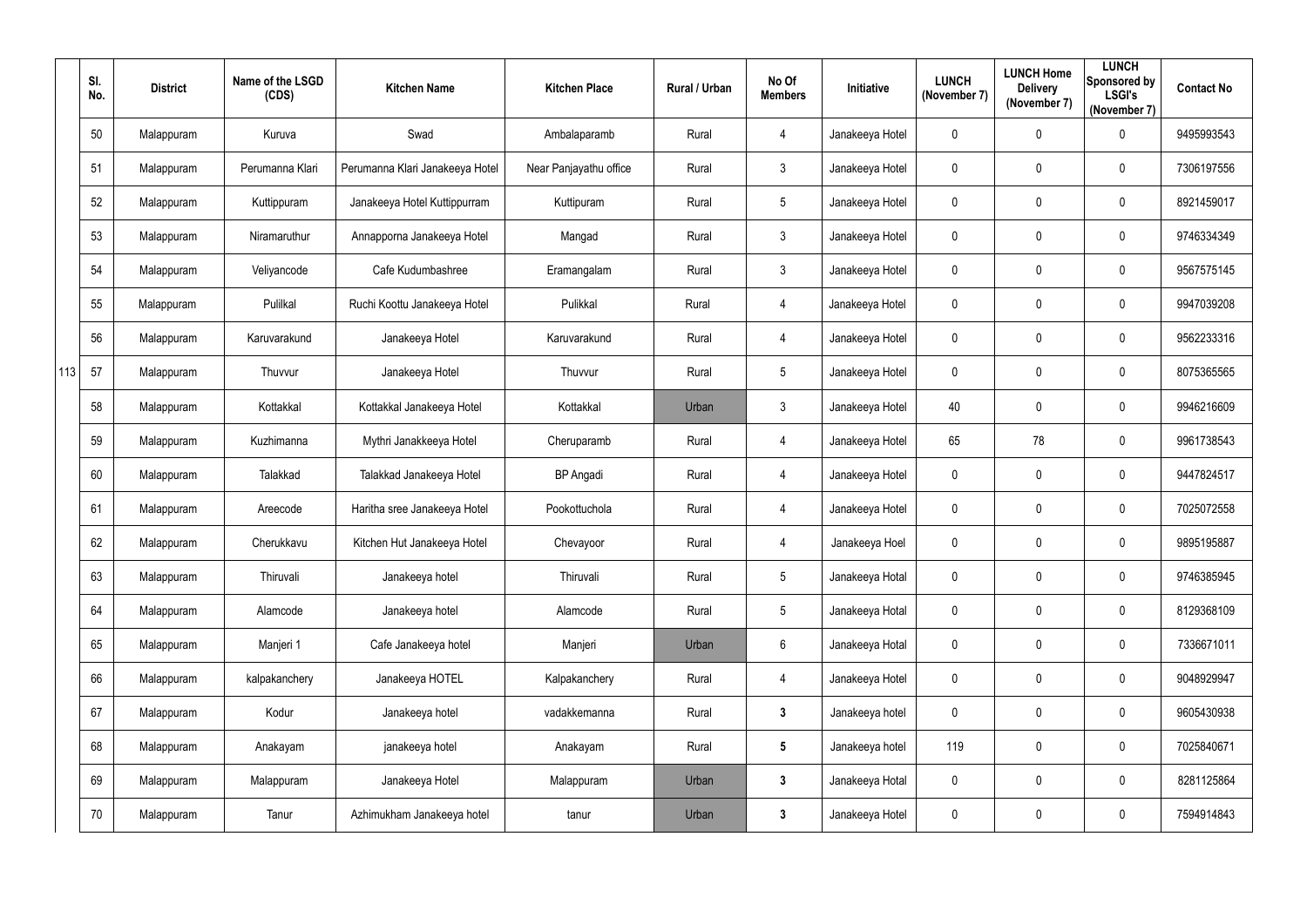| SI.<br>No. | <b>District</b> | Name of the LSGD<br>(CDS) | <b>Kitchen Name</b>        | <b>Kitchen Place</b> | Rural / Urban | No Of<br><b>Members</b> | Initiative      | <b>LUNCH</b><br>(November 7) | <b>LUNCH Home</b><br><b>Delivery</b><br>(November 7) | <b>LUNCH</b><br>Sponsored by<br><b>LSGI's</b><br>(November 7) | <b>Contact No</b> |
|------------|-----------------|---------------------------|----------------------------|----------------------|---------------|-------------------------|-----------------|------------------------------|------------------------------------------------------|---------------------------------------------------------------|-------------------|
| 71         | Malappuram      | Elamkulam                 | Janapriya                  | Kunnakav             | Rural         | 4                       | Janakeeya Hotel | 92                           | 0                                                    | $\mathbf 0$                                                   | 9496725446        |
| 72         | Malappuram      | Wandoor                   | Janakeeya Hotel            | wandoor              | Rural         | $\overline{\mathbf{4}}$ | Janakeeya Hotel | $\overline{0}$               | 0                                                    | $\mathbf 0$                                                   | 8086064498        |
| 73         | Malappuram      | Perinthalmanna            | samrthi janakeeya hotei    | Perinthalmanna       | Urban         | $5\phantom{.0}$         | Janakeeya hotel | 116                          | 0                                                    | $\mathbf 0$                                                   | 7994259773        |
| 74         | Malappuram      | Munniyur                  | Oottupura                  | Munniyur             | Rural         | $5\phantom{.0}$         | Janakeeya Hotel | $\pmb{0}$                    | 0                                                    | $\overline{0}$                                                |                   |
| 75         | Malappuram      | AR Nagar                  | Aiswarya                   | AR Nagar             | Rural         | $3\phantom{a}$          | Janakeeya Hotel | 95                           | 0                                                    | $\mathbf 0$                                                   |                   |
| 76         | Malappuram      | Thenjippalam              | Nanma                      | Thenjippalam         | Rural         |                         | Janakeeya Hotel | 280                          | 82                                                   | $\mathbf 0$                                                   |                   |
| 77         | Malappuram      | Peruvallur                | Anugraha                   | Super bazar          | Rural         | $5\phantom{.0}$         | Jankeeya Hotel  | $\boldsymbol{0}$             | 422                                                  | $\overline{2}$                                                | 9747037665        |
| 78         | Malappuram      | Muthuvallur               | Nanma janakeeya hotel      | Muthuparambu         | Rural         | $3\phantom{a}$          | Janakeeya hotel | 339                          | 0                                                    | $\overline{0}$                                                | 9744406501        |
| 79         | Malappuram      | mankada                   | janakeeya hatel            | Aryiranazhipadi      | Rural         | $3\phantom{a}$          | janakeeya hotel | 228                          | 56                                                   | $\mathbf 0$                                                   | 9539855520        |
| 80         | Malappuram      | Vengara                   | Ponnoos hotel              | Vengara              | Rural         | $\overline{\mathbf{4}}$ | Janakeeya hotel | $\overline{0}$               | 0                                                    | $\mathbf 0$                                                   | 9947424618        |
| 81         | Malappuram      | Pulpatta                  | Santhwanam Janakeeya hotel | Padikkal parambil    | Rural         | $5\phantom{.0}$         | Janakeeya hotel | 350                          | 136                                                  | $\overline{0}$                                                | 9526367569        |
| 82         | Malappuram      | Keezhattur                | Keezhattur Janakeeya hotel | Keezhattur           | Rural         | $\overline{\mathbf{4}}$ | Janakeeya hotel | $\mathbf 0$                  | 0                                                    | $\mathbf 0$                                                   | 9539209640        |
| 83         | Malappuram      | Cherumundam               | Nanma janakeeya hotel      | Manchingapara        | Rural         | 4                       | Janakeeya hotel | $\mathbf 0$                  | 0                                                    | $\mathbf 0$                                                   | 9496048689        |
| 84         | Malappuram      | Chelambre                 | Soorya Janakeeya hotel     | Pulluparamb          | Rural         | $3\phantom{a}$          | Janakeeya hotel | $\mathbf 0$                  | $\pmb{0}$                                            | $\overline{0}$                                                | 7994179285        |
| 85         | Malappuram      | Ponmala                   | Janakeeya hotel            | Chappangadi          | Rural         | $\overline{\mathbf{4}}$ | Janakeeya hotel | 156                          | 0                                                    | $\overline{0}$                                                | 9605811748        |
| 86         | Malappuram      | Thennala                  | <b>Bismi Hotel</b>         | Pookkiparamb         | Rural         | $\overline{\mathbf{4}}$ | Jankeeya Hotel  | 190                          | $\mathbf 0$                                          | $\overline{0}$                                                | 9995757092        |
| 87         | Malappuram      | Tanalur                   | Janakeeya Hotel            | Tanalur              | Rural         |                         | Jankeeya Hotel  | $\mathbf 0$                  | 0                                                    | $\overline{0}$                                                |                   |
| 88         | Malappuram      | Parappur                  | Janakeeya Hotel            | chullipparambu       | Rural         | $5\phantom{.0}$         | Janakeeya Hotel | $\mathbf 0$                  | 0                                                    | $\overline{0}$                                                | 9961091317        |
| 89         | Malappuram      | Edarikkode                | Janakeeya Hotel            | Edarikkod            | Rural         | $\mathbf{3}$            | Janakeeya Hotel | $\mathbf 0$                  | $\mathbf 0$                                          | $\overline{0}$                                                | 8089003770        |
| 90         | Malappuram      | Oorakam                   | Ammoos                     | Panchayath padi      | Rural         | $3\phantom{a}$          | Janakeeya Hotel | $\mathbf 0$                  | 0                                                    | $\overline{0}$                                                | 9526449294        |
| 91         | Malappuram      | Nannambra                 | Veeturuchi                 | Kundoor Athani       | Rural         | $\overline{\mathbf{4}}$ | Janakeeya Hotel | $\boldsymbol{0}$             | 0                                                    | $\overline{0}$                                                | 9400618659        |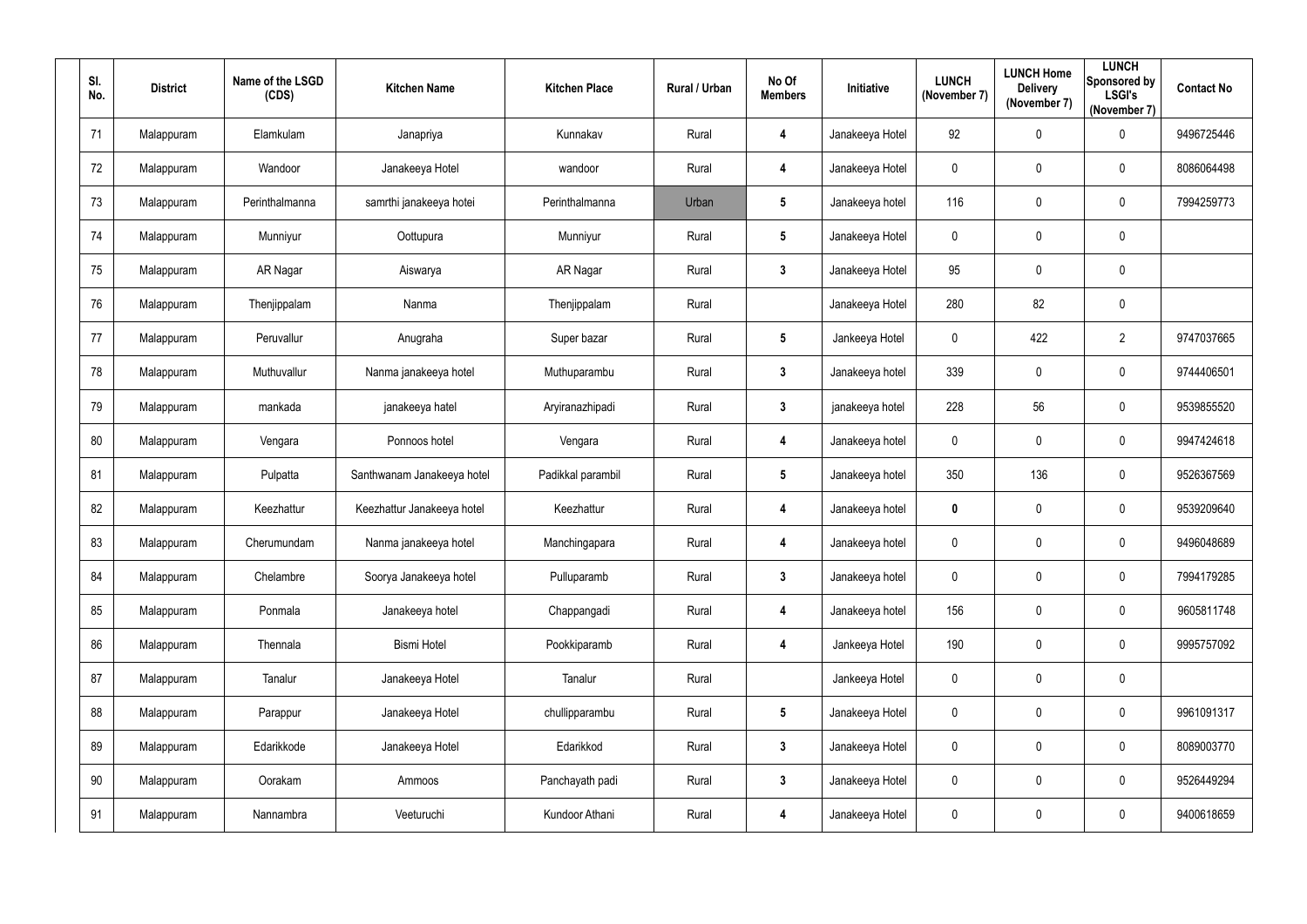| SI.<br>No. | <b>District</b> | Name of the LSGD<br>(CDS) | <b>Kitchen Name</b>      | <b>Kitchen Place</b> | Rural / Urban | No Of<br><b>Members</b> | Initiative      | <b>LUNCH</b><br>(November 7) | <b>LUNCH Home</b><br><b>Delivery</b><br>(November 7) | <b>LUNCH</b><br>Sponsored by<br><b>LSGI's</b><br>(November 7) | <b>Contact No</b> |
|------------|-----------------|---------------------------|--------------------------|----------------------|---------------|-------------------------|-----------------|------------------------------|------------------------------------------------------|---------------------------------------------------------------|-------------------|
| 92         | Malappuram      | Pandikkad                 | Janakeeya Hotel          | Pandikkad            | Rural         | 4                       | Janakeeya Hotel | $\boldsymbol{0}$             | $\mathbf 0$                                          | $\pmb{0}$                                                     |                   |
| 93         | Malappuram      | Chokkad                   | Natturuchi               | Chokkad              | Rural         |                         | Janakeeya Hotel | $\mathbf 0$                  | $\mathbf 0$                                          | $\pmb{0}$                                                     |                   |
| 94         | Malappuram      | Cheekode                  | Cheekode Janakeeya Hotel | Cheekode             | Rural         |                         | Janakeeya Hotel | 38                           | 44                                                   | $\pmb{0}$                                                     |                   |
| 95         | Malappuram      | Makkarapparamb            | Subiksha                 | Makkarapparamb       | Rural         | 3 <sup>1</sup>          | Janakeeya Hotel | $\boldsymbol{0}$             | $\mathbf 0$                                          | $\pmb{0}$                                                     | 8089003770        |
| 96         | Malappuram      | Ponnani-1                 | Devi Janakeeya Hotel     | Ponnani              | Urban         | $5\phantom{.0}$         | Janakeeya Hotel | $\mathbf 0$                  | $\boldsymbol{0}$                                     | $\mathbf 0$                                                   | 9961919097        |
| 97         | malappuram      | mangalam                  | Soubagya                 | mangalam             | Rural         | $5\overline{)}$         | janakeeya hotel | $\overline{0}$               | $\pmb{0}$                                            | $\pmb{0}$                                                     |                   |
| 98         | Malappuram      | Trikkalangode             | janakeeya hotel          | karakkunnu           | Rural         | $6\phantom{1}$          | Janakeeya Hotel | $\mathbf 0$                  | $\boldsymbol{0}$                                     | $\pmb{0}$                                                     |                   |
| 99         | Malppuram       | Morayoor                  | Janakeeya hotel          | Valanchery           | Rural         | $3\phantom{a}$          | Janakeeya hotel | 105                          | $\mathbf 0$                                          | $\pmb{0}$                                                     |                   |
| 100        | Malappuram      | Perumbadapp               | Janakeeya hotel          | Perumbadapp          | Rural         | $\overline{\mathbf{4}}$ | Janakeeya hotel | $\overline{0}$               | $\mathbf 0$                                          | $\mathbf 0$                                                   |                   |
| 101        | Malappuram      | Tirur                     | Samruthi Janakeeya Hotel | Vettom               | <b>RURAL</b>  |                         | Janakeeya hotel | $\mathbf 0$                  | $\mathbf 0$                                          | $\pmb{0}$                                                     |                   |
| 102        | Malappuram      | Kondotty                  | Janakeeya hotel          | vazhakad             | <b>RURAL</b>  |                         | janakeeya hotel | $\overline{0}$               | $\mathbf 0$                                          | $\pmb{0}$                                                     |                   |
| 103        | Malappuram      | Perinthalmanna            | Janakeeya hotel          | pulamanthole         | <b>RURAL</b>  | $\overline{\mathbf{4}}$ | Janakeeya hotel | $\mathbf 0$                  | $\boldsymbol{0}$                                     | $\mathbf 0$                                                   |                   |
| 104        | Malappuram      | Tanur                     | Jankeeya hotel           | Valavannur           | <b>RURAL</b>  |                         | Janakeeya hotel | $\mathbf 0$                  | $\mathbf 0$                                          | $\mathbf 0$                                                   |                   |
| 105        | Malappuram      | kottakkal                 | Janakeeya hotel          | kotakkal             | <b>URBAN</b>  |                         | Janakeeya hotel | $\mathbf 0$                  | $\overline{0}$                                       | $\pmb{0}$                                                     |                   |
| 106        | Malappuram      | Vettom                    | Thripthi Janakeeya Hotel | vettom               | <b>RURAL</b>  |                         | Janakeeya hotel | $\pmb{0}$                    | $\pmb{0}$                                            | $\pmb{0}$                                                     |                   |
| 107        | Malappuram      | Nilambur                  | Janakeeya hotel          | nilambur             | <b>URBAN</b>  |                         | Janakeeya hotel | $\pmb{0}$                    | $\pmb{0}$                                            | $\pmb{0}$                                                     |                   |
| 108        | Malappuram      | Nilambur                  | Janakeeya hotel          | nilambur             | <b>URBAN</b>  |                         | Janakeeya hotel | $\pmb{0}$                    | $\pmb{0}$                                            | $\pmb{0}$                                                     |                   |
| 109        | Malappuram      | Vallikkunn                | Rasakkut                 |                      | Rural         |                         | janakeeyahotel  | $\pmb{0}$                    | $\pmb{0}$                                            | $\pmb{0}$                                                     |                   |
| 110        | Malappuram      | kuruva                    | Ruchi                    |                      | Rural         | $5\overline{)}$         | Janakeeyahotel  | $\pmb{0}$                    | $\pmb{0}$                                            | $\pmb{0}$                                                     | 9745414800        |
| 111        | Malappuram      | Kannamangalam             |                          |                      | Rural         |                         | Janakeeya Hotel | 212                          | $\pmb{0}$                                            | $\pmb{0}$                                                     |                   |
| 112        | Malappuram      | Othungal                  | janakeeya hotel          | Othukkungal          | Rural         | $5\overline{)}$         | Janakeeya Hotel | $\pmb{0}$                    | $\pmb{0}$                                            | $\pmb{0}$                                                     | 9656716066        |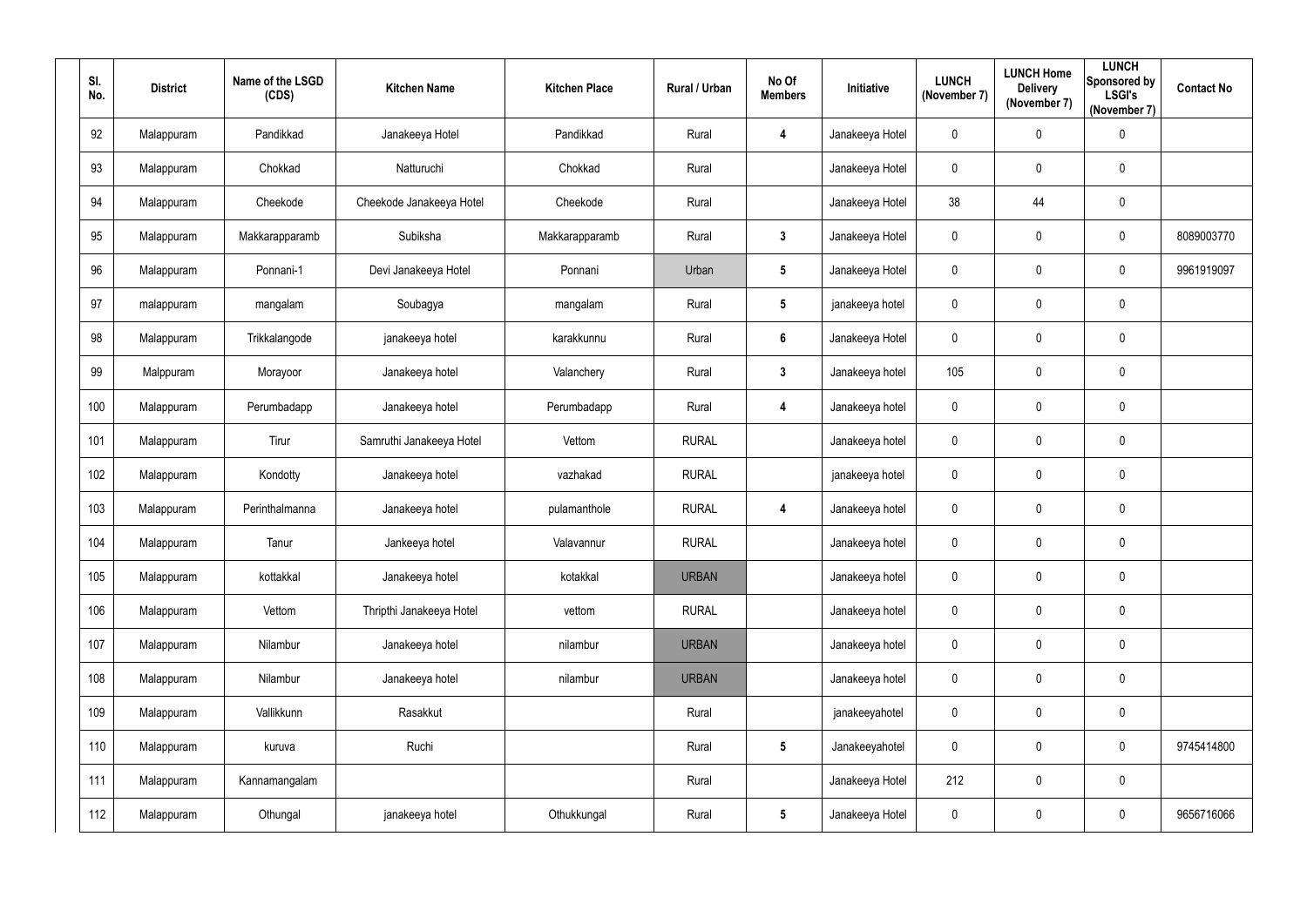|     | SI.<br>No.      | <b>District</b> | Name of the LSGD<br>(CDS) | <b>Kitchen Name</b>             | <b>Kitchen Place</b>                      | Rural / Urban | No Of<br><b>Members</b> | Initiative      | <b>LUNCH</b><br>(November 7) | <b>LUNCH Home</b><br><b>Delivery</b><br>(November 7) | <b>LUNCH</b><br>Sponsored by<br><b>LSGI's</b><br>(November 7) | <b>Contact No</b> |
|-----|-----------------|-----------------|---------------------------|---------------------------------|-------------------------------------------|---------------|-------------------------|-----------------|------------------------------|------------------------------------------------------|---------------------------------------------------------------|-------------------|
|     | 113             | Malappuram      | Pookkottur                | janakeeya hotel                 | valluvambram                              | Rural         | 4                       | Janakeeya Hotel | 0                            | $\mathbf 0$                                          | $\overline{0}$                                                | 9447334084        |
| 113 |                 |                 |                           |                                 |                                           |               |                         |                 | 3147                         | 1121                                                 | 2                                                             |                   |
|     |                 | Palakkad        | Elapully                  | Nakshathra Vanitha canteen      | Canteen                                   | Rural         | 4                       | Janakeeya Hotel | $\mathbf 0$                  | $\mathbf 0$                                          | $\mathbf 0$                                                   | 8547384972        |
|     | $\overline{2}$  | Palakkad        | Nalleppilly               | Vanitha Canteen                 | Canteen                                   | Rural         | 4                       | Janakeeya Hotel | 0                            | $\mathbf 0$                                          | $\overline{0}$                                                | 9656232569        |
|     | $\mathbf{3}$    | Palakkad        | Chittur                   | Thanal vanitha Canteen          | Thathamangalam, Mettuvalavu               | Urban         | $\mathfrak{Z}$          | Janakeeya Hotel | 200                          | $\boldsymbol{0}$                                     | $\mathbf 0$                                                   | 9447105400        |
|     | 4               | Palakkad        | chittur                   | urapp janakeeya hotel           | Anicode junction                          | urban         | $5\phantom{.0}$         | Janakeeya hotel | 0                            | $\pmb{0}$                                            | $\mathbf 0$                                                   | 9349930549        |
|     | 5               | Palakkad        | polpully                  | subiksha janakeeya hotel        | kallootiyal                               | Rural         | $5\phantom{.0}$         | Janakeeya hotel | 0                            | 0                                                    | $\overline{0}$                                                | 9495197498        |
|     | $6\phantom{1}$  | Palakkad        | Eruthenpathy              | Nila janakeeya hotel            | Mooniilmada muniyappan<br>kshethram near  | Rural         | $5\phantom{.0}$         | Janakeeya hotel | 0                            | 0                                                    | $\mathbf 0$                                                   | 9037290925        |
|     | -7              | Palakkad        | Perumatty                 | Nanam Janakeeya hotel           | kannimari                                 | Rural         | $\mathbf{3}$            | Janakeeya hotel | 0                            | 0                                                    | $\mathbf 0$                                                   | 9605529657        |
|     | 8               | Palakkad        | Vadakarapathy             | soubhagya janakeeya hotel       | vadakarapathy panchayath                  | Rural         | $5\phantom{.0}$         | Janakeeya hotel | 0                            | $\boldsymbol{0}$                                     | $\mathbf 0$                                                   | 9633578756        |
|     | 9               | Palakkad        | Kozhinjampara             | Sreesakthi Janakeeya hotel      | Kozhinjampara<br>gramapanchayth, near bus | Rural         | $5\phantom{.0}$         | Janakeeya hotel | 0                            | 0                                                    | $\mathbf 0$                                                   | 9847121105        |
|     | 10 <sup>°</sup> | Palakkad        | Vadakkenchery             | Oottupura Vanitha Canteen       | Panchayath building,<br>Vadakkenchery     | Rural         | 4                       | Janakeeya Hotel | 0                            | 0                                                    | $\mathbf 0$                                                   | 9656360141        |
|     | 11              | Palakkad        | PKD North                 | Cafesree                        | opp. ksrtc bus stand,<br>Manjakulam road  | Urban         | 5                       | Janakeeya Hotel | 0                            | 0                                                    | $\mathbf 0$                                                   | 9037332005        |
|     | 12              | Palakkad        | Ongallur                  | Amma canteen                    | Ongallur vipanana kendram                 | Rural         | $\overline{4}$          | Janakeeya Hotel | $\mathbf 0$                  | 0                                                    | $\overline{0}$                                                | 7560924507        |
|     | 13              | Palakkad        | Muthuthala                | Sreelakshmi vanitha canteen     | Muthuthala panchayath                     | Rural         | $\overline{4}$          | Janakeeya Hotel | 0                            | 0                                                    | $\overline{0}$                                                | 7558865485        |
|     | 14              | Palakkad        | Koppam                    | Natturuchi kudumbashree cafe    | Near koppam village                       | Rural         | $5\phantom{.0}$         | Janakeeya Hotel | $\mathbf 0$                  | $\pmb{0}$                                            | $\mathbf 0$                                                   | 8075779172        |
|     | 15              | Palakkad        | Paruthur                  | Mamatty vanitha canteen         | Near panchayath                           | Rural         | $5\phantom{.0}$         | Janakeeya Hotel | $\mathbf 0$                  | 0                                                    | $\overline{0}$                                                | 9544847874        |
|     | 16              | Palakkad        | Vilayur                   | Souhritha caffesree (Ruchipura) | Near Vilayur Panchayath                   | Rural         | $6\phantom{.0}$         | Janakeeya Hotel | $\mathbf 0$                  | $\pmb{0}$                                            | $\overline{0}$                                                | 9747342046        |
|     | 17              | palakkad        | Kulukkallur               | Snehitha Janakeeya hotel        | Kulukkallur panchayath                    | Rural         | $5\phantom{.0}$         | Janakeeya hotel | $\mathbf 0$                  | $\pmb{0}$                                            | $\overline{0}$                                                | 9746701454        |
|     | 18              | Palakkad        | Pattambi                  | Janakeeya hotel                 | near Govt samskritha college,<br>Pattambi | Urban         | 4                       | Janakeeya hotel | $\mathbf 0$                  | $\boldsymbol{0}$                                     | $\overline{0}$                                                | 9562043428        |
|     | 19              | Palakkad        | Erimayur                  | Thanima Vanitha Canteen         | Panchayath building, Erimayur             | Rural         | $\sqrt{5}$              | Janakeeya Hotel | 0                            | $\boldsymbol{0}$                                     | $\overline{0}$                                                | 9746440633        |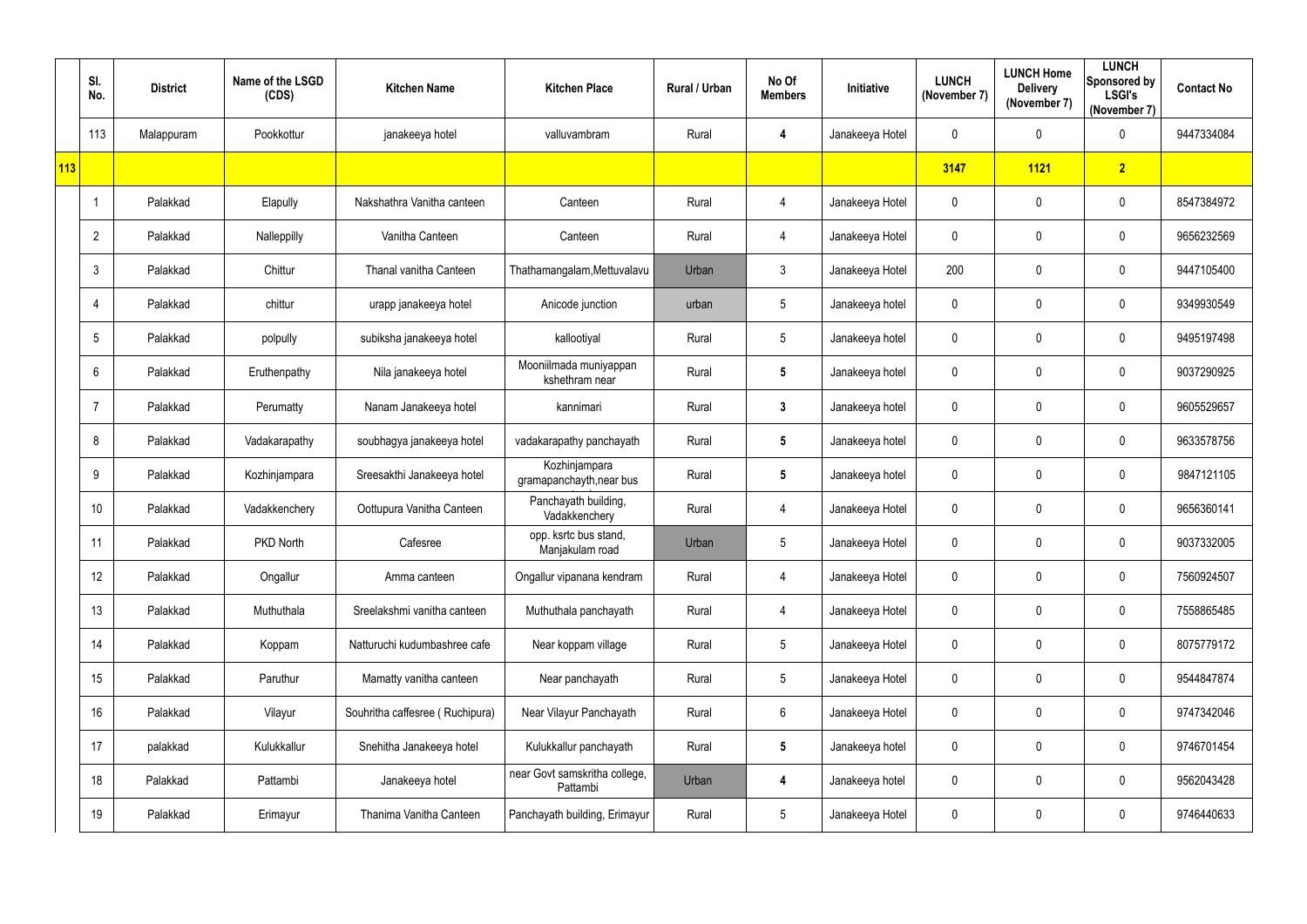| SI.<br>No. | <b>District</b> | Name of the LSGD<br>(CDS) | <b>Kitchen Name</b>                      | <b>Kitchen Place</b>                   | Rural / Urban | No Of<br><b>Members</b> | Initiative       | <b>LUNCH</b><br>(November 7) | <b>LUNCH Home</b><br><b>Delivery</b><br>(November 7) | <b>LUNCH</b><br>Sponsored by<br><b>LSGI's</b><br>(November 7) | <b>Contact No</b> |
|------------|-----------------|---------------------------|------------------------------------------|----------------------------------------|---------------|-------------------------|------------------|------------------------------|------------------------------------------------------|---------------------------------------------------------------|-------------------|
| 20         | Palakkad        | Kizhekkencheri            | Vanitha Canteen                          | Panchayath Building,<br>Kizhakkenchery | Rural         | $\overline{4}$          | Janakeeya Hotel  | $\mathbf 0$                  | $\mathbf 0$                                          | $\mathbf 0$                                                   | 9747923418        |
| 21         | Palakkad        | Peringottukkurrissi       | Aiswarya Vanitha canteen                 | Panchayth building                     | Rural         | $3\phantom{.0}$         | Janakeeya Hotel  | 75                           | $\mathbf 0$                                          | $\mathbf 0$                                                   | 9048665884        |
| 22         | Palakkad        | Mundoor                   | Bharath vanitha canteen                  | Panchayath building                    | Rural         | $\mathbf{3}$            | Janakeeya Hotel  | 111                          | $\mathbf 0$                                          | $\overline{0}$                                                | 8592830607        |
| 23         | Palakkad        | Kodumbu                   | kripa                                    | kodumb panchayath                      | Rural         | 4                       | Janakeeya HoteL  | $\mathbf 0$                  | $\mathbf 0$                                          | $\mathbf 0$                                                   | 9048682860        |
| 24         | Palakkad        | Thirumittakode            | Thirumuttam Janakeeya Hotel              | Karukaputhur                           | Rural         | $6^{\circ}$             | Janakeeya Hotel  | 54                           | $\mathbf 0$                                          | $\overline{0}$                                                | 9072841599        |
| 25         | Palakkad        | Akathethara               | Nanma canteen                            | kalyanamandapam                        | Rural         | $\mathbf{3}$            | Janakeeya Hotel  | $\mathbf 0$                  | $\overline{0}$                                       | $\overline{0}$                                                | 7025563510        |
| 26         | Palakkad        | Marutharoad               | flavours cantteen                        | panchayath                             | Rural         | $5\overline{)}$         | Janakeeya Hotela | $\mathbf 0$                  | 0                                                    | $\overline{0}$                                                | 9746227966        |
| 27         | Palakkad        | Trithala                  | Kairali Vanitha Hotel                    | Thirthala                              | Rural         | $5\phantom{.0}$         | Janakeeya Hotel  | $\mathbf 0$                  | $\mathbf 0$                                          | $\mathbf 0$                                                   | 9048710155        |
| 28         | Palakkad        | Kongad                    | Annapoorna vanitha canteen               | Near Kongad village office             | Rural         | $5\overline{)}$         | Janakeeya Hotel  | $\boldsymbol{0}$             | $\mathbf 0$                                          | $\overline{0}$                                                | 9645425774        |
| 29         | Palakkad        | Sreekrishnapuram          | Subiksha canteen                         | Near panchayath office                 | Rural         | $\mathbf{3}$            | Janakeeya Hotel  | $\mathbf 0$                  | $\mathbf 0$                                          | $\mathbf 0$                                                   | 8086697226        |
| 30         | Palakkad        | Pallassana                | dhanalakshmi vanitha canteen             | pallassana panchayath<br>building      | Rural         | $5\overline{)}$         | Janakeeya Hotel  | 154                          | $\mathbf 0$                                          | $\overline{0}$                                                | 8943225892        |
| 31         | Palakkad        | Nenmmara                  | Nemmara Janakeeya hotel                  | Nemmara junction                       | Rural         | $\overline{4}$          | Janakeeya hotel  | $\mathbf 0$                  | $\mathbf 0$                                          | $\overline{0}$                                                | 8157850935        |
| 32         | Palakkad        | Ayilur                    | Janakeeya hotel                          | Thalavettanpara, Ayilur                | Rural         | $\mathbf{3}$            | Janakeeya hotel  | $\mathbf 0$                  | $\mathbf 0$                                          | $\overline{0}$                                                | 9539517856        |
| 33         | Palakkad        | Melarkode                 | Janakeeya Hotel                          | near Melarkode panchayath              | Rural         | $\overline{4}$          | Janakeeya hotel  | $\pmb{0}$                    | $\mathbf 0$                                          | $\mathbf 0$                                                   | 8606193918        |
| 34         | Palakkad        | Vandazhi                  | janakeeya hotel                          | Kaniyamangalam                         | Rural         | $\mathfrak{Z}$          | Janakeeya hotel  | $\boldsymbol{0}$             | $\mathbf 0$                                          | $\mathbf 0$                                                   | 9645919937        |
| 35         | Palakkad        | Nelliayampathy            | Janakeeya hotel                          | near Panchayat, kaikaty                | Rural         | $\overline{4}$          | Janakeeya hotel  | 224                          | $\mathbf 0$                                          | $\mathbf 0$                                                   | 9497123529        |
| 36         | Palakkad        | Elavanchery               | Snehatheeram                             | Near GUPS, Vattekkad                   | Rural         | $5\phantom{.0}$         | Janakeeya Hotel  | $\boldsymbol{0}$             | $\mathbf 0$                                          | $\mathbf 0$                                                   | 9744195274        |
| 37         | Palakkad        | Kollemkode                | Priya Vanitha Canteen                    | Block Panchayath Office,<br>Kollengode | Rural         | $\overline{4}$          | Janakeeya Hotel  | 123                          | $\mathbf 0$                                          | $\mathbf 0$                                                   | 9745456764        |
| 38         | Palakkad        | Koduvayur                 | Samridhi Kudumbashree Vanitha<br>Canteen | Panchayath Building                    | Rural         | $5\phantom{.0}$         | Janakeeya Hotel  | $\mathbf 0$                  | $\mathbf 0$                                          | $\mathbf 0$                                                   | 8086263595        |
| 39         | Palakkad        | Pattanchery               | Sreelakshmi vanitha canteen              | Panchayath Building                    | Rural         | $\overline{4}$          | Janakeeya Hotel  | $\boldsymbol{0}$             | $\mathbf 0$                                          | $\mathbf 0$                                                   | 8086916932        |
| 40         | Palakkad        | Pudunagaram               | Janakeeya Hotel                          | Near KSEB, Pudunagaram                 | Rural         | 4                       | Janakeeya hotel  | $\boldsymbol{0}$             | $\mathbf 0$                                          | $\bm{0}$                                                      | 9497241598        |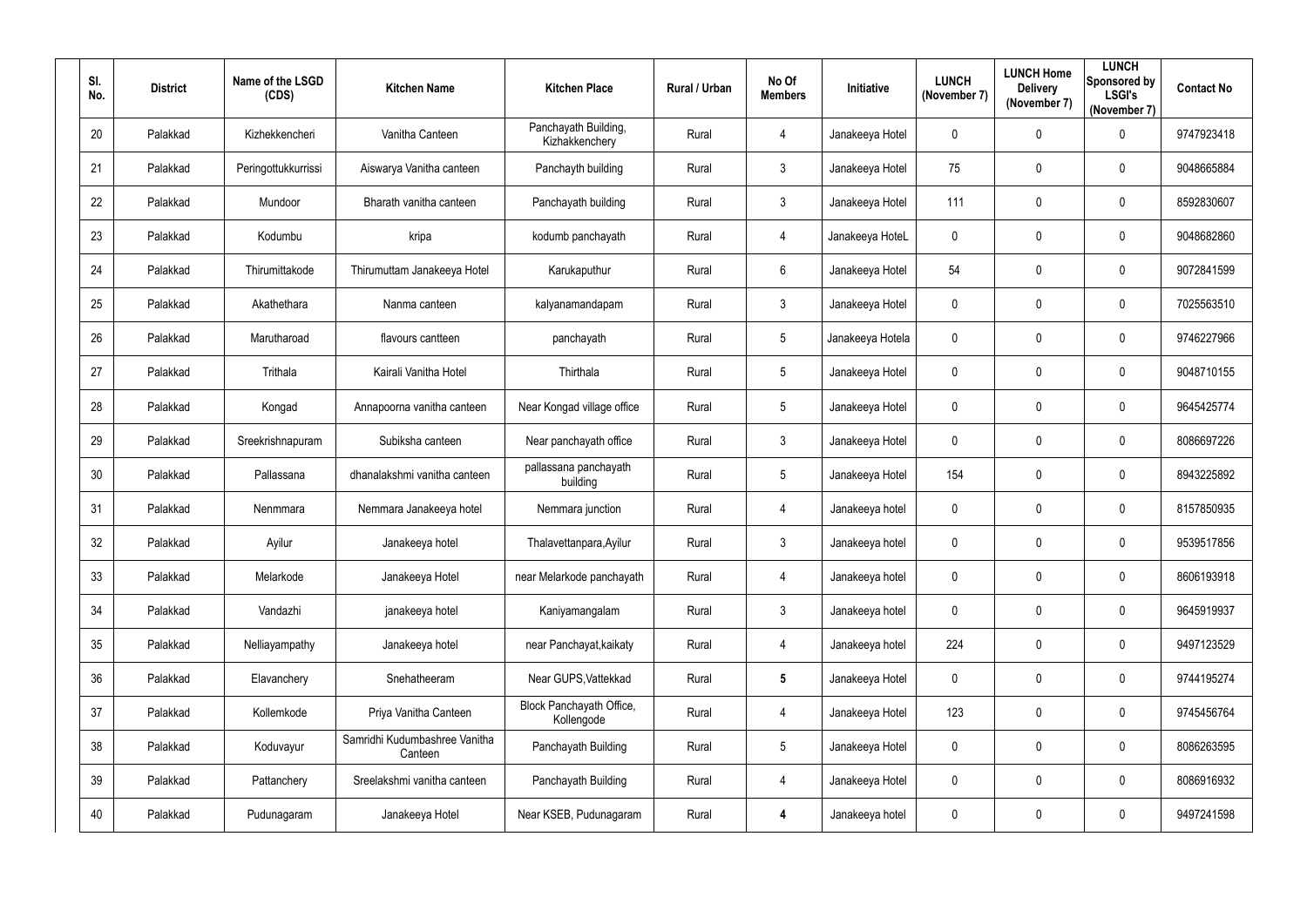|    | SI.<br>No. | <b>District</b> | Name of the LSGD<br>(CDS) | <b>Kitchen Name</b>                     | <b>Kitchen Place</b>                            | Rural / Urban | No Of<br><b>Members</b> | Initiative       | <b>LUNCH</b><br>(November 7) | <b>LUNCH Home</b><br><b>Delivery</b><br>(November 7) | <b>LUNCH</b><br>Sponsored by<br><b>LSGI's</b><br>(November 7) | <b>Contact No</b> |
|----|------------|-----------------|---------------------------|-----------------------------------------|-------------------------------------------------|---------------|-------------------------|------------------|------------------------------|------------------------------------------------------|---------------------------------------------------------------|-------------------|
|    | 41         | Palakkad        | Vadavanoor                | Sree Muruka Janakeeya Hotel             | Vydhyasala, Vadavanoor                          | Rural         | $5\phantom{.0}$         | Janakeeya hotel  | $\boldsymbol{0}$             | 0                                                    | $\mathbf 0$                                                   | 9567011729        |
|    | 42         | Palakkad        | Peruvemba                 | Samridi Janakeeya Hotel                 | Peruvemba Junction                              | Rural         | $\overline{\mathbf{4}}$ | Jankeeya hotel   | $\mathbf 0$                  | 0                                                    | $\mathbf 0$                                                   | 918089611261      |
|    | 43         | Palakkad        | Muthalamada               | Janakeeya Hotel                         | Chulliyarmedu                                   | Rural         | 4                       | Jankeeya hotel   | 145                          | $\mathbf 0$                                          | $\overline{0}$                                                | 9633730067        |
|    | 44         | Palakkad        | Cherppalasseri            | Swad Janakiyahotel, CPY                 | Scheduled caste coperative<br>society hall, cpy | Urban         | $5\phantom{.0}$         | Janakeeya Hotel  | $\boldsymbol{0}$             | 0                                                    | $\mathbf 0$                                                   | 9447746082        |
|    | 45         | Palakkad        | Vellinezhi                | Aiswarya kudumbashree                   | Adakkaputhur                                    | Rural         | $\mathbf{3}$            | Janakeeya Hotel  | $\mathbf 0$                  | 0                                                    | $\overline{0}$                                                | 9747730588        |
|    | 46         | Palakkad        | Keralasseri               | Bhagyasree janakeeya hotel              | Near village office                             | Rural         | $\mathbf{3}$            | Janakeeya Hotel  | $\overline{0}$               | $\mathbf 0$                                          | $\overline{0}$                                                | 8606125128        |
|    | 47         | Palakkad        | Kottayi                   | Kudumbashree Vanitha canteen            | Near Kottayi Panchayath                         | Rural         | $\overline{4}$          | Jankeeya hotel   | 80                           | 0                                                    | $\mathbf 0$                                                   | 9605699847        |
|    | 48         | Palakkad        | anakkara                  | udayasurya vanitha canteen              | kumbidi                                         | rural         | $5\overline{)}$         | Janakeeya Hotel  | $\mathbf 0$                  | 0                                                    | $\mathbf 0$                                                   | 9895947614        |
|    | 49         | Palakkad        | kappur                    | jeevanam hotel                          | kumaranellur                                    | rural         | $6^{\circ}$             | Janakeeya Hotel  | $\overline{0}$               | 0                                                    | $\overline{0}$                                                | 9605308385        |
| 96 | 50         | Palakkad        | Malampauzha               | Nandhanam canteen                       | near fantasy park                               | Rural         | $5\overline{)}$         | Janakeeya HotelT | $\mathbf 0$                  | 0                                                    | $\mathbf 0$                                                   | 807587062         |
|    | 51         | Palakkad        | Puduppariyaram            | Anaswara Canteen                        | Panchayath                                      | Rural         | 4                       | Janakeeya Hotel  | $\boldsymbol{0}$             | 0                                                    | $\overline{0}$                                                | 9526677781        |
|    | 52         | Palakkad        | kadambazhipuram           | Reshmi janakeeya hotel                  | 16 mail                                         | Rural         | $5\overline{)}$         | Janakeeya Hotel  | $\overline{0}$               | 0                                                    | $\overline{0}$                                                | 9048375891        |
|    | 53         | Palakkad        | Kadambazhipuram           | Ardhram Janakeeya hotel                 | Pulapatta                                       | Rural         | $\mathfrak{Z}$          | Janakeeya Hotel  | $\mathbf 0$                  | 0                                                    | 0                                                             | 9495775246        |
|    | 54         | Palakkad        | Kannambra                 | Sree kurumba canteen                    | kannambra                                       | Rural         | $\overline{4}$          | Janakeeya Hotel  | $\mathbf 0$                  | $\mathbf 0$                                          | $\pmb{0}$                                                     | 8157815819        |
|    | 55         | Palakkad        | karakkurissi              | Janakiya hotel                          | Near ammus auditorium,<br>Ayappankavu           | Rural         | $3\phantom{.0}$         | Janakeeya Hotel  | $\bm{0}$                     | 0                                                    | $\mathbf 0$                                                   | 6238788932        |
|    | 56         | Palakkad        | Thenkara                  | Subiksham janakeeya hotel               | Ayurveda hospital compound<br>Then kara         | Rural         | $5\phantom{.0}$         | Janakeeya Hotel  | $\pmb{0}$                    | $\pmb{0}$                                            | $\mathbf 0$                                                   | 9747557333        |
|    | 57         | Palakkad        | Alanallur                 | Keerthi vanitha canteen and<br>catering | Near panchayath Alanallur                       | Rural         | $5\phantom{.0}$         | Janakeeya hotel  | $\bm{0}$                     | $\mathbf 0$                                          | $\mathbf 0$                                                   | 9495447569        |
|    | 58         | Palakkad        | Pudur                     | Asil canteen                            | Pudur panchayath                                | Rural         | $\overline{4}$          | Janakeeya hotel  | $\overline{0}$               | 0                                                    | $\mathbf 0$                                                   | 8086968050        |
|    | 59         | Palakkad        | Parali                    | Annasree Janakeeya hotel                | Near parali panchayath                          | Rural         | 4                       | Janakeeya hotel  | $\mathbf 0$                  | $\mathbf 0$                                          | $\pmb{0}$                                                     | 8281829238        |
|    | 60         | Palakkad        | Mannur                    | Kudumbasree janakeeya hotel             | Mannur panchayath                               | Rural         | $5\phantom{.0}$         | Janakeeya hotel  | $\bm{0}$                     | 0                                                    | $\mathbf 0$                                                   | 9495771095        |
|    | 61         | Palakkad        | Kuzhalmannam              | Janasree jankeeya hotel                 | Kuzhalmannam block<br>panchayth                 | Rural         | $\mathfrak{Z}$          | Jankeeya hotel   | 120                          | $\sqrt{5}$                                           | $\bm{0}$                                                      | 9847364980        |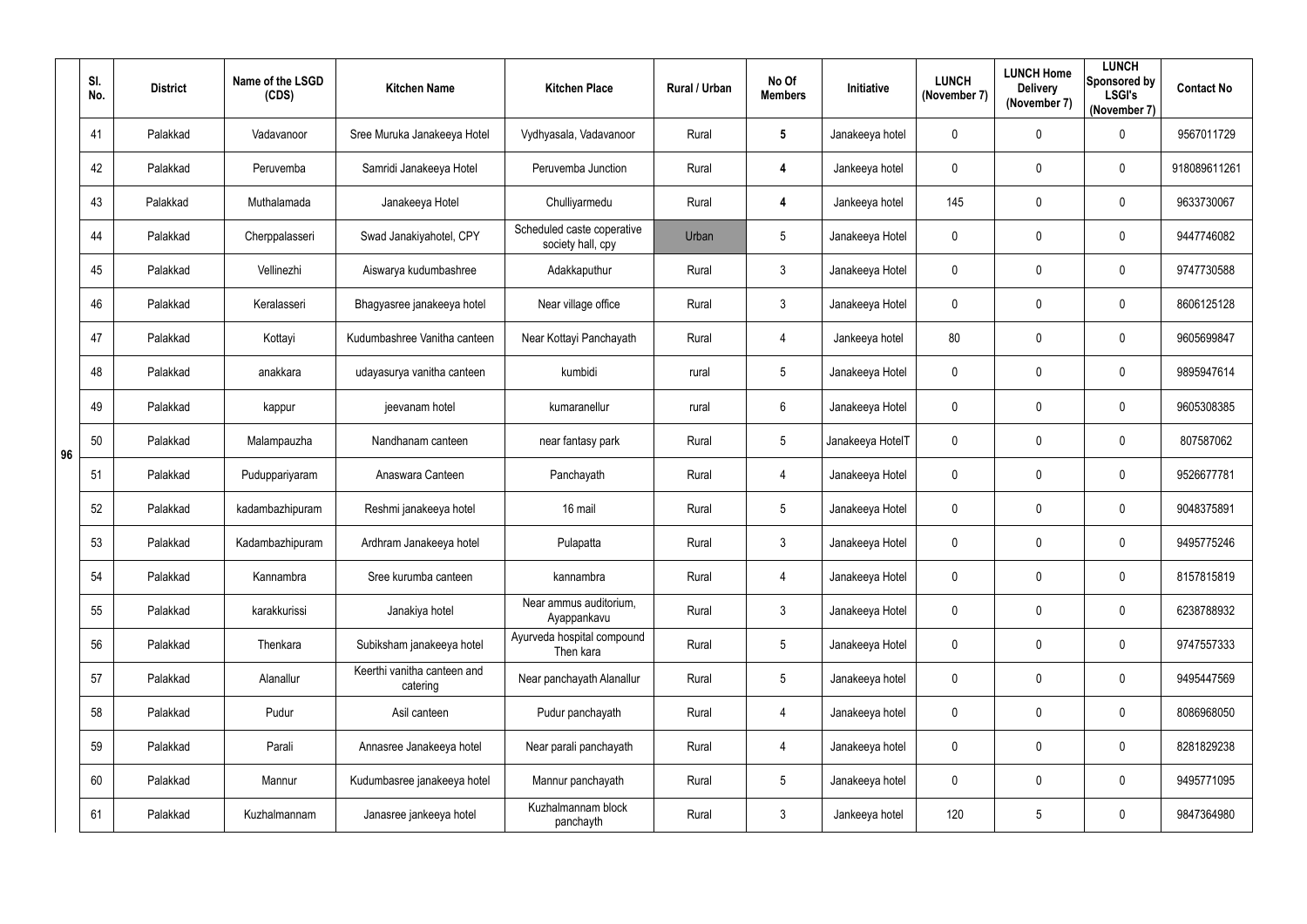| SI.<br>No. | <b>District</b> | Name of the LSGD<br>(CDS) | <b>Kitchen Name</b>                         | <b>Kitchen Place</b>                       | Rural / Urban | No Of<br><b>Members</b> | Initiative       | <b>LUNCH</b><br>(November 7) | <b>LUNCH Home</b><br><b>Delivery</b><br>(November 7) | <b>LUNCH</b><br>Sponsored by<br><b>LSGI's</b><br>(November 7) | <b>Contact No</b> |
|------------|-----------------|---------------------------|---------------------------------------------|--------------------------------------------|---------------|-------------------------|------------------|------------------------------|------------------------------------------------------|---------------------------------------------------------------|-------------------|
| 62         | Palakkad        | Kavassery                 | samridhi Janakeeya Hotel                    | Alathur road, kavasheery                   | Rural         | $6\phantom{.}6$         | Janakeeya hotel  | $\mathbf 0$                  | $\mathbf 0$                                          | $\mathbf 0$                                                   | 9747570761        |
| 63         | palakkad        | chalissery                | Thanal janakeeya hotel                      | chalissery panchayath building             | Rural         | $\mathfrak{Z}$          | Janakeeya hotel  | $\bm{0}$                     | $\mathbf 0$                                          | $\overline{0}$                                                | 9562702284        |
| 64         | palakkad        | Kottopadam                | Iva canteen and catering janakeeya<br>hotel | Block building, Near<br>aryambavu junction | Rural         | 4                       | Janakeeya hotel  | $\boldsymbol{0}$             | $\overline{0}$                                       | $\overline{0}$                                                | 9074818126        |
| 65         | palakkad        | kumaramputhur             | Ruchi cafe janakeeya hotel                  | Panchayath kumaramputhur                   | Rural         | $\mathbf{3}$            | Janakeeya hotel  | $\mathbf 0$                  | $\mathbf 0$                                          | $\overline{0}$                                                | 8589968705        |
| 66         | palakkad        | Malampuzha                | Amma janakeeya hotel                        | kadukkamkunnu, Malampuzha                  | Rural         | $\mathbf{3}$            | Janakeeya hotel. | $\mathbf 0$                  | $\overline{0}$                                       | $\overline{0}$                                                | 9446521664        |
| 67         | palakkad        | Alathur                   | Rich Janakeeya hotel                        | Near bus stand, Alathur                    | Rural         | 4                       | Janakeeya hotel  | 56                           | $\overline{0}$                                       | $\overline{0}$                                                | 9947030779        |
| 68         | palakkad        | Karimpuzha                | Janakeeya hotel                             | Karimpuzha panchayath                      | Rural         | $\mathbf{3}$            | Janakeeya hotel  | $\mathbf 0$                  | $\mathbf 0$                                          | $\mathbf 0$                                                   | 9961502739        |
| 69         | Palakkad        | Thenkurissi               | Eyeshee janakeeya hotel                     | Panchayth building,<br>Thenkurissi         | Rural         | 4                       | Jankeeya hotel   | 102                          | $\mathbf 0$                                          | $\overline{0}$                                                | 9995662723        |
| 70         | Palakkad        | Agali                     | Janakeeya Hotel                             | Block Panchayath building,<br>Agali        | Rural         | $5\phantom{.0}$         | Jankeeya hotel   | $\mathbf 0$                  | $\mathbf 0$                                          | $\overline{0}$                                                | 9037878897        |
| 71         | Palakkad        | Sholayur                  | Powrnami janakeeya hotel                    | anakkatty bus stand                        | Rural         | 4                       | Jankeeya hotel   | $\mathbf 0$                  | $\overline{0}$                                       | $\overline{0}$                                                | 9159556404        |
| 72         | Palakkad        | Puthushery                | Janakeeya hotel                             | Puthushery panchayath                      | Rural         | $5\phantom{.0}$         | Janakeeya hotel. | $\mathbf 0$                  | $\overline{0}$                                       | $\overline{0}$                                                | 9562772723        |
| 73         | Palakkad        | Karimba                   | Janakeeya hotel                             | Panchayath premise                         | Rural         | $\mathbf{3}$            | Janakeeya Hotel  | $\mathbf 0$                  | $\mathbf 0$                                          | $\overline{0}$                                                | 9562163979        |
| 74         | Palakkad        | Nagalasseri               | Janakeeya hotel                             | near koottanad bus stand                   | Rural         | $5\overline{)}$         | Janakeeya hotel  | $\mathbf 0$                  | $\mathbf 0$                                          | $\boldsymbol{0}$                                              | 8921928291        |
| 75         | Palakkad        | Mathur                    | Nila janakeeya Hotel                        | Near Panchayth, Mathur                     | Rural         | 4                       | Jankeeya hotel   | 139                          | $\mathbf 0$                                          | $\mathbf 0$                                                   | 9562356483        |
| 76         | Palakkad        | Chalavara                 | Janakeeya hotel                             | Chalavara panchayath                       | Rural         | $5\phantom{.0}$         | Janakeeya hotel  | $\mathbf 0$                  | $\mathbf 0$                                          | $\mathbf 0$                                                   | 9544659942        |
| 77         | Palakkad        | Ananganadi                | vanitha cateen                              | near Ananganadi panchayath                 | Rural         | $\mathfrak{Z}$          | Janakeeya Hotel  | $\boldsymbol{0}$             | $\mathbf 0$                                          | $\mathbf 0$                                                   | 8921410495        |
| 78         | Palakkad        | Lakkidiperur              | Janakeeya hotel                             | Lekkidi perur panchayath                   | Rural         | $5\phantom{.0}$         | Jankeeya hotel   | $\mathbf 0$                  | $\mathbf 0$                                          | $\overline{0}$                                                | 6238921903        |
| 79         | Palakkad        | Nellaya                   | Janakeeya hotel                             | Nellaya panchayath                         | Rural         | 4                       | Janakeeya hotel  | $\mathbf 0$                  | $\mathbf 0$                                          | $\mathbf 0$                                                   | 9562432883        |
| 80         | Palakkad        | Shornur                   | Oottupura Janakeeya hotel                   | near bus stand, Shoranur                   | Urban         | $5\phantom{.0}$         | Janakeeya hotel  | $\mathbf 0$                  | $\mathbf 0$                                          | $\mathbf 0$                                                   | 9747102377        |
| 81         | Palakkad        | Shornur                   | Snehadeepam Janakeeya hotel                 | Shoranur municipality                      | Urban         | 4                       | Janakeeya hotel  | $\pmb{0}$                    | $\mathbf 0$                                          | $\mathbf 0$                                                   | 6238755729        |
| 82         | Palakkad        | Thrikkadiri               | Janakeeya hotel                             | Samskarika nilayam                         | Rural         | 4                       | Janakeeya hotel  | $\boldsymbol{0}$             | $\mathbf 0$                                          | $\boldsymbol{0}$                                              | 9544806032        |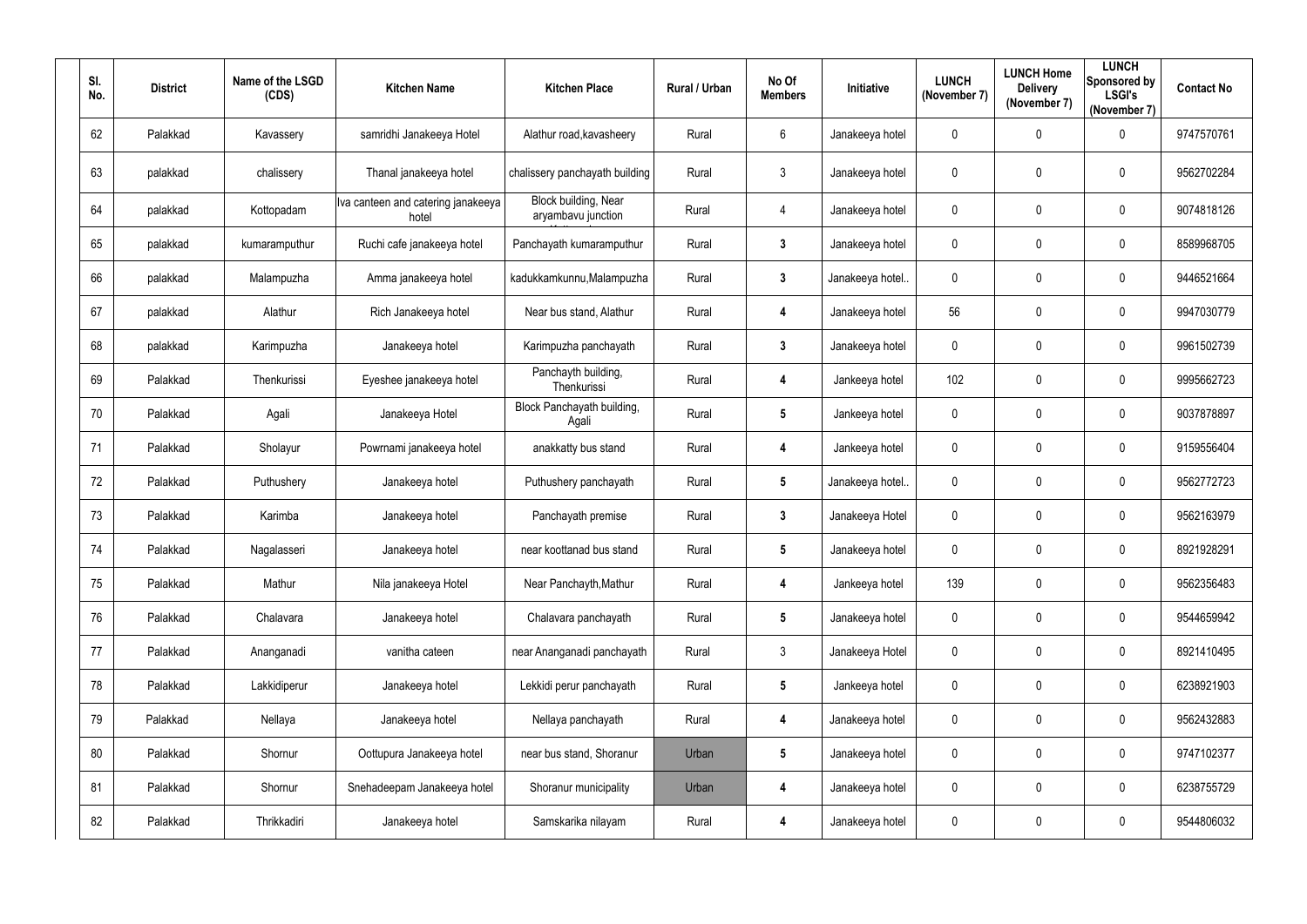|    | SI.<br>No. | <b>District</b> | Name of the LSGD<br>(CDS) | <b>Kitchen Name</b>             | <b>Kitchen Place</b>                       | <b>Rural / Urban</b> | No Of<br><b>Members</b> | Initiative      | <b>LUNCH</b><br>(November 7) | <b>LUNCH Home</b><br><b>Delivery</b><br>(November 7) | <b>LUNCH</b><br>Sponsored by<br><b>LSGI's</b><br>(November 7) | <b>Contact No</b> |
|----|------------|-----------------|---------------------------|---------------------------------|--------------------------------------------|----------------------|-------------------------|-----------------|------------------------------|------------------------------------------------------|---------------------------------------------------------------|-------------------|
|    | 83         | palakkad        | Vaniyamkulam              | Janakeeya hotel                 | near PK DAS hospital                       | Rural                | $\mathbf{3}$            | Janakeeya hotel | 142                          | 0                                                    | $\mathbf{3}$                                                  | 9947408415        |
|    | 84         | Palakkad        | Ambalappara               | Janakiya hotel                  | ambalappara<br>kalyanamandapam             | Rural                | 5                       | Janakeeya Hotel | 0                            | 0                                                    | $\mathbf 0$                                                   | 8129562289        |
|    | 85         | Palakkad        | Vallappuzha               | Janakeeya hotel                 | Hayath Complex, Vallappuzha                | Rural                | $5\phantom{.0}$         | Janakeeya Hotel | 0                            | 0                                                    | $\mathbf 0$                                                   | 8086406897        |
|    | 86         | Palakkad        | Shoranur                  | Ela janakeeya hotel             | Vpc market, kulappully                     | Urban                | $\mathbf{3}$            | Janakeeya hotel | 0                            | 0                                                    | $\mathbf 0$                                                   | 8129769113        |
|    | 87         | Palakkad        | Mankara                   | Subiksha Janakeeya hotel        | Near Mankara Panchayath                    | Rural                | $5\phantom{.0}$         | Janakeeya hotel | 0                            | 0                                                    | $\mathbf 0$                                                   | 8549045637        |
|    | 88         | Palakkad        | Kanjirapuzha              | Surya Janakeeya hotel           | Kanjirapuzha, panchayath                   | Rural                | $5\phantom{.0}$         | Janakeeya hotel | 0                            | $\pmb{0}$                                            | $\mathbf 0$                                                   | 9048698194        |
|    | 89         | Palakkad        | Thachanattukara           | Haritham janakeeya hotel        | 53 mile, Thachanattukara                   | Rural                | $\mathbf{3}$            | Janakeeya hotel | 0                            | 0                                                    | $\mathbf 0$                                                   | 9605097810        |
|    | 90         | Palakkad        | Puthukode                 | Puthuma jankeeya hotel          | Thachanadi junction                        | Rural                | $6\phantom{a}$          | Janakeeya hotel | 0                            | 0                                                    | $\mathbf 0$                                                   | 9744459080        |
|    | 91         | Palakkad        | Tarur                     | Jankeeya Hotel                  | Infront of vilage office, Tarurk           | Rural                | 4                       | Janakeeya hotel | 0                            | 0                                                    | $\mathbf 0$                                                   | 8606780959        |
|    | 92         | Palakkad        | Pirayiri                  | Janakeeya hotel                 | Near Panchayath office                     | Rural                | $5\phantom{.0}$         | Janakeeya hotel | 0                            | 0                                                    | $\mathbf 0$                                                   | 9037495586        |
|    | 93         | Palakkad        | Palakkad ulb              | Ruchi                           | Near Balaji hospital, Fort<br>Maidan       | Urban                | 4                       | Janakeeya hotel | 0                            | 0                                                    | $\mathbf 0$                                                   | 7994185687        |
|    | 94         | Palakkad        | Pookkottukavu             | Punya                           | Pookkottukavu Centre                       | Rural                | 4                       | Janakeeya Hotel | 0                            | 0                                                    | $\mathbf 0$                                                   | 9745511432        |
|    | 95         | Palakkad        | Kuthanoor                 | Suryodayam jankeeya hotel       | Kalapara, kuthanoor                        | Rural                | $5\phantom{.0}$         | Jankeeya hotel  | 0                            | 0                                                    | $\mathbf 0$                                                   | 9995159738        |
|    | 96         | Palakkad        | Thiruvegappura            | Janakeeya Hotel                 | Kaippuram                                  | Rural                | $5\phantom{.0}$         | Jankeeya hotel  | 117                          | 0                                                    | $\mathbf 0$                                                   | 8921882903        |
|    | 97         | Palakkad        | Thachampara               | Vanitha canteen Janakeeya Hotel | Thachampara town                           | Rural                | 4                       | Jankeeya hotel  | 0                            | 0                                                    | $\mathbf 0$                                                   | 9497826216        |
|    | 98         | Palakkad        | Kannadi                   | Sweet jankeeya hotel            | Yakkara junction                           | Rural                | $\mathbf{3}$            | Jankeeya hotel  | 76                           | 0                                                    | $\mathbf 0$                                                   | 9846918028        |
|    | 99         | Palakkad        | Pattithara                | Bavana janakeeya hotel          | kottappadam                                | Rural                | $5\phantom{.0}$         | Janakeeya hotel | 0                            | $\pmb{0}$                                            | $\mathbf 0$                                                   | 9074163402        |
|    | 100        | Palakkad        | Mannarkkad                | Janakeeya Hotel                 | muncipal building, busstand,<br>mannarkkad | Urban                | 4                       | Janakeeya hotel | 0                            | $\pmb{0}$                                            | $\mathbf 0$                                                   |                   |
|    | 101        | Palakkad        | Pirayiri                  | Kudumbashree janakeeya hotel    | Kallekkad Block Panchayath                 | Rural                | $5\phantom{.0}$         | janakeeya hotel | 0                            | 0                                                    | $\overline{0}$                                                | 8137940343        |
|    | 102        | Palakkad        | Marutharoad               | Sreelakshmi janakeeya hotel     | Pirivusala                                 | Rural                | 4                       | janakeeya hotel | 0                            | 0                                                    | $\overline{0}$                                                | 9048636162        |
| 99 |            |                 |                           |                                 |                                            |                      | 434                     |                 | <b>1918</b>                  | $5\phantom{.0}$                                      | 3 <sup>°</sup>                                                |                   |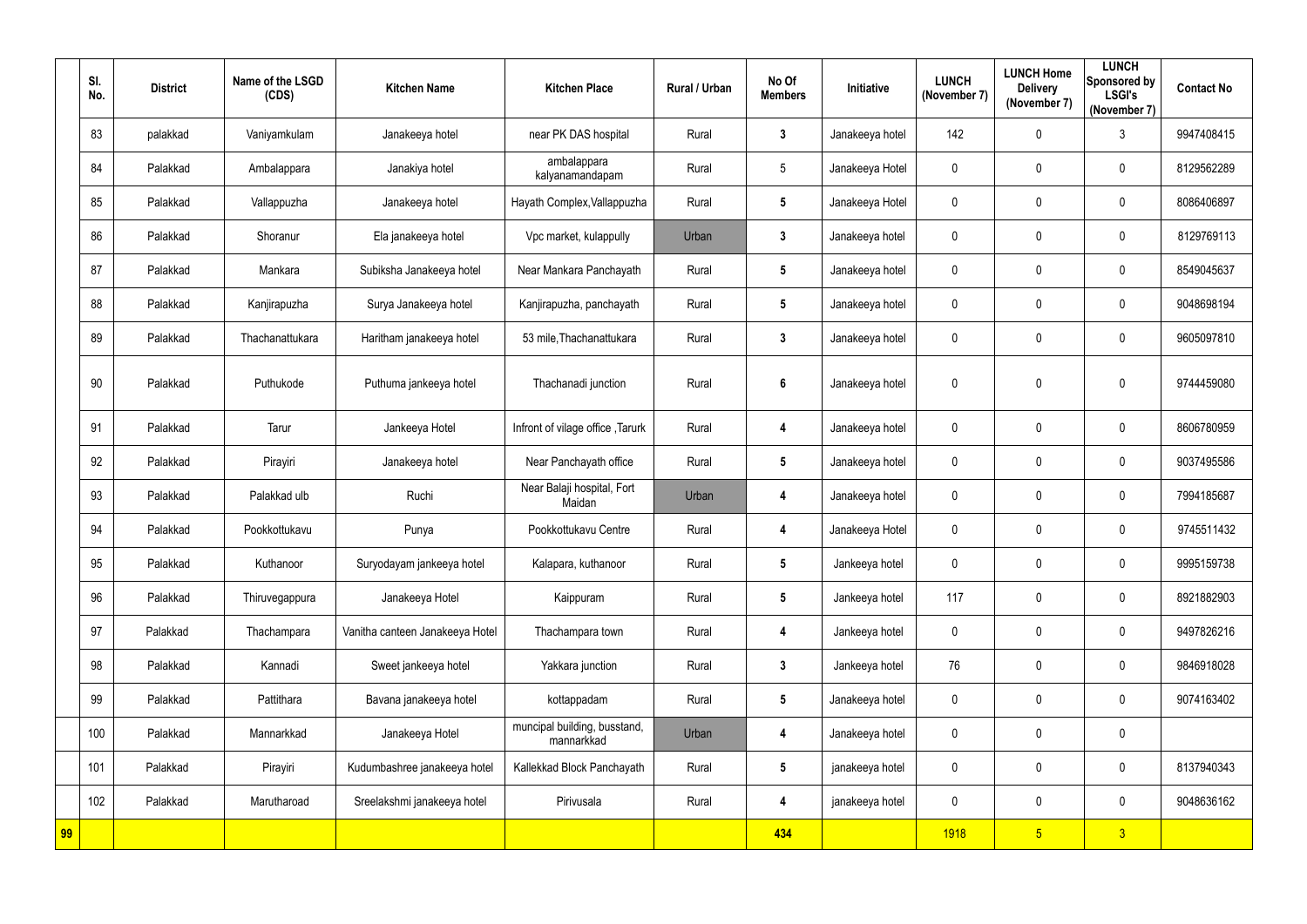| SI.<br>No.               | <b>District</b> | Name of the LSGD<br>(CDS) | <b>Kitchen Name</b>             | <b>Kitchen Place</b>        | Rural / Urban | No Of<br><b>Members</b> | Initiative      | <b>LUNCH</b><br>(November 7) | <b>LUNCH Home</b><br><b>Delivery</b><br>(November 7) | <b>LUNCH</b><br>Sponsored by<br><b>LSGI's</b><br>(November 7) | <b>Contact No</b> |
|--------------------------|-----------------|---------------------------|---------------------------------|-----------------------------|---------------|-------------------------|-----------------|------------------------------|------------------------------------------------------|---------------------------------------------------------------|-------------------|
| $\overline{\phantom{a}}$ | Pathanamthitta  | Anicadu                   | Janatha janakeeya hotel         | Nooromave                   | Rural         | $3\overline{3}$         | Janakeeya Hotel | $\overline{0}$               | 98                                                   | $\mathbf 0$                                                   | 6282875679        |
| $\overline{2}$           | Pathanamthitta  | Kaviyoor                  | Janakeeya Hotel                 | Manakkachira                | Rural         | $\overline{4}$          | Janakeeya Hotel | $\boldsymbol{0}$             | 0                                                    | $\mathbf 0$                                                   | 9747886172        |
| $\mathbf{3}$             | Pathanamthitta  | Kottanadu                 | Janakeeya Hotel                 | Kottanadu                   | Rural         | $\overline{4}$          | Janakeeya Hotel | $\overline{0}$               | 0                                                    | $\mathbf 0$                                                   | 6282382608        |
| 4                        | Pathanamthitta  | Kalloopara                | Janakeeya Hotel                 | Kalloopara                  | Rural         | $5\overline{)}$         | Janakeeya Hotel | $\boldsymbol{0}$             | 47                                                   | $\mathbf 0$                                                   | 9947471024        |
| $5\phantom{.0}$          | Pathanamthitta  | Kunnamthanam              | Thripthi Hotel                  | Kunnamthanam                | Rural         | $3\phantom{.0}$         | Janakeeya Hotel | $\overline{0}$               | 0                                                    | $\mathbf 0$                                                   | 6235908328        |
| $6\phantom{.}6$          | pathanamthitta  | mallappally               | janakeeya hotel                 | mallappally                 | Rural         | $\mathbf{3}$            | janakeeya hotel | $\bm{0}$                     | 0                                                    | $\mathbf 0$                                                   | 9744194830        |
| $\overline{7}$           | Pathanamthitta  | kottangal                 | janakeeya hotel                 | kottangal                   | Rural         | $\mathbf{3}$            | Janakeeya Hotel | $\boldsymbol{0}$             | 57                                                   | $\mathbf 0$                                                   | 9526690541        |
| 8                        | Pathanamthitta  | Nedumpuram                | Nedumpram Janakeeya Hotel       | Podiyadi                    | Rural         | $5\phantom{.0}$         | Janakeeya Hotel | $\overline{0}$               | 0                                                    | $\mathbf 0$                                                   | 919188291409      |
| 9                        | Pathanamthitta  | Niranam                   | Sakhi cafe                      | Niranam                     | Rural         | $\mathbf{3}$            | Janakeeya Hotel | $\overline{0}$               | 0                                                    | $\mathbf 0$                                                   | 919526423710      |
| 10                       | Pathanamthitta  | Peringara                 | Haritha samrudhi Catering       | <b>PMVHS Pringara</b>       | Rural         | $\overline{4}$          | Janakeeya Hotel | $\overline{0}$               | 0                                                    | $\mathbf 0$                                                   | 919961219550      |
| 11                       | Pathanamthitta  | Peringara                 | Pulari janakeeya Hotel          | swamipalam                  | Rural         | $\overline{4}$          | Janakeeya hotel | $\boldsymbol{0}$             | 0                                                    | $\mathbf 0$                                                   | 919656132036      |
| 12                       | Pathanamthitta  | Kuttor                    | Nanma Catering                  | <b>GHS Kuttoor</b>          | Rural         | $\mathbf{3}$            | Janakeeya Hotel | $\overline{0}$               | 130                                                  | $\mathbf 0$                                                   | 919526323212      |
| 13                       | Pathanamthitta  | Kadapra                   | Niradeepam janakeeya hotel      | Kadapra                     | Rural         | 4                       | Janakeeya Hotel | $\mathbf 0$                  | 0                                                    | $\mathbf 0$                                                   | 9656512066        |
| 14                       | Pathanamthitta  | Eraviperoor               | Avi cafe                        | Avi cafe                    | Rural         | $3\overline{3}$         | Janakeeya Hotel | $\mathbf 0$                  | 85                                                   | $\mathbf 0$                                                   | 6238013293        |
| 15                       | Pathanamthitta  | Koipuram                  | Ammas kudumbashree cafe         | Muttamon                    | Rural         | $5\phantom{.0}$         | Janakeeya Hotel | $\pmb{0}$                    | 0                                                    | $\overline{0}$                                                | 9961485931        |
| 16                       | Pathanamthitta  | Thottappuzhassery         | Thottapuzhassery Jankeeya Hotel | Thottapuzhassery            | Rural         | $\overline{4}$          | Janakeeya Hotel | $\pmb{0}$                    | 0                                                    | $\mathbf 0$                                                   | 9656403054        |
| 17                       | Pathanamthitta  | Puramattom                | Top N Taste                     | Puramattom                  | Rural         | $\mathbf{3}$            | Janakeeya Hotel | $\pmb{0}$                    | 0                                                    | $\mathbf 0$                                                   | 9526728230        |
| 18                       | Pathanamthitta  | Ayroor                    | Janakeeya Hotel                 | Ayroor                      | Rural         | $6\overline{6}$         | Janakeeya Hotel | $\overline{0}$               | 0                                                    | $\overline{0}$                                                | 8086653951        |
| 19                       | Pathanamthitta  | Ezhumattor                | Swad Hotel                      | Thadiyoor                   | Rural         | $3\overline{3}$         | Janakeeya Hotel | $\mathbf 0$                  | 35                                                   | $\mathbf 0$                                                   | 9526857335        |
| 20                       | Pathanamthitta  | Kozhencherry              | Ruchi Janakeeya hotel           | Community hall, kozhenchery | Rural         | $\overline{4}$          | Janakeeya Hotel | $\pmb{0}$                    | 0                                                    | $\mathbf 0$                                                   | 9947387912        |
| 21                       | Pathanamthitta  | Mallappuzhassery          | Snehadeepam                     | Paramootil                  | Rural         | $6\phantom{.0}$         | Janakeeya Hotel | $\bm{0}$                     | 0                                                    | $\overline{0}$                                                | 9847170052        |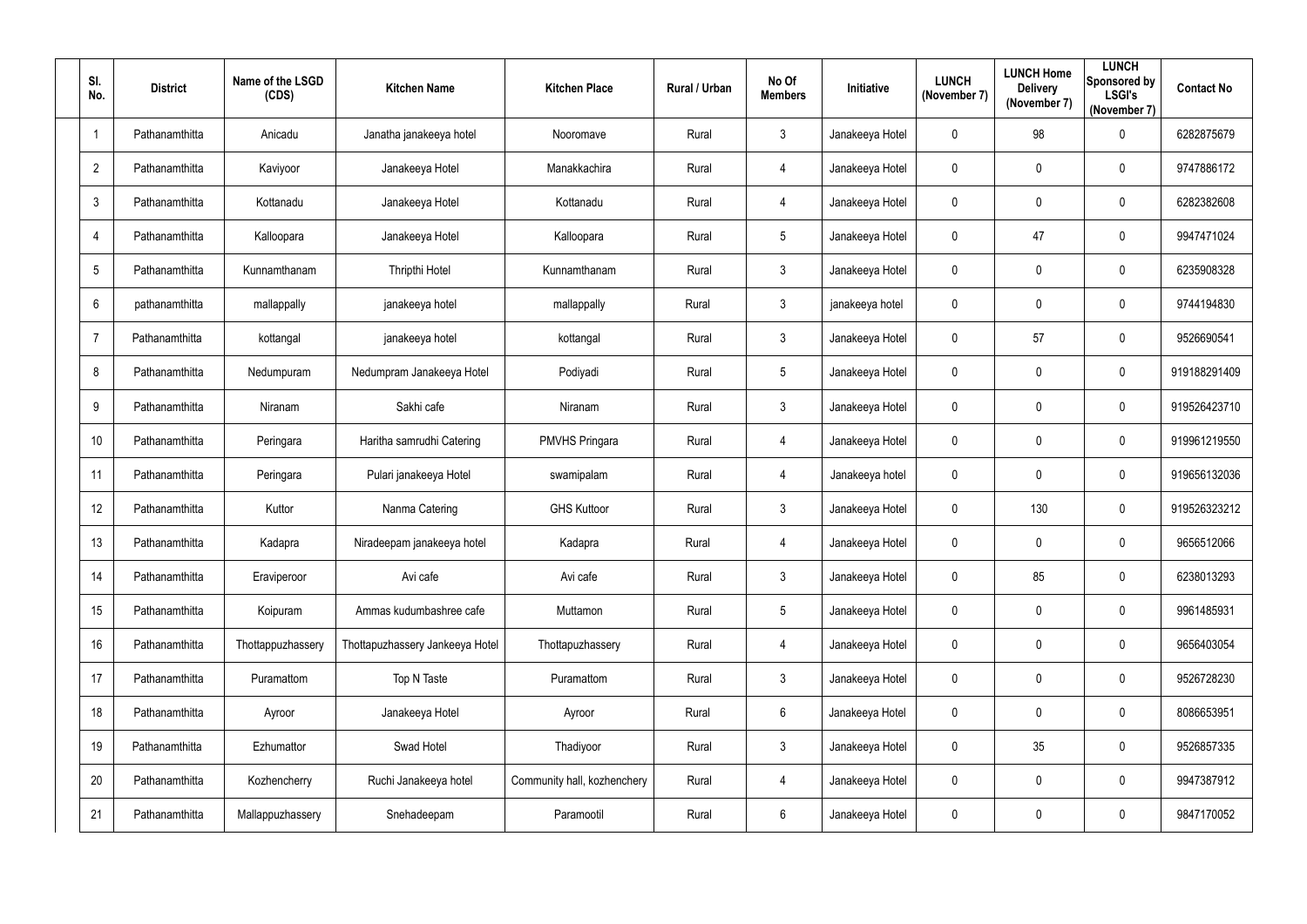|    | SI.<br>No. | <b>District</b> | Name of the LSGD<br>(CDS) | <b>Kitchen Name</b>       | <b>Kitchen Place</b>   | Rural / Urban | No Of<br><b>Members</b> | Initiative      | <b>LUNCH</b><br>(November 7) | <b>LUNCH Home</b><br><b>Delivery</b><br>(November 7) | <b>LUNCH</b><br>Sponsored by<br><b>LSGI's</b><br>(November 7) | <b>Contact No</b> |
|----|------------|-----------------|---------------------------|---------------------------|------------------------|---------------|-------------------------|-----------------|------------------------------|------------------------------------------------------|---------------------------------------------------------------|-------------------|
|    | 22         | Pathanamthitta  | Chennerkara               | Thanal Kudumbasree Cafe   | Nallanikunnu           | Rural         | $5\overline{)}$         | Janakeeya Hotel | $\overline{0}$               | 0                                                    | $\overline{0}$                                                | 9747469562        |
|    | 23         | Pathanamthitta  | Cherukole                 | Janakeeya Hotel           | Cherukole              | Rural         | $3\overline{3}$         | Janakeeya Hotel | $\overline{0}$               | 0                                                    | $\mathbf 0$                                                   | 7907811728        |
|    | 24         | Pathanamthitta  | Elanthoor                 | Janakeeya Hotel           | Vary                   | Rural         | 4                       | Janakeeya Hotel | $\overline{0}$               | 0                                                    | $\overline{0}$                                                | 9946047385        |
|    | 25         | Pathanamthitta  | naranganam                | janakeeya hotel           | kadammanitta           | Rural         | $\mathfrak{Z}$          | janakeeya hotel | $\boldsymbol{0}$             | 0                                                    | $\mathbf 0$                                                   | 9744478962        |
|    | 26         | Pathanamthitta  | Omalloor                  | Janakeeya Hotel           | Omalloor               | Rural         |                         | Janakeeya Hotel | $\mathbf 0$                  | 0                                                    | $\mathbf 0$                                                   |                   |
|    | 27         | Pathanamthitta  | Chittar                   | Chittar janakiya hotel    | Koothattukulam         | Rural         | $\mathbf{3}$            | Janakeeya Hotel | $\overline{0}$               | 0                                                    | $\overline{0}$                                                | 9072374618        |
|    | 28         | Pathanamthitta  | Naranammoozhi             | Thanima                   | Arakkamon              | Rural         | $\mathbf{3}$            | Janakeeya Hotel | $\mathbf 0$                  | 0                                                    | $\mathbf 0$                                                   | 9605021278        |
| 58 | 29         | Pathanamthitta  | Perunadu                  | Perunadu Janakeeya Hotel  | Perunadu               | Rural         | $5\overline{)}$         | Janakeeya Hotel | $\mathbf 0$                  | 0                                                    | $\mathbf 0$                                                   |                   |
|    | 30         | Pathanamthitta  | Ranni-Angadi              | Angadi Janakeeya Hotel    | Thoodathil church hall | Rural         | $5\overline{)}$         | Janakeeya Hotel | $\overline{0}$               | 0                                                    | $\overline{0}$                                                | 9961190622        |
|    | 31         | Pathanamthitta  | Ranni-Pazhavangadi        | Navami Hotel              | Makkappuzha            | Rural         | 4                       | Janakeeya Hotel | $\boldsymbol{0}$             | 0                                                    | $\mathbf 0$                                                   | 9562135824        |
|    | 32         | Pathanamthitta  | Seethathodu               | Thanima catering unit     | Seethathodu            | Rural         | $5\overline{)}$         | Janakeeya Hotel | 45                           | 0                                                    | $\overline{0}$                                                | 9747622310        |
|    | 33         | Pathanamthitta  | Ranni                     | Janakeeya Hotel           | Ranni                  | Rural         | 4                       | Janakeeya Hotel | $\overline{0}$               | 0                                                    | $\mathbf 0$                                                   | 99462338752       |
|    | 34         | Pathanamthitta  | Vechhoochira              | Annapoorneswary hotel     | Venkurinji             | Rural         | 4                       | Janakeeya Hotel | $\mathbf 0$                  | 0                                                    | $\mathbf 0$                                                   | 8547264134        |
|    | 35         | Pathanamthitta  | Vadasserikara             | Thannal Janakeeya Hotel   | Vadasserikara          | Rural         | $5\phantom{.0}$         | Janakeeya Hotel | $\mathbf 0$                  | 0                                                    | $\overline{0}$                                                | 8590107684        |
|    | 36         | Pathanamthitta  | Vallickodu                | Janakeeya Hotel           | Vallicodu              | Rural         | $5\phantom{.0}$         | Janakeeya Hotel | $\mathbf 0$                  | 0                                                    | $\overline{0}$                                                | 8547121591        |
|    | 37         | Pathanamthitta  | Pramadom                  | Aishwarya Janakeeya Hotel | Pramadom               | Rural         | $\mathbf{3}$            | Janakeeya Hotel | $\mathbf 0$                  | 42                                                   | $\overline{0}$                                                | 9495312020        |
|    | 38         | Pathanamthitta  | Aruvappulam               | Janakeeya Hotel           | Kallely                | Rural         | $3\phantom{.0}$         | Janakeeya Hotel | $\mathbf 0$                  | 0                                                    | $\overline{0}$                                                | 9656700499        |
|    | 39         | Pathanamthitta  | mylapra                   | Manna janakeeya hotel     | mylapra                | Rural         | $3\phantom{.0}$         | janakeeya hotel | $\mathbf 0$                  | 0                                                    | $\overline{0}$                                                | 9961750470        |
|    | 40         | Pathanamthitta  | Thannithodu               | Flowers janakeeya hotel   | Thannithodu            | Rural         | $3\phantom{.0}$         | Janakeeya hotel | $\mathbf 0$                  | 61                                                   | $\overline{0}$                                                | 9061295035        |
|    | 40         | Pathanamthitta  | Malayappuzha              | Janakeeya Hotel           | Malayappuzha           | Rural         | $3\phantom{.0}$         | Janakeeya Hotel | $\mathbf 0$                  | 186                                                  | $\overline{0}$                                                |                   |
|    | 41         | Pathanamthitta  | Konni                     | Janakeeya Hotel           | Konni                  | Rural         | 3 <sup>1</sup>          | Janakeeya Hotel | $\bm{0}$                     | 125                                                  | $\mathbf 0$                                                   |                   |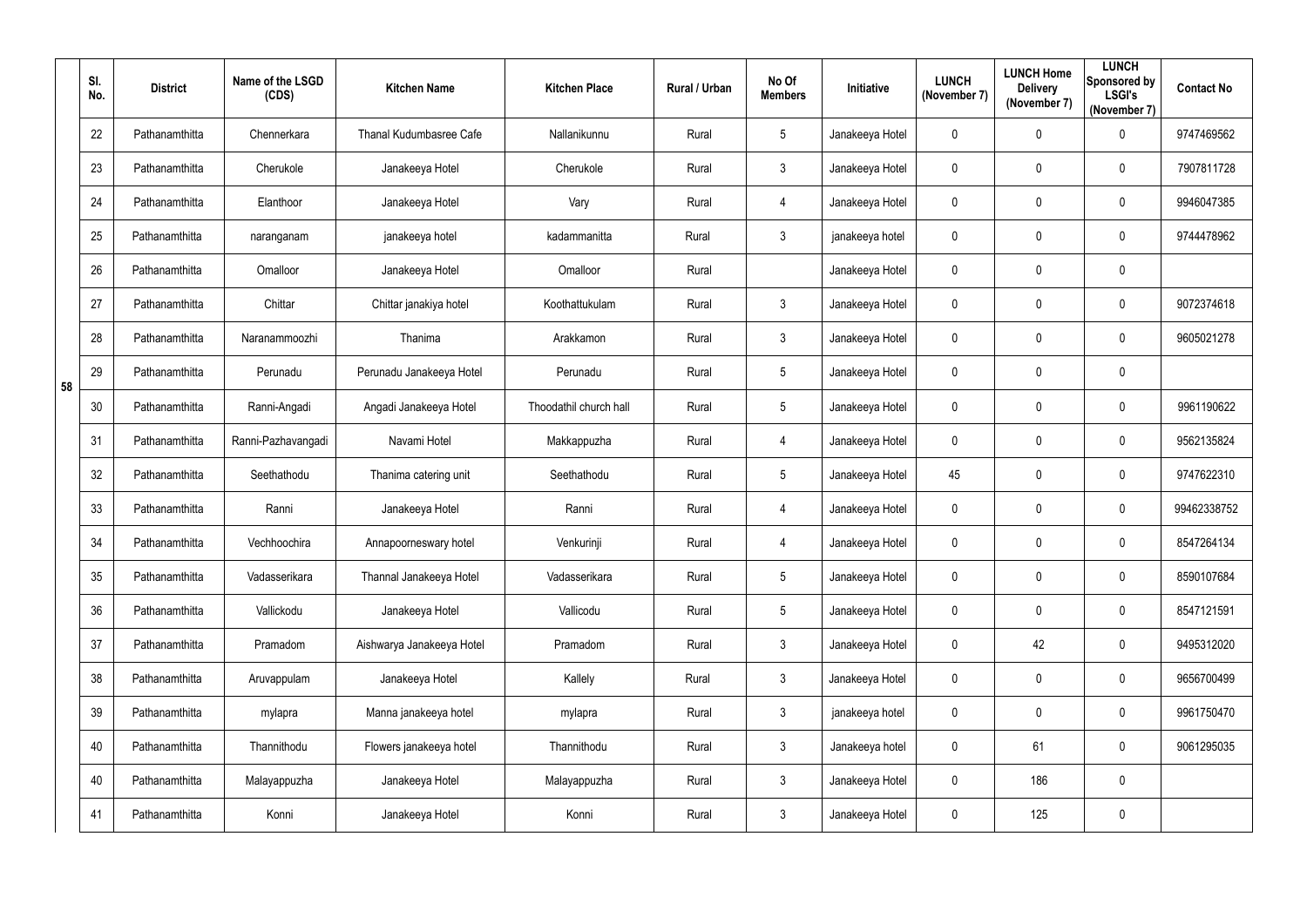|    | SI.<br>No.     | <b>District</b>    | Name of the LSGD<br>(CDS) | <b>Kitchen Name</b>           | <b>Kitchen Place</b>                 | Rural / Urban | No Of<br><b>Members</b> | Initiative      | <b>LUNCH</b><br>(November 7) | <b>LUNCH Home</b><br><b>Delivery</b><br>(November 7) | <b>LUNCH</b><br>Sponsored by<br><b>LSGI's</b><br>(November 7) | <b>Contact No</b> |
|----|----------------|--------------------|---------------------------|-------------------------------|--------------------------------------|---------------|-------------------------|-----------------|------------------------------|------------------------------------------------------|---------------------------------------------------------------|-------------------|
|    | 43             | Pathanamthitta     | Kalanjoor                 | Kalanjoor janakeeya Hotel     | Kalanjoor                            | Rural         | 4                       | Janakeeya Hotel | $\mathbf 0$                  | 0                                                    | $\mathbf 0$                                                   | 6238045066        |
|    | 44             | Pathanamthitta     | Ezhamkulam                | Swad Catering Unit            | Enathu                               | Rural         | 5                       | Janakeeya Hotel | $\mathbf 0$                  | 0                                                    | $\mathbf 0$                                                   | 9747243317        |
|    | 45             | Pathanamthitta     | Kodumon                   | Ruchiyidam Janakeeya Hotel    | Kodumon                              | Rural         | $\overline{7}$          | Janakeeya Hotel | $\mathbf 0$                  | 0                                                    | $\mathbf 0$                                                   | 75611017112       |
|    | 46             | Pathanamthitta     | Erathu                    | Janakeeya Hotel               | Erathu                               | Rural         | $\overline{4}$          | Janakeeya Hotel | $\overline{0}$               | 0                                                    | $\mathbf 0$                                                   | 9645102262        |
|    | 47             | Pathanamthitta     | Enadimangalam             | Janakeeya Hotel               | Elamannoor                           | Rural         | 4                       | Janakeeya Hotel | $\mathbf 0$                  | $\mathbf 0$                                          | $\mathbf 0$                                                   |                   |
|    | 48             | Pathanamthitta     | Kadampanadu               | Janakeeya Hotel               | Mannady                              | Rural         | $\mathfrak{Z}$          | Janakeeya Hotel | $\mathbf 0$                  | 0                                                    | $\mathbf 0$                                                   |                   |
|    | 49             | Pathanamthitta     | Thumpamon                 | Ruchi Cafe                    | Mampilali                            | Rural         | 5                       | Janakeeya Hotel | $\mathbf 0$                  | 0                                                    | $\mathbf 0$                                                   | 9188300026        |
|    | 50             | Pathanamthitta     | Kulanada                  | Bhagyalekshmi cafe unit       | Kaipuzha                             | Rural         | $3\overline{3}$         | Janakeeya Hotel | $\mathbf 0$                  | 0                                                    | $\mathbf 0$                                                   |                   |
|    | 51             | Pathanamthitta     | Pandalam Thekkekara       | Pandalam Thekkekara           | Thatta                               | Rural         | $3\overline{3}$         | Janakeeya Hotel | $\mathbf 0$                  | 0                                                    | $\mathbf 0$                                                   | 9526224922        |
|    | 52             | Pathanamthitta     | Aranmula                  | Janakeeya Hotel               | Aranmula                             | Rural         | 5                       | Janakeeya Hotel | $\mathbf 0$                  | 0                                                    | $\mathbf 0$                                                   | 9656296503        |
|    | 53             | Pathanamthitta     | Mezhuveli                 | Thripthi Janakeeya Hotel      | Mezhuveli                            | Rural         | $\mathfrak{Z}$          | Janakeeya Hotel | $\mathbf 0$                  | 0                                                    | $\mathbf 0$                                                   | 9495265971        |
|    | 54             | Pathanamthitta     | Adoor                     | Amma Catering Unit            | Adoor                                | Urban         | 5                       | Janakeeya Hotel | $\mathbf 0$                  | 0                                                    | $\mathbf 0$                                                   | 8606887490        |
|    | 55             | Pathanamthitta     | Pandalam                  | Ruchi catering                | Sivarenjini Auditorium               | Urban         | 5                       | Janakeeya Hotel | $\mathbf 0$                  | 0                                                    | $\mathbf 0$                                                   | 9846212739        |
|    | 56             | Pathanamthitta     | Thiruvalla East           | janakeeya hotel               | near private bus stand<br>thiruvalla | Urban         | 5                       | Janakeeya Hotel | $\mathbf 0$                  | 0                                                    | $\mathbf 0$                                                   | 919847729416      |
|    | 57             | Pathanamthitta     | Thiruvalla West           | janakeeya hotel               | kizhakkan muthoor                    | Urban         | 5                       | Janakeeya Hotel | $\mathbf 0$                  | 85                                                   | $\mathbf 0$                                                   | 919656132036      |
|    | 58             | Pathanamthitta     | Pathanamthitta            | Janakeeya Hotel               | Near Municipality Office             | Urban         | 5                       | Janakeeya Hotel | $\bm{0}$                     | 0                                                    | $\mathbf 0$                                                   |                   |
| 58 |                |                    |                           |                               |                                      |               | 229                     |                 | 45                           | 951                                                  | $\bullet$                                                     |                   |
|    |                | Thiruvananthapuram | Parassala                 | Bhagyalekshmi janakeeya hotel | Mundaplavila                         | Rural         | 5                       | Janakeeya Hotel | 240                          | 0                                                    | $\mathbf 0$                                                   | 9895463718        |
|    | $\overline{2}$ | Thiruvananthapuram | Karode                    | Karode janakeeya hotel        | Paavaara,<br>pazhaya uchakkada       | Rural         | 5                       | Janakeeya Hotel | 138                          | 0                                                    | $\mathbf 0$                                                   | 9605122139        |
|    | $\mathbf{3}$   | Thiruvananthapuram | Thirupuram                | Thirupuram janakeeya hotel    | Pazhayakada                          | Rural         | 5                       | Janakeeya Hotel | 75                           | 0                                                    | $\mathbf 0$                                                   | 7034723987        |
|    | 4              | Thiruvananthapuram | Chenkal                   | Karuna janakeeya hotel        | Udiyankulangara                      | Rural         | 5                       | Janakeeya Hotel | 150                          | 0                                                    | $\mathbf 0$                                                   | 9746726109        |
|    | $\sqrt{5}$     | Thiruvananthapuram | Kulathoor                 | Nakshatra janakeeya hotel     | Attapuram                            | Rural         | 5                       | Janakeeya Hotel | 226                          | 0                                                    | $\mathbf 0$                                                   | 8301924221        |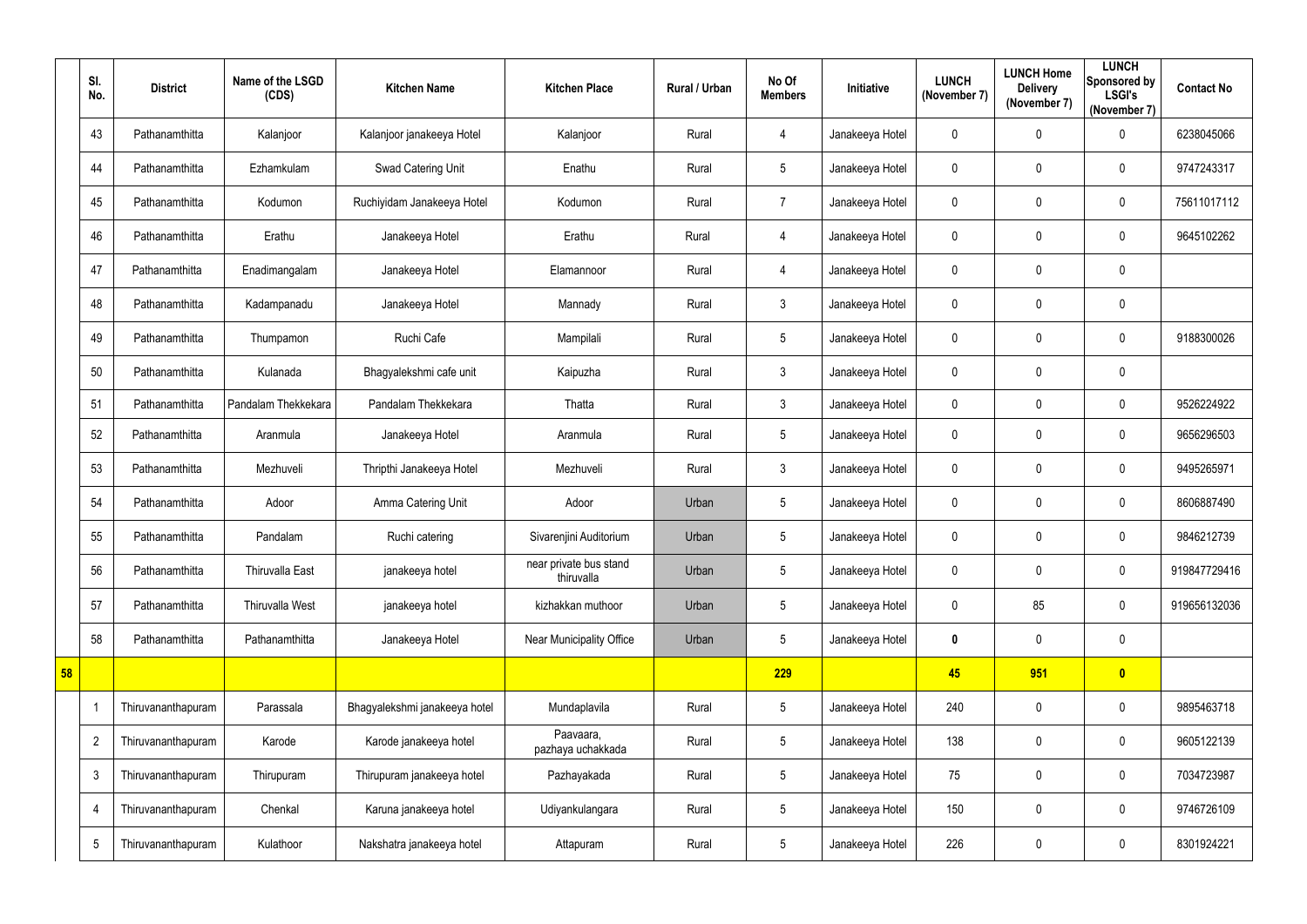| SI.<br>No.      | <b>District</b>    | Name of the LSGD<br>(CDS) | <b>Kitchen Name</b>                       | <b>Kitchen Place</b>                       | <b>Rural / Urban</b> | No Of<br><b>Members</b> | Initiative      | <b>LUNCH</b><br>(November 7) | <b>LUNCH Home</b><br><b>Delivery</b><br>(November 7) | <b>LUNCH</b><br>Sponsored by<br><b>LSGI's</b><br>(November 7) | <b>Contact No</b> |
|-----------------|--------------------|---------------------------|-------------------------------------------|--------------------------------------------|----------------------|-------------------------|-----------------|------------------------------|------------------------------------------------------|---------------------------------------------------------------|-------------------|
| $6\phantom{1}6$ | Thiruvananthapuram | Neyyattinkara 1           | Oottupura                                 | Neyyattinkara                              | Urban                | $5\overline{)}$         | Janakeeya Hotel | $\mathbf 0$                  | $\mathbf 0$                                          | $\mathbf 0$                                                   | 8129192485        |
| $\overline{7}$  | Thiruvananthapuram | Neyyattinkara 1           | Cafesree Janakeeya Hotel                  | Vazhimukku                                 | Urban                | $5\overline{)}$         | Janakeeya Hotel | 365                          | $\mathbf 0$                                          | $\mathbf 0$                                                   | 9995604997        |
| 8               | Thiruvananthapuram | Neyyattinkara 1           | Thripthi janakeeya Hotel                  | perumpazhuthoor                            | urban                | $\overline{4}$          | janakeeya Hotel | $\mathbf 0$                  | $\mathbf 0$                                          | $\mathbf 0$                                                   | 6282944199        |
| 9               | Thiruvananthapuram | Neyyattinkara 2           | Harsha catering unit                      | Neyyattinkara                              | Urban                | $5\overline{)}$         | Janakeeya Hotel | $\mathbf 0$                  | $\mathbf 0$                                          | $\mathbf 0$                                                   | 9048822770        |
| 10 <sup>°</sup> | Thiruvananthapuram | Neyyattinkara 2           | Devarose Janakeeya Hotel                  | Amaravila                                  | Urban                | $5\overline{)}$         | Janakeeya Hotel | $\mathbf 0$                  | $\mathbf 0$                                          | $\mathbf 0$                                                   | 9995028659        |
| 11              | Thiruvananthapuram | Kollayil                  | Kaveri janakeeya hotel                    | Kavuvila, kottamam,<br>Dhanuvachapuram     | Rural                | $5\phantom{.0}$         | Janakeeya Hotel | $\boldsymbol{0}$             | $\boldsymbol{0}$                                     | $\mathbf 0$                                                   | 9656815322        |
| 12              | Thiruvananthapuram | Kunnathukal               | Aiswarya Janakeeya Hotel -<br>Kunnathukal | Kuruwad, paliyodu                          | Rural                | $\mathbf{3}$            | Janakeeya Hotel | $\mathbf 0$                  | $\boldsymbol{0}$                                     | $\mathbf 0$                                                   | 9539549507        |
| 13              | Thiruvananthapuram | Vellarada                 | Eden Janakeeya Hotel                      | Panachamoodu, Vellarada                    | Rural                | $5\phantom{.0}$         | Janakeeya Hotel | $\mathbf 0$                  | $\mathbf 0$                                          | $\mathbf 0$                                                   | 8547973305        |
| 14              | Thiruvananthapuram | Vellarada                 | Chandrika Janakeeya Hotel -<br>Vellarada  | Vellarada                                  | Rural                | $6\overline{6}$         | Janakeeya Hotel | 87                           | 112                                                  | $\mathbf 0$                                                   | 9539366295        |
| 15              | Thiruvananthapuram | Aryankode                 | Aryan Janakeeya Hotel -<br>Aryankode      | Aryankode                                  | Rural                | $5\phantom{.0}$         | Janakeeya Hotel | 117                          | $\boldsymbol{0}$                                     | $\boldsymbol{0}$                                              | 9746905408        |
| 16              | Thiruvananthapuram | Ottashekharamangala<br>m  | Minnaram Janakeeya Hotel                  | Kuravara, Near<br>Ottashekharamangalam UPS | Rural                | 4                       | Janakeeya Hotel | $\mathbf 0$                  | $\mathbf 0$                                          | $\mathbf 0$                                                   | 9567553161        |
| 17              | Thiruvananthapuram | Kollayil                  | Janakeeya Hotel                           | Mylakkara                                  | Rural                | $5\overline{)}$         | Janakeeya Hotel | $\mathbf 0$                  | 0                                                    | $\mathbf 0$                                                   | 9605076268        |
| 18              | Thiruvananthapuram | perunkadavila             | shankholi janakeeya hotel                 | perunkadavila                              | rural                | 3                       | Janakeeya Hotel | $\mathbf{0}$                 | $\mathbf 0$                                          | $\overline{0}$                                                |                   |
| 19              | Thiruvananthapuram | Amboori                   | Janakeeya Hotel                           | Amboori                                    | Rural                | $5\phantom{.0}$         | Janakeeya Hotel | $\boldsymbol{0}$             | $\boldsymbol{0}$                                     | $\mathbf 0$                                                   | 9747169098        |
| 20              | Thiruvananthapuram | Athiyanoor                | Kudumbashree janakeeya hotel              | Venpakal                                   | Rural                | $\overline{4}$          | Janakeeya Hotel | $\boldsymbol{0}$             | $\boldsymbol{0}$                                     | $\boldsymbol{0}$                                              | 919562752580      |
| 21              | Thiruvananthapuram | Kottukal                  | Vismaya janakeeya hotel                   | Uchakkada                                  | Rural                | $5\,$                   | Janakeeya Hotel | 225                          | $\mathbf 0$                                          | $\mathbf 0$                                                   | 6282447041        |
| 22              | Thiruvananthapuram | Kanjiramkulam             | Padaswaram unit                           | Kanjiramkulam                              | Rural                | 4                       | Janakeeya Hotel | $\boldsymbol{0}$             | $\boldsymbol{0}$                                     | $\boldsymbol{0}$                                              | 919072899432      |
| 23              | Thiruvananthapuram | Karumkulam                | Alil Janakeeya Hotel                      | Pallam                                     | Rural                | $5\phantom{.0}$         | Janakeeya Hotel | $\boldsymbol{0}$             | $\boldsymbol{0}$                                     | $\mathbf 0$                                                   | 917736513673      |
| 24              | Thiruvananthapuram | Venganoor                 | Venganoor Ruchi janakeeya hotel           | Peringamala                                | Rural                | $10$                    | Janakeeya Hotel | 100                          | $\pmb{0}$                                            | $\boldsymbol{0}$                                              | 9656309710        |
| 25              | Thiruvananthapuram | Vilavoorkkal              | Priyam Janakeeya Hotel                    | Chanthamukku, Peyadu Jn                    | Rural                | $5\phantom{.0}$         | Janakeeya Hotel | 167                          | $\boldsymbol{0}$                                     | $\mathbf 0$                                                   | 7902504494        |
| 26              | Thiruvananthapuram | Vilavoorkal               | Vilavoorkal janakeeya hotel               | Pottayil                                   | Rural                | $\sqrt{5}$              | Janakeeya Hotel | 183                          | $\boldsymbol{0}$                                     | $\boldsymbol{0}$                                              | 9497883130        |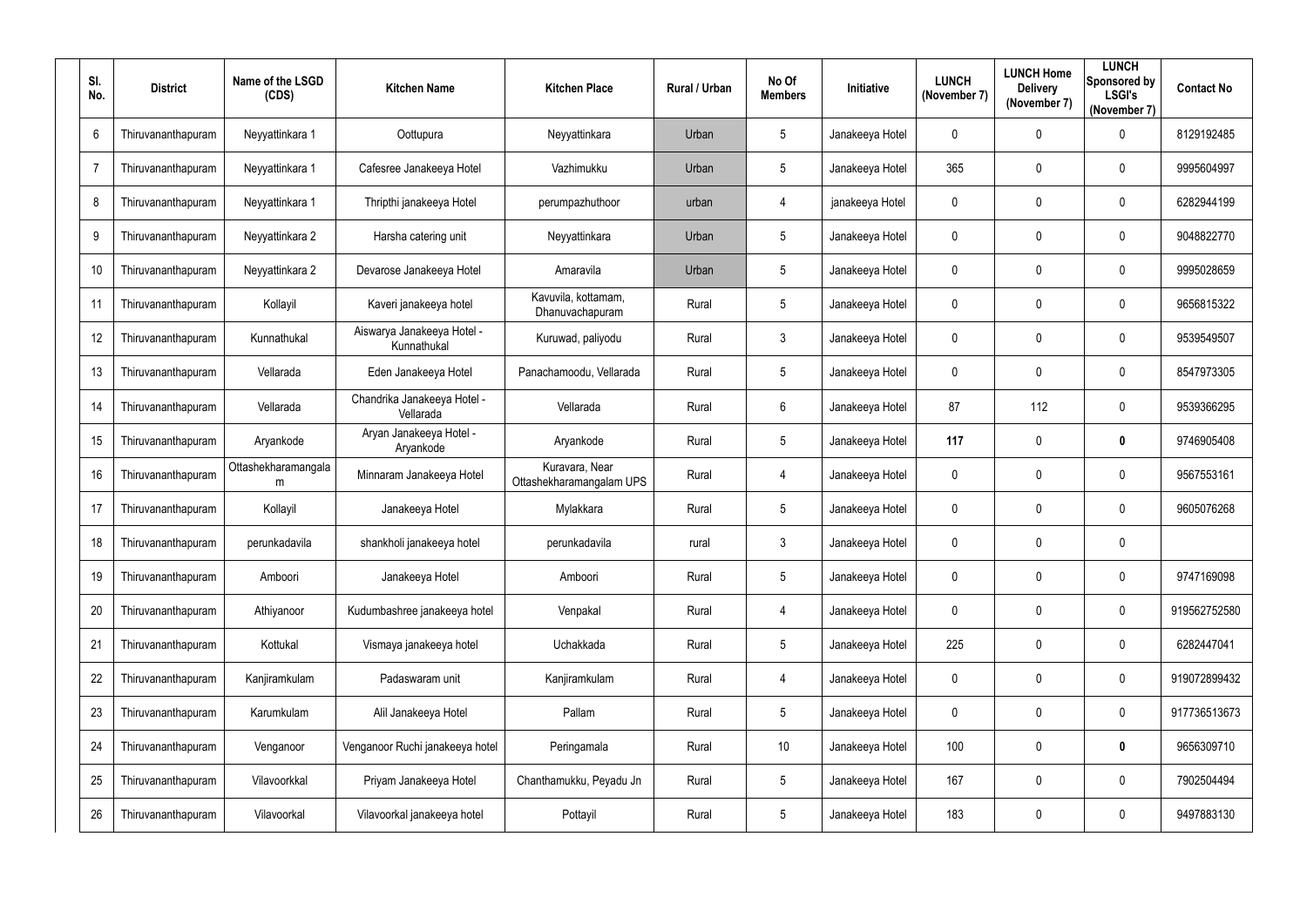| SI.<br>No. | <b>District</b>    | Name of the LSGD<br>(CDS)  | <b>Kitchen Name</b>                           | <b>Kitchen Place</b>                              | Rural / Urban | No Of<br><b>Members</b> | Initiative      | <b>LUNCH</b><br>(November 7) | <b>LUNCH Home</b><br><b>Delivery</b><br>(November 7) | <b>LUNCH</b><br>Sponsored by<br><b>LSGI's</b><br>(November 7) | <b>Contact No</b> |
|------------|--------------------|----------------------------|-----------------------------------------------|---------------------------------------------------|---------------|-------------------------|-----------------|------------------------------|------------------------------------------------------|---------------------------------------------------------------|-------------------|
| 27         | Thiruvananthapuram | Kalliyoor                  | Stree Shakthi Janakeeya Hotel                 | Kalliyoor                                         | Rural         | $5\phantom{.0}$         | Janakeeya Hotel | $\mathbf 0$                  | 0                                                    | $\overline{0}$                                                | 9074998782        |
| 28         | Thiruvananthapuram | Maranalloor                | Mayooram Janakeeya Hotel                      | Mannadikkonam                                     | Rural         | 4                       | Janakeeya Hotel | $\mathbf 0$                  | 0                                                    | $\mathbf 0$                                                   | 9847371025        |
| 29         | Thiruvananthapuram | Pallichal                  | Vandhanam Janakeeya hotel                     | Naruvamoodu                                       | Rural         | $\overline{4}$          | Janakeeya Hotel | $\mathbf 0$                  | $\mathbf 0$                                          | $\mathbf 0$                                                   | 9562636222        |
| 30         | Thiruvananthapuram | Vilappil                   | Sreebhadra janakeey a hotel                   | peyad                                             | Rural         | $5\phantom{.0}$         | Janakeeya Hotel | $\mathbf 0$                  | $\mathbf 0$                                          | $\mathbf 0$                                                   | 919496194745      |
| 31         | Thiruvananthapuram | Malayinkeezhu              | Thapasya janakeeya hotel                      | Aruvacode                                         | Rural         | $5\phantom{.0}$         | Janakeeya Hotel | $\mathbf 0$                  | 0                                                    | $\boldsymbol{0}$                                              | 9074329707        |
| 32         | Thiruvananthapuram | Andoorkonam                | Thiruvathira janakeeya hotel                  | Kaniyapuram                                       | Rural         | $\mathfrak{Z}$          | Janakeeya Hotel | $\boldsymbol{0}$             | $\mathbf 0$                                          | $\mathbf 0$                                                   | 8921698989        |
| 3,3        | Thiruvananthapuram | Kadinamkulam               | Sabarmathi janakeeya hotel                    | Chitattumukku                                     | Rural         | 4                       | Janakeeya Hotel | $\mathbf 0$                  | 0                                                    | $\mathbf 0$                                                   |                   |
| 34         | Thiruvananthapuram | Azhoor                     | Kudumbadsree janakeeya hotel                  | Azhoor                                            | Rural         | $\overline{4}$          | Janakeeya Hotel | $\mathbf 0$                  | $\mathbf 0$                                          | $\mathbf 0$                                                   | 8129060294        |
| 35         | Thiruvanathapuram  | Pothencode                 | Pothencode Kudumbashree<br>Janakeeya hotel    | Pothencode ayiroorppara<br>Farmers centre         | Rural         | $5\phantom{.0}$         | Janakeeya Hotel | $\mathbf 0$                  | $\mathbf 0$                                          | $\mathbf 0$                                                   | 9037832338        |
| 36         | Thiruvananthapuram | Mangalapuram               | Mangalapuram Kudumbashree<br>Janakeeya Hotel  | Managalapuram Junction,<br>Near Panchayath Office | Rural         | $5\overline{)}$         | Janakeeya Hotel | $\mathbf 0$                  | $\mathbf 0$                                          | $\overline{0}$                                                | 9995459534        |
| 37         | Thiruvananthapuram | Mangalapuram               | Swad Kudumbashree Janakeeya<br>hotel          | Murukkumpuzha                                     | Rural         | $\mathbf{3}$            | Janakeeya Hotel | $\mathbf 0$                  | $\mathbf 0$                                          | $\mathbf 0$                                                   | 8281624670        |
| 38         | Thiruvananthapuram | Mangalapuram               | Ruchisagaram Kudumbashree<br>Janakeeya Hotel  | Chembakamangalam                                  | Rural         | $5\phantom{.0}$         | Janakeeya Hotel | $\mathbf 0$                  | $\boldsymbol{0}$                                     | $\mathbf 0$                                                   | 8139079929        |
| 39         | Thiruvanathapuram  | <b>TVM Corporation CDS</b> | Krishnakripa Janakeeya hotel                  | Anayara                                           | Urban         | 5                       | Janakeeya Hotel | $\mathbf{0}$                 | 0                                                    | $\mathbf 0$                                                   | 9745823832        |
| 40         | Thiruvanathapuram  | <b>TVM Corporation CDS</b> | Vanitha Janakeeya Hotel                       | Manvila                                           | Urban         | 4                       | Janakeeya Hotel | $\mathbf 0$                  | 0                                                    | $\mathbf 0$                                                   | 8129412369        |
| 41         | Thiruvanathapuram  | <b>TVM Corporation CDS</b> | Bhagyalekshmi Kudumbashree<br>Janakeeya Hotel | EK Nayanar Trust, Medical<br>College              | Urban         | $6\overline{6}$         | Janakeeya Hotel | 223                          | $\pmb{0}$                                            | $\mathbf 0$                                                   |                   |
| 42         | Thiruvanathapuram  | <b>TVM Corporation CDS</b> | Tripthi Janakeeya Hotel                       | Pallithura                                        | Urban         | $\mathbf{3}$            | Janakeeya Hotel | $\pmb{0}$                    | $\boldsymbol{0}$                                     | $\boldsymbol{0}$                                              | 9387738568        |
| 43         | Thiruvanathapuram  | <b>TVM Corporation CDS</b> | soubhagya janakeeya Hotel                     | kazhakoottam                                      | Urban         | 3 <sup>5</sup>          | janakeeya Hotel | $\mathbf 0$                  | 0                                                    | $\mathbf 0$                                                   | 8921555192        |
| 44         | Thiruvanathapuram  | <b>TVM Corporation CDS</b> | Uthradam Janakeeya Hotel                      | Pattom                                            | Urban         | $\mathbf{3}$            | janakeeya Hotel | 500                          | $\boldsymbol{0}$                                     | $\mathbf 0$                                                   | 8281062575        |
| 45         | Thiruvananthapuram | <b>TVM Corporation CDS</b> | Janakeeya hotel                               | Mannarakonam                                      | Urban         | $\mathbf{3}$            | Janakeeya Hotel | 400                          | 0                                                    | $\mathbf 0$                                                   | 8281088923        |
| 46         | Thiruvananthapuram | <b>TVM Corporation CDS</b> | Kismath Janakeeya Hotel                       | Pottakuzhi                                        | Urban         | 3 <sup>5</sup>          | Janakeeya Hotel | $\mathbf 0$                  | 0                                                    | $\mathbf 0$                                                   | 8129179622        |
| 47         | Thiruvananthapuram | <b>TVM Corporation CDS</b> | Salt and Pepper                               | Poomalliyoorkkonam                                | Urban         | $\mathfrak{Z}$          | Janakeeya Hotel | $\boldsymbol{0}$             | 0                                                    | $\boldsymbol{0}$                                              | 8593986935        |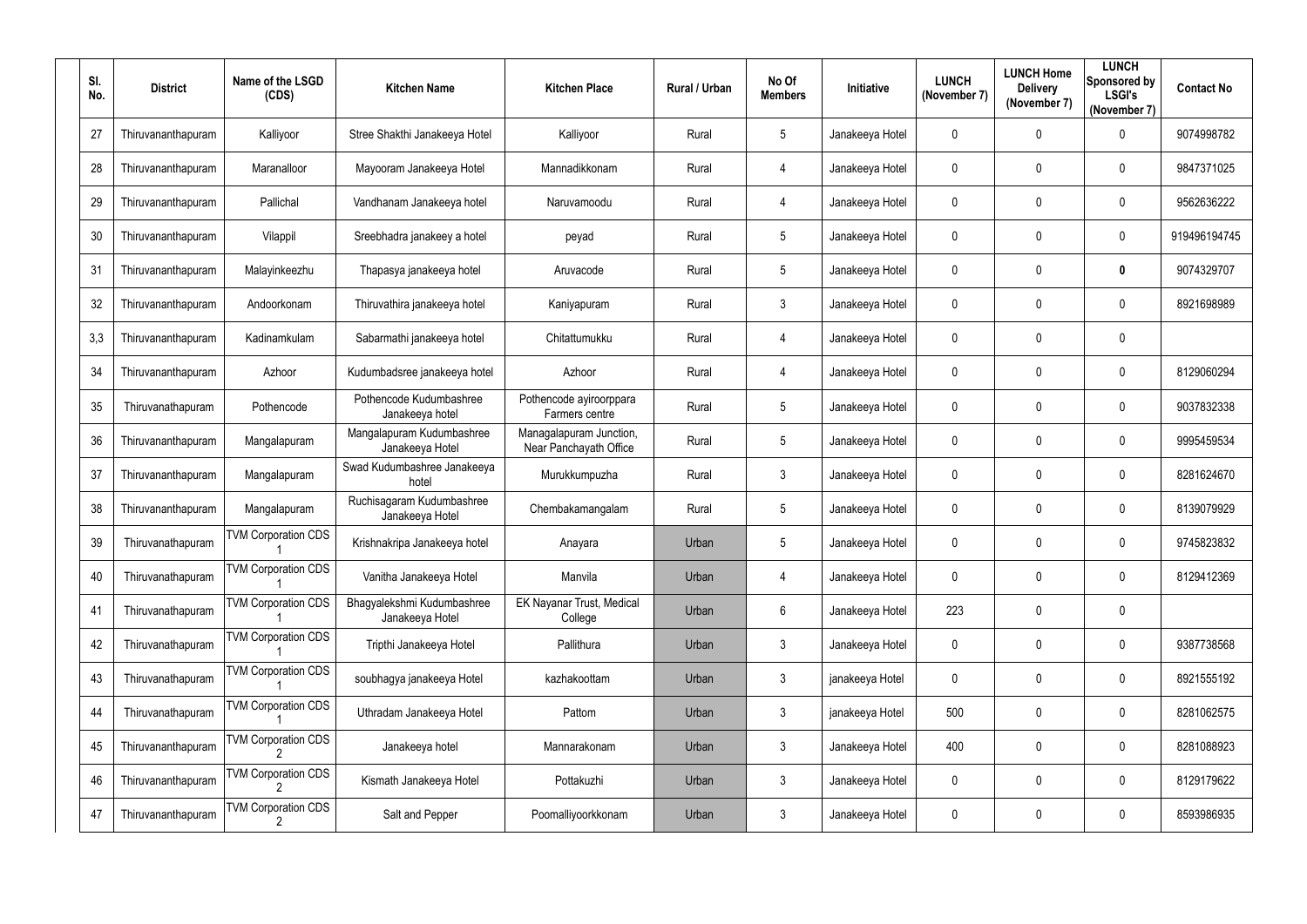|     | SI.<br>No. | <b>District</b>    | Name of the LSGD<br>(CDS)   | <b>Kitchen Name</b>                     | <b>Kitchen Place</b>                              | Rural / Urban | No Of<br><b>Members</b> | Initiative      | <b>LUNCH</b><br>(November 7) | <b>LUNCH Home</b><br><b>Delivery</b><br>(November 7) | <b>LUNCH</b><br>Sponsored by<br><b>LSGI's</b><br>(November 7) | <b>Contact No</b> |
|-----|------------|--------------------|-----------------------------|-----------------------------------------|---------------------------------------------------|---------------|-------------------------|-----------------|------------------------------|------------------------------------------------------|---------------------------------------------------------------|-------------------|
|     | 48         | Thiruvananthapuram | <b>TVM Corporation CDS</b>  | Sreebhadra Janakeeya Hotel              | Pettah                                            | Urban         | 4                       | Janakeeya Hotel | $\mathbf 0$                  | 0                                                    | $\mathbf 0$                                                   | 9847227647        |
|     | 49         | Thiruvananthapuram | <b>TVM Corporation CDS</b>  | kalavara Janakeeya Hotel                | vattiyoorkavu                                     | Urban         | $\mathfrak{Z}$          | Janakeeya Hotel | $\mathbf 0$                  | 0                                                    | $\overline{0}$                                                | 9847655426        |
|     | 50         | Thiruvananthapuram | <b>TVM Corporation CDS</b>  | punartham kudumbashree                  | kudappanakunnu                                    | Urban         | $\mathfrak{Z}$          | Janakeeya Hotel | $\mathbf 0$                  | 0                                                    | $\overline{0}$                                                | 9747115789        |
|     | 51         | Thiruvananthapuram | <b>TVM Corporation CDS</b>  | peroor JH                               | Palayam                                           | Urban         | $\mathfrak{Z}$          | Janakeeya Hotel | 0                            | 0                                                    | $\bf{0}$                                                      | 8086119633        |
|     | 52         | Thiruvananthapuram | Aryanadu                    | Aryanad Janakeeya Hotel                 | Aryanad                                           | Rural         | $6\phantom{.}$          | Janakeeya Hotel | $\mathbf 0$                  | 0                                                    | $\overline{0}$                                                | 9207447839        |
|     | 53         | Thiruvananthapuram | Kuttichal                   | Kutichal Janakeeya Hotel                | Kuttichal                                         | Rural         | 5                       | Janakeeya Hotel | $\mathbf 0$                  | 0                                                    | $\overline{0}$                                                | 9446331479        |
| 113 | 54         | Thiruvananthapuram | Poovachal                   | Poovachal Janakeeya Hotel               | Poovachal Panchayath                              | Rural         | 5                       | Janakeeya Hotel | $\mathbf 0$                  | 0                                                    | $\mathbf 0$                                                   | 9495225046        |
|     | 55         | Thiruvananthapuram | Vithura                     | Navodaya Janakeeya hotel                | Koppam, Vithura                                   | Rural         | $\overline{4}$          | Janakeeya Hotel | $\mathbf 0$                  | 0                                                    | $\overline{0}$                                                | 9946837014        |
|     | 56         | Thiruvananthapuram | Tholicode                   | Tholicode Janakeeya Hotel               | Pulimoodu, Near Bharath<br>Petrol Pump, Tholicode | Rural         | $\overline{4}$          | Janakeeya Hotel | $\mathbf 0$                  | 0                                                    | $\overline{0}$                                                | 9539995862        |
|     | 57         | Thiruvananthapuram | Vellanad                    | vellanad JH                             | kulacode vellanad                                 | Rural         | $\mathfrak{Z}$          | Janakeeya Hotel | $\mathbf 0$                  | 0                                                    | $\overline{0}$                                                | 9048295005        |
|     | 58         | Thiruvananthapuram | uzhamalackal                | mazhavil jh                             | Puthukulangara                                    | Rural         | 5                       | Janakeeya Hotel | $\mathbf 0$                  | 0                                                    | $\overline{0}$                                                | 96457 54988       |
|     | 59         | Thiruvananthapuram | <b>TVPM Corpn CDS 4</b>     | Maithri Janakeeya Hotel                 | Poozhyakkunnu, Nemom, TVM                         | Urban         | 5                       | Janakeeya Hotel | $\mathbf 0$                  | 0                                                    | $\overline{0}$                                                | 9846905594        |
|     | 60         | Thiruvananthapuram | <b>TVPM. Corpn. CDS III</b> | Janatha hotel                           | Over bridge                                       | Urban         | 9                       | Janakeeya Hotel | $\mathbf 0$                  | 0                                                    | $\mathbf 0$                                                   | 919746149160      |
|     | 61         | Thiruvananthapuram | TVPM. Corpn. CDS III        | Asraya Janakeeya Hotel                  | <b>DPI</b>                                        | Urban         | $\overline{4}$          | Janakeeya Hotel | 886                          | 0                                                    | $\overline{0}$                                                | 918113008306      |
|     | 62         | Thiruvananthapuram | TVPM. Corpn. CDS III        | Ruchikkoott                             | Mudavanmukal                                      | Urban         | 4                       | Janakeeya Hotel | $\mathbf 0$                  | 0                                                    | $\mathbf 0$                                                   | 917907579424      |
|     | 63         | Thiruvananthapuram | TVPM. Corpn. CDS IV         | Janakeeya hotel tvm corporation<br>cds4 | Vallakkadavu                                      | Urban         | $5\phantom{.0}$         | Janakeeya Hotel | $\mathbf 0$                  | $\pmb{0}$                                            | $\mathbf 0$                                                   | 8129795072        |
|     | 64         | Thiruvananthapuram | TVPM. Corpn. CDS IV         | Karuna Janakeeya Hotel                  | Avaduthura                                        | Urban         | $5\phantom{.0}$         | Janakeeya Hotel | 283                          | 0                                                    | $\overline{0}$                                                | 9567523799        |
|     | 65         | Thiruvananthapuram | Anadu                       | Nanma anad                              | Govt LPS Anad                                     | Rural         | $\overline{4}$          | Janakeeya Hotel | $\mathbf 0$                  | 0                                                    | $\overline{0}$                                                | 9645709754        |
|     | 66         | Thiruvananthapuram | Vembayam                    | Liya canteen                            | Perumboor near panchayath<br>office               | Rural         | $5\phantom{.0}$         | Janakeeya Hotel | $\mathbf 0$                  | $\pmb{0}$                                            | $\overline{0}$                                                | 9544337362        |
|     | 67         | Thiruvananthapuram | Vembayam                    | Four's Janakeeya Hotel                  | Naduveli Konchira                                 | Rural         | $\overline{4}$          | Janakeeya Hotel | $\mathbf 0$                  | 0                                                    | $\overline{0}$                                                | 9526253578        |
|     | 68         | Thiruvananthapuram | Nedumangad 1                | Subhiksham                              | Irinjayam                                         | Urban         | 4                       | Janakeeya Hotel | 195                          | 0                                                    | $\mathbf 0$                                                   | 9745606588        |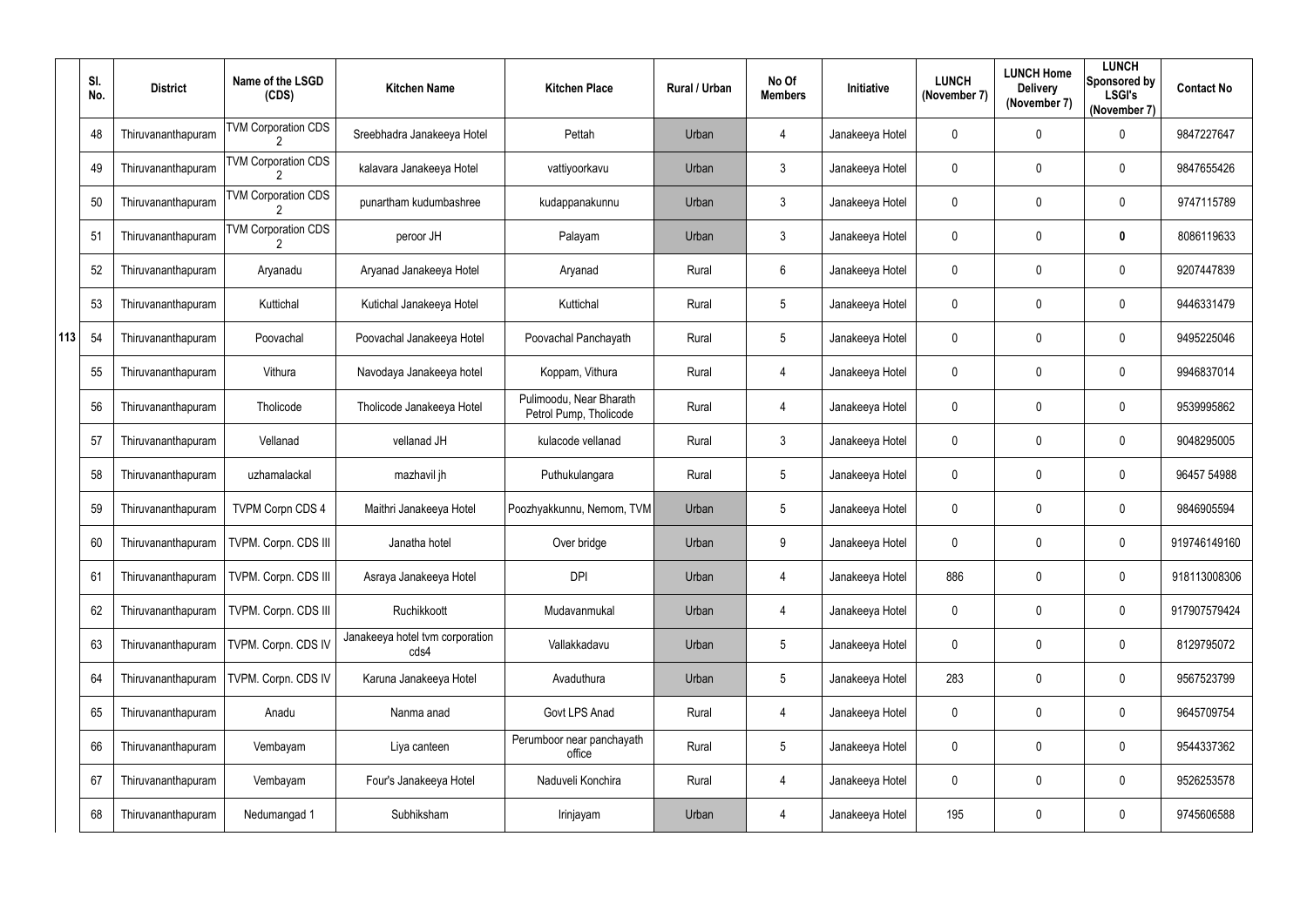| SI.<br>No. | <b>District</b>    | Name of the LSGD<br>(CDS) | <b>Kitchen Name</b>                    | <b>Kitchen Place</b>                      | Rural / Urban | No Of<br><b>Members</b> | Initiative      | <b>LUNCH</b><br>(November 7) | <b>LUNCH Home</b><br><b>Delivery</b><br>(November 7) | <b>LUNCH</b><br>Sponsored by<br><b>LSGI's</b><br>(November 7) | <b>Contact No</b> |
|------------|--------------------|---------------------------|----------------------------------------|-------------------------------------------|---------------|-------------------------|-----------------|------------------------------|------------------------------------------------------|---------------------------------------------------------------|-------------------|
| 69         | Thiruvananthapuram | Nedumangad 1              | Ootupura                               | Pazhakutty                                | Urban         | $6\overline{6}$         | Janakeeya Hotel | 365                          | $\mathbf 0$                                          | $\mathbf 0$                                                   | 7510910614        |
| 70         | Thiruvananthapuram | Nedumangad 2              | Niravu                                 | Near ksrtc bus stand                      | Urban         | 4                       | Janakeeya Hotel | $\mathbf 0$                  | $\mathbf 0$                                          | $\overline{0}$                                                | 9645958207        |
| 71         | Thiruvananthapuram | Nedumangad 2              | Ruchiyidam                             | <b>Near Municipality</b>                  | Urban         | $\mathbf 0$             | Janakeeya Hotel | $\mathbf 0$                  | $\mathbf 0$                                          | $\mathbf 0$                                                   | 9846371353        |
| 72         | Thiruvananthapuram | Karakulam                 | Karakulam Vanitha hotel                | Karakulam Junction                        | Rural         | $\overline{4}$          | Janakeeya Hotel | $\mathbf 0$                  | $\boldsymbol{0}$                                     | $\mathbf 0$                                                   | 9747176668        |
| 73         | Thiruvananthapuram | Panavoor                  | Kudumbashree vanitha hotel             | HI auditorium near panavoor<br>panchayath | Rural         | $6\overline{6}$         | Janakeeya Hotel | 189                          | $\boldsymbol{0}$                                     | $\overline{4}$                                                | 9526740817        |
| 74         | Thiruvananthapuram | Aruvikara                 | Nanma                                  | Aruvikara junction                        | Rural         | $\mathbf{3}$            | Janakeeya hotel | $\boldsymbol{0}$             | $\boldsymbol{0}$                                     | $\boldsymbol{0}$                                              | 8606524464        |
| 75         | Thiruvananthapuram | Pullampara                | Janakeeya Hotel                        | Kalumkinmukham                            | Rural         | $5\phantom{.0}$         | Janakeeya Hotel | $\mathbf 0$                  | $\boldsymbol{0}$                                     | $\mathbf 0$                                                   |                   |
| 76         | Thiruvananthapuram | Pangode                   | Bhagyalekshmi janakeeya hotel          | Pangodu Panchayath Hall                   | Rural         | $5\phantom{.0}$         | Janakeeya Hotel | 106                          | $\boldsymbol{0}$                                     | $\mathbf 0$                                                   |                   |
| 77         | Thiruvananthapuram | Manickal                  | Janakeeya hotel                        | Pirappancode                              | Rural         | $6\overline{6}$         | Janakeeya Hotel | $\mathbf 0$                  | $\mathbf 0$                                          | $\mathbf 0$                                                   | 9745874522        |
| 78         | Thiruvananthapuram | Vamanapuram               | Pournami Kalamachal                    | Kalamachal                                | Rural         | $5\phantom{.0}$         | Janakeeya Hotel | $\mathbf 0$                  | $\boldsymbol{0}$                                     | $\mathbf 0$                                                   | 9846825964        |
| 79         | Thiruvananthapuram | kallara                   | Amma janakeeya hotel                   | kallara                                   | rural         | $\overline{4}$          | Janakeeya Hotel | $\mathbf 0$                  | $\boldsymbol{0}$                                     | $\mathbf 0$                                                   | 8111891405        |
| 80         | Thiruvananthapuram | nellanad                  | Nellanad janakeeya hotel               | keezhayikkonam                            | rural         | 6                       | Janakeeya Hotel | $\mathbf 0$                  | $\boldsymbol{0}$                                     | $\mathbf 0$                                                   | 9946994811        |
| 81         | Thiruvananthapuram | Pazhayakunnummel          | Chaitanya janakeeya hotel              | Pazhayakunnumel                           | Rural         | $5\overline{)}$         | Janakeeya Hotel | $\mathbf{0}$                 | $\mathbf 0$                                          | $\overline{0}$                                                | 9496997201        |
| 82         | Thiruvananthapuram | Karavaram                 | Takkolam, Karavaram janakeeya<br>hotel | Pullurmukk, kallambalam                   | Rural         | $5\phantom{.0}$         | Janakeeya Hotel | $\boldsymbol{0}$             | $\boldsymbol{0}$                                     | $\mathbf 0$                                                   | 9539723288        |
| 83         | Thiruvananthapuram | Kilimanoor                | Tanima vanitha canteen                 | Kilimanoor                                | Rural         | $\overline{4}$          | Janakeeya Hotel | 92                           | $\boldsymbol{0}$                                     | $\mathbf 0$                                                   | 9846657166        |
| 84         | Thiruvananthapuram | Pulimath                  | Iswarya catering unit                  | Pulimath, Karet                           | Rural         | $\overline{4}$          | Janakeeya Hotel | $\pmb{0}$                    | $\mathbf 0$                                          | $\mathbf 0$                                                   | 9645514593        |
| 85         | Thiruvananthapuram | Navaikkulam               | Kudumbashree janakeeya hotel           | Kadambaattukonam                          | Rural         | $5\phantom{.0}$         | Janakeeya Hotel | $\boldsymbol{0}$             | $\overline{0}$                                       | $\boldsymbol{0}$                                              | 9400619476        |
| 86         | Thiruvananthapuram | Nagaroor                  | Janakeeya Hotel                        | Altharamoodu                              | Rural         | $5\overline{)}$         | Janakeeya Hotel | $\pmb{0}$                    | $\boldsymbol{0}$                                     | $\boldsymbol{0}$                                              | 7034964806        |
| 87         | Thiruvananthapuram | Pallikal                  | pallikkal janakeeya hotel              | pakalkkuri                                | rural         | $\overline{4}$          | Janakeeya Hotel | $\pmb{0}$                    | $\pmb{0}$                                            | $\mathbf 0$                                                   | 9447886364        |
| 88         | Thiruvananthapuram | Madavoor                  | Madavoor janakeeya hotel               | madavoor                                  | rural         | $5\phantom{.0}$         | Janakeeya Hotel | $\boldsymbol{0}$             | $\boldsymbol{0}$                                     | $\mathbf 0$                                                   | 9526206002        |
| 89         | Thiruvananthapuram | Chirayinkeezh             | Sevenstar Janakeeya Hotel              | Sarkkara                                  | Rural         | $5\overline{)}$         | Janakeeya Hotel | $\boldsymbol{0}$             | $\pmb{0}$                                            | $\boldsymbol{0}$                                              | 8921556636        |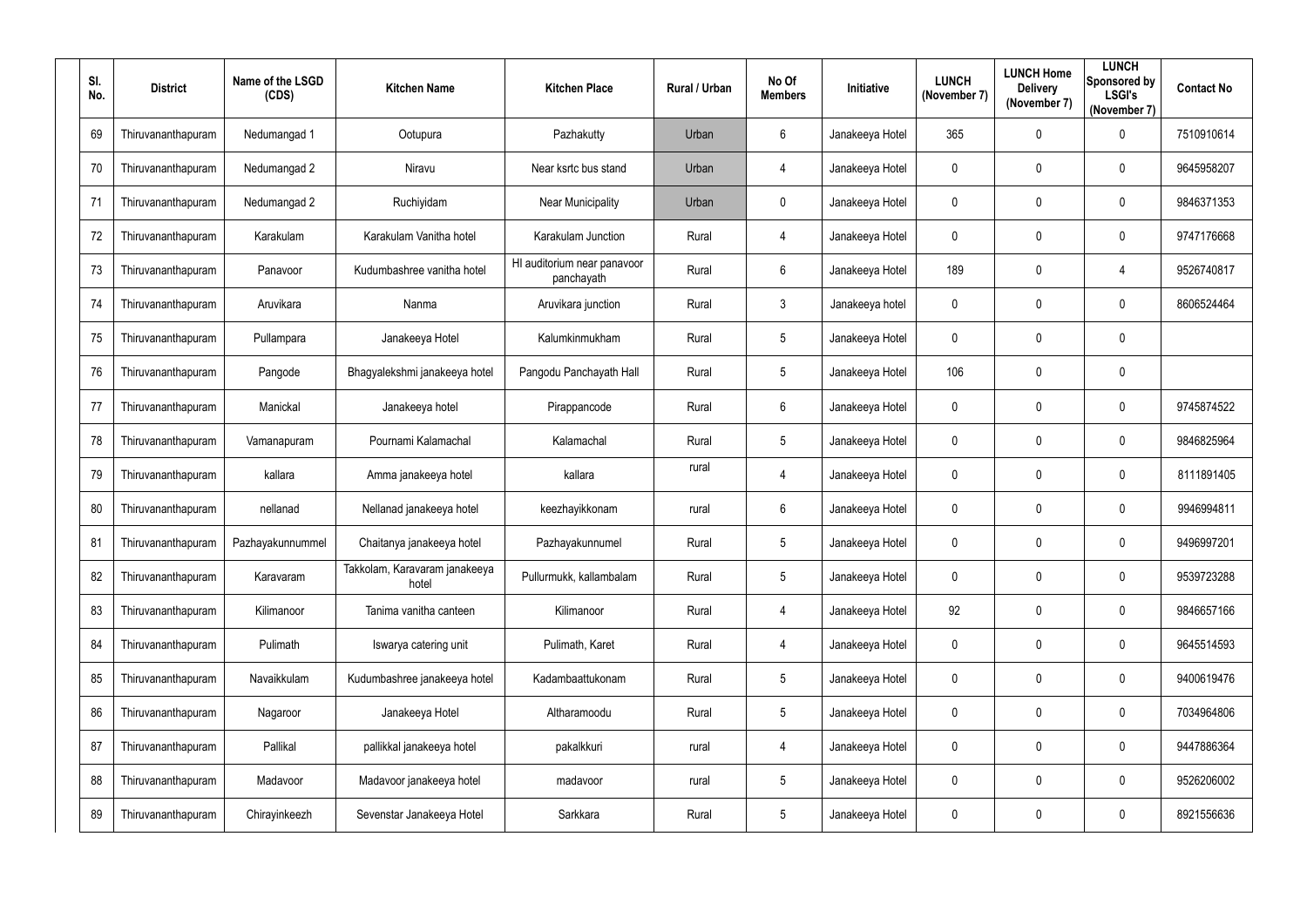|            | SI.<br>No.     | <b>District</b>    | Name of the LSGD<br>(CDS) | <b>Kitchen Name</b>                   | <b>Kitchen Place</b>     | Rural / Urban | No Of<br><b>Members</b> | Initiative      | <b>LUNCH</b><br>(November 7) | <b>LUNCH Home</b><br><b>Delivery</b><br>(November 7) | <b>LUNCH</b><br>Sponsored by<br><b>LSGI's</b><br>(November 7) | <b>Contact No</b> |
|------------|----------------|--------------------|---------------------------|---------------------------------------|--------------------------|---------------|-------------------------|-----------------|------------------------------|------------------------------------------------------|---------------------------------------------------------------|-------------------|
|            | 90             | Thiruvananthapuram | Kadaykkavoor              | Karmalamatha Janakeeya Hotel          | Kadakkavoor              | Rural         | $5\overline{)}$         | Janakeeya Hotel | 60                           | 0                                                    | $\overline{0}$                                                | 9645405591        |
|            | 91             | Thiruvananthapuram | Mudakkal                  | Sarovaram Janakeeya Hotel             | Valakkadu                | Rural         | 3                       | Janakeeya Hotel | $\boldsymbol{0}$             |                                                      |                                                               | 8086240900        |
|            | 92             | Thiruvananthapuram | Vakkom                    | Jananai Janakeeya Hotel               | SN Junction, Jeeva Dhara | Rural         | $5\overline{)}$         | Janakeeya Hotel | 319                          | $\mathbf 0$                                          | $\overline{0}$                                                | 8137014724        |
|            | 93             | Thiruvananthapuram | Vakkom                    | Diya Janakeeya Hotel                  | Panayile Kadavu          | Rural         | $5\overline{)}$         | Janakeeya Hotel | $\boldsymbol{0}$             | 0                                                    | $\overline{0}$                                                | 8590439391        |
|            | 94             | Thiruvananthapuram | Kizhuvilam                | Kudumbashree vanitha canteen          | Kizhuvillam              | Rural         | 4                       | Janakeeya Hotel | $\mathbf 0$                  | 0                                                    | $\overline{0}$                                                | 9747361312        |
|            | 95             | Thiruvananthapuram | Anchuthengu               | Swad Janakeeya Hotel                  | Anchuthengu              | Rural         | $5\overline{)}$         | Janakeeya Hotel | $\overline{0}$               | $\mathbf 0$                                          | $\boldsymbol{0}$                                              |                   |
|            | 96             | Thiruvananthapuram | Attingal                  | Bhagyashree janakeeya hotel           | Attingal                 | Urban         | $5\overline{)}$         | Janakeeya Hotel | $\mathbf 0$                  | 0                                                    | $\overline{0}$                                                | 9539968503        |
|            | 97             | Thiruvananthapuram | Cherunniyoor              | Lekshmi janakeeya hotel               | Dhalavapuram             | Rural         | $\mathbf{3}$            | Janakeeya Hotel | 66                           | 0                                                    | $\overline{2}$                                                | 9995391999        |
|            | 98             | Thiruvananthapuram | Chemmaruthi               | Dreams janakeeya hotel                | Mavinmoodu, muthana      | Rural         | $5\phantom{.0}$         | Janakeeya Hotel | 242                          | $\mathbf{0}$                                         | $\overline{0}$                                                | 8129240185        |
|            | 99             | Thiruvananthapuram | Chemmaruthi               | Natturuchi janakeeya hotel            | Panayara&sivapuram       | Rural         | $5\overline{)}$         | Janakeeya Hotel | 123                          | 0                                                    | $\overline{0}$                                                | 8129240185        |
|            | 100            | Thiruvananthapuram | Chemmaruthi               | Bhanusree                             | Chavadimukku             | Rural         | 4                       | Janakeeya Hotel | 83                           | 0                                                    | $\overline{0}$                                                | 8129240185        |
|            | 101            | Thiruvananthapuram | Manamboor                 | Manamboor janakeeya hotel             | Kavalayoor               | Rural         | 4                       | Janakeeya Hotel | 76                           | 9                                                    | 2\$                                                           | 9074388684        |
|            | 102            | Thiruvananthapuram | Edava                     | Sreenandha janakeeyahotel             | Kaappil                  | Rural         | 5                       | Janakeeya Hotel | 28                           | 0                                                    | 0                                                             | 9895337334        |
|            | 103            | Thiruvananthapuram | Elakamon                  | Sreenarayana janakeeya hotel          | Elakamon                 | Rural         | $\overline{7}$          | Janakeeya Hotel | $\mathbf 0$                  | 0                                                    | $\mathbf 0$                                                   | 8086637798        |
|            | 104            | Thiruvananthapuram | Elakamon                  | kudumbashree janakeeya hotel          | Elakamon                 | Rural         | $5\phantom{.0}$         | janakeeya hotel | 55                           | 0                                                    | $\mathbf 0$                                                   | 8590725126        |
|            | 105            | Thiruvananthapuram | Vettoor                   | Kashi janakeeya hotel                 | Vettoor                  | Rural         | 4                       | Janakeeya Hotel | 35                           | $\mathbf 0$                                          | $\mathbf 0$                                                   | 9061547396        |
|            | 106            | Thiruvananthapuram | Ottoor                    | Kudumbashree Janakeeya hotel          | ottoor                   | rural         | $\mathbf{3}$            | Janakeeya Hotel | $35\,$                       | 0                                                    | $\mathbf 0$                                                   | 8590570561        |
|            | 107            | Thiruvanathapuram  | Varkala                   | Janakeeya hotel                       | Varkala municipality     | Urban         | $5\phantom{.0}$         | Janakeeya Hotel | $\pmb{0}$                    | $\mathbf 0$                                          | $\mathbf 0$                                                   | 8943261611        |
| <b>107</b> |                |                    |                           |                                       |                          |               | 485                     |                 | 6434                         | 121                                                  | 8                                                             |                   |
|            | -1             | Thrissur           | Kadangodu                 | Janakeeya Hotel Kadangod              | Kadangod                 | Rural         | 4                       | Janakeeya Hotel | $\overline{0}$               | 0                                                    | $\mathbf 0$                                                   |                   |
|            | $\overline{2}$ | Thrissur           | Chalakudy                 | Thripthy Janakeeya Hotel<br>Chalakudy | North Busstand Chalakudy | Urban         | $\overline{4}$          | Janakeeya Hotel | $\boldsymbol{0}$             | 0                                                    | $\boldsymbol{0}$                                              | 9544048190        |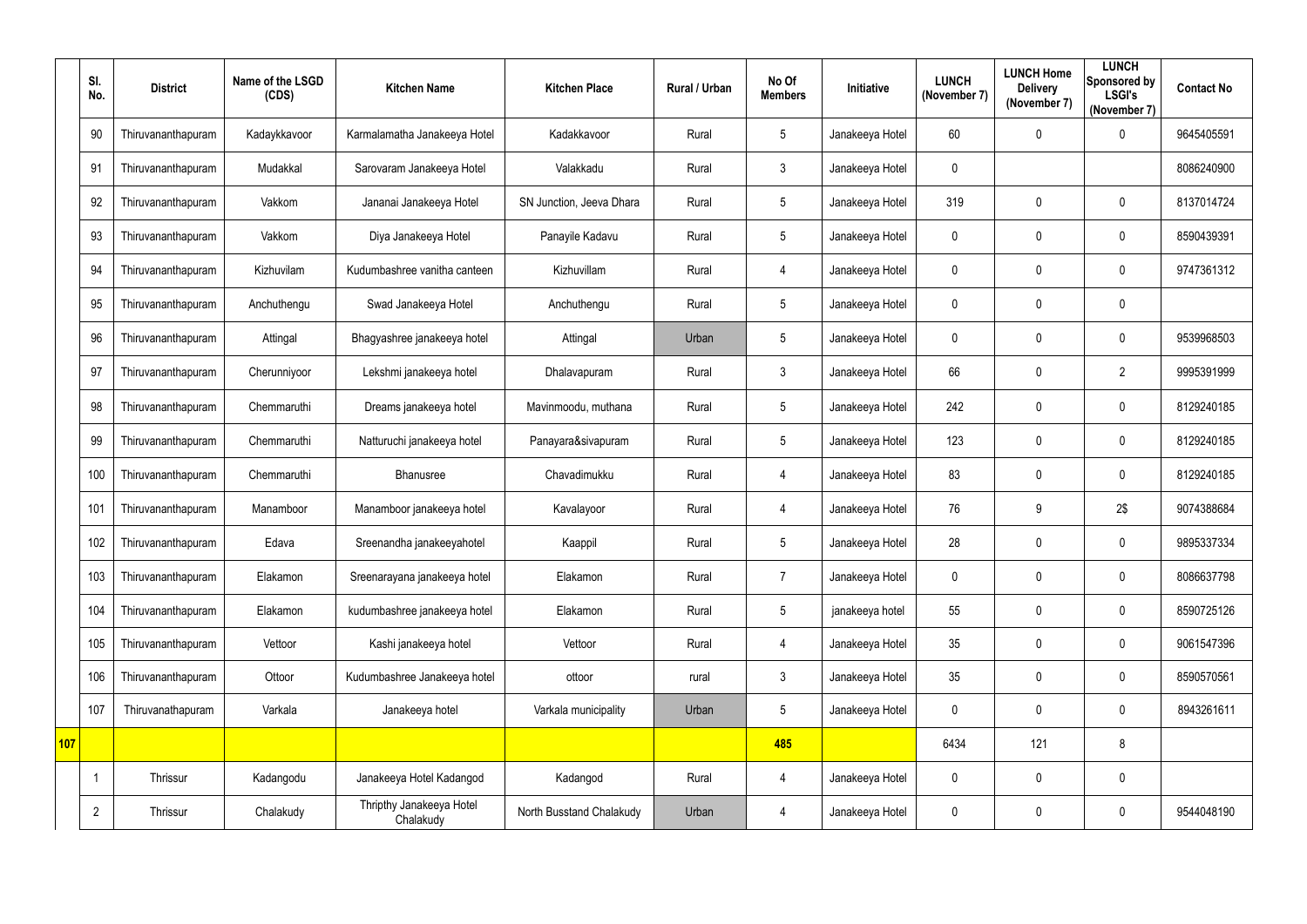| SI.<br>No.   | <b>District</b> | Name of the LSGD<br>(CDS) | <b>Kitchen Name</b>                             | <b>Kitchen Place</b>                             | Rural / Urban | No Of<br><b>Members</b> | Initiative      | <b>LUNCH</b><br>(November 7) | <b>LUNCH Home</b><br><b>Delivery</b><br>(November 7) | <b>LUNCH</b><br>Sponsored by<br><b>LSGI's</b><br>(November 7) | <b>Contact No</b> |
|--------------|-----------------|---------------------------|-------------------------------------------------|--------------------------------------------------|---------------|-------------------------|-----------------|------------------------------|------------------------------------------------------|---------------------------------------------------------------|-------------------|
| $\mathbf{3}$ | Thrissur        | Pananchery                | Pananchery Janakeeya Hotel                      | Pattikkad                                        | Rural         | 5                       | Janakeeya Hotel | $\mathbf 0$                  | $\mathbf 0$                                          | $\mathbf 0$                                                   | 9746354118        |
| 4            | Thrissur        | Kadavallur                | Janakeeya Hotel Kadavalloor                     | Panjayath Compound                               | Rural         | 4                       | Janakeeya Hotel | $\mathbf 0$                  | 0                                                    | $\mathbf 0$                                                   |                   |
| 5            | Thrissur        | Kattoor                   | Janakeeya Hotel Kattoor                         | Kudumbashree Vipanana<br>Kendram, Katoor Bazzar, | Rural         | 5                       | Janakeeya Hotel | $\overline{0}$               | 0                                                    | $\mathbf 0$                                                   | 8606248967        |
| 6            | Thrissur        | Elavally                  | Janakeeya Hotel Elavally                        | Elavally Panchayath<br>Compound                  | Rural         | 4                       | Janakeeya Hotel | $\mathbf 0$                  | 0                                                    | $\mathbf 0$                                                   | 9744738247        |
|              | Thrissur        | Paralam                   | Paralam Janakeeya Hotel                         | Nanma Kudumbashree<br>canteen                    | Rural         | $\mathfrak{Z}$          | Janakeeya Hotel | $\mathbf 0$                  | 0                                                    | $\mathbf 0$                                                   | 9744441594        |
| 8            | Thrissur        | Kadukutty                 | Uppum Mulakum Janakeeya Hotel<br>Kadukutty      | Kottamuri Junction                               | Rural         | 5                       | Janakeeya Hotel | $\overline{0}$               | 62                                                   | $\overline{0}$                                                | 9846634710        |
| 9            | Thrissur        | Thrissur 2                | Kuttanellur Janakeeya Hotel                     | Kuttanellur                                      | Urban         | 5                       | Janakeeya Hotel | $\mathbf 0$                  | $\boldsymbol{0}$                                     | $\mathbf 0$                                                   | 8330800498        |
| 10           | Thrissur        | Pazhayannur               | Janakeeya Hotel, Pazhayanoor                    | Pazhayannur Panchayath                           | Rural         | 4                       | Janakeeya Hotel | $\mathbf 0$                  | $\boldsymbol{0}$                                     | $\overline{0}$                                                | 9400257329        |
| 11           | Thrissur        | Aloor                     | Aloor Janakeeya Hotel                           | Aloor                                            | Rural         | 5                       | Janakeeya Hotel | $\mathbf 0$                  | 0                                                    | $\mathbf 0$                                                   | 9946922936        |
| 12           | Thrissur        | Muriyad                   | Jankeeya Hotel, Muriyad                         | Karuna Canteen, Muriyad                          | Rural         | 5                       | Janakeeya Hotel | $\mathbf 0$                  | $\boldsymbol{0}$                                     | $\mathbf 0$                                                   | 9961920358        |
| 13           | Thrissur        | Valapad                   | Janakeeya Hotel Valapad                         | Valapad Chanthapadi                              | Rural         | $6\phantom{.}$          | Janakeeya Hotel | 84                           | 0                                                    | $\boldsymbol{0}$                                              |                   |
| 14           | Thrissur        | Kaipamangalam             | Kaipamngalam Janakeeya Hotel                    | Kaipamangalam Panchayath                         | Rural         | $3\overline{3}$         | Janakeeya Hotel | 94                           | 0                                                    | $\overline{2}$                                                |                   |
| 15           | Thrissur        | Annamanada                | Snehitha Catering                               | Annamanada                                       | Rural         | 5                       | Janakeeya Hotel | $\mathbf 0$                  | 0                                                    | $\mathbf 0$                                                   | 9747712615        |
| 16           | Thrissur        | Vellangallur              | Janakeeya Hotel Vellangallur                    | Panchayath Community Hall                        | Rural         | $6\phantom{.0}$         | Janakeeya Hotel | $\overline{0}$               | 0                                                    | $\overline{0}$                                                | 9947462258        |
| 17           | Thrissur        | Pavaratty                 | Janakeeya Hotel Pavaratty                       | Akashaya Vanitha Canteen                         | Rural         | $\mathfrak{Z}$          | Janakeeya Hotel | $\mathbf 0$                  | 0                                                    | $\mathbf 0$                                                   |                   |
| 18           | Thrissur        | Edathiruthy               | Janakeeya Hotel Edathuruthi<br>(Nalinam Stores) | Opposite of GLPS,<br>Chenthrappinni Centre       | Rural         | $\overline{4}$          | Janakeeya Hotel | $\mathbf 0$                  | $\pmb{0}$                                            | $\mathbf 0$                                                   |                   |
| 19           | Thrissur        | Adatt                     | Janakeeya Hotel Adat                            | Muthuvara                                        | Rural         | $\overline{7}$          | Janakeeya Hotel | $\mathbf 0$                  | $\pmb{0}$                                            | $\overline{0}$                                                | 6235203703        |
| 20           | Thrissur        | Irinjalakuda 1            | Janakeeya Hotel Irinjalakuda Cds1               | Irinjalakuda Muncipality                         | Urban         | $\overline{4}$          | Janakeeya Hotel | 49                           | $\pmb{0}$                                            | $\overline{0}$                                                | 9526912506        |
| 21           | Thrissur        | Parapookkara              | Janakeeya Hotel, Parapookkara                   | Panchayath Canteen                               | Rural         | 5                       | Janakeeya Hotel | $\overline{0}$               | $\pmb{0}$                                            | $\overline{0}$                                                | 9605428611        |
| 22           | Thrissur        | Puthanchira               | Annapoorna Janakeeya Hotel<br>Puthenchira       | Panchayath Community Hall                        | Rural         | 5                       | Janakeeya Hotel | $\mathbf 0$                  | 0                                                    | $\overline{0}$                                                | 9383421350        |
| 23           | Thrissur        | SreeNarayanapuram         | Sree Narayana Puram Janakeeya<br>Hotel          | Sreenarayanapuram<br>Panchayath                  | Rural         | 5                       | Janakeeya Hotel | $\pmb{0}$                    | 0                                                    | 0\$                                                           |                   |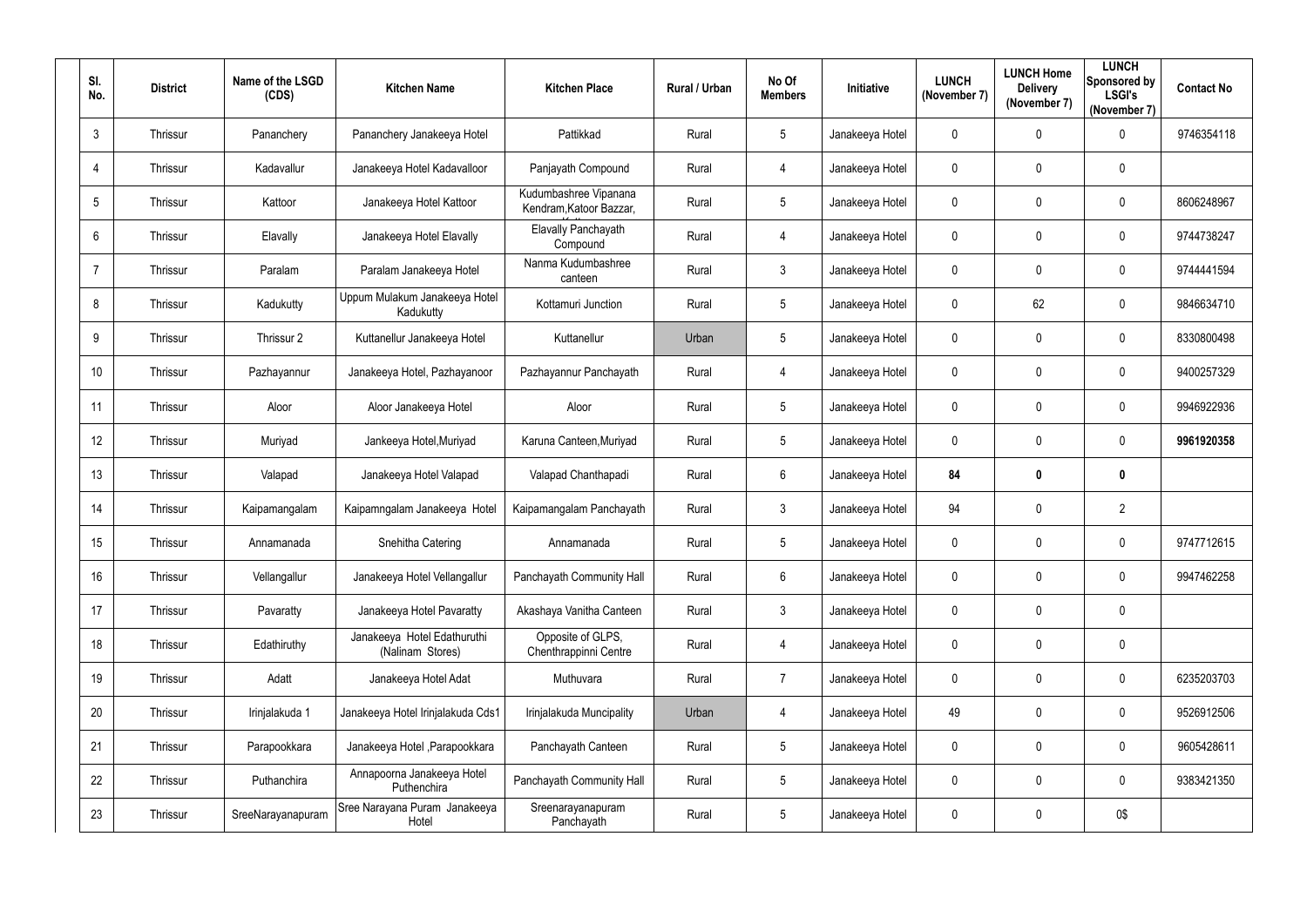| SI.<br>No. | <b>District</b> | Name of the LSGD<br>(CDS) | <b>Kitchen Name</b>                        | <b>Kitchen Place</b>                         | Rural / Urban | No Of<br><b>Members</b> | Initiative      | <b>LUNCH</b><br>(November 7) | <b>LUNCH Home</b><br><b>Delivery</b><br>(November 7) | <b>LUNCH</b><br>Sponsored by<br><b>LSGI's</b><br>(November 7) | <b>Contact No</b> |
|------------|-----------------|---------------------------|--------------------------------------------|----------------------------------------------|---------------|-------------------------|-----------------|------------------------------|------------------------------------------------------|---------------------------------------------------------------|-------------------|
| 24         | Thrissur        | Nadathara                 | Nadathara Janakeeya Hotel                  | Moorkanikkara                                | Rural         | $5\overline{)}$         | Janakeeya Hotel | $\mathbf 0$                  | $\mathbf 0$                                          | $\mathbf 0$                                                   | 9744611176        |
| 25         | Thrissur        | Vallachira                | Vallachira Janakeeya Hotel                 | Vallachira Gramapanchayath                   | Rural         | $\overline{4}$          | Janakeeya Hotel | $\mathbf 0$                  | $\mathbf 0$                                          | $\overline{0}$                                                | 9744804256        |
| 26         | Thrissur        | Poyya                     | Janakeeya Hotel, Poyya                     | Poyya Junction                               | Rural         | $5\phantom{.0}$         | Janakeeya Hotel | $\mathbf 0$                  | $\mathbf 0$                                          | $\overline{0}$                                                | 7902318250        |
| 27         | Thrissur        | Wadakanchery 1            | Vrindavan Janakeeya Hotel                  | Ottupara                                     | Urban         | $5\overline{)}$         | Janakeeya Hotel | 100                          | $\mathbf 0$                                          | $\mathbf 0$                                                   |                   |
| 28         | Thrissur        | Varandarappilly           | Janakeeya Hotel                            | Varandarappilly Panchayath                   | Rural         | $5\overline{)}$         | Janakeeya Hotel | $\mathbf 0$                  | 51                                                   | $\overline{0}$                                                | 9048283463        |
| 29         | Thrissur        | Nenmanikkara              | Vanitha Janakeeya Hotel                    | Paliyekkara, Nenmanikkara<br>Gramapanchayath | Rural         | $5\phantom{.0}$         | Janakeeya Hotel | $\mathbf 0$                  | $\overline{0}$                                       | $\boldsymbol{0}$                                              | 9747494386        |
| 30         | Thrissur        | Kodakara                  | Nanma Janakeeya Hotel                      | Kodakara Bus Stand                           | Rural         | $5\phantom{.0}$         | Janakeeya Hotel | $\mathbf 0$                  | 0                                                    | $\overline{0}$                                                | 9946283762        |
| 31         | Thrissur        | Thekkumkkara              | Janakeeya Hotel Thekkumkara                | Vanitha Canteen, Thekkumkara                 | Rural         | $\overline{4}$          | Janakeeya Hotel | $\mathbf 0$                  | $\mathbf 0$                                          | $\mathbf 0$                                                   |                   |
| 32         | Thrissur        | Alagappa Ngar             | Janakeeya Hotel                            | Amballur                                     | Rural         | $5\overline{)}$         | Janakeeya Hotel | $\boldsymbol{0}$             | $\mathbf 0$                                          | $\overline{0}$                                                | 8606553521        |
| 33         | Thrissur        | Kolazhy                   | Janakeeya Hotel Kolazhy                    | <b>ZMLP School</b>                           | Rural         | $\overline{4}$          | Janakeeya Hotel | $\mathbf 0$                  | 185                                                  | $\mathbf 0$                                                   | 9645535725        |
| 34         | Thrissur        | Manalur                   | Janakeeya Hotel Manalur                    | Govt High School, Manaloor                   | Rural         | $6\phantom{.}6$         | Janakeeya Hotel | $\boldsymbol{0}$             | $\mathbf 0$                                          | $\overline{0}$                                                | 9446619441        |
| 35         | Thrissur        | Arimpur                   | Janakeeya Hotel Arimbur                    | Kudumbashree Vanitha<br>Canteen, Arimbur     | Rural         | $5\overline{)}$         | Janakeeya Hotel | $\mathbf 0$                  | $\mathbf 0$                                          | $\overline{0}$                                                | 9946789338        |
| 36         | Thrissur        | Thanniyam                 | Thannyam Janakeeya Hotel                   | Peringottukara                               | Rural         | 4                       | Janakeeya Hotel | $\mathbf 0$                  | $\mathbf 0$                                          | $\overline{0}$                                                | 9048570194        |
| 37         | Thrissur        | Madakkathara              | Madakkathara Annapoorna<br>Janakeeya Hotel | Madakkathara                                 | Rural         | $6\overline{6}$         | Janakeeya Hotel | $\pmb{0}$                    | $\mathbf 0$                                          | $\mathbf 0$                                                   | 9388431507        |
| 38         | Thrissur        | Athirappilly              | Panchayath Kudumbashree<br>Canteen         | Athirappilly                                 | Rural         | $\mathbf{3}$            | Janakeeya Hotel | $\pmb{0}$                    | $\mathbf 0$                                          | $\mathbf 0$                                                   | 9496151187        |
| 39         | Thrissur        | Kodassery                 | Five Star Janakeeya Hotel                  | Kodassery                                    | Rural         | $\overline{4}$          | Janakeeya Hotel | $\mathbf 0$                  | $\mathbf 0$                                          | $\mathbf 0$                                                   | 9846464927        |
| 40         | Thrissur        | Mattathur                 | Karunya<br>kudumbShree                     | Vellikkulangara                              | Rural         | $\overline{4}$          | Janakeeya Hotel | 78                           | 35                                                   | $\mathbf 0$                                                   | 8086449102        |
| 41         | Thrissur        | Koratty                   | Ruchi Janakeeya Hotel                      | Koratty                                      | Rural         | $\overline{4}$          | Janakeeya Hotel | $\mathbf 0$                  | $\mathbf 0$                                          | 0.00\$                                                        | 9496527583        |
| 42         | Thrissur        | Thrikkoor                 | Susthira Janakeeya Hotel                   | Alengaad                                     | Rural         | $3\overline{3}$         | Janakeeya Hotel | $\pmb{0}$                    | $\mathbf 0$                                          | $\mathbf 0$                                                   | 8111847055        |
| 43         | Thrissur        | Venkitangu                | Ottupura<br>Janakeeya Hotel Vengidangu     | Vengidangu Panchayath                        | Rural         | $\mathbf{3}$            | Janakeeya Hotel | $\boldsymbol{0}$             | $\mathbf 0$                                          | $\pmb{0}$                                                     | 8156981840        |
| 44         | Thrissur        | Padiyoor                  | Padiyoor<br>Janakeya Hotel                 | HDC School, Kakkathuruthy                    | Rural         | $\mathfrak{Z}$          | Janakeeya Hotel | $\boldsymbol{0}$             | $\mathbf 0$                                          | $\bm{0}$                                                      | 9048817359        |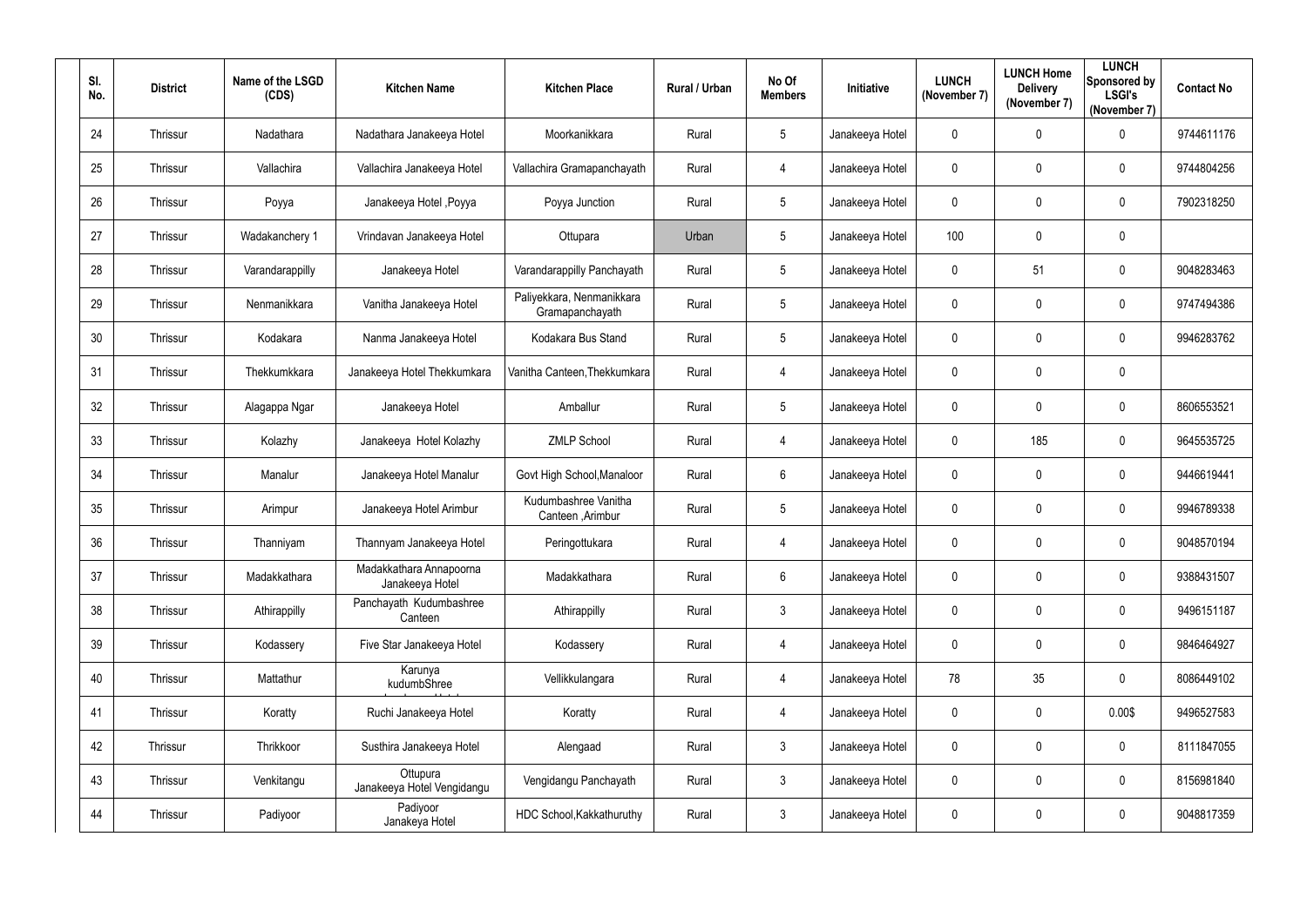|    | SI.<br>No. | <b>District</b> | Name of the LSGD<br>(CDS) | <b>Kitchen Name</b>                   | <b>Kitchen Place</b>               | Rural / Urban | No Of<br><b>Members</b> | Initiative      | <b>LUNCH</b><br>(November 7) | <b>LUNCH Home</b><br><b>Delivery</b><br>(November 7) | <b>LUNCH</b><br>Sponsored by<br><b>LSGI's</b><br>(November 7) | <b>Contact No</b> |
|----|------------|-----------------|---------------------------|---------------------------------------|------------------------------------|---------------|-------------------------|-----------------|------------------------------|------------------------------------------------------|---------------------------------------------------------------|-------------------|
|    | 45         | Thrissur        | Pariyaram                 | Samridhi Janakeeya Hotel              | Pariyaram                          | Rural         | 5                       | Janakeeya Hotel | 37                           | 31                                                   | $\mathbf 0$                                                   | 7025950795        |
|    | 46         | Thrissur        | Wadakanchery cds2         | Janakeeya Hotel, Wadakanchery<br>cds2 | Minaloor                           | Urban         | $\mathfrak{Z}$          | Janakeeya Hotel | $\mathbf 0$                  | 0                                                    | $\mathbf 0$                                                   |                   |
|    | 47         | Thrissur        | Kodungaloor cds2          | Jathikka Janakeeya Hotel              | Arakkulam                          | Urban         | $\overline{4}$          | Janakeeya Hotel | $\mathbf 0$                  | 0                                                    | $\mathbf 0$                                                   | 9745397171        |
| 95 | 48         | Thrissur        | Punnayur                  | Kaipunnyam Janakeeya Hotel            | Edakazhiyur                        | Rural         | 5                       | Janakeeya Hotel | $\mathbf 0$                  | 0                                                    | $\mathbf 0$                                                   | 9744680885        |
|    | 49         | Thrissur        | Velookkara                | Velookkara Janakeeya Hotel            | Panchayath shopping complex        | Rural         | 3                       | Janakeeya Hotel | $\mathbf 0$                  | 0                                                    | $\mathbf 0$                                                   | 9048756685        |
|    | 50         | Thrissur        | Meloor                    | Thanima Janakeeya Hotel Meloor        | Meloor centre                      | Rural         | $\overline{4}$          | Janakeeya Hotel | $\overline{0}$               | 0                                                    | $\mathbf 0$                                                   | 7902354039        |
|    | 51         | Thrissur        | Vallathol Nagar           | Janakeeya Hotel, Vallathol Nagar      | near youth welfare center          | rural         | 5                       | Janakeeya Hotel | $\mathbf 0$                  | 0                                                    | $\mathbf 0$                                                   | 9961296574        |
|    | 52         | Thrissur        | Eriyad                    | janakeeya Hotel, eriyad               | community hall                     | Rural         | $\overline{4}$          | Janakeeya Hotel | $\mathbf 0$                  | 0                                                    | $\mathbf 0$                                                   |                   |
|    | 53         | Thrissur        | Edavilangu                | Janakeeya Hotel, Edavilangu           | Edavilangu Center                  | Rural         | $\overline{4}$          | Janakeeya Hotel | $\overline{0}$               | 0                                                    | $\mathbf 0$                                                   |                   |
|    | 54         | Thrissur        | Avanoor                   | Janakeeya Hotel, Avanoor              | near panchayath office,<br>Avanoor | Rural         | 5                       | Janakeeya Hotel | $\mathbf 0$                  | 0                                                    | $\boldsymbol{0}$                                              | 9447343516        |
|    | 55         | Thrissur        | Mala                      | Janakeeya hotel Mala                  | Near panchayath office, Mala       | Rural         | $\overline{4}$          | Janakeeya Hotel | $\mathbf 0$                  | 0                                                    | $\mathbf 0$                                                   | 9946442260        |
|    | 56         | Thrissur        | Guruvayur1                | Guruvayur Janakeeya Hotel             | Guruvayur                          | Urban         | 3                       | Janakeeya Hotel | 297                          | 272                                                  | $\mathbf 0$                                                   | 9961227858        |
|    | 57         | Thrissur        | Vadakkekad                | Kudumbasree janakeeya hotel           | Nalam kallu                        | Rural         | 4                       | Janakeeya Hotel | $\mathbf 0$                  | $\mathbf 0$                                          | 0                                                             | 9645190166        |
|    | 58         | Thrissur        | Kadappuram                | Kadappuram janakeeya hotel            | Kadappuram panchayath<br>building  | Rural         | $\overline{4}$          | Janakeeya Hotel | $\overline{0}$               | 0                                                    | $\overline{0}$                                                | 8156984319        |
|    | 59         | Thrissur        | Chavakkad                 | Chavakkad Janakeeya hotel             | Chavakkad, near bus stand          | Urban         | $5\overline{)}$         | Janakeeya Hotel | 71                           | 67                                                   | $\overline{0}$                                                | 7560874804        |
|    | 60         | Thrissur        | Engadiyoor                | pavithra janikeeya hotel              | Pokulangara                        | Rural         | 5                       | Janakeeya Hotel | 145                          | 0                                                    | $\overline{0}$                                                | 9562239618        |
|    | 61         | Thrissur        | Varavoor                  | Friends janakeeya hotel, Varavoor     | Thichur                            | Rural         | $\mathfrak{Z}$          | Janakeeya Hotel | $\mathbf 0$                  | 0                                                    | $\mathbf 0$                                                   |                   |
|    | 62         | Thrisssur       | Punnayurkulam             | Punnayurkkulam janakeeya hotel        | Althara centre                     | Rural         | $5\overline{)}$         | Janakeeya Hotel | $\mathbf 0$                  | 0                                                    | $\overline{0}$                                                | 8086093454        |
|    | 63         | Thrissur        | Thiruwilamala             | Villuadry Janakeeya hotel             | Thiruwilamala                      | Rural         | 5                       | Janakeeya Hotel | $\mathbf 0$                  | 0                                                    | $\overline{0}$                                                | 9846174729        |
|    | 64         | Thrissur        | Kattakampal               | Janakeeya Hotel Kattakampal           | Chirakkal                          | Rural         | $\overline{4}$          | Janakeeya Hotel | $\mathbf 0$                  | 0                                                    | $\mathbf 0$                                                   |                   |
|    | 65         | Thrissur        | Kandanassery              | kandanassery janakeeya hotel          | kandanassery                       | Rural         | $5\phantom{.0}$         | Janakeeya Hotel | $\mathbf 0$                  | 0                                                    | $\pmb{0}$                                                     |                   |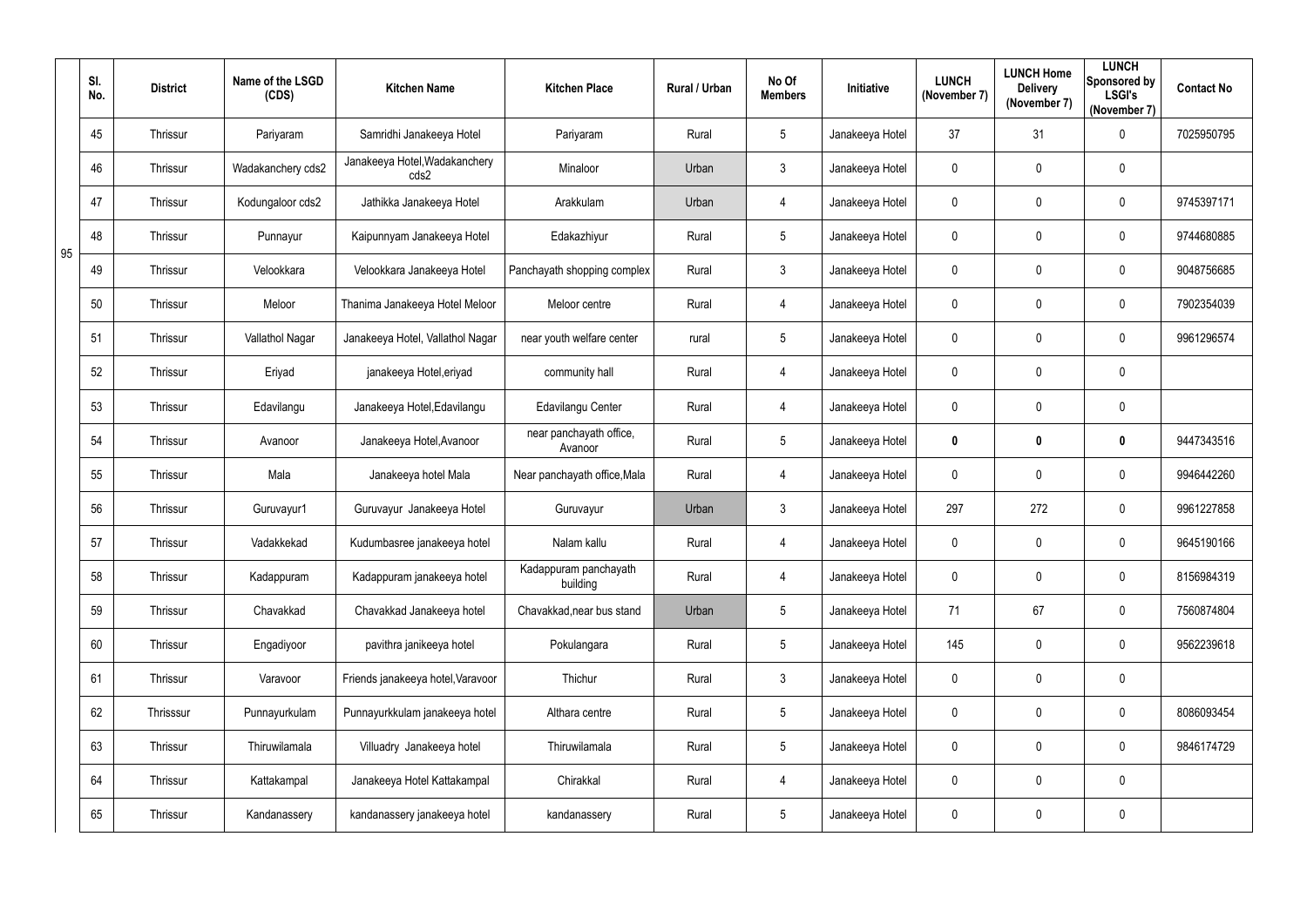| SI. | No. | <b>District</b> | Name of the LSGD<br>(CDS) | <b>Kitchen Name</b>           | <b>Kitchen Place</b>                   | Rural / Urban | No Of<br><b>Members</b> | Initiative      | <b>LUNCH</b><br>(November 7) | <b>LUNCH Home</b><br><b>Delivery</b><br>(November 7) | <b>LUNCH</b><br>Sponsored by<br><b>LSGI's</b><br>(November 7) | <b>Contact No</b> |
|-----|-----|-----------------|---------------------------|-------------------------------|----------------------------------------|---------------|-------------------------|-----------------|------------------------------|------------------------------------------------------|---------------------------------------------------------------|-------------------|
|     | 66  | Thrissur        | Kaiparambu                | Janakeeya Hotel Kaiparambu    | Near mundoor health center             | Rural         | 5                       | janakeeya hotel | 82                           | 18                                                   | $\mathbf 0$                                                   | 9645828069        |
|     | 67  | Thrissur        | Thrissur 2(new)           | kitchen girls janakeeya hotel | Olari                                  | urban         | 4                       | janakeeya hotel | $\mathbf 0$                  | 0                                                    | $\mathbf 0$                                                   | 9388828112        |
|     | 68  | Thrissur        | Kuzhur                    |                               | kuzhur                                 | Rural         | $\overline{4}$          | janakeeya hotel | $\mathbf 0$                  | $\pmb{0}$                                            | $\overline{0}$                                                | 9526566073        |
|     | 69  | Thrissur        | Chazhur                   | Chazur Janakeeya Hotel        | Pazhuvil Center                        | Rural         | $\overline{4}$          | janakeeya hotel | $\mathbf 0$                  | 0                                                    | $\overline{0}$                                                | 9061946216        |
|     | 70  | Thrissur        | Nattika                   | uttupura                      | Thriprayar                             | Rural         | 5                       | janakeeya hotel | $\mathbf 0$                  | $\boldsymbol{0}$                                     | $\mathbf 0$                                                   | 9544055637        |
|     | 71  | Thrissur        | Thalikulam                | Nidhi janakeeya hotel         | Puthenthodu                            | Rural         | $5\phantom{.0}$         |                 | $\overline{0}$               | $\pmb{0}$                                            | $\overline{0}$                                                | 8606213960        |
|     | 72  | Thrissur        | Vadanapilly               | vadanappilly janakeeya hotel  | vadanapilly                            | Rural         | 5                       | janakeeya hotel | $\mathbf 0$                  | 0                                                    | $\mathbf 0$                                                   | 9947728948        |
|     | 73  | Thrissur        | orumanayur                | orumanayur janakeeya hotel    | orumanayur                             | rural         | 5                       | janakeeya hotel | $\mathbf 0$                  | 0                                                    | $\overline{0}$                                                | 9995588758        |
|     | 74  | Thrissur        | Panjal                    | Five-star Janakeeya hotel     | Panjal                                 | Rural         | 5                       | janakeeya hotel | $\mathbf 0$                  | 0                                                    | $\overline{0}$                                                | 9746847353        |
|     | 75  | Thrissur        | veloor                    | Veloor Janakeeya hotel        | veloor                                 | Rural         | 5                       | janakeeya hotel | $\mathbf 0$                  | 0                                                    | $\mathbf 0$                                                   | 9447724685        |
|     | 76  | Thrissur        | Chowanoor                 | Chowanoor Janakeeya hotel     | Chowanoor                              | Rural         | $\mathfrak{Z}$          | janakeeya hotel | $\mathbf 0$                  | 0                                                    | $\overline{0}$                                                | 9,526,340,307     |
|     | 77  | Thrissur        | Puthur                    | Puthur janakeeyahotel         | puthur                                 | Rural         | 5                       | janakeeya hotel | $\overline{0}$               | 0                                                    | $\mathbf 0$                                                   | 6238101595        |
|     | 78  | Thrissur        | Erumapetty                | subhiksha janakeeya hotel     | Erumapetty                             | Rural         | 5                       | janakeeya hotel | $\mathbf 0$                  | 0                                                    | $\mathbf 0$                                                   | 9207201880        |
|     | 79  | Thrissur        | Kondazhy                  | Santhwanam Janakeeya Hotel    | Kondazhy                               | Rural         | $\overline{4}$          | janakeeya hotel | $\overline{0}$               | $\pmb{0}$                                            | $\overline{0}$                                                | 9526401759        |
|     | 80  | Thrissur        | Mullurkkara               | Kaniv Janakeeya Hotel         | Atoor                                  | Rural         | 4                       | janakeeya hotel | $\mathbf 0$                  | $\pmb{0}$                                            | $\overline{0}$                                                |                   |
|     | 81  | Thrissur        | Porkkulam                 | Porkulam janakeeya hotel      | Parempadam                             | Rural         | 5                       | Janakeeya hotel | $\mathbf 0$                  | 0                                                    | $\overline{0}$                                                | 8129017841        |
|     | 82  | Thrissur        | Puthukkad                 | Puthukkad Janakeeya Hotel     | Puthukkad                              | Rural         | $5\phantom{.0}$         | Janakeeya hotel | $\mathbf 0$                  | $\pmb{0}$                                            | $\overline{0}$                                                |                   |
|     | 83  | Thrissur        | Choondal                  | Choondal Janakeeya Hotel      | <b>Kechery Centre</b>                  | Rural         | 8                       | Janakeeya Hotel | $\mathbf 0$                  | $\pmb{0}$                                            | $\overline{0}$                                                |                   |
|     | 84  | Thrissur        | Cherpu                    | Cherpu Janakeeya Hotel        | Cherpu                                 | Rural         | $\mathfrak{Z}$          | Janakeeya Hotel | $\mathbf 0$                  | $\pmb{0}$                                            | $\overline{0}$                                                | 9605375648        |
|     | 85  | Thrissur        | Mathilakam                | Mathilakam Janakeeya hotel    | Mathilakam gramapanchayath<br>compound | Rural         | 3 <sup>1</sup>          | Janakeeya hotel | $\mathbf 0$                  | 0                                                    | $\mathbf 0$                                                   | 9995986808        |
|     | 86  | Thrissur        | Anthikad                  | Anthikad Janakeeya hotel      | Anthikad                               | Rural         | 4                       | Janakeeya hotel | $\mathbf 0$                  | $\boldsymbol{0}$                                     | $\overline{0}$                                                |                   |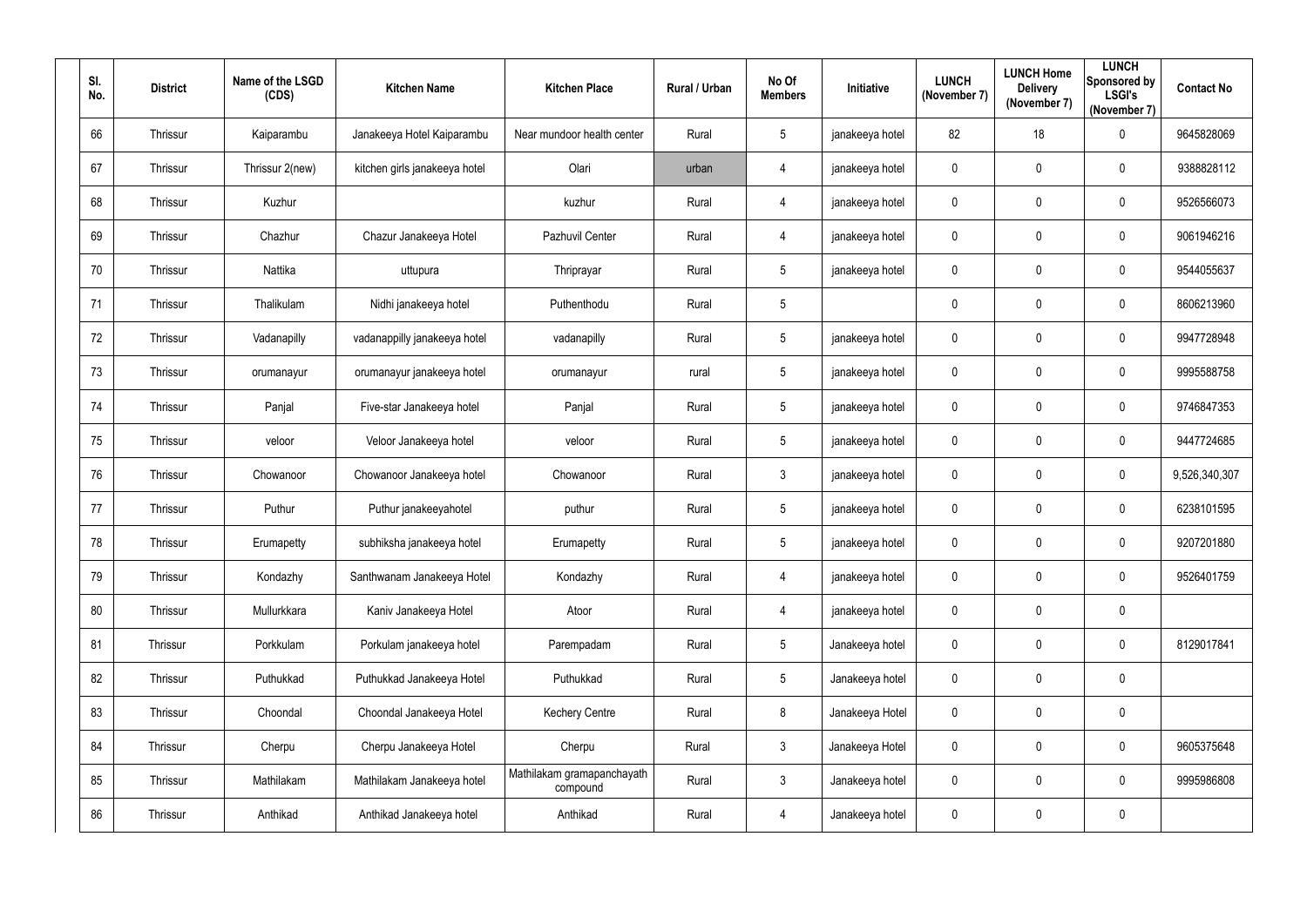| SI.<br>No.      | <b>District</b> | Name of the LSGD<br>(CDS) | <b>Kitchen Name</b>                 | <b>Kitchen Place</b>                   | Rural / Urban | No Of<br><b>Members</b> | Initiative      | <b>LUNCH</b><br>(November 7) | <b>LUNCH Home</b><br><b>Delivery</b><br>(November 7) | <b>LUNCH</b><br>Sponsored by<br><b>LSGI's</b><br>(November 7) | <b>Contact No</b> |
|-----------------|-----------------|---------------------------|-------------------------------------|----------------------------------------|---------------|-------------------------|-----------------|------------------------------|------------------------------------------------------|---------------------------------------------------------------|-------------------|
| 87              | Thrissur        | Mullassery                | Mullassery Janakeeya Hotel          | Mullassery centre                      | Rural         | $5\phantom{.0}$         | Janakeeya hotel | $\mathbf 0$                  | $\mathbf 0$                                          | $\mathbf 0$                                                   |                   |
| 88              | Thrissur        | Karalam                   | Karalam Janakeeya Hotel             |                                        | Rural         | 4                       | Janakeeya hotel | $\pmb{0}$                    | 0                                                    | $\mathbf 0$                                                   | 6282924636        |
| 89              | Thrissur        | Poomangalam               | Poomangalam Janakeeya Hotel         | Edakkulam                              | Rural         | 3                       | Janakeeya hotel | $\mathbf 0$                  | 58                                                   | $\mathbf 0$                                                   |                   |
| 90              | Thrissur        | MG Kavu                   | Annapoorna Janakeeya Hotel          | <b>MG Kavu</b>                         | Rural         | $\overline{4}$          | Janakeeya hotel | 115                          | 64                                                   | $\mathbf 0$                                                   |                   |
| 91              | Thrissur        | chelakkara                | Nila janakeeya hotel                | chelakkara                             | rural         | $5\overline{)}$         | janakeeya hotel | $\mathbf 0$                  | $\mathbf 0$                                          | $\mathbf 0$                                                   |                   |
| 92              | Thrissur        | Avinissery                | Avinissery Janakeeya Hotel          | Palakkal                               | Rural         | $\overline{4}$          | janakeeya hotel | $\overline{0}$               | $\mathbf 0$                                          | $\boldsymbol{0}$                                              |                   |
| 93              | Thrissur        | Nadathara 2               | Grandmaas Janakeeya hotel           | Nadathara                              | Rural         | $5\overline{)}$         | Janakeeya Hotel | $\mathbf 0$                  | 0                                                    | $\mathbf 0$                                                   |                   |
| 94              | Thrissur        | Chavakkad                 | Janakeeya hotel                     | Chavakkad                              | Urban         | $5\overline{)}$         | Janakeeya hotel | $\mathbf 0$                  | $\mathbf 0$                                          | $\mathbf 0$                                                   | 7034752180        |
| 95              | Thrissur        | Mala 2                    | Janakeeya hotel                     |                                        | Rural         | $5\phantom{.0}$         | janakeeya hotel | $\overline{0}$               | $\mathbf 0$                                          | $\overline{0}$                                                |                   |
| 95              |                 |                           |                                     |                                        |               | 423                     |                 | 1152                         | 843                                                  | $\overline{2}$                                                |                   |
|                 | Wayanad         | Vellamunda                | Thanima mess                        | 8/4 vellamuda                          | Rural         | 4                       | janakeeya Hotel | $\overline{0}$               | $\mathbf 0$                                          | $\boldsymbol{0}$                                              | 7025659685        |
| $\overline{2}$  | Wayanad         | Thavinjal                 | Sobhagya Vanitha mess               | Thalappuzha<br>chungam                 | Rural         | $\overline{4}$          | janakeeya Hotel | $\overline{0}$               | $\mathbf 0$                                          | $\overline{0}$                                                | 9497247541        |
| 3               | Wayanad         | Vythiri                   | Dharshana catering                  | Vythiri                                | Rural         | 4                       | janakeeya Hotel | $\mathbf 0$                  | 0                                                    | $\overline{0}$                                                | 9074598184        |
| $\overline{4}$  | Wayanad         | Mullankolly               | Kairali catering group              | Mullankolli                            | Rural         | $\mathbf{3}$            | janakeeya Hotel | $\mathbf 0$                  | $\mathbf 0$                                          | $\pmb{0}$                                                     | 9526706627        |
| $5\phantom{.0}$ | Wayanad         | Poothadi                  | Mary matha mess                     | Kenichira                              | Rural         | $5\phantom{.0}$         | janakeeya Hotel | $\bm{0}$                     | $\pmb{0}$                                            | $\pmb{0}$                                                     | 9526376970        |
| $6\overline{6}$ | Wayanad         | Meppadi                   | Cafe Kudumbashree                   | Meppadi                                | Rural         | $5\phantom{.0}$         | janakeeya Hotel | 161                          | $\pmb{0}$                                            | $\mathbf 0$                                                   | 9207935764        |
| $\overline{7}$  | Wayanad         | Pozhuthana                | Dhanya mess                         | Pozhuthana                             | Rural         | $\mathbf{3}$            | janakeeya Hotel | $\mathbf 0$                  | $\mathbf 0$                                          | $\pmb{0}$                                                     | 8111838165        |
| 8               | Wayanad         | Thondernad                | Thanima canteen                     | Korom                                  | Rural         | 3 <sup>1</sup>          | janakeeya Hotel | $\mathbf 0$                  | $\pmb{0}$                                            | $\mathbf 0$                                                   | 8943476943        |
| 9               | Wayanad         | Meenangady                | Haritham Janakeeya Hotel            | Opposite police station,<br>Meenangadi | Rural         | $6\phantom{.}6$         | janakeeya Hotel | $\pmb{0}$                    | $\mathbf 0$                                          | $\pmb{0}$                                                     | 9526895975        |
| 10              | Wayanad         | Nenmeni                   | Minnaram Mess and Chappathi<br>Unit | Cheeral                                | Rural         | $5\phantom{.0}$         | janakeeya Hotel | $\bm{0}$                     | 0                                                    | $\mathbf 0$                                                   | 8086835886        |
| 11              | Wayanad         | Thirunelli                | Adigamanai Mess and Catering        | Kartikulam                             | Rural         | $5\phantom{.0}$         | janakeeya Hotel | $\bm{0}$                     | $\mathbf 0$                                          | $\bm{0}$                                                      | 9207406211        |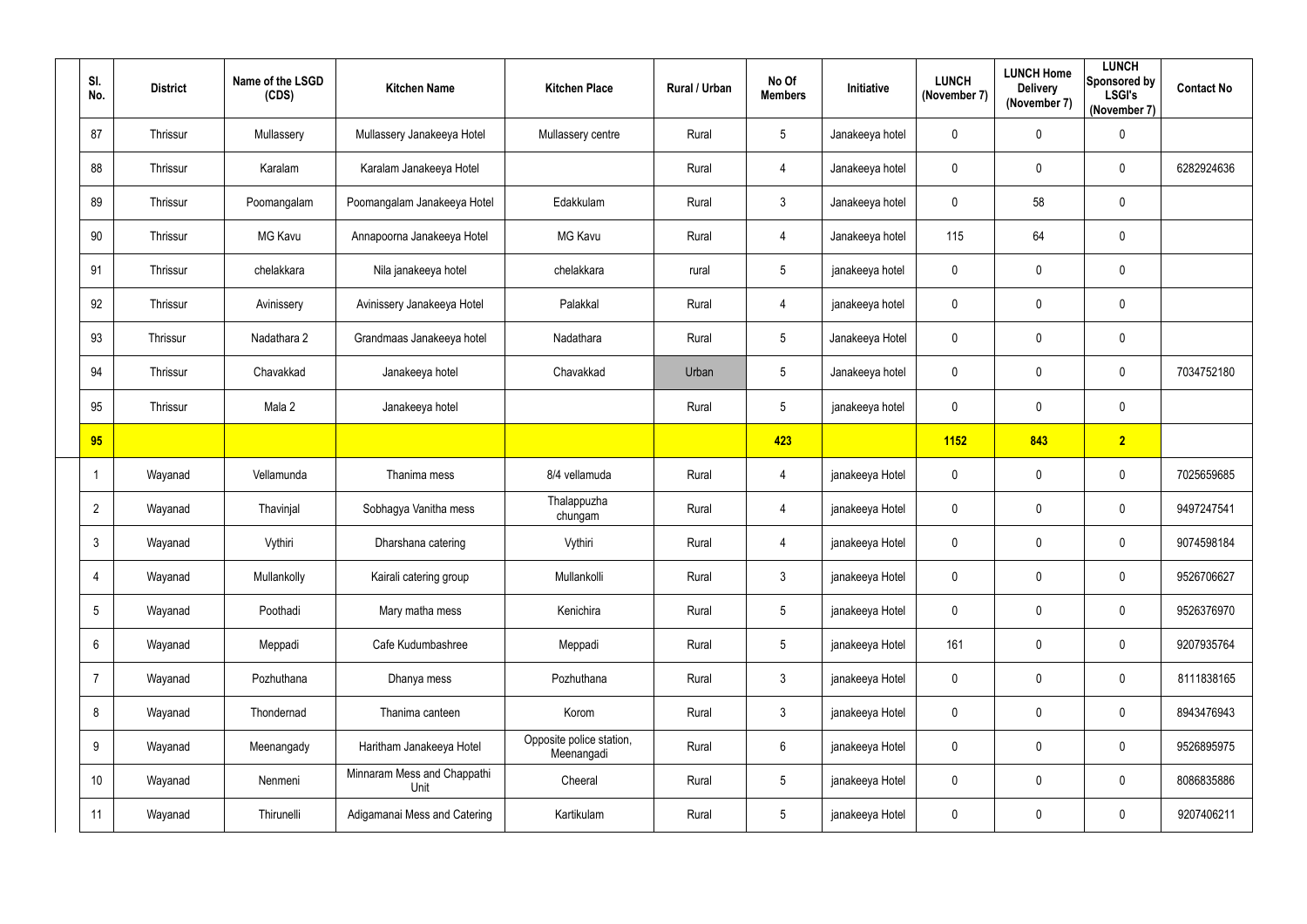|           | SI.<br>No. | <b>District</b> | Name of the LSGD<br>(CDS) | <b>Kitchen Name</b>   | <b>Kitchen Place</b>            | Rural / Urban | No Of<br><b>Members</b> | Initiative      | <b>LUNCH</b><br>(November 7) | <b>LUNCH Home</b><br><b>Delivery</b><br>(November 7) | <b>LUNCH</b><br><b>Sponsored by</b><br><b>LSGI's</b><br>(November 7) | <b>Contact No</b> |
|-----------|------------|-----------------|---------------------------|-----------------------|---------------------------------|---------------|-------------------------|-----------------|------------------------------|------------------------------------------------------|----------------------------------------------------------------------|-------------------|
|           | 12         | Wayanad         | Mananthavady              | Dhanasree canteen     | Mananthavadi                    | Urban         | 5                       | janakeeya Hotel | 129                          | $\pmb{0}$                                            | $\overline{0}$                                                       | 9496997382        |
|           | 13         | Wayanad         | Ambalavayal               | <b>Ruchi Catering</b> | kalathuvayal                    | Rural         | $5\phantom{.0}$         | janakeeya Hotel | $\mathbf 0$                  | 0                                                    | $\mathbf 0$                                                          | 9495084437        |
| 28        | 14         | Wayanad         | Kaniyambetta              | sree Vinayaka         | millumukk                       | rural         | $5\phantom{.0}$         | janakeeya Hotel | $\mathbf 0$                  | 0                                                    | $\overline{0}$                                                       | 9061486938        |
|           | 15         | Wayanad         | Pulpally                  | Vinayaka catering     | Pulpally                        | Rural         | $5\phantom{.0}$         | janakeeya Hotel | 0                            | $\pmb{0}$                                            | $\overline{0}$                                                       | 9947319307        |
|           | 16         | Wayanad         | Noolpuzha                 | Friends catering      | Naikketty                       | Rural         | $\sqrt{5}$              | janakeeya Hotel | 0                            | 0                                                    | $\overline{0}$                                                       | 7558019388        |
|           | 17         | Wayanad         | Panamaram                 | Testy mess            | Panamaram                       | Rural         | $\overline{4}$          | janakeeya Hotel | $\mathbf 0$                  | 0                                                    | $\overline{0}$                                                       | 9605814620        |
|           | 18         | wayanad         | Moopainad                 | vanitha mess          | vaduvanchal                     | Rural         | $5\phantom{.0}$         | janakeeya Hotel | $\mathbf 0$                  | $\pmb{0}$                                            | $\mathbf 0$                                                          | 974596708         |
|           | 19         | wayanad         | Edavaka                   | <b>Teasty Mess</b>    | Irumbupalam                     | Rural         | $\overline{4}$          | janakeeya Hotel | $\mathbf 0$                  | $\pmb{0}$                                            | $\overline{0}$                                                       | 9847842390        |
|           | 20         | wayanad         | kalpetta                  | shiya catering        | pallithazhe, kalpetta town      | urban         | $\mathbf{3}$            | janakeeya Hotel | $\mathbf 0$                  | $\pmb{0}$                                            | $\overline{0}$                                                       | 6282822890        |
|           | 21         | wayanad         | sulthan bathery           | preethis              | near telephone exchange         | urban         | $\sqrt{5}$              | janakeeya Hotel | $\mathbf 0$                  | 0                                                    | $\overline{0}$                                                       | 9961088393        |
|           | 22         | wayanad         | Muttil                    | swad cattering        | Muttil bus stand                | Rural         | 5                       | janakeeya Hotel | $\mathbf 0$                  | $\pmb{0}$                                            | $\mathbf 0$                                                          | 9074461322        |
|           | 23         | wayanad         | padinjarathara            | oruma                 | padinjarathara town             | Rural         | 5                       | janakeeya Hotel | 278                          | 0                                                    | $\mathbf 0$                                                          | 9495814542        |
|           | 24         | wayanad         | kalpetta                  | Anjuse cattering      | kalpetta town                   | Urban         | $5\phantom{.0}$         | janakeeya Hotel | $\mathbf 0$                  | $\mathbf 0$                                          | $\mathbf 0$                                                          | 9745883809        |
|           | 25         | wayanad         | Thariyode                 | Haritham              | kavumadham town                 | Rural         | 3                       | janakeeya Hotel | $\mathbf{0}$                 | $\mathbf 0$                                          | $\mathbf 0$                                                          | 9074095457        |
|           | 26         | wayanad         | Mananthavady              | chothis mess          | Kozhikode road,<br>Mananthavady | Urban         | $\mathfrak{Z}$          | janakeeya Hotel | $\mathbf 0$                  | 0                                                    | $\overline{0}$                                                       | 9947376596        |
|           | 27         | wayanad         | vengapalli                | Annapoorna            | vengapalli town                 | Rural         | $5\phantom{.0}$         | janakeeya Hotel | $\mathbf 0$                  | $\pmb{0}$                                            | $\mathbf 0$                                                          | 7592831851        |
|           | 28         | Wayanad         | Kottathara                | Jyothi vanitha mess   | Venniyod                        | Rural         | $\mathfrak{Z}$          | janakeeya Hotel | $\mathbf 0$                  | 0                                                    | $\mathbf 0$                                                          | 9961844026        |
| <b>28</b> |            |                 |                           | 886                   |                                 |               | 122                     |                 | 568                          | $\boldsymbol{0}$                                     | $\boldsymbol{0}$                                                     |                   |
|           |            |                 |                           |                       |                                 | <b>TOTAL</b>  | 4638                    |                 |                              | 6828                                                 | $50\,$                                                               |                   |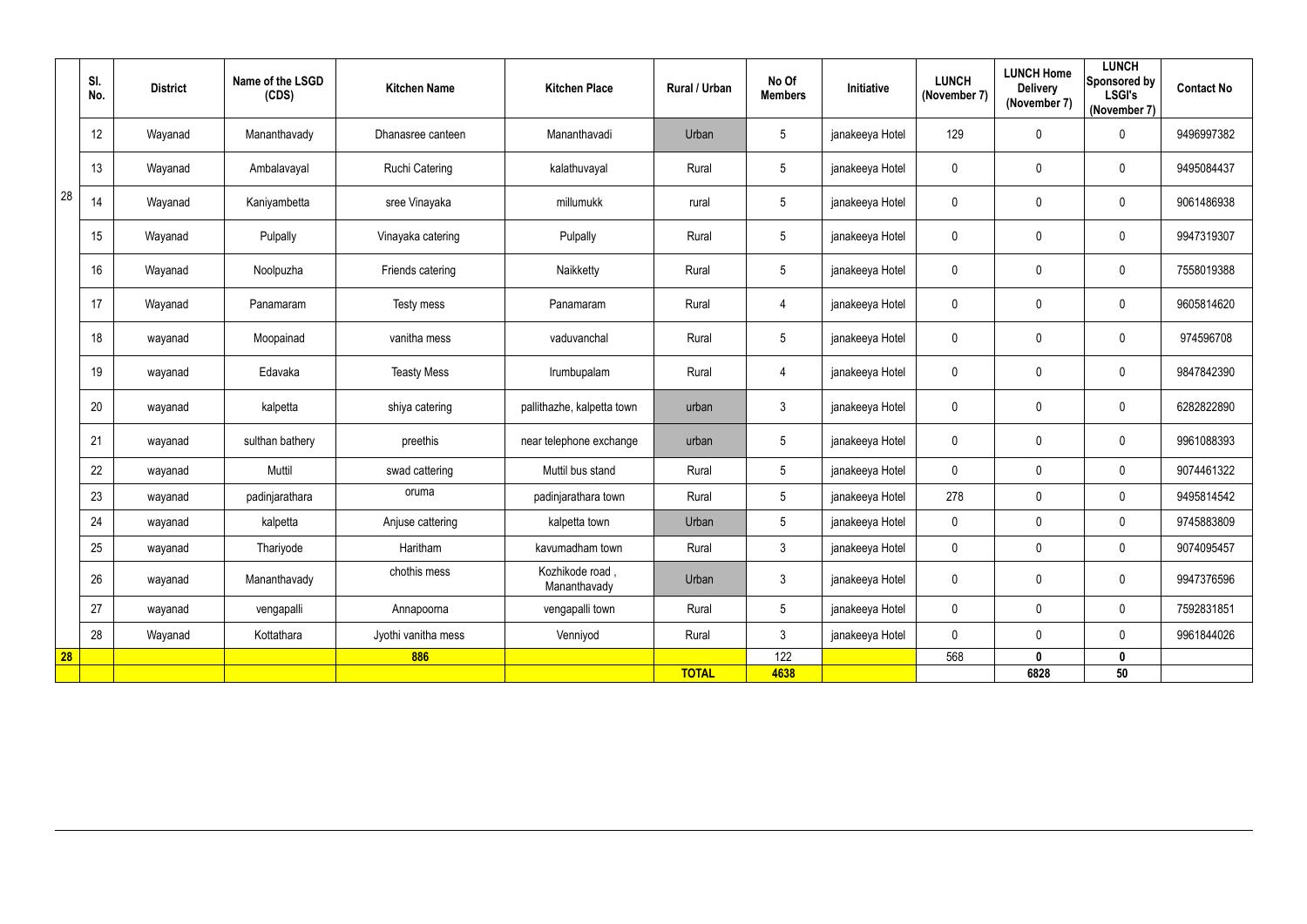| SI.<br>No. | <b>District</b> | Name of the LSGD<br>(CDS)        | <b>Kitchen Name</b>                                                       | <b>Kitchen Place</b>  | Rural / Urban                  | No Of<br><b>Members</b> | <b>Initiative</b>                            | <b>LUNCH Home</b><br><b>LUNCH</b><br><b>Delivery</b><br>(November 7)<br>(November 7) | <b>LUNCH</b><br>Sponsored by<br><b>LSGI's</b><br>(November 7) | <b>Contact No</b> |
|------------|-----------------|----------------------------------|---------------------------------------------------------------------------|-----------------------|--------------------------------|-------------------------|----------------------------------------------|--------------------------------------------------------------------------------------|---------------------------------------------------------------|-------------------|
|            |                 |                                  | STATUS OF JANAKEEYA HOTELS FUNCTIONING IN DISTRICT                        |                       |                                |                         |                                              | STATUS OF FOOD DISTRIBUTED THROUGH JANAKEEYA HOTELS AS ON 07.11.2021                 |                                                               |                   |
|            | <b>District</b> | <b>Total</b><br>Janakeeya Hotels | <b>Rural Units</b>                                                        | <b>Urban</b><br>units | <b>Parcel</b>                  | Home<br><b>Delviery</b> | <b>Food Sponsored</b><br>by LSGIs            | <b>TOTAL Meals</b><br><b>Distributed</b>                                             |                                                               |                   |
|            | <b>TVM</b>      | 107                              | 77                                                                        | 30                    | 6,434                          | 121                     | 8 <sup>°</sup>                               | 6,563                                                                                |                                                               |                   |
|            | <b>KLM</b>      | 81                               | 71                                                                        | 10                    | 2657                           | $\overline{0}$          | 5 <sub>5</sub>                               | 2,662                                                                                |                                                               |                   |
|            | PTA             | 58                               | 53                                                                        | $5\overline{)}$       | 45                             | 951                     | $\overline{0}$                               | 996                                                                                  |                                                               |                   |
|            | <b>ALP</b>      | 87                               | 78                                                                        | 9                     | 548                            | 1670                    | 15                                           | 2,233                                                                                |                                                               |                   |
|            | <b>KTM</b>      | 80                               | 72                                                                        | $8\phantom{.}$        | 907                            | 113                     | 15                                           | 1,035                                                                                |                                                               |                   |
|            | <b>IDK</b>      | 46                               | 45                                                                        |                       | 5577                           | $\overline{0}$          | $\overline{0}$                               | 5,577                                                                                |                                                               |                   |
|            | <b>EKM</b>      | 111                              | 80                                                                        | 31                    | 6920                           | 2401                    | $\overline{0}$                               | 9,321                                                                                |                                                               |                   |
|            | <b>TSR</b>      | 95                               | 85                                                                        | 10                    | 1,152                          | 843                     | 2 <sup>1</sup>                               | 1,997                                                                                |                                                               |                   |
|            | <b>PGT</b>      | 102                              | 92                                                                        | 10                    | 1,918                          | 5 <sub>5</sub>          | 3 <sup>°</sup>                               | 1,926                                                                                |                                                               |                   |
|            | <b>MLP</b>      | 113                              | 95                                                                        | 18                    | 3,147                          | 1121                    | 2 <sup>1</sup>                               | 4,270                                                                                |                                                               |                   |
|            | <b>WYD</b>      | 28                               | 23                                                                        | $5\phantom{.0}$       | 568                            | $\pmb{0}$               | $\overline{0}$                               | 568                                                                                  |                                                               |                   |
|            | <b>KKD</b>      | 104                              | 75                                                                        | 29                    | 6,271                          | 446                     | $\overline{0}$                               | 6,717                                                                                |                                                               |                   |
|            | <b>KNR</b>      | 87                               | 73                                                                        | 14                    | 886                            | $\pmb{0}$               | $\overline{0}$                               | 886                                                                                  |                                                               |                   |
|            | KSG             | 41                               | 35                                                                        | $6\phantom{.}$        | 275                            | $\pmb{0}$               | $\overline{0}$                               | 275                                                                                  |                                                               |                   |
|            | <b>Total</b>    | 1140                             | 954                                                                       | 186                   | 37,305                         | 7,671                   | 50                                           | 45,026                                                                               |                                                               |                   |
|            |                 |                                  | Grand Total of meals Distributed through Janakeeya hotel as on 07.11.2021 |                       |                                | 45,026                  |                                              |                                                                                      |                                                               |                   |
|            | <b>Date</b>     |                                  | Urban<br>units                                                            | <b>Total</b><br>units | Rs. 20 /Lunch<br><b>Parcel</b> | Home<br><b>Delivery</b> | <b>LUNCH</b><br>sponsored by<br><b>LSGIs</b> | <b>Total Meals</b>                                                                   |                                                               |                   |
|            | 07.11.2021      | 954                              | 186                                                                       | 1140                  | 37,305                         | 7,671                   | 50                                           | 45,026                                                                               |                                                               |                   |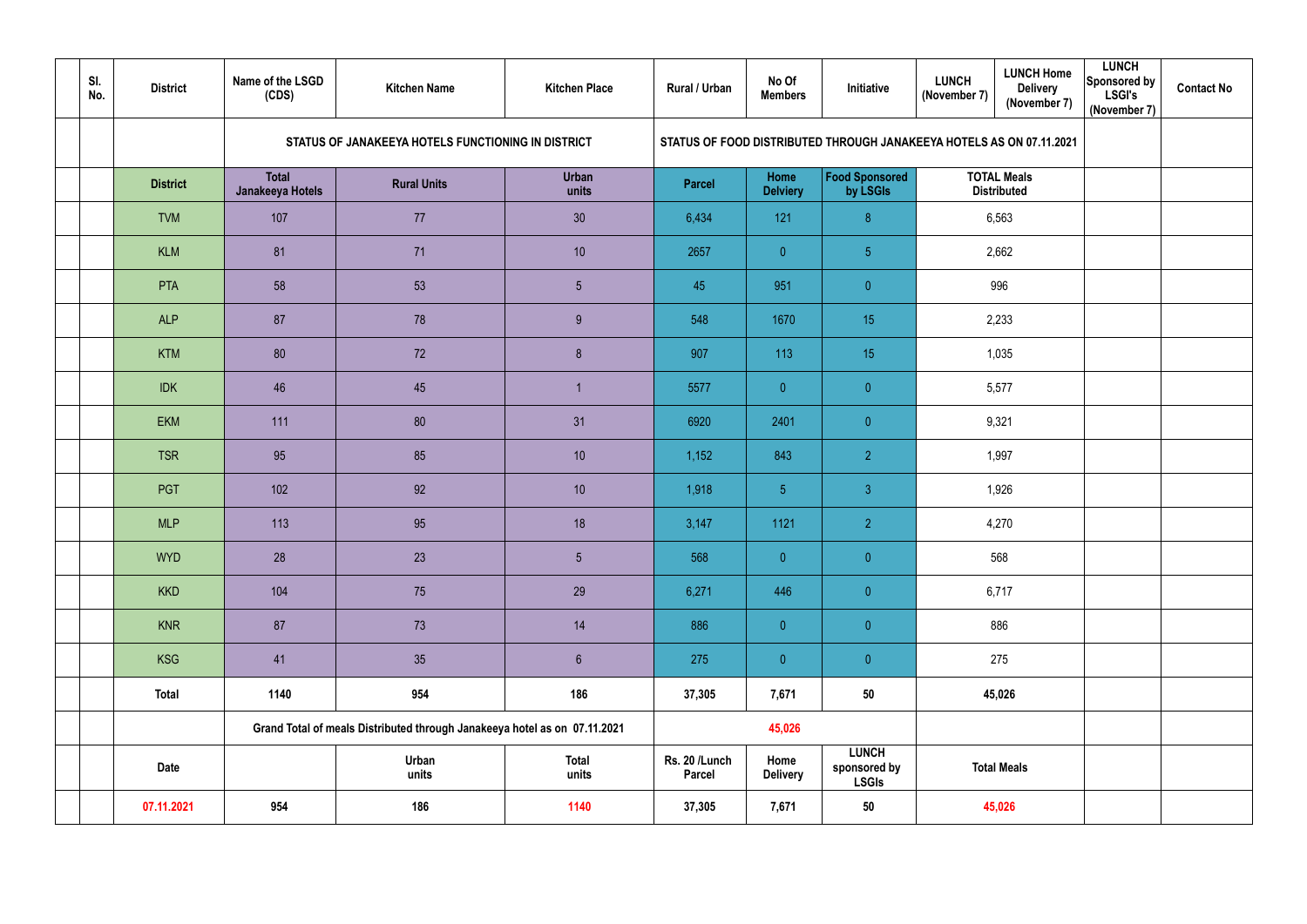|  | SI.<br>No. | <b>District</b> | Name of the LSGD<br>(CDS | <b>Kitchen Name</b> | <b>Kitchen Place</b> | <b>Rural / Urban</b> | No Of<br><b>Members</b> | Initiative | <b>LUNCH</b><br>(November | <b>LUNCH Home</b><br>Delivery<br>(November 7) | <b>LUNCH</b><br>Sponsored by<br><b>LSGI's</b><br>(November 7) | <b>Contact No</b> |
|--|------------|-----------------|--------------------------|---------------------|----------------------|----------------------|-------------------------|------------|---------------------------|-----------------------------------------------|---------------------------------------------------------------|-------------------|
|--|------------|-----------------|--------------------------|---------------------|----------------------|----------------------|-------------------------|------------|---------------------------|-----------------------------------------------|---------------------------------------------------------------|-------------------|

| Districts with same number of hotels<br>(Each district use seperate cell for filling the | tvm                                                                                                                                                                                                                                                                                                                                                                                                                                                                                                                                                                                                                                                                                                                                      | Idukki                                                                                                                                                                                                                                                                                                                                                                                                                                                                                                                                                                                                                                                                                           | Alappuzha                                                                    | Kollam         | Kozhikode      | Kannur         | Thrissur       |  |  |  |  |  |
|------------------------------------------------------------------------------------------|------------------------------------------------------------------------------------------------------------------------------------------------------------------------------------------------------------------------------------------------------------------------------------------------------------------------------------------------------------------------------------------------------------------------------------------------------------------------------------------------------------------------------------------------------------------------------------------------------------------------------------------------------------------------------------------------------------------------------------------|--------------------------------------------------------------------------------------------------------------------------------------------------------------------------------------------------------------------------------------------------------------------------------------------------------------------------------------------------------------------------------------------------------------------------------------------------------------------------------------------------------------------------------------------------------------------------------------------------------------------------------------------------------------------------------------------------|------------------------------------------------------------------------------|----------------|----------------|----------------|----------------|--|--|--|--|--|
| details)                                                                                 | Ernakulam                                                                                                                                                                                                                                                                                                                                                                                                                                                                                                                                                                                                                                                                                                                                | Wayanad                                                                                                                                                                                                                                                                                                                                                                                                                                                                                                                                                                                                                                                                                          | malappuram                                                                   | Kasaragod      | Kottayam       | Palakkad       | Pathanamthitta |  |  |  |  |  |
| Districts with number of hotels increased                                                |                                                                                                                                                                                                                                                                                                                                                                                                                                                                                                                                                                                                                                                                                                                                          |                                                                                                                                                                                                                                                                                                                                                                                                                                                                                                                                                                                                                                                                                                  |                                                                              |                |                |                |                |  |  |  |  |  |
| (Each district use seperate cell for filling the<br>details)                             |                                                                                                                                                                                                                                                                                                                                                                                                                                                                                                                                                                                                                                                                                                                                          |                                                                                                                                                                                                                                                                                                                                                                                                                                                                                                                                                                                                                                                                                                  |                                                                              |                |                |                |                |  |  |  |  |  |
| Districts with number of hotels with zero entry of<br>meals                              | Thrissur(79)                                                                                                                                                                                                                                                                                                                                                                                                                                                                                                                                                                                                                                                                                                                             | Kasargod (39)                                                                                                                                                                                                                                                                                                                                                                                                                                                                                                                                                                                                                                                                                    | Kottayam(71)                                                                 | Alappuzha (66) | malappuram(90) | Kozhikode (85) | Kannur- (8)    |  |  |  |  |  |
| (Each district use seperate cell for filling the<br>details)                             | pathanamthitta(47)                                                                                                                                                                                                                                                                                                                                                                                                                                                                                                                                                                                                                                                                                                                       | Trivandrum(74)                                                                                                                                                                                                                                                                                                                                                                                                                                                                                                                                                                                                                                                                                   | ERNAKULAM (77)   Palakkad(86)                                                |                | Wayanad -(25)  | Idukki(32)     | Kollam(14)     |  |  |  |  |  |
| New hotels started (numbers)                                                             |                                                                                                                                                                                                                                                                                                                                                                                                                                                                                                                                                                                                                                                                                                                                          |                                                                                                                                                                                                                                                                                                                                                                                                                                                                                                                                                                                                                                                                                                  |                                                                              |                |                |                |                |  |  |  |  |  |
| New hotels started at (location)                                                         |                                                                                                                                                                                                                                                                                                                                                                                                                                                                                                                                                                                                                                                                                                                                          |                                                                                                                                                                                                                                                                                                                                                                                                                                                                                                                                                                                                                                                                                                  |                                                                              |                |                |                |                |  |  |  |  |  |
|                                                                                          |                                                                                                                                                                                                                                                                                                                                                                                                                                                                                                                                                                                                                                                                                                                                          | TVM- Poovachal, Kuttichal, Aryanad, Vellanad, uzhamalackal, Tholicode, Vithura, Tvm cds 4I, Ilpothencode, azhoor,andoorkonam, kadinamkulam, mangalapuram, swad ,Ruchisagaram, vanitha,<br>soubhagya ,thripthi ,Krishnakripa athiyannoor kanjiramkulam karumkulam janatha ruchikkoott"Pullampara, Manickal, Vamanapuram, Kallara Amma,Nellanad"Attingal Bhagyashree, Mudakkal<br>Sarovaram, Vakkom Diya, Anchuthengu swad, Chirayinkeezhu sevenstar, kizhuvilam Vanithapallichal maranalloor malayinkeezhu vilappiltvm cds 2Neyyattinkara Oottupura, Devarose, Thripthi,<br>Harsha elakamon sreenarayana Anad, nedumangad nirav, ruchiyidam, vembayam, aruvikkara, karakulam<br>kalliyoorvarkkala |                                                                              |                |                |                |                |  |  |  |  |  |
|                                                                                          | Kottayam-chembu,Kottayam North(4),Kozhuvanal,manjoor,Melukav,Thalanadu(Not opened today),Meenadom,Akalakkunnam,Ayarkunnam,Aymanam,Bharananganam,Changanassery,Chirakkadav,<br>Chirakkadav,Elikulam,Ettumanoor,Kadanad,Kadaplamattam,Kaduthuruthy,Kallara,Kanakkari,Kangazha,Kanjirapally,Karoor,Karukachal,Kidangoor,Kooroppada,Koottickal,Koruthodu,Kuravilangadu,<br>Kurichi,Madappally,Manimala,Manjoor,Marangattupilly,Maravanthuruth,Meenachil,Meenachil,Moonnilav,Mundakkayam,Nedumkunnam,Neendoor,Njeezhoor,Pala,Pampady,Panachikkadu,Parathodu,<br>Paippadu,Poonjar,Ramapuram,T.V.Puram,Teekkoy,Thalayolaparambu,Thidanadu,Thiruvarppu,Thrikkodithanam,Udayanapuram,Udayanapuram,Vakathanam,Vazhappally,Vazhoor,Vazhoor,Vechoor, |                                                                                                                                                                                                                                                                                                                                                                                                                                                                                                                                                                                                                                                                                                  | Veliyannoor, Vellavoor, Velloor, Vijayapuram, Vijayapuram (Not opened today) |                |                |                |                |  |  |  |  |  |
|                                                                                          | Alappuzha - Ala Alappuzha South Alappuzha South Ambalappuzha North Ambalappuzha South Arattupuzha Arookutty Aroor Aryad Bharanikavu Budhanoor Chambakulam Chennam Pallippuram<br>Chennithala Cherthala Municipality Cherthala Municipality Cherthala South Cheruthana Chettikulangara Chingoli Chunakkara Devikulangara Edathua Ezhupunna Harippad Kadakkarappally<br>Thamarakulam Mavelikkara Thekkekara Muttar Nedumudy Neelamperoor Nooranad Pallippad Panavally Pandanad Pattanakkad Perumbalam Pulincunnu Puliyoor Punnapra North Purakad Purakad                                                                                                                                                                                   | Kainakary Kandalloor Kanjikuzhy Karthikappally Karuvatta Kavalam Kodamthurath Krishnapuram Kumarapuram Kumarapuram Kuthiyathode Mannar Mavelikara Municipality Mavelikkara<br>Ramankary Thaicattussery Thakazhy Thalavady Thannermukkom Thrikkunnappuzha Thuravoor Vallikunnam Vayalar Veeyapuram Veliyanad                                                                                                                                                                                                                                                                                                                                                                                      |                                                                              |                |                |                |                |  |  |  |  |  |

| Thrissur                                                                                                                                                                                                                        |  |  |  |  |  |  |  |  |  |  |
|---------------------------------------------------------------------------------------------------------------------------------------------------------------------------------------------------------------------------------|--|--|--|--|--|--|--|--|--|--|
| Pathanamthitta                                                                                                                                                                                                                  |  |  |  |  |  |  |  |  |  |  |
|                                                                                                                                                                                                                                 |  |  |  |  |  |  |  |  |  |  |
|                                                                                                                                                                                                                                 |  |  |  |  |  |  |  |  |  |  |
| Kannur-(8)                                                                                                                                                                                                                      |  |  |  |  |  |  |  |  |  |  |
| Kollam(14)                                                                                                                                                                                                                      |  |  |  |  |  |  |  |  |  |  |
|                                                                                                                                                                                                                                 |  |  |  |  |  |  |  |  |  |  |
|                                                                                                                                                                                                                                 |  |  |  |  |  |  |  |  |  |  |
| kulam ,mangalapuram ,swad ,Ruchisagaram, vanitha ,<br>ra Amma, Nellanad" Attingal Bhagyashree, Mudakkal<br>m cds 2Neyyattinkara Oottupura, Devarose, Thripthi,<br>karakulam                                                     |  |  |  |  |  |  |  |  |  |  |
| ymanam, Bharananganam, Changanassery, Chirakkadav,<br>goor, Kooroppada, Koottickal, Koruthodu, Kuravilangadu,<br>loor,Njeezhoor,Pala,Pampady,Panachikkadu,Parathodu,<br>am, Vakathanam, Vazhappally, Vazhoor, Vazhoor, Vechoor, |  |  |  |  |  |  |  |  |  |  |
| avu Budhanoor Chambakulam Chennam Pallippuram<br>ara Edathua Ezhupunna Harippad Kadakkarappally<br>hode Mannar Mavelikara Municipality Mavelikkara                                                                              |  |  |  |  |  |  |  |  |  |  |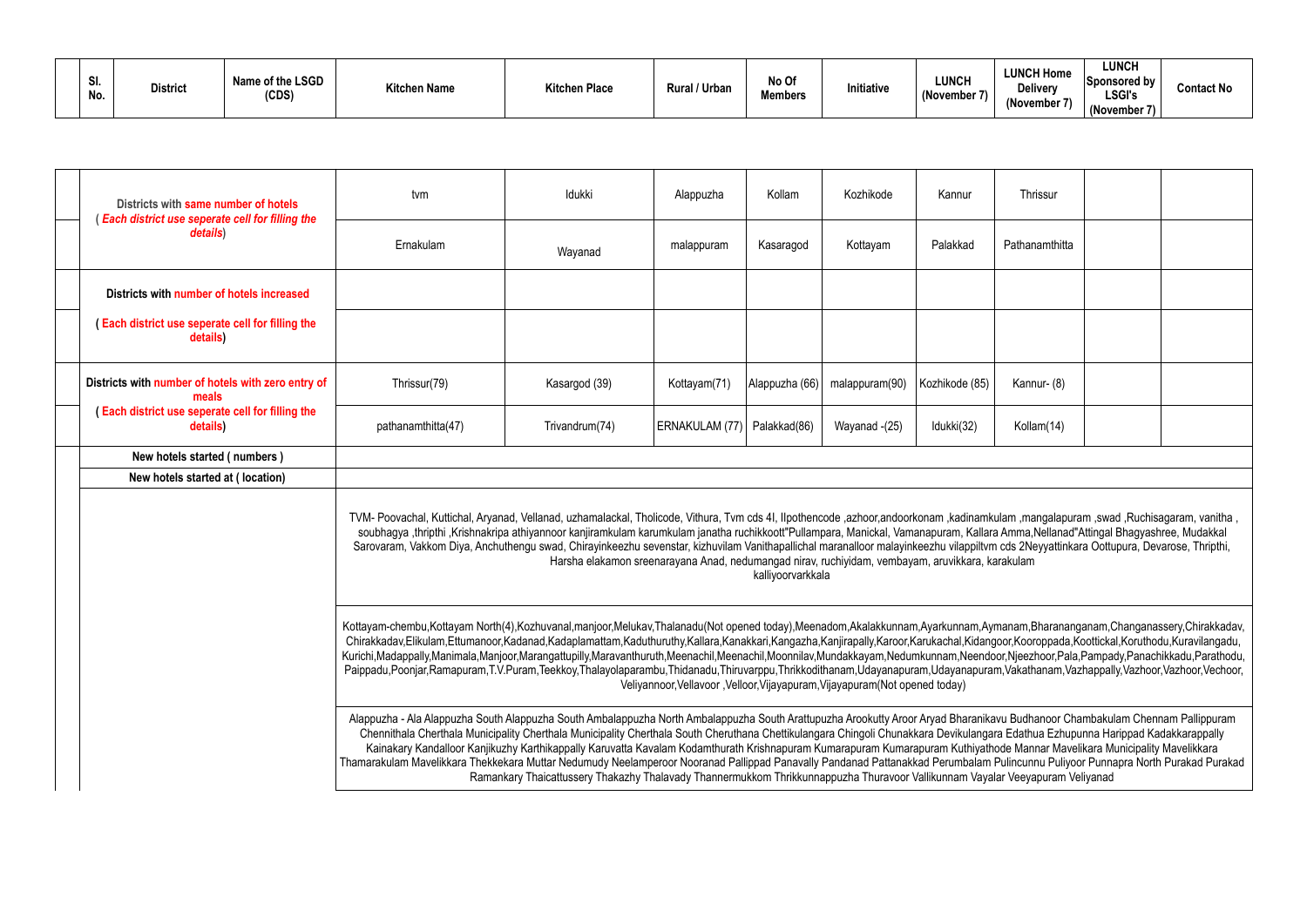orChittattukaraChoornikkaraChottanikkaraManeedElanjiE lapadyKottuvallykunnathunaduKunnukaraKuttampuzhaM daveParavoorperumbavoorPindimanaPothanikkadPuthan rVadakkekkaraVadavukode

kkannoorEdakkattuvayal Karukuttipoothrukka

a, pulpally, noolpuzha, panmaram, moopainad, edavaka, meengadi, nenmenithiruneli, ambalavaka, pulpally, noolpuzha

thu, Kadambanadu, pandalam, Enadhimangalam, Adoor

likkulam,Kokkayar,Konnathady,Manakkadu,Mankulam, puram,Vathikkudi,Vattavada,Vazhathoppu,Vellathooval,

.<br>Robalakanon, Balussery, Puthuppadi, Kizhakkoth, Kakkoth, Kakkoth, Kakakannur, Euthusulalarna, Kakakannur, Chel nancheri, Arikkulam -2 Kkd central-1, Kkd north-2, Kkd adi, Kavilumpara, Maruthonkara, Naripatta, Velom, a, Kayanna, Nochad, Ayanchery, Maniyur, Villyappally, ra west, Azhiyur (Today off)

azham, Anthoor, Peravoor, Panniyannur, Kannapuram, nba, Kuttiattoor, Kathirur, Panoor, Chirakkal, Eranjoli, adiyoor, Koodali, Pappinissery, Mattannur, Chenghalayi, , Alakkode, Kanichar, Mokeri, Anjarakandy, Newmahi, ikkal, Kadambur, Mattool, Thalasseri, Kannur, Ulikkal

purmuttam, ayiroor, kozhencherry, Mallappuzhassery, meeranamoo<br>Flanthoor, aranganamoni, pazaharanaminana, mazamani, pazahi, pazahi, pazahana, pazahara, seetahuchira, seethat huveli, adoor, pandalam, thiruvalla east, Pathanamthitta

f, ,Thrikkovilvattom, West Kalllada, Sooranad South, -<br>Elamadu, Kadakkal, Ezhukone, Perayam, Adichanalloor, pmika, Kalluvathukkal, Chirakkara-Niram, Velinalloorn, Pathanapuram, Chadayamangalam, Elampalloor, Thalavoor, Poothana

ttikkol, Delampadi, Meenja, puthige, Bedaduka, Muliyar, Kumbala, Vorkady,Balal,Nileswaram, Kallar,Mangalpady,

| SI.<br>No.     | <b>District</b> | Name of the LSGD<br>(CDS)                                                                                                                                                                                                                                                                                                                                                                                                                                                                                                                                                                                                                                                                      | <b>Kitchen Name</b>                                                                                                                                                                                                                                                                                                                                                                                                                                                                                                                                                                                                                                                  | <b>Kitchen Place</b>                                                                                                                                                                                               | Rural / Urban | No Of<br><b>Members</b> | Initiative                                                                           | <b>LUNCH</b><br>(November 7) |  |  |  |
|----------------|-----------------|------------------------------------------------------------------------------------------------------------------------------------------------------------------------------------------------------------------------------------------------------------------------------------------------------------------------------------------------------------------------------------------------------------------------------------------------------------------------------------------------------------------------------------------------------------------------------------------------------------------------------------------------------------------------------------------------|----------------------------------------------------------------------------------------------------------------------------------------------------------------------------------------------------------------------------------------------------------------------------------------------------------------------------------------------------------------------------------------------------------------------------------------------------------------------------------------------------------------------------------------------------------------------------------------------------------------------------------------------------------------------|--------------------------------------------------------------------------------------------------------------------------------------------------------------------------------------------------------------------|---------------|-------------------------|--------------------------------------------------------------------------------------|------------------------------|--|--|--|
|                |                 |                                                                                                                                                                                                                                                                                                                                                                                                                                                                                                                                                                                                                                                                                                | ErnakulamAlengadeAmballoorAngamalyArakuzhaAssamannoorAvolyAyyampuzhaChendamangalamChengamanadeCheranalloorCheranalloo<br>loorKadungalloorKaladyKalamasseryWestKalloorkkadKavalangadKeezhmadKochiEastKochiSouthKochiWestKoovappadyKothamangalmKotta<br>alayattoorManjalloorManjapraMaraduMaradyMazhuvannoorMulavukadMuvattupuzhaOkkalPaingottoorPallarimangalamPambakkudaParakkad                                                                                                                                                                                                                                                                                     | velikkaraRamamangalamRayamangalamThirumaradyThiruvaniyoorThrikkakkaraEastThrikkakkara westThuravoo<br>PuthancruzValakomVarapuzhaVazhakulamVengolaVengoorkothamangalamNedumbasseryPerumbavoorAyavanaAluvaPayipraMoo |               | KeeramparaMudakkuzha    |                                                                                      |                              |  |  |  |
|                |                 |                                                                                                                                                                                                                                                                                                                                                                                                                                                                                                                                                                                                                                                                                                | Wayanad-vellamunda, thavinjal, vythiri, mullabkolly, poothadi, Pozhuthana, thondernad, meengadi, nenmenithiruneli, ambalavayal, kaiymbetta                                                                                                                                                                                                                                                                                                                                                                                                                                                                                                                           |                                                                                                                                                                                                                    |               |                         | sulthan bathery, muttil, kalpetta, thariyode, manathavady(1), vengapally, kottathara |                              |  |  |  |
|                |                 |                                                                                                                                                                                                                                                                                                                                                                                                                                                                                                                                                                                                                                                                                                | Pathanamthitta :Nedumbram, niranam, kadapra, Thottappuzhassery, ayroor, naranamoozhi, Perunadu, kalanjoor, ezhamkulam, kodumon, era                                                                                                                                                                                                                                                                                                                                                                                                                                                                                                                                  |                                                                                                                                                                                                                    |               |                         |                                                                                      |                              |  |  |  |
|                |                 |                                                                                                                                                                                                                                                                                                                                                                                                                                                                                                                                                                                                                                                                                                | Idukki:Adimali,Alackode,Arakkulam,Ayyappancovil,Chakkupallam,Edavetty,Erattayar,Kamakshi,Kanjikkuzhi,Karimannoor,Karunapuram,Kod<br>Mariyapuram, Muttom, Nedumkandam, Pampadumpara, Peermeedu, Peruvanthanam, Purappuzha, Rajakumari, Upputhara, Vandanmedu, Vannap                                                                                                                                                                                                                                                                                                                                                                                                  |                                                                                                                                                                                                                    |               | Velliyamattam           |                                                                                      |                              |  |  |  |
|                |                 |                                                                                                                                                                                                                                                                                                                                                                                                                                                                                                                                                                                                                                                                                                |                                                                                                                                                                                                                                                                                                                                                                                                                                                                                                                                                                                                                                                                      |                                                                                                                                                                                                                    |               |                         | THRISSUR-Kattoor, Poyya, Padiyur, Anthikkad, Kuzhur (holiday)                        |                              |  |  |  |
|                |                 |                                                                                                                                                                                                                                                                                                                                                                                                                                                                                                                                                                                                                                                                                                | Kozhikode - Balussery, Panangad, Naduvannur, Kottur, Nanminda, Thalakkulathur, Kakkoor, Kakkodi, Narikkuni, Chelannur, Koduvally-<br>Thamarassery, Kodanchery, Koodaranji, Thiruvambadi, Kattippara, Koyilandi north2, Koyilandi south, Atholi, Chengottukavu, Moodadi, Chem<br>south-4, Olavanna 2, Feroke-2, Mukkam 2, Perumanna, Karassery, Kuruvattur, Kodiyathur, Mavoor, Peruvayal, Kunnamangalam, Kuttia<br>Kunnummal, Kayakkodi, Thurayur, Meppayur, Thikkodi, Keezhariyur, Payyoli, Chakkittapara, Cheruvannur, Koothali, Changaroth, Perambra<br>Thiruvallur, Edachery, Nadapuram, Purameri, Chekkyad, Valayam, Tuneri, Onchiyam, Chorode, Eramala, Vadaka |                                                                                                                                                                                                                    |               |                         |                                                                                      |                              |  |  |  |
| <b>Remarks</b> |                 | Kannur - Maloor, Kolacheri, Pinarayi, Muzhakkunnu, Chapparappadavu, Iritty, Dharmadam, Peralasseri, Kadannappally Panapuzha, Cheruth<br>Sreekandapuram, Chokli, Udayagiri, Karivellur Peralam, Muzhappilangad, Narath, Payyannur, Kangol Alappadamba, Naduvil, Koothuparar<br>Eramam kuttoor, Ramanthally, Thripangottur, Madayi, Kelakam, Kurumathoor, Peringome vayakkara, Munderi, Anjarakandy, Ayyankunnu, Pa<br>Pattiam, Peravoor, Kunnothparamba, Pariyaram, Kunjimangalam, Thillenkeri, Chittariparamba, Mayyil, Cherukunnu, Aaralam, Malappattam<br>Keezhallur, Chembilode, Vengad, Kolayad, Valapattanam, Anthoor, Payyannur, Eruvessy, Manghattidom, Pattuvam, Panoor, Kottayam, Uli |                                                                                                                                                                                                                                                                                                                                                                                                                                                                                                                                                                                                                                                                      |                                                                                                                                                                                                                    |               |                         |                                                                                      |                              |  |  |  |
|                |                 |                                                                                                                                                                                                                                                                                                                                                                                                                                                                                                                                                                                                                                                                                                | Pathanamthitta :kaviyoor,kunnamthanam, Mallappally, nedumbram, niranam, peringara, peringara, kadapra,koipuram, thottapuzhacherry, p<br>chenneerkara, Cherukole, Elanthoor, naranganam, omalloor,naranamoozhi,Perunadu, Angadi, pazhavangadi, seethathode,Rani, vechuchi<br>kalanjoor, ezhamkulam, kodumon, erathu, Enadhimangalam, Kadambanadu, Thumpamon, kulanada, pandalam thekkekara, aranmula, Mezh                                                                                                                                                                                                                                                            |                                                                                                                                                                                                                    |               |                         |                                                                                      |                              |  |  |  |
|                |                 | "Kollam:-Ittiva,Kulakkada, Sooranad North, Clappana, Mayyanad-Krishna, Mayyanad -Souhrudha,Kulashekarapuram, Oachira, Thodiyoor<br>Thazhava, Kollam - Niravu, Perinad, Kundara, Neduvathoor, Thrikkaruva, Manrothuruthu, Karunagapally, Chavara, Pavithreswaram, Veliyam, E<br>Poruvazhy, Nilamel, Panmana, Ummannoor, Kulathupuzha, Kareepra, Piravanthoor, Karavaloor, Alayamon, Kottarakkara, Chirakkara-Bhoo<br>Mathruka, East Kallada, Anchal, Kollam -Iswarya, Nedumpana, Edamulakkal, Mylom, Thevalakkara, Thalavoor, Vilakkudy, Poothakkulam<br>ra, Vettikkavala, Pooyappally, Pattazhy, Neendakara, Panayam, Clappana-Vijayashree, Pattazhy North JHs not opened today."              |                                                                                                                                                                                                                                                                                                                                                                                                                                                                                                                                                                                                                                                                      |                                                                                                                                                                                                                    |               |                         |                                                                                      |                              |  |  |  |
|                |                 |                                                                                                                                                                                                                                                                                                                                                                                                                                                                                                                                                                                                                                                                                                | kasargod-Kayyur cheemeni, Pilicode, Kodombelur, Chemnad, Trikarpur, Panathady, Westeleri, Madikai, Valiyaparamba, Ajanur, Badiadka, Ku<br>Pallikara, Kinanoorkarinthalam, Nileswaram, Kanhangad 1, Kanhangad 1, paivalike, Manjeswaram, Kanhangad2, Padne, Kasaragod, Pallikkara, I<br>Uduma pullur periya, kumbadaje, Chengala<br>East elery                                                                                                                                                                                                                                                                                                                        |                                                                                                                                                                                                                    |               |                         |                                                                                      |                              |  |  |  |